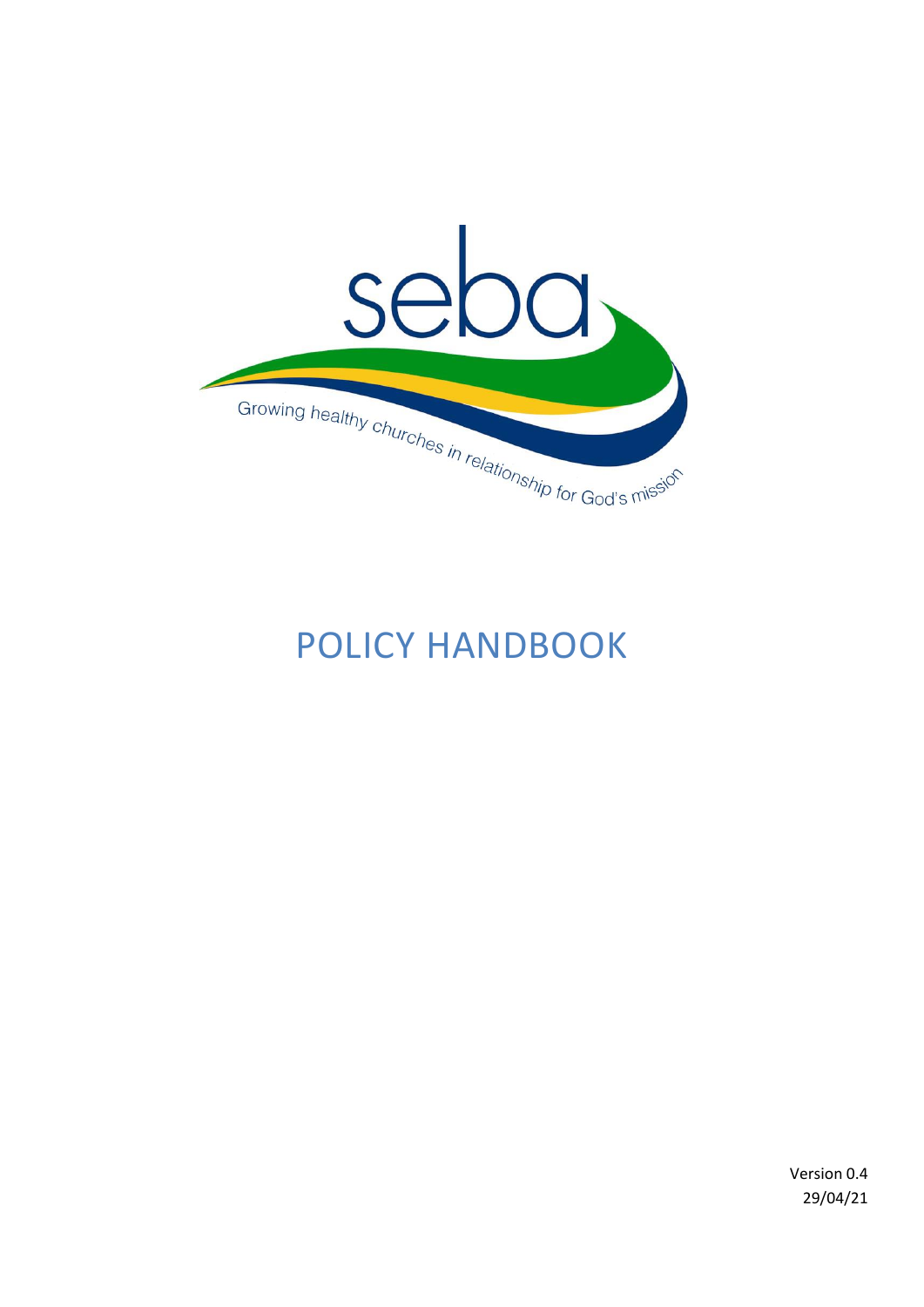# **Table of Contents**

| 1 |      | Introduction                                                                               | 4  |
|---|------|--------------------------------------------------------------------------------------------|----|
|   | 1.1  | About the South Eastern Baptist Association                                                | 4  |
|   | 1.2  | Purpose of this Handbook                                                                   | 4  |
|   | 1.3  | Glossary of Terms                                                                          | 5  |
| 2 |      | Safeguarding                                                                               | 6  |
|   | 2.1  | Policy Objective                                                                           | 6  |
|   | 2.2  | Responsibilities                                                                           | 6  |
|   | 2.3  | Prevention and Reporting of Abuse                                                          | 6  |
|   | 2.4  | Safe Recruitment, Support and Supervision of workers                                       | 6  |
|   | 2.5  | <b>Supporting Churches</b>                                                                 | 6  |
|   | 2.6  | Promote Best Safeguarding Practice                                                         | 7  |
|   | 2.7  | <b>Provide Training</b>                                                                    | 7  |
|   | 2.8  | Working with national and statutory bodies                                                 | 7  |
|   | 2.9  | <b>DBS Checks</b>                                                                          | 7  |
|   | 2.10 | Training                                                                                   | 7  |
|   | 2.11 | Supporting and equipping Designated Persons for Safeguarding (DPS) withing member churches | 8  |
|   | 2.12 | <b>Policy Review</b>                                                                       | 8  |
| 3 |      | <b>Employment Policies</b>                                                                 | 9  |
|   | 3.1  | <b>Equal Opportunities</b>                                                                 | 9  |
|   | 3.2  | Working with Ex-Offenders                                                                  | 10 |
|   | 3.3  | On-going Management and Development                                                        | 10 |
|   | 3.4  | <b>Disciplinary Action</b>                                                                 | 12 |
|   | 3.5  | Grievance                                                                                  | 14 |
|   | 3.6  | <b>Flexible Working</b>                                                                    | 15 |
|   | 3.7  | <b>Maternity Leave</b>                                                                     | 15 |
|   | 3.8  | Paternity Leave                                                                            | 16 |
|   | 3.9  | <b>Shared Parental Leave</b>                                                               | 16 |
|   | 3.10 | <b>Adoptive Parents</b>                                                                    | 17 |
|   | 3.11 | Parental Leave                                                                             | 17 |
|   | 3.12 | Time Off for Dependants                                                                    | 17 |
|   | 3.13 | Retirement                                                                                 | 18 |
|   | 3.14 | <b>Staff Pensions</b>                                                                      | 18 |
| 4 |      | Finance                                                                                    | 19 |
|   | 4.1  | Reserves                                                                                   | 19 |
|   | 4.2  | <b>Spending limits</b>                                                                     | 19 |
|   | 4.3  | Authorisation                                                                              | 20 |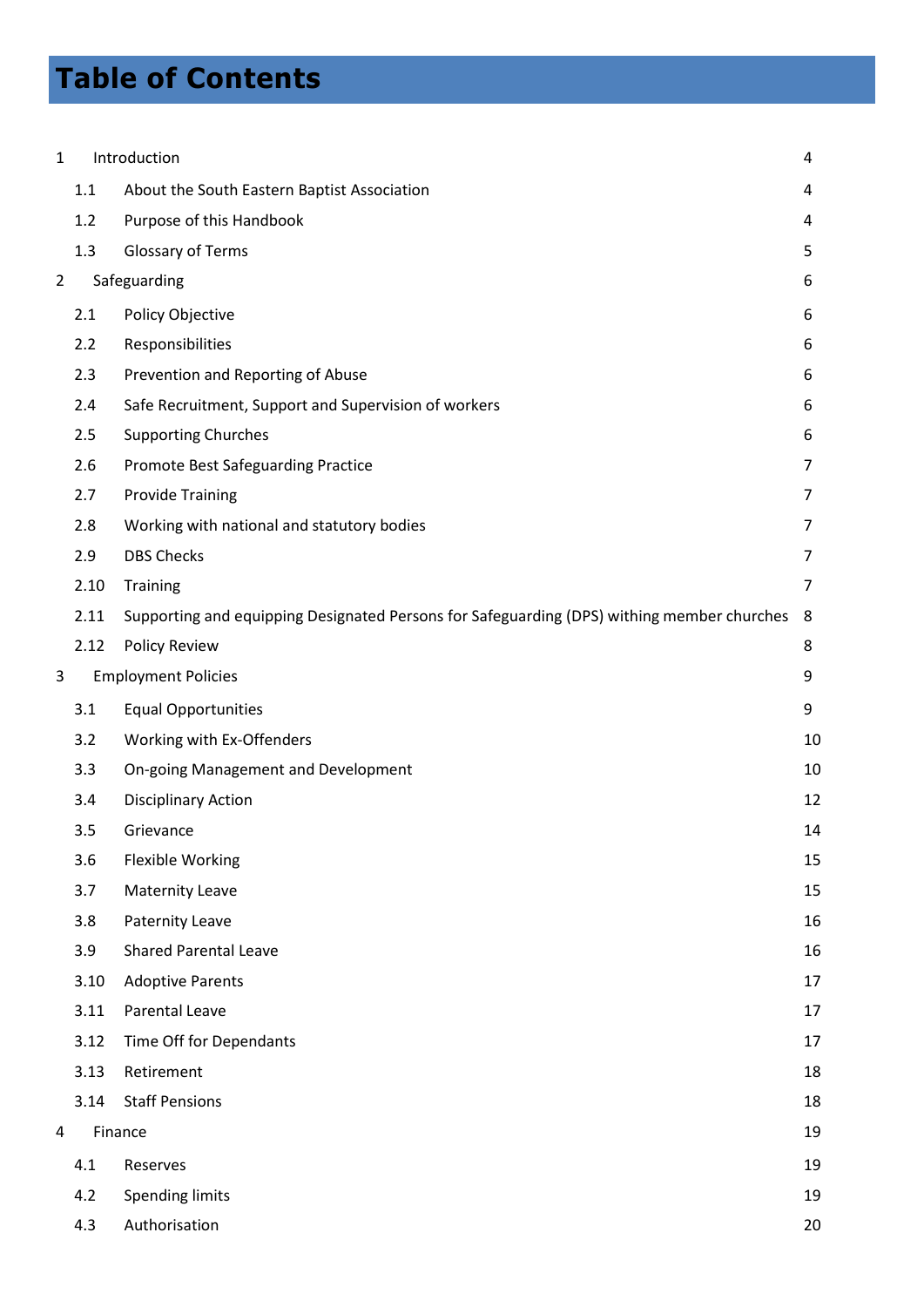|                | 4.4  | Payment of expenses                              | 20 |
|----------------|------|--------------------------------------------------|----|
| 5              |      | Health and Safety                                | 22 |
|                | 5.1  | General statement of policy                      | 22 |
|                | 5.2  | Responsibilities                                 | 22 |
|                | 5.3  | Arrangements                                     | 23 |
| 6              |      | Data Protection                                  | 26 |
|                | 6.1  | <b>Policy Statement</b>                          | 26 |
|                | 6.2  | Purpose of this Policy                           | 26 |
|                | 6.3  | Development of this Policy                       | 27 |
|                | 6.4  | <b>Training and Guidance</b>                     | 27 |
|                | 6.5  | Definitions of Data Protection terms             | 27 |
|                | 6.6  | Data protection principles                       | 29 |
|                | 6.7  | <b>Policy Actions</b>                            | 30 |
|                | 6.8  | Changes to this policy                           | 40 |
| $\overline{7}$ |      | <b>Information Technology</b>                    | 41 |
|                | 7.1  | Overview                                         | 41 |
|                | 7.2  | <b>General Principles</b>                        | 41 |
|                | 7.3  | <b>Association Responsibility</b>                | 41 |
|                | 7.4  | <b>User Responsibility</b>                       | 41 |
|                | 7.5  | Personal Use                                     | 43 |
|                | 7.6  | Sensitive Information                            | 43 |
| 8              |      | Appendix 1 - Safeguarding                        | 45 |
|                | 8.1  | <b>Association Contacts</b>                      | 45 |
|                | 8.2  | Police and Local Authority Contacts              | 45 |
|                | 8.3  | Procedures for managing concerns and allegations | 46 |
|                | 8.4  | The role of Association Safeguarding Officer     | 48 |
|                | 8.5  | Safeguarding Case Contact Sheet                  | 49 |
| 9              |      | Appendix 2 - Employment                          | 50 |
|                | 9.1  | Code of Conduct                                  | 50 |
|                | 9.2  | <b>Supervisory Meetings</b>                      | 52 |
|                | 9.3  | Procedures                                       | 53 |
|                | 9.4  | Procedure at disciplinary hearings               | 55 |
|                | 9.5  | <b>Grievance Procedure</b>                       | 58 |
| 10             |      | Appendix 3 - Finance                             | 60 |
|                | 10.1 | Mileage and subsistence payments                 | 60 |
|                | 10.2 | <b>Expenses Form</b>                             | 0  |
| 11             |      | Appendix 4 - Health and Safety                   | 0  |
|                | 11.1 | Home Working Risk Assessment Template            | 0  |
| 12             |      | Appendix 5 - Data Protection                     | 3  |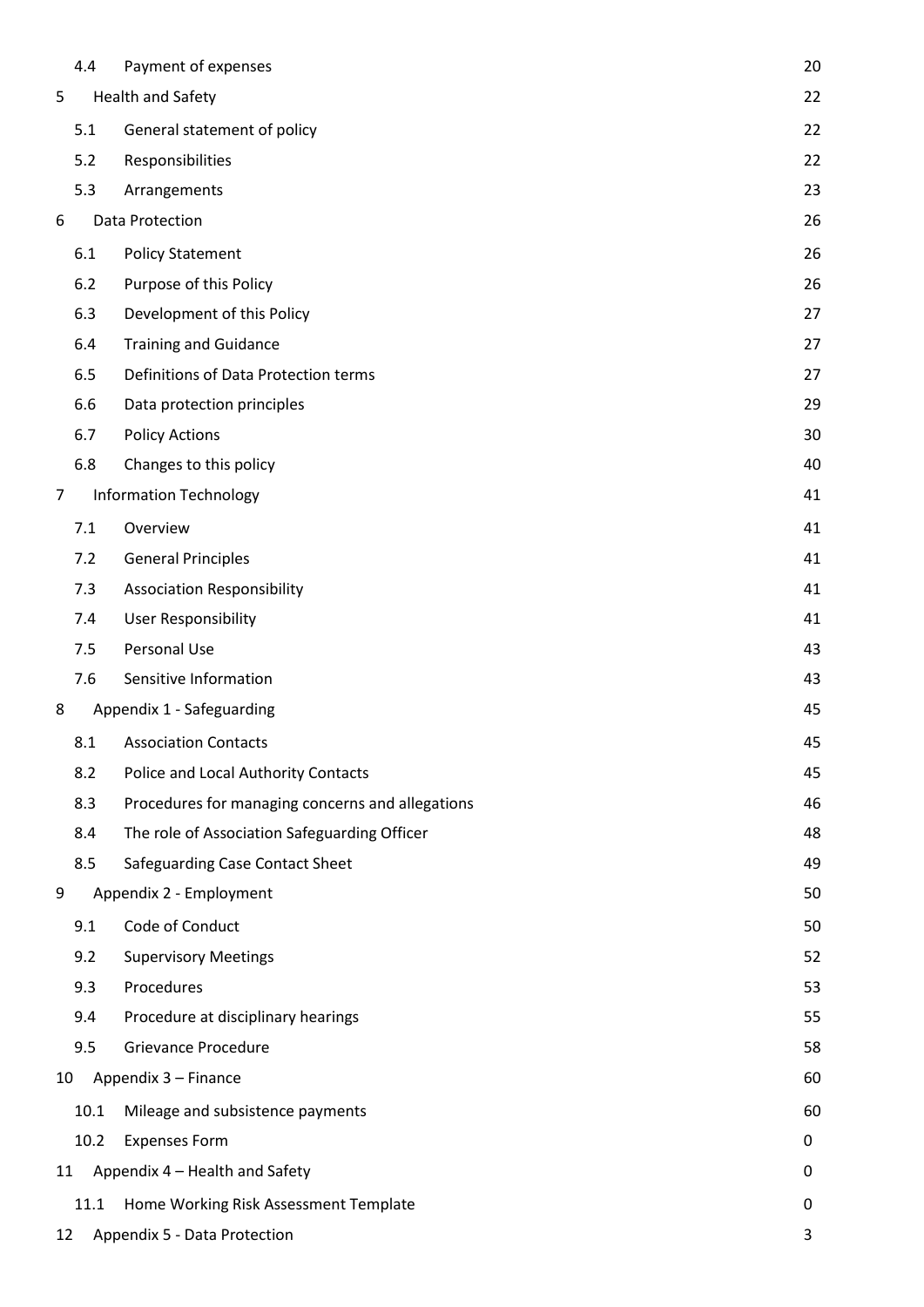|      | 12.1 Statement for staff                      |   |
|------|-----------------------------------------------|---|
|      | 12.2 Schedule $1 -$ Rights of data subjects   | 4 |
|      | 12.3 Schedule 2 – Appropriate Policy Document |   |
| 12.4 | <b>Data Retention Schedule</b>                |   |

### Changes since last review

| 0.1 | First created                            |
|-----|------------------------------------------|
| 0.2 | First edit including comments from Steph |
| 0.3 | <b>Added Data Retention Schedule</b>     |
| 0.4 | <b>Added Finance Policies</b>            |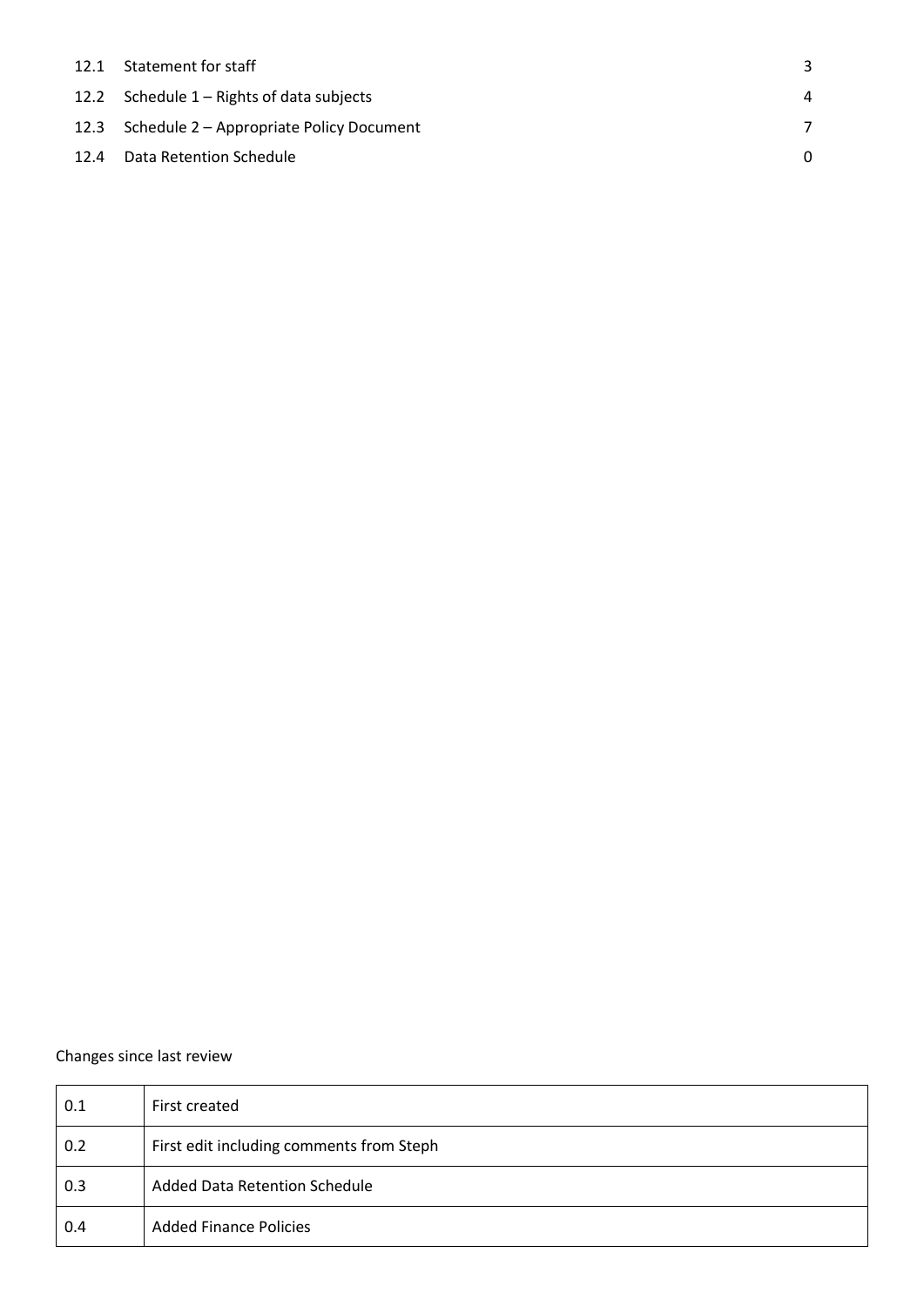# <span id="page-4-0"></span>**1 Introduction**

## <span id="page-4-1"></span>**1.1 About the South Eastern Baptist Association**

### **1.1.1 Vision Statement**

As a regional Association we share the vision of Baptists Together, our national movement

'Growing healthy Churches in relationship for God's mission'

We are committed to intentionally developing a culture where we...

### **Seek to be a movement of spirit led communities:**

As those who have encountered the living Christ, to intentionally seek his will and purpose for our local churches and every expression of our shared life (Gal. 5:22-25)

#### **Feel like one team:**

Celebrating diversity; valuing, respecting and trusting each other as we work together in partnerships – making sure everyone feels included and listened to (I Cor. 12:24b-27)

### **Embrace adventure:**

Being serious about discipleship, willing to take risks, pioneer and move out of the comfort zone of familiar ways of doing things (Matt. 28:18-20)

#### **Inspire others:**

With a generosity of spirit, energise and motivate people to be all that God created them to be (Eph. 5:1-2)

### **Share a hunger for god's coming kingdom:**

Nurturing a 'holy discontent' that arises from our desire to give practical expression to our vision of God's purpose for creation – confronting evil, injustice and hypocrisy and challenging worldly attitudes to power, wealth, status and security both within and beyond our Union. (Matt. 6:9-10)

### **1.1.2 Governance**

The Trustees are responsible for the governance of the Association, supporting the Association through the provision of robust policies and ensuring that the association is compliant legally in all the areas of operation including HR, Finance, Risk management, Health & safety, Safeguarding, Administration, Logistics & Event management.

The Trustees are supported by the Leadership Team whose role is to inspire and envision the Association through a strategy that enlivens and equips Churches to make known the gospel of Jesus and his Kingdom.

## <span id="page-4-2"></span>**1.2 Purpose of this Handbook**

We believe that is important to recognising and use the variety of gifts and talents God has given His people to do His work and that each role in the organisation is of value and vital in making the Association function.

*"Now there are different kinds of spiritual gifts, but the same spirit gives them. There are different ways of serving, but the same Lord is served. Working in all sorts of different ways and different people, it is the same God who is working in all of them." (I Corinthians 12:4-6)* 

We value and respect the talents that each member of staff brings to the Association and expect them to carry out their role effectively, efficiently, and with a right spirit of service so that the "body"  $-$  the Association as a whole  $$ will function well. As a part of the Body of Christ, we share a common mission and pray that the Holy Spirit will enable us to share together in accomplishing that mission in the Spirit of Christ.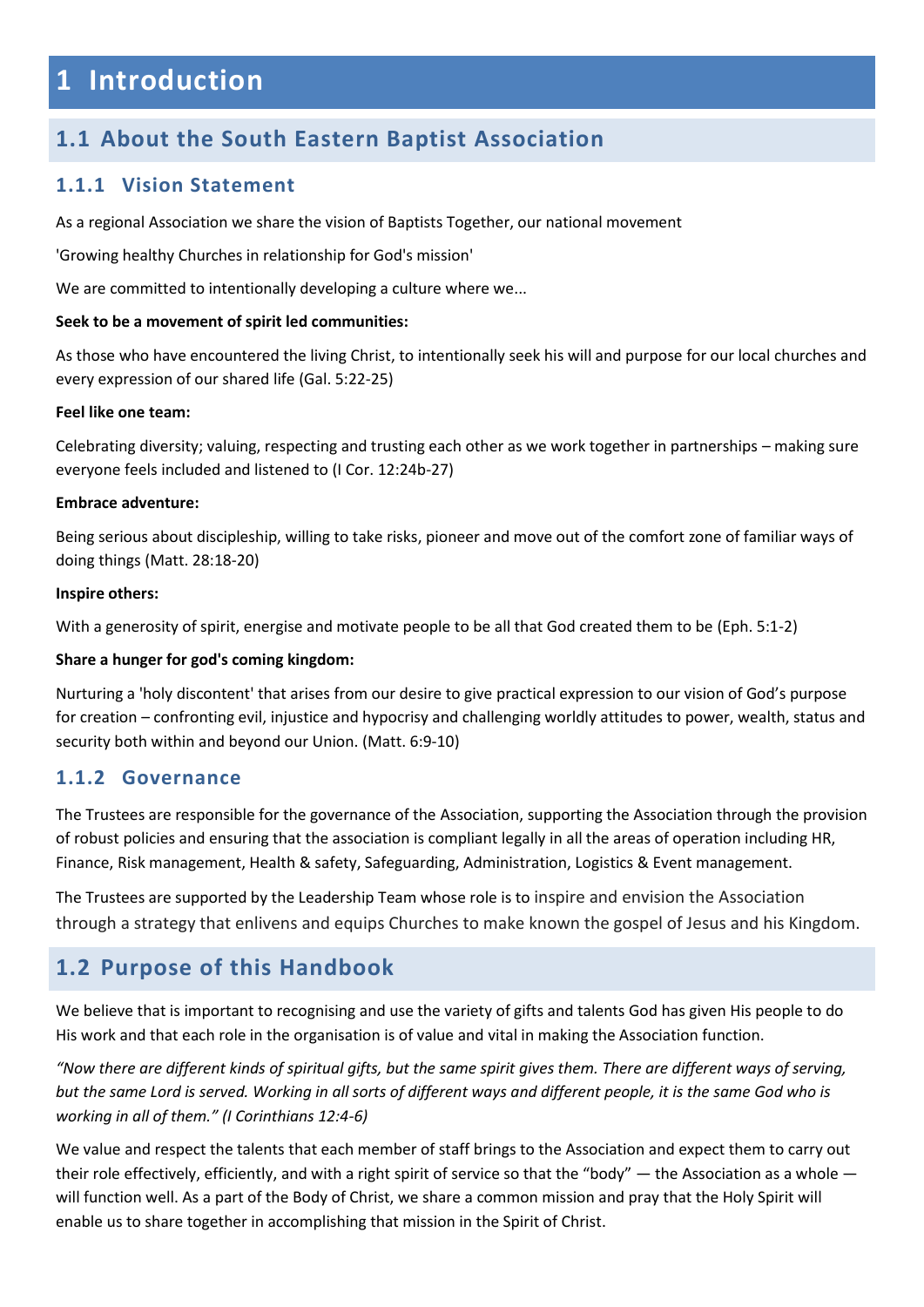This Handbook has been put together to provide the policies and guidelines for all workers that are necessary to:

- achieve our aims and objectives and to allow us to operate in a way that respects our Christian ethos;
- provide appropriate levels of protection for potentially vulnerable children and adults who take part in our activities;
- meet legal requirements in relation to Employment, Health and Safety, Data Protection, etc.;
- safeguard our assets;
- ensure the efficient running of our activities.

All workers and Trustees must adhere to these policies and guidelines. Failure to do so could have implications for the Association. Violation of these policies could result in disciplinary action being taken against the individual concerned.

# <span id="page-5-0"></span>**1.3 Glossary of Terms**

The following terms used throughout this Handbook have specific meanings and are defined here to avoid confusion:

**The Association** – The South Eastern Baptist Association

- **Staff**  Employees and Ministers
- **Employees** people who are paid to work for the Association and are not Ministers
- **Minister(s)** ordained members of staff
- **Volunteers** are those people who carry out a specific role within the Association without being paid
- **Workers** Staff and volunteers

**Members** – Baptist churches in the region in membership with the Baptist Union of Great Britain (BUGB)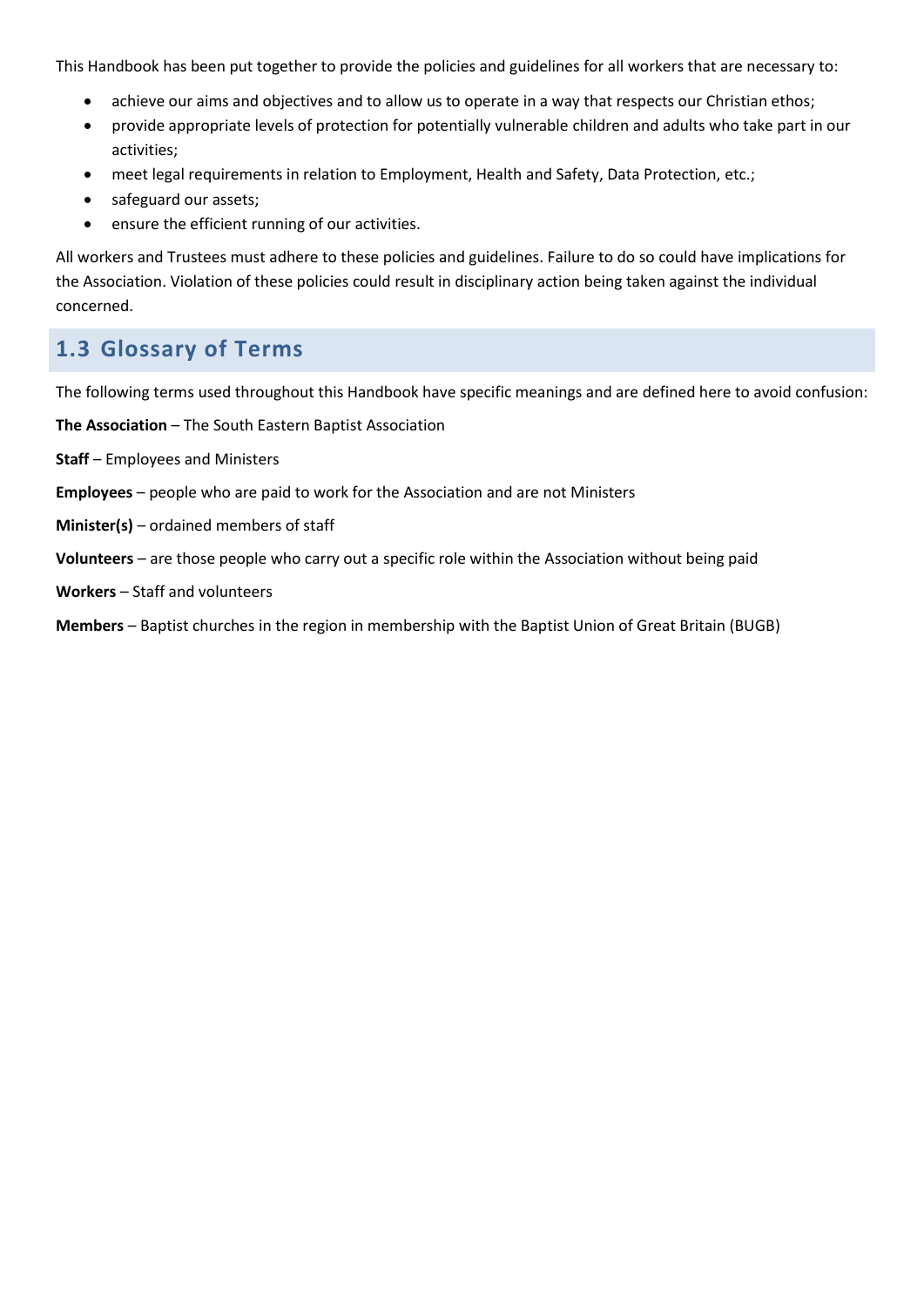# <span id="page-6-0"></span>**2 Safeguarding**

The Association, its leaders and trustees, have oversight of member churches within their region. Although they do not have direct responsibility for safeguarding practice within the churches, they have a support and challenge role, seeking to train, equip and support those with oversight of safeguarding. Every church is expected to have their own Safeguarding Policy and Procedures reflecting the needs of their own congregation. The Association strongly recommends that this is based on the BUGB Model Safeguarding Policy and Procedures.

# <span id="page-6-1"></span>**2.1 Policy Objective**

We are concerned with the welfare and wholeness of each individual, within God's purpose for everyone. We seek to safeguard all members of the Association including all ages. It is the responsibility of each one of us to prevent neglect and the physical, sexual, emotional, financial or spiritual abuse of children, young people and adults at risk. In fulfilling this objective, we will:

- Have an Association Safeguarding Officer with suitable training and experience to support churches with safeguarding matters
- Have a named safeguarding trustee responsible, along with the Association Safeguarding Contact, for promoting safeguarding practice across the life of the Association
- Promote Excellence in Safeguarding within the churches of the Association
- Offer support and advice to churches with safeguarding concerns or incidents
- Provide Excellence in Safeguarding training (Level 2 and 3) in line with the recommendations of the BUGB

# <span id="page-6-2"></span>**2.2 Responsibilities**

The Association recognises its responsibilities in safeguarding all children, young people and adults at risk associated with it, both directly and by supporting member churches.

We commit ourselves to the nurturing, protection and safeguarding of all those in our church communities, especially children, young people and adults at risk. In pursuit of this we commit ourselves to this policy and the development of sound procedures to implement our policy well.

# <span id="page-6-3"></span>**2.3 Prevention and Reporting of Abuse**

It is the duty of all workers to help prevent the abuse of children, young people and adults at risk and to respond to concerns about the well-being of those within our churches. Any abuse disclosed, discovered or suspected will be reported in accordance with our procedures. We will also support our churches to enable them to respond to concerns about the well-being of children, young people and adults at risk in line with our procedures.

# <span id="page-6-4"></span>**2.4 Safe Recruitment, Support and Supervision of workers**

The Association will exercise proper care in the selection and appointment of all workers, particularly those in a position of trust or working directly with children, young people or adults at risk. All workers will be provided with appropriate training, support and supervision to promote the safeguarding of children, young people and adults at risk.

# <span id="page-6-5"></span>**2.5 Supporting Churches**

The Association has a named person responsible for supporting churches managing safeguarding concerns (the Safeguarding Officer). They have completed Level 2 and 3 in Excellence in Safeguarding and understand the procedures for escalating safeguarding concerns. Where they are unsure about the best course of action they will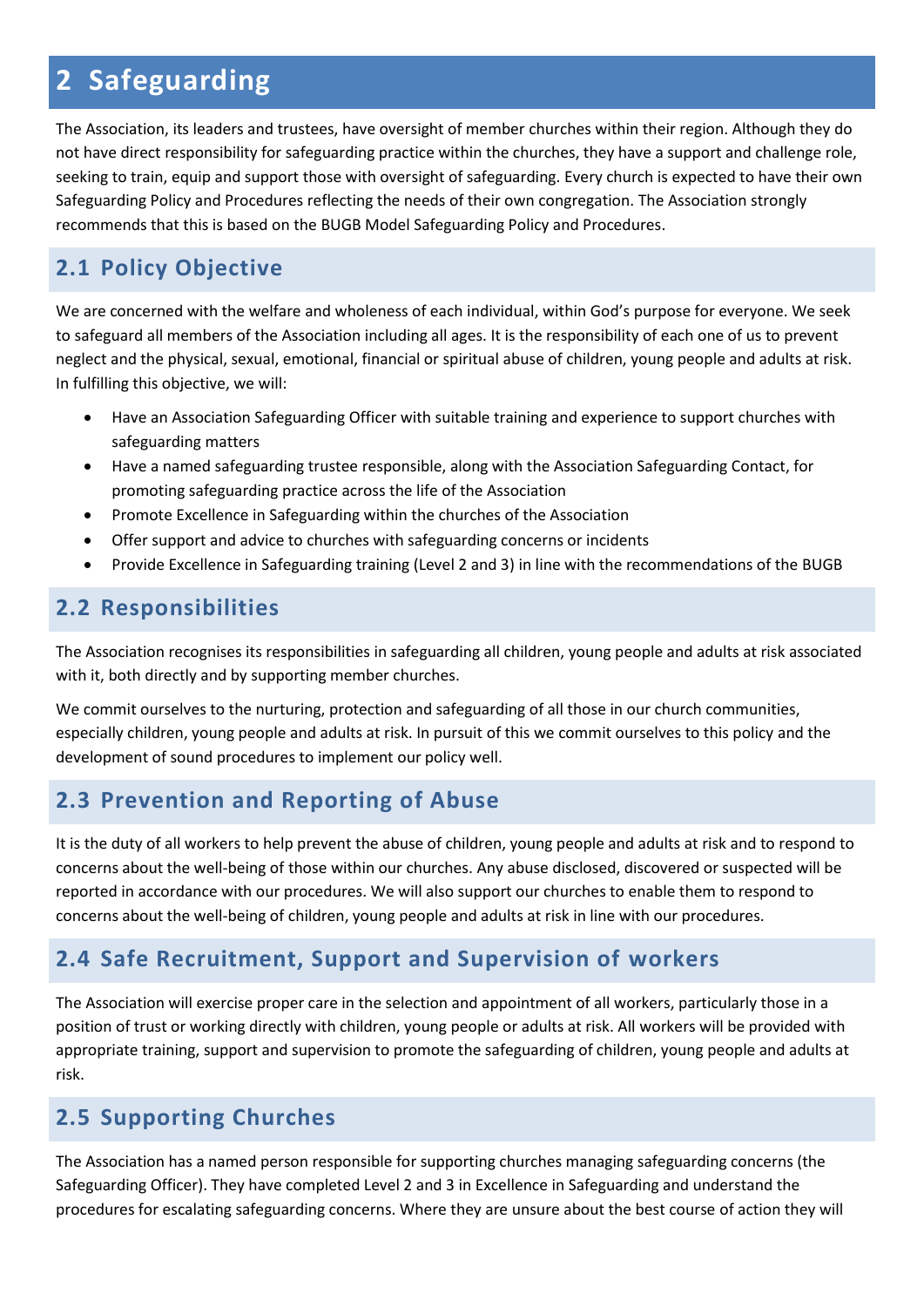work with the National Safeguarding Team to ensure that the situation is managed well and those at risk are properly safeguarded.

# <span id="page-7-0"></span>**2.6 Promote Best Safeguarding Practice**

All workers are responsible for promoting best safeguarding practice amongst the churches they support. This includes seeking support from the Safeguarding Officer when necessary and following the advice that has been given.

# <span id="page-7-1"></span>**2.7 Provide Training**

The Association will facilitate safeguarding training for churches in our area using the Baptist Union Level 2 and 3 Excellence in Safeguarding material. We will ensure that we have knowledgeable and experienced trainers to facilitate the course who have completed the BUGB Train the Trainer course for each level. The Association will ensure that Level 2 and 3 safeguarding training is available to churches throughout the Region and widely promoted by all regional team members.

# <span id="page-7-2"></span>**2.8 Working with national and statutory bodies**

To ensure that children, young people and adults at risk within our churches are properly safeguarded, we will work closely with the BUGB National Safeguarding Team, statutory authorities, other denominations and uniformed organisations, sharing information where necessary.

Part of this commitment to working together to safeguard children, young people and adults at risk will include the Safeguarding Officer participating in the work of the National Safeguarding Contacts Group, which serves as a coordinating body for improvements in safeguarding policy and practice.

# <span id="page-7-3"></span>**2.9 DBS Checks**

The Association will initiate all DBS checks for Accredited Ministers and Regionally Recognised Ministers / Pastors using the Baptist Union account with DDC. Any blemished disclosures will be assessed by the National Safeguarding Team and recommendations will be passed to the Ministries Team in relation to BU Accredited Ministers and Nationally Recognised leaders. When the disclosure relates to a Regionally Recognised Minister the outcome of the risk assessment will be shared with the Safeguarding Office in the first instance.

DBS checks for Unaccredited Ministers are the responsibility of the local church. The Association has no legal right to know the information included in the check. However, the Association will request from the church the date and number of the DBS check and this will be recorded on the ThankQ database. This ensures consistency with the recording of information about ministers regardless of their accreditation status.

When an Unaccredited Minister has a blemished disclosure, the National Safeguarding Team will share any recommendations from the risk assessment directly with the church in the first instance. If they consider that the church needs support in implementing the recommendations from the risk assessment, then the Association will be advised of the situation.

# <span id="page-7-4"></span>**2.10 Training**

The Association will provide a timetable for safeguarding training throughout the region, using the BUGB Excellence in Safeguarding Level 2 and 3 material, and will promote the courses to churches in their area.

The Association will work with the National Safeguarding Team to identify and train specialist Excellence in Safeguarding trainers with a high standard of safeguarding knowledge and experience.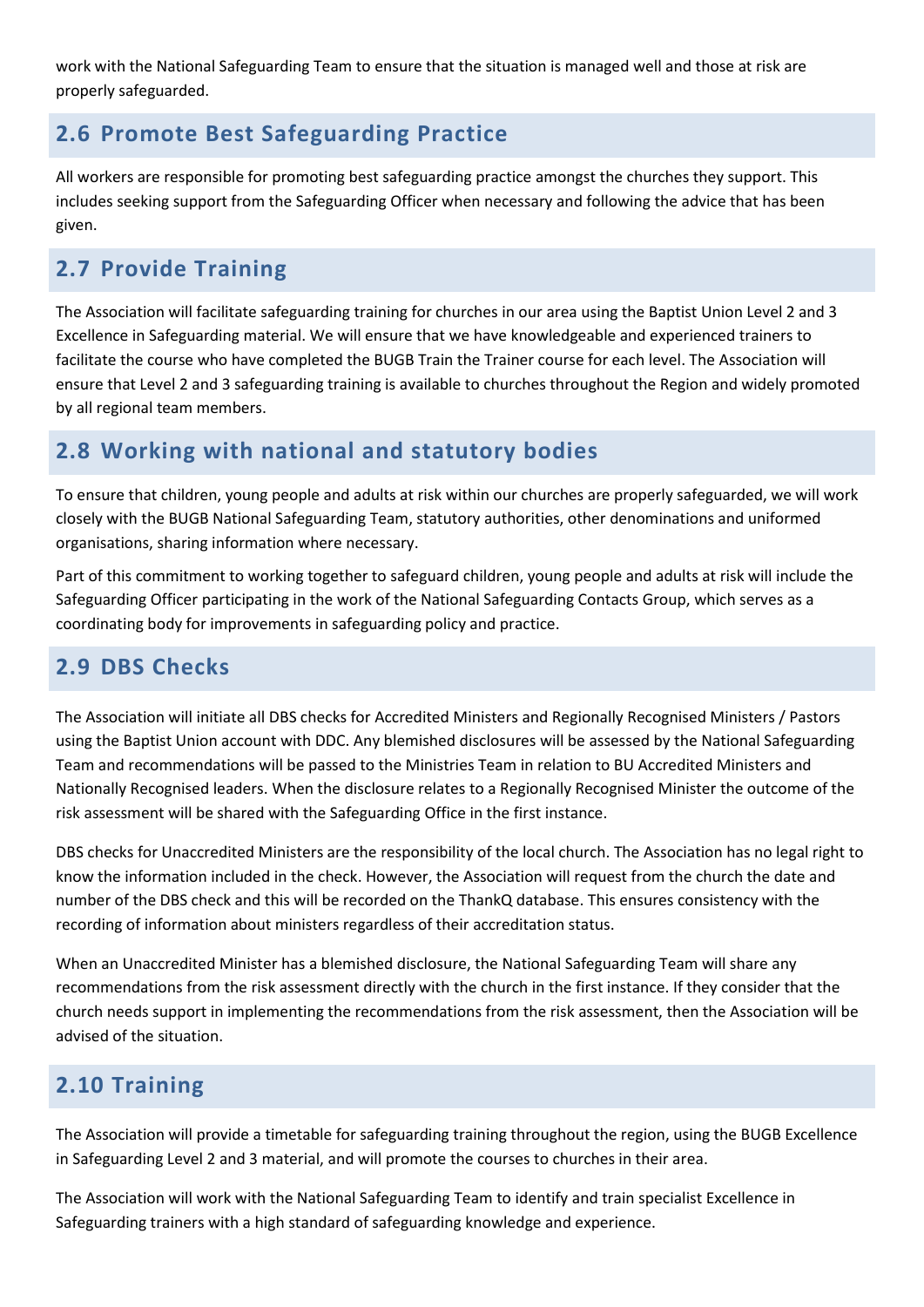All Association trustees, regional ministers, youth and children's specialists and other pastoral staff will complete Excellence in Safeguarding Level 2 and 3 and work in accordance with the principles and teaching they have received through the courses.

# <span id="page-8-0"></span>**2.11 Supporting and equipping Designated Persons for Safeguarding (DPS) withing member churches**

It is the responsibility of each church to appoint at least one Designated Person for Safeguarding for their church. The Association will seek to offer specific support to the Designated Person for Safeguarding, particularly when safeguarding concerns arise. Where a church does not yet have anyone in this role, the Safeguarding Officer will work with the leadership of the church to help them to identify, train and support someone to take on this role.

The Association will provide opportunities for DPSs to access peer support. and, through the National Safeguarding Contacts Group, work with the National Safeguarding Team to identify additional online and written resources for people taking on this role.

## <span id="page-8-1"></span>**2.12 Policy Review**

These Safeguarding Policy and Procedures will be agreed by the Association Trustees and distributed amongst all members of the Association staff team. It will be reviewed on a 3-yearly basis.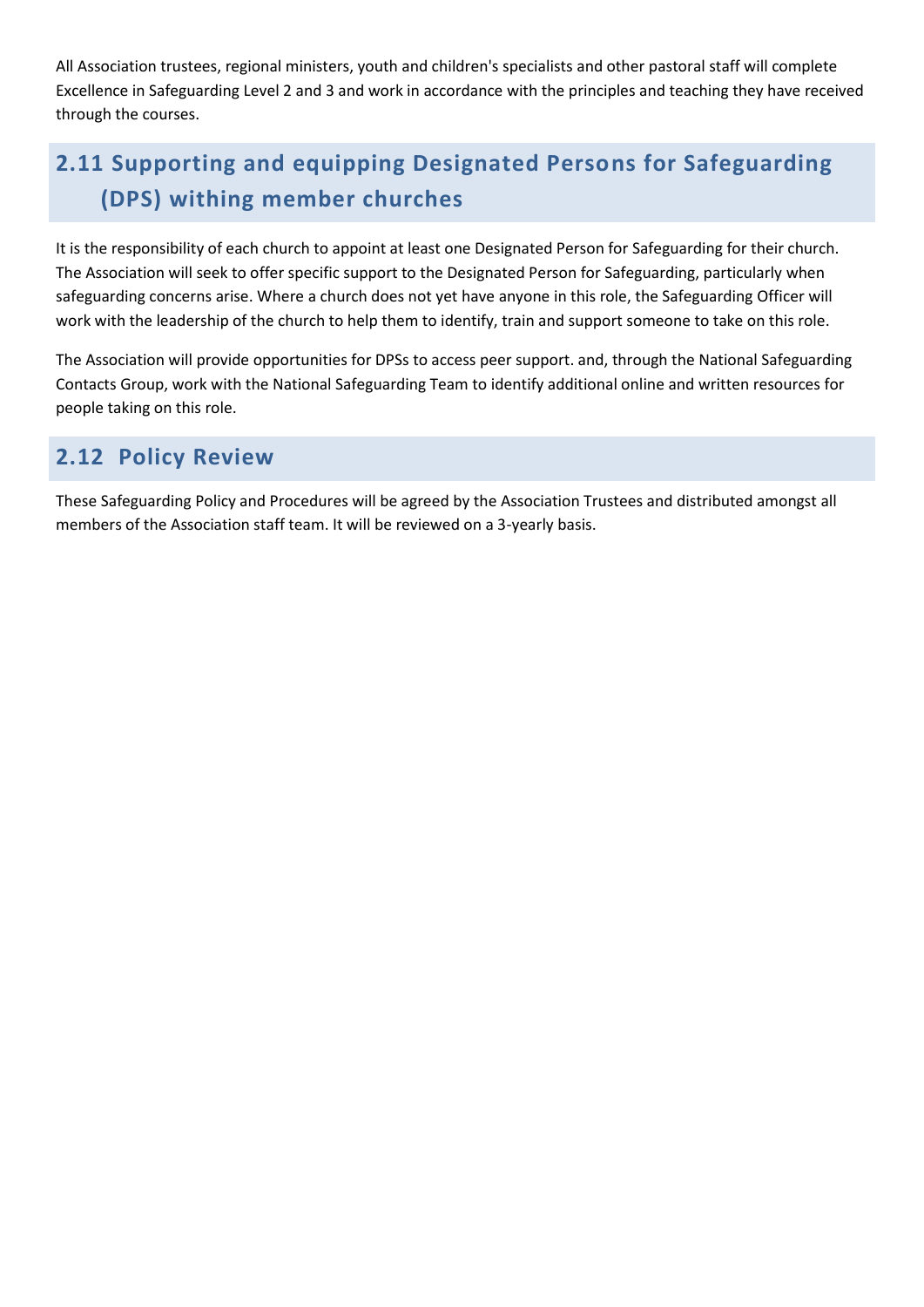# <span id="page-9-0"></span>**3 Employment Policies**

# <span id="page-9-1"></span>**3.1 Equal Opportunities**

The Association is committed to the promotion of equality of opportunity in all fields of its activity in conformity with this Policy Statement.

## **3.1.1 Definitions**

- **'Protected Characteristic'** refers to gender, sexual orientation, colour, race, nationality or ethnic or national origins, marriage and civil partnership, pregnancy and maternity, disability, age, gender reassignment or religion or belief.
- **'Direct Discrimination'** is where a person is treated less favourably than others are, or would be, for a reason related to one or more of the 'Protected Characteristics'.
- **'Indirect Discrimination'** occurs where an individual is subject to a provision, criterion or practice which one protected group finds more difficult to comply with than another (even though the provision is neutral)

## **3.1.2 Policy Statement**

The Association is an equal opportunities employer and will seek to ensure that:

- every applicant for a job and every employee has the right not be treated less favourably as a result of one or more Protected Characteristics except in relation to religious belief, where being a Christian or complying with a requirement related to religious belief, is an occupational requirement having regard to the ethos of the Association and the nature of the employment or the context in which it is carried out;
- persons already employed will be made aware of the provisions of this policy;
- the application of any recruitment, training and promotion policies will be solely on the basis of job requirements and the individual's ability and fitness for that work;
- all persons responsible for the selection, management and promotion of employees will be given information and/or training to enable them to minimise the risk of discrimination;
- appropriate training will be provided to enable employees to perform their jobs effectively and uphold the commitment to equality of opportunity;
- encouragement is given to all employees to take advantage of opportunities for training;
- any age limits imposed for entry to training will be objectively justified as a proportionate means of achieving a legitimate aim and will not unnecessarily exclude certain groups of employees;
- recruitment, literature and advertisements will not imply that there is a preference for one group of applicants as against another unless there is an occupational requirement which will be clearly stated and the application of that requirement is a proportionate means of achieving a legitimate aim;
- applicants for posts will be given clear, accurate and sufficient information through advertisement, job descriptions and interviews, to enable them to assess their own suitability for a post;
- the requirements of job applicants and existing members of staff who have or have had a disability will be reviewed to ensure that reasonable adjustments are made to enable them to enter into or remain in employment with the Association; promotion opportunities, benefits and facilities of employment will not be unreasonably limited and every reasonable effort will be made to ensure that disabled staff participate fully in the workplace;
- employment policies and procedures will be kept under review, in appropriate cases by formal monitoring routines, to ensure that they do not operate against the Association's Policy Statement;
- where it appears that the Association's Policy Statement is not being observed, the circumstances will be investigated to see if there are any policies or criteria which exclude or discourage employees and, if so, whether these policies and criteria are justifiable;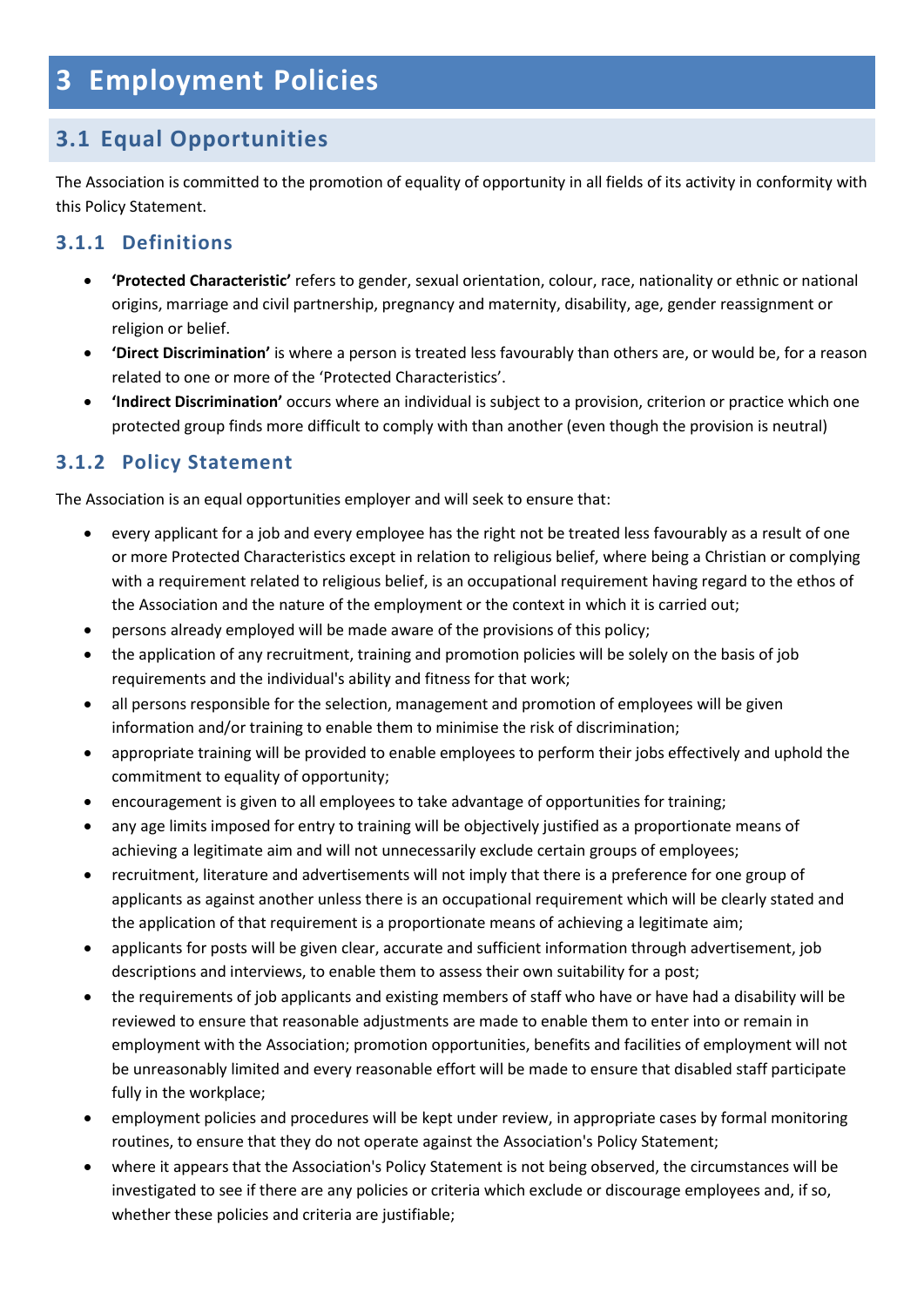- appropriate action will be taken where necessary to redress the effects of any action, policy or criteria which are found to have unjustifiably limited the observance of the Association's Policy Statement;
- particular care will be taken to deal with any complaints of unlawful discrimination and harassment on the grounds of a Protected Characteristic;
- a criminal record is not in itself a bar to being appointed to any post. only relevant offences will be taken into account when appointing to a post where a DBS check is required.

# <span id="page-10-0"></span>**3.2 Working with Ex-Offenders**

As an organisation using the Disclosure and Barring Service (DBS) to assess applicants' suitability for positions of trust, the Association undertakes to treat all applicants for positions fairly. It undertakes not to discriminate unfairly against any subject of a Disclosure on the basis of conviction or other information received.

We welcome people to serve the Association on the basis of the right mix of talent, skills, character, potential and call of God, including those with criminal records.

Only where an applicant is applying for a post that requires an enhanced or standard DBS check will they be required to provide one as part of the application process.

A criminal record will not necessarily be a bar to a person serving with children and young people or vulnerable adults. This will depend on the nature of the position and the circumstances and background of the offences.

In order to protect the confidentiality of those with criminal records we will access Disclosures through Due Diligence Checks.

We will invite the Baptist Union's National Safeguarding Officer to advise us in the appointment process when necessary, and we agree to act on their advice for the protection of children and young people and adults at risk.

## <span id="page-10-1"></span>**3.3 On-going Management and Development**

## **3.3.1 Terms and Conditions of Service**

The Association will treat all workers equally and create a working environment which respects their diverse backgrounds and beliefs. Terms and conditions of service for employees will comply with anti-discrimination legislation. This includes the provision of benefits such as flexible working hours, maternity, parental and other leave arrangements, performance appraisal systems and dress code.

## **3.3.2 Induction**

When a new Employee joins the Association he or she will be welcomed by their line manager or another member of staff who has been given this responsibility and taken through the appropriate Induction Programme (according to the job role they will undertake) and will need to review the Policy Handbook. The briefing will also include details of the sickness, expenses, leave, hours of attendance, security arrangements and training.

The induction procedure will take place within two months of the individual joining the Association (unless justifiable reasons have been recorded). A record confirming the content and the date of the individual's induction will be kept on the individual's personnel file.

## **3.3.3 Support and Supervision**

Where appropriate, Employees will have regular support and supervision meetings with their line manager. The purpose of support and supervision meetings is to enable both the Employee and their manager to discuss and progress work-related matters and to resolve any issues that may have occurred.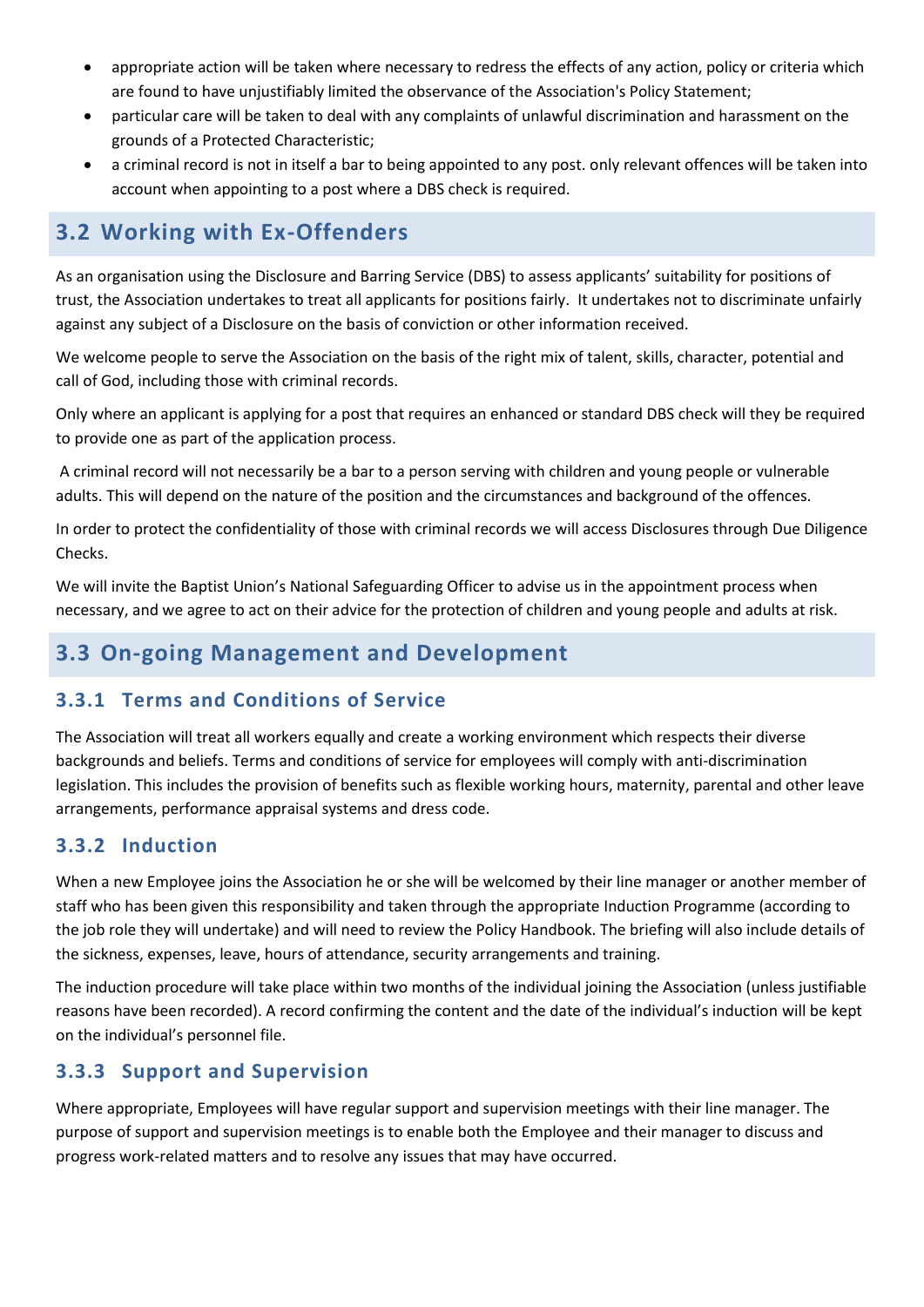### **3.3.3.1 Appraisals for all staff**

All staff will receive regular annual appraisals undertaken by an appropriate manager or fellow minister. The aim of appraisals is to discuss with individual members of staff the effectiveness of their work. They should involve objective setting and be tailored to the skills of the individual. Appraisals are also used to record training and development needs. Summaries of the actions proposed as a result of these discussions are to be recorded for future reference.

The appraisal procedure is not to be used for disciplinary purposes, however where there are areas for development, these should be identified and remedies worked out. It is very important during these discussions that the member of staff is able to put across their point of view and express any differences of opinion they may have. It must be stressed however that actual or perceived difficulties should be aired as soon as possible and never wait to be raised during a performance review.

### **3.3.3.2 Managing volunteer performance**

The Association aims to ensure that all its volunteers are adequately supervised and supported to work to the performance and behavioural standards required. The Association is committed to addressing any issues in performance, behaviour or attitude via support and supervision. The management of volunteers within the Association will be fair, transparent, objective and respectful.

Although formal appraisals will not be carried out, reviews may take place from time to time with volunteers to ensure that any issues are being raised and addressed and also to solicit their input on any areas for improvement in the running of the Association.

### **3.3.4 Performance Management Process**

Should any problems arise with employees' performance, they will be dealt with under the process outlined below and the employee will be made aware in writing of the particular issue and of each stage of the process, what it will entail and who will be involved. In the case of volunteers this is not a disciplinary process but should an employee be believed to have acted in a manner that has affected or could seriously affect the Association or its activities, the process outlined below will be followed.

An employee can be accompanied to any meeting by someone from the Association (either another employee or volunteer) at any stage of the process, but their role will be as a supporter, not an advocate.

Throughout the performance management process, details of the issue will only be shared with the relevant people in the Association. This will include the person to whom the employee reports and may also include a limited number of Trustees. At no time will details be shared more widely within the Association. A number of Trustees will need to remain independent in case the employee wishes to raise a complaint at a later stage.

Throughout the process, the employee will be given reasonable notice of any meetings and clear information about what is to be discussed and will be able to put over their point of view. Minutes of each meeting shall be taken and agreed by both parties.

At the start of each step, the Company Secretary should review the situation and confirm that the employee has been dealt with properly and fairly so far.

### **3.3.4.1 Informal Reviews**

It is hoped that perceived problems will be picked up during regular support and supervision meetings with employees. These meetings will be undertaken by the person to whom the employee reports. Many 'problems' are simply due to a lack of skills or knowledge, or a lack of support, inappropriate roles etc., and will be relatively easy to put right. Consideration will be given to any special requirements the employee may have and reasonable adjustments made.

A written record of any supervision and support meetings will be kept. Action agreed by both parties will be followed up within an agreed and appropriate timescale.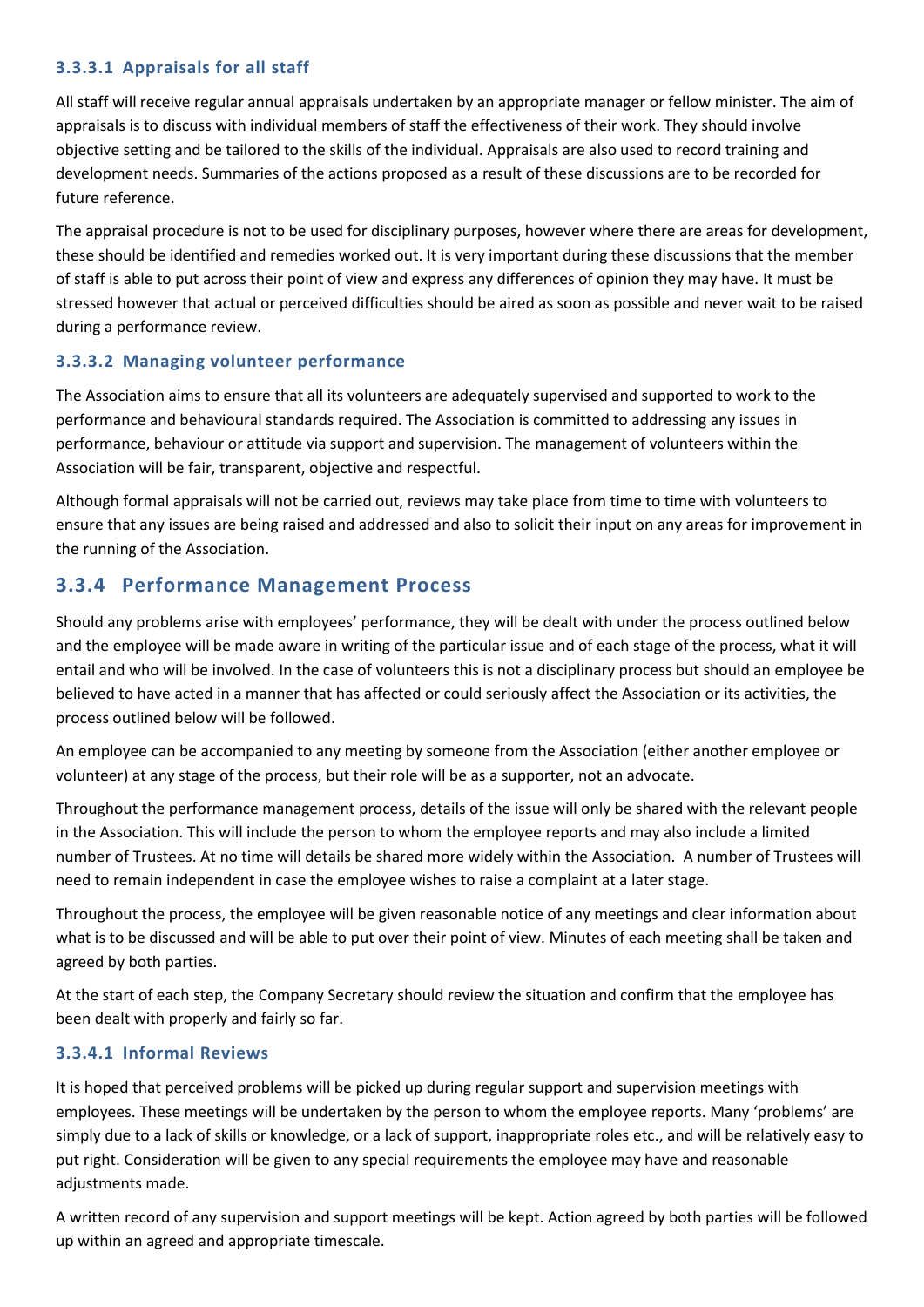Sometimes, an employee may be unaware that they are doing something wrong. The Association will advise the employee of what is expected of them and be given feedback on their progress.

Informal methods of resolution may include coaching, shadowing or training, other forms of learning, one-to-one support, or even a change of role. The Association will consider other suitable roles for its employees where appropriate.

### **3.3.4.2 Formal Reviews**

Where informal measures do not resolve the problem, the employee will be invited to a formal meeting with the person to whom they report and the Company Secretary. The aim of the meeting is to agree an action plan to remedy the problem and improve performance or behaviour, with appropriate timescales. The employee will be reminded what the problem is and what standards they need to achieve. The employee will be able to present their point of view and explain the situation from their perspective.

If the issue is not resolved within the agreed timescale, another meeting involving the employee, the person to whom the employee reports and the Company Secretary will be called at reasonable notice (not less than one week). This meeting may result in an employee having their contract of employment terminated or a volunteer being asked to leave.

## **3.3.5 Continuing Ministerial Development**

We recognise that no minister can learn at college all they need to learn and no minister can operate in isolation from the support, friendship and advice of others in ministry. We believe that a healthy approach to ministry involves a commitment to both ongoing learning and accountability and that this benefits the minister themselves, their families and the Association.

To this end we will give ministers time and financial support for their development and require them to engage with the Baptists Together Continuing Ministerial Development programme.

# <span id="page-12-0"></span>**3.4 Disciplinary Action**

This procedure is designed to help and encourage all employees of the Association to achieve and maintain standards of conduct, attendance and performance in their ministry/work. The aim is to ensure consistent and fair treatment for all. This procedure applies to all employees of the Association and will normally be followed where a breach of discipline occurs but the procedure is not contractually binding upon the Association and is for guidance only.

Where possible, matters will be dealt with informally, but where the matter is more serious either a capability hearing or a disciplinary hearing will be held (see Sections 2.1 and 2.2).

## **3.4.1 Principles**

- No disciplinary action will be taken against an employee until the case has been fully investigated.
- No employee will be dismissed for a first breach of discipline except in the case of gross misconduct for which an individual may be dismissed without notice or payment in lieu of notice.
- An employee will have the right to appeal against any disciplinary penalty imposed.
- The procedure may be implemented at any stage if the employee's alleged misconduct warrants such action.

## **3.4.2 Concurrent Procedures**

In the event that an employee submits a grievance during a disciplinary procedure, the Association may at its discretion, decide whether to suspend the disciplinary procedure in order to fully consider the grievance, or to deal with both procedures concurrently, where the issues are related.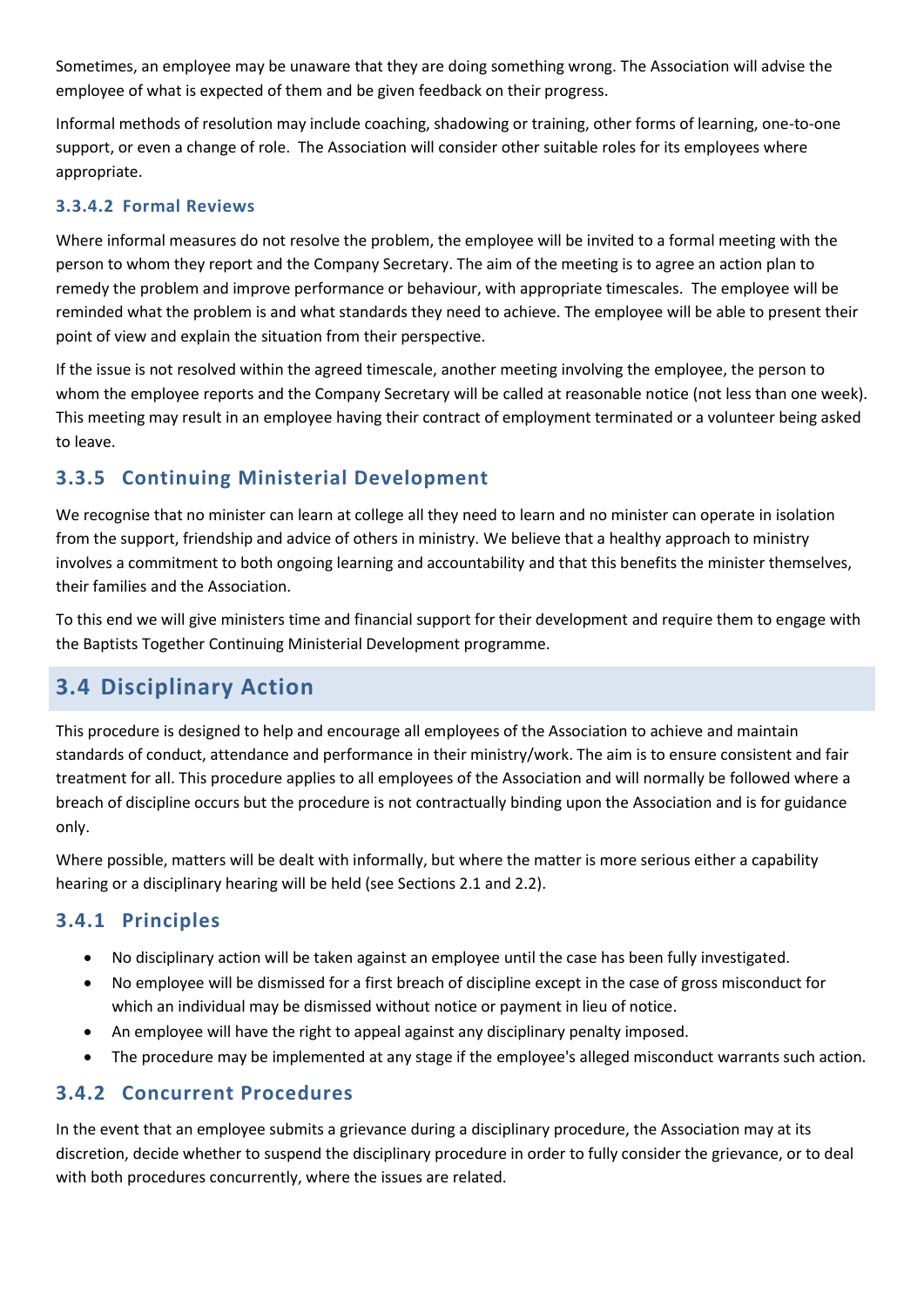### **3.4.2.1 Establishing the facts**

The Association will investigate, without delay, any allegation or indication of poor performance or misconduct. In some cases, this will require an investigatory meeting, held by a senior Association representative, to establish the true facts in the matter.

The Association may consider it necessary to suspend the employee on full pay pending investigation.

### **3.4.2.2 Suspension**

The Association may at any time suspend the employee for a reasonable period of time, during any period in which the Association is carrying out a disciplinary investigation into any alleged acts or defaults of the employee. During any period of suspension, the employee shall continue to receive their salary and contractual benefit. This is not disciplinary action, but a neutral act pending the outcome of the investigation.

### **3.4.2.3 Informing the employee**

If, following the investigation, either misconduct or unsatisfactory performance is confirmed and it is felt that there is a disciplinary case to answer, the employee will be asked to attend a formal meeting and the employee will be notified in writing that disciplinary action may follow. This notification will contain sufficient information about the alleged misconduct or poor performance to allow the employee to prepare a response for any disciplinary hearing. It will also include any evidence gathered during the investigation, which supports the decision to take disciplinary action.

The employee will also be informed of the time, date and venue of the disciplinary hearing, and advised of the employee's right to be accompanied by a colleague or trade union representative.

### **3.4.2.4 Disabilities**

Consideration should always be given to whether poor performance may be related to a disability and, if so, whether there are reasonable adjustments that could be made to the employee's working arrangements, including changing his/her duties or providing additional equipment or training. The Association may also consider making adjustments to this procedure in appropriate cases.

If the employee wishes to discuss this or inform the Association of any medical condition which they consider relevant, they should contact their Line Manager or the Company Secretary.

### **3.4.2.5 Confidentiality**

The Association's aim is to deal with performance matters sensitively and with due respect for the privacy of any individuals involved. All employees must treat as confidential any information communicated to them in connection with a matter, which is subject to this disciplinary procedure.

The employee and anyone who accompanies them (including witnesses) must not make electronic recordings of any meetings or hearings conducted under this procedure.

The employee will normally be told the names of any witnesses whose evidence is relevant to their disciplinary hearing, unless the Association believes that a witness's identity should remain confidential.

### **3.4.2.6 Notification of a hearing**

If the Association considers that there are grounds for taking formal action over alleged poor performance, the employee will be required to attend a capability hearing. The Association will notify the employee in writing of its concerns over the individual's performance, the reasons for those concerns, and the likely outcome if it decides after the hearing that the employee's performance has been unsatisfactory. The Association will also include the following where appropriate:

- a summary of relevant information gathered as part of any investigation;
- a copy of any relevant documents which will be used at the capability hearing;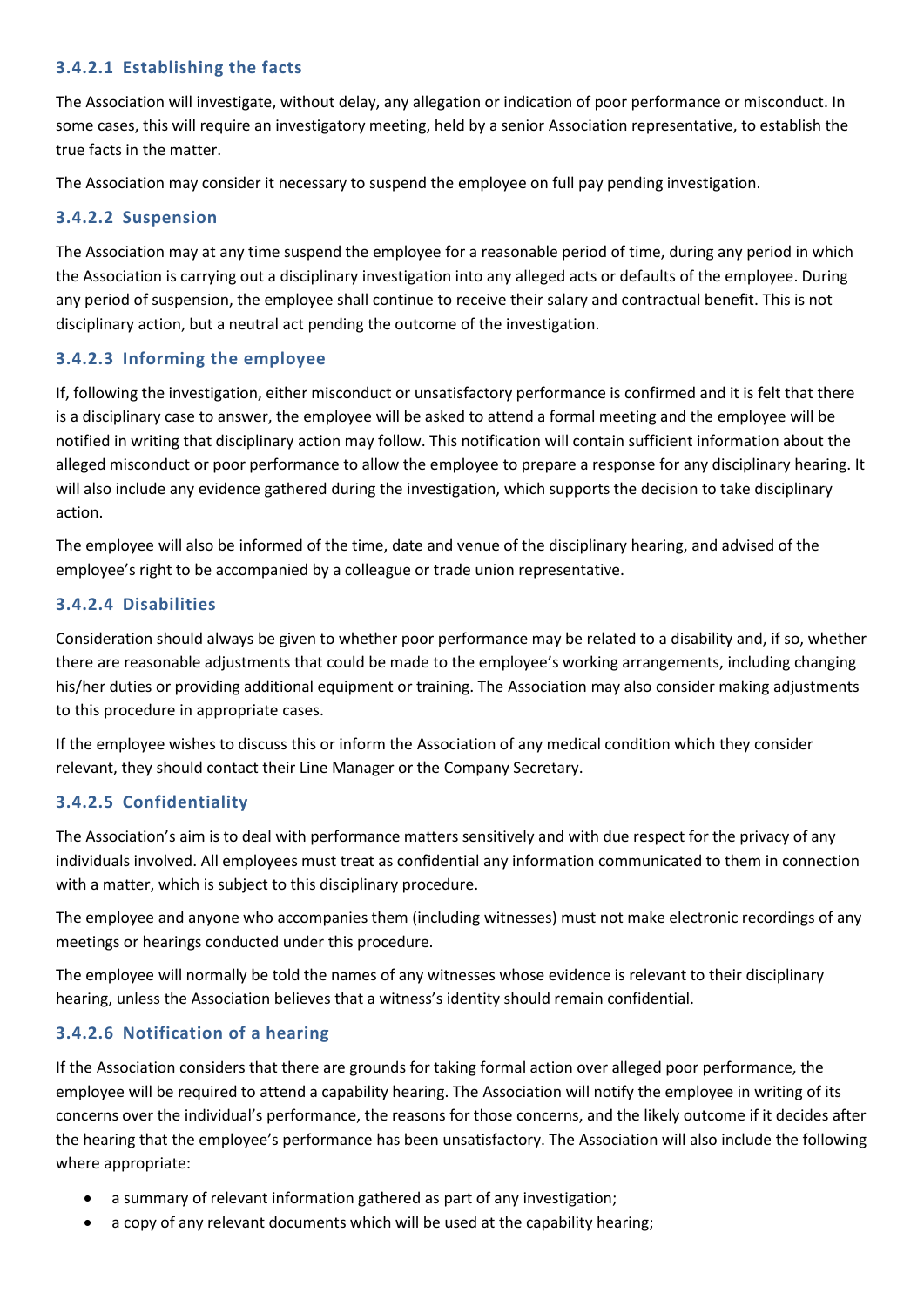• a copy of any relevant witness statements, except where a witness's identity is to be kept confidential, in which case the Association will give the employee as much information as possible while maintaining confidentiality.

The Association will give the employee written notice of the date, time and place of the capability hearing. The hearing will be held as soon as reasonably practicable, but the employee will be given a reasonable amount of time, to prepare their case based on the information which the Association gives them.

### **3.4.2.7 Right to be accompanied at hearings**

The employee may take a companion to any capability hearing or appeal hearing under this procedure. The companion may be either a trade union official or a fellow employee. The employee must tell the manager conducting the hearing who their chosen companion is, in good time before the hearing.

Employees are allowed reasonable time off from duties without loss of pay to act as a companion. There is no duty on employees to act as a companion if they do not wish to do so.

If the chosen companion will not be available at the time proposed for the hearing the employee may request that the hearing be postponed to a day not more than five working days after the day proposed by the Association. If the time proposed is reasonable, and the employee representative is able to attend, the hearing will be postponed until that time.

Whilst the companion may address the hearing and confer with the individual during the hearing, they do not have the right to answer questions on the part of the individual.

If the employee's choice of companion is unreasonable the Association may require them to choose someone else, examples include:

- if, in the Association's opinion, the employee's companion may have a conflict of interest which may prejudice the hearing;
- if the employee's companion works at another site and someone reasonably suitable is available at the site at which they work;
- if the employee's companion is unavailable at the time a hearing is scheduled and will not be available for more than five working days.

The Association may, at its discretion, allow the employee to take a companion who is not an employee or union official (for example, a member of their family) where this will help overcome a particular difficulty caused by a disability, or where the employee has difficulty understanding English.

# <span id="page-14-0"></span>**3.5 Grievance**

The Association realises the importance of good working relationships. For this reason, it aims to establish an atmosphere in which problems can be discussed and resolved by encouraging open communication. The Association also believes that it is in everyone's best interest to ensure that employee's grievances are dealt with quickly and fairly and that a grievance procedure enables individuals to raise issues with management that affect them in the workplace.

The Association will try to resolve, as quickly as possible, any grievance which an employee may have about their work or about actions of the Association or their colleagues. The procedure is non-contractual but applies to all employees who should familiarise themselves with its provisions.

Where Ministers have a grievance the Association will use the Baptist Union procedure entitled "Grievance Procedures for Baptist Ministers in Pastoral Charge", found at [The Baptist Union of Great Britain : Grievance](https://www.baptist.org.uk/Articles/368878/Grievance_Procedures_for.aspx)  [Procedures for Baptist Ministers in Pastoral Charge.](https://www.baptist.org.uk/Articles/368878/Grievance_Procedures_for.aspx)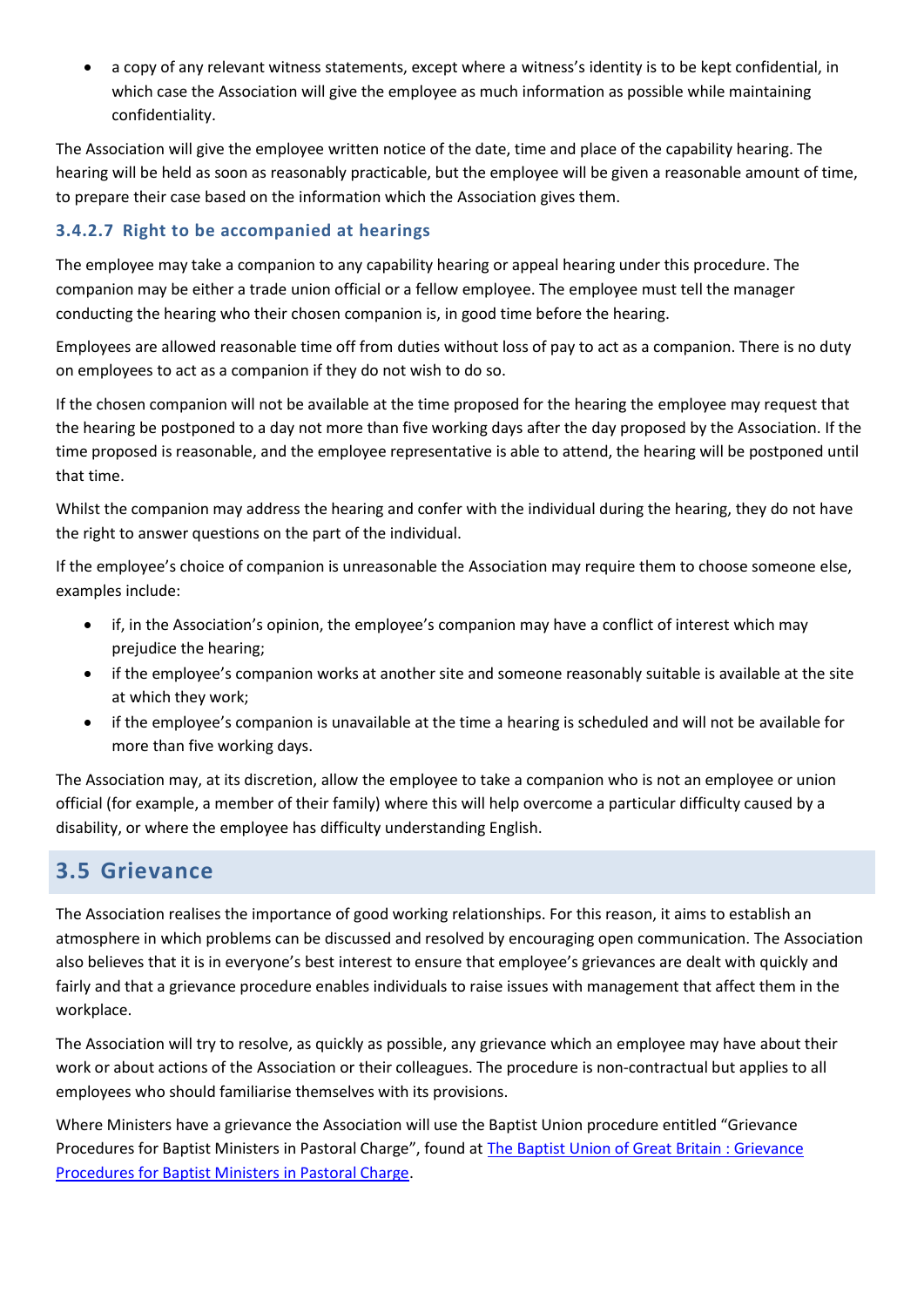## **3.5.1 Concurrent Procedures**

In the event that an employee submits a grievance during a disciplinary procedure, the Association may at its discretion, decide whether to suspend the disciplinary procedure in order to fully consider the grievance, or to deal with both procedures concurrently, where the issues are related

### **3.5.2 Mediation**

In appropriate circumstances, the Association may suggest mediation as a means of addressing a grievance. Mediation may take the form of a neutral mediator, assisting parties to reach an amicable outcome to a grievance. Mediation will usually take the form of an open session between all affected parties and the mediator at which each party will state its case, followed by a series of meetings between each party and the mediator.

## <span id="page-15-0"></span>**3.6 Flexible Working**

The Association will consider requests from employees for flexible working, which could include part-time work, working from home or job-sharing. To be eligible an employee must have been continuously employed for 26 weeks at the point of making the request.

The employee must specify in a written application the change in their contract that they seek and the date on which they would like the change to be implemented. The employee must also specify the effect that they think the change will have on the Association and suggest how these effects could be dealt with. Each employee may only make one application per year.

The Association will aim to handle the request as quickly as possible and will in any event deal with the whole process, including any appeal, within a three-month period. Once a written request has been received, the Association will arrange to meet with the employee, and the employee has the right to be accompanied. The application will be considered carefully but may be refused due to the burden of additional costs, a detrimental effect on the ability to meet 'customer demand', the inability to reorganise work among existing staff and a detrimental impact on quality or performance.

The Association will give their decision to the employee in writing. Where the decision is to refuse the application, we will state which of the grounds for refusal are considered to apply, explain why those grounds apply in relation to the application, and advise the employee of their right to appeal. An employee does have the right to appeal against the employer's decision.

If a flexible pattern of working is agreed this will be confirmed formally. Once a flexible arrangement is agreed, the employee does not have a right to revert to the previous arrangement. However, a trial period will normally be arranged in which the new arrangements can be tested, providing an option to return to the previous way of working.

# <span id="page-15-1"></span>**3.7 Maternity Leave**

Statutory Maternity Leave is 52 weeks and is made up of:

- Ordinary Maternity Leave first 26 weeks
- Additional Maternity Leave last 26 weeks

A member of staff is not required to take 52 weeks but must take at least 2 weeks' leave after a baby is born.

Usually, the earliest date Maternity leave can start is 11 weeks before the expected week of childbirth and will automatically start:

- the day after the birth if the baby is early
- automatically if the member of staff is off work for a pregnancy-related illness in the 4 weeks before the week that the baby is due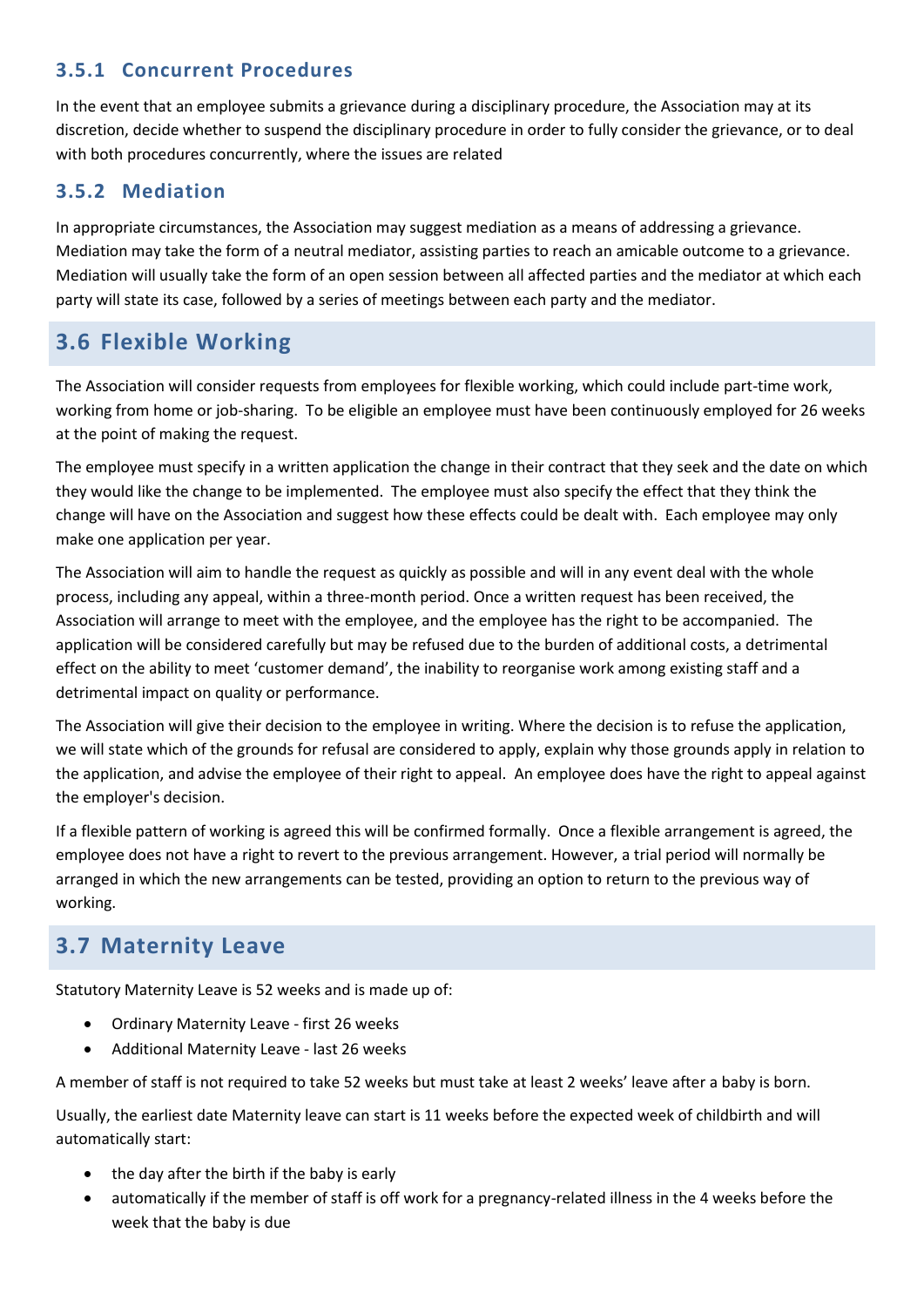Pregnant members of staff will be given paid time off work to attend appointments for antenatal care.

Statutory maternity pay will be paid at the rate of 90% of the employee's normal weekly earnings for the first six weeks and at a flat rate up to 33 further weeks.

In order to claim maternity pay a member of staff must have:

- 26 weeks' continuous service up to and including the 15th week before the expected week of childbirth;
- Become pregnant and have reached or given birth before reaching the start of the 11th week before the expected week of childbirth;
- Have started a period of maternity leave
- Average weekly earnings for the 8 weeks up to and including the 15th week before the expected week of childbirth equal to at least the lower earnings limit for the payment of primary class one national insurance contributions.
- Given 28 days' notice to the Association of the date when she expects liability for statutory maternity pay to begin or if 28 days' notice was not reasonably practicable, such lesser notice as was practicable;
- Produced medical evidence of the pregnancy and of the expected week of childbirth.

## <span id="page-16-0"></span>**3.8 Paternity Leave**

Fathers who have completed 26 weeks' continuous service ending with the week preceding the fourteenth week before the expected week of childbirth may take two weeks' paternity leave within 56 days of a child's birth and will be paid statutory paternity pay or 90% of the employee's normal weekly earnings if that is lower.

Fathers must give the Association 28 days' notice of their intention to take paternity leave.

## <span id="page-16-1"></span>**3.9 Shared Parental Leave**

Staff may be entitled to Shared Parental Leave (SPL) and Statutory Shared Parental Pay (ShPP) where they are the parents of children born or adopted after 5 April 2015.

Staff can start SPL if they're eligible and they or their partner end their maternity or adoption leave or pay early. The remaining leave will be available as SPL. The remaining pay may be available as ShPP. (ShPP is paid at the same rate as SMP). Sometimes only one parent in a couple will be eligible to get Shared Parental Leave (SPL) and Statutory Shared Parental Pay (ShPP). This means that they can't share the leave.

Eligible staff can take SPL in up to 3 separate blocks. They can also share the leave with their partner if they're also eligible. Parents can choose how much of the SPL each of them will take.

For example, a mother could end her maternity leave after 12 weeks, leaving 40 weeks (of the total 52 week entitlement) available for SPL. If both the mother and her partner are eligible, they can share the 40 weeks. They can take the leave at the same time or separately.

SPL and ShPP must be taken between the baby's birth and first birthday (or within 1 year of adoption).

To qualify for SPL, the child's mother (or adoptive parent) must be eligible for either maternity leave or pay, Maternity Allowance or adoption leave or pay

The member of staff must also:

- have worked for the Association continuously for at least 26 weeks by the end of the 15th week before the due date (or date they are matched with their adopted child)
- still be employed by the Association while they take SPL
- give the Association the correct notice including a declaration that their partner meets the employment and income requirements which allow the employee to get SPL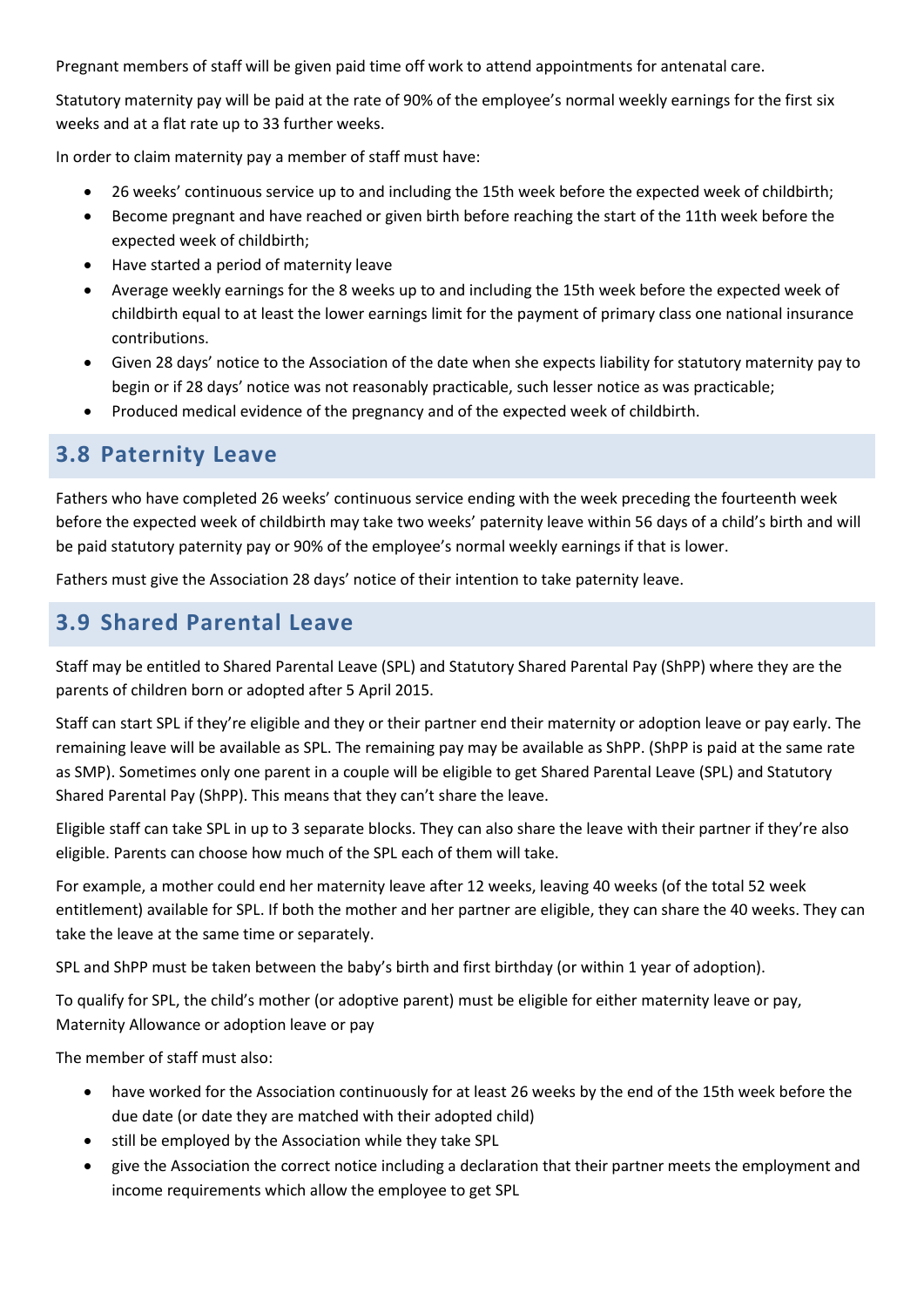# <span id="page-17-0"></span>**3.10 Adoptive Parents**

Parents who adopt a child will be entitled to one year's adoption leave commencing either on the date on which the child is placed for adoption or on a date no more than 14 days before the expected date of placement.

To be eligible for adoption leave, a parent must have completed 26 weeks' service by the time they are matched with a child.

Where a couple jointly adopt, only one of them will be entitled to take adoption leave but the other parent will be entitled to take statutory paternity leave.

The member of staff must give the Association notice of their intention to take adoption leave within seven days of being notified of having been matched with a child.

Statutory adoption pay will be paid for 39 weeks at the same flat rate as statutory maternity pay.

## <span id="page-17-1"></span>**3.11 Parental Leave**

Staff with at least one year's continuous service are entitled to take unpaid parental (called 'Ordinary Parental Leave) for the purpose of caring for the child if they are the parent of a child who is under 18 years old, or if they have adopted a child under the age of 18. Staff may take a maximum of 18 weeks' unpaid parental leave. The member of staff's right to take leave lasts until a child's 18th birthday. Ordinary parental leave is available for each child. If an employee has, for example, two children under the age of 18, he or she may take 18 weeks' unpaid parental leave in respect of each of those children.

Leave can be taken in blocks or multiples of one week (unless the child has a disability in which case leave may be taken in blocks of one day) and employees may be required to give notice of their intention to take leave. Staff may only take four weeks' leave in any twelve-month period and leave may be postponed by the Association for up to six months where the work of the Association would be unduly disrupted. However, leave cannot be postponed when the member of staff gives notice to take it immediately after the time the child is born or is placed with the family for adoption.

# <span id="page-17-2"></span>**3.12 Time Off for Dependants**

Staff are entitled to a reasonable amount of unpaid time off in order to take action which is necessary:

- a) to provide assistance on an occasion when a dependant falls ill, gives birth, is injured or assaulted;
- b) to make arrangements for the provision of care for a dependant who is ill or injured;
- c) in consequence of the death of a dependant;
- d) because of the unexpected disruption or termination of arrangements for the care of the dependant;
- e) to deal with an incident which involves a child of the employee and which occurs unexpectedly in a period during which no educational establishment which the child attends is responsible for him.

This right does not arise unless the member of staff informs the Association of the reason for their absence as soon as reasonably practicable and tells the Association how long they expect to be absent.

For these purposes, a dependant means a spouse, a child, a parent, or a person who lives in the same household as the employee, otherwise than by being his employee, tenant, lodger or boarder.

For the purposes of (a) and (b) above, dependant also includes any person who reasonably relies on the member of staff for assistance on an occasion when the person falls ill or is injured or assaulted or to make arrangements for the provision of care in the event of illness or injury.

For the purpose of (b) above, dependent includes any person who reasonably relies on the employee to make arrangements for the provision of care.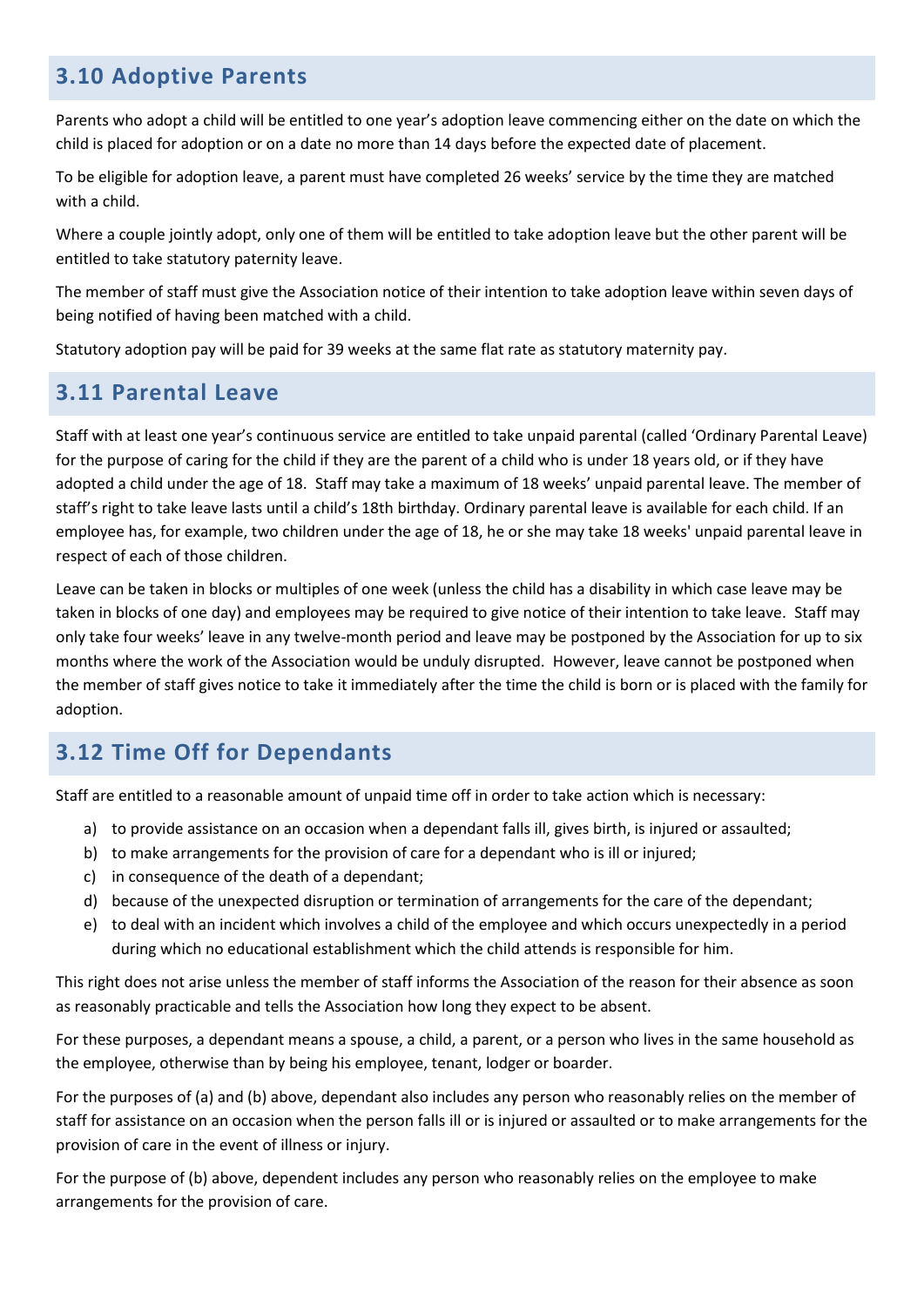## <span id="page-18-0"></span>**3.13 Retirement**

## **3.13.1 Retirement Age**

The Association does not have a fixed retirement age. This position will be reviewed periodically with a view to introducing a fixed retirement age if this would reflect the needs of the Association and providing the change can be objectively justified.

Staff are free to retire when they wish to do so and will not be pressurised into retiring because they have reached, or are approaching, a certain age.

### **3.13.2 Discussing Future Plans**

The Association encourages all staff to discuss their short, medium and long-term plans as the need arises. We may also want to initiate these discussions with staff in order to plan for the needs of the Association.

If a workplace discussion does take place, we will aim to make it as informal as possible. We will not assume that staff want to retire just because they are approaching a certain age and will not make discriminatory comments, suggesting that they should move on due to age.

We will not make generalised assumptions that performance will decline with age, whether due to competence or health issues. If there are problems with performance or ill-health, these will be dealt with in the usual way, through the Capability procedure or Sickness Absence procedure.

## **3.13.3 Giving notice of retirement**

Once a member of staff has decided to retire, they should give at a minimum the notice they are obliged to under their contract or terms of employment.

## <span id="page-18-1"></span>**3.14 Staff Pensions**

All staff who are aged between 22 and State Pension Age and who earn over the automatic enrolment earnings trigger (as defined annually by the Government) will be offered membership of the Baptist Pension Scheme. There are two sections which the member of staff can choose between (more details will be provided at the time of making a choice).

- **Ministers and staff section,** which requires higher levels of contribution and offers death and income protection benefits.
- **Basic section,** which has lower levels of contribution but does not provide income protection benefits.

A member of staff choosing not to join either of these sections, will be auto-enrolled into the National Employment Savings Trust - Government Pension scheme (NEST). Further details will be provided at the time the member of staff is making their choice. The member of staff will have the option to opt out from this scheme, in which case they will be automatically re-enrolled every 3 years (again with an option to opt out). If they remain in the scheme the contributions will be in line with the requirements of the scheme.

Staff aged between 22 and State Pension Age who earn above the lower level of qualifying earnings as set by the Government but below the automatic enrolment earnings trigger, will be admitted to the scheme of their choice (as described above) on request, but this will not be automatically offered and auto-enrolment will not apply.

Other member of staff (i.e. those under age 22, aged over State Pension Age or earning below the lower level of qualifying earnings) will not be entitled to a pension provided by the Association.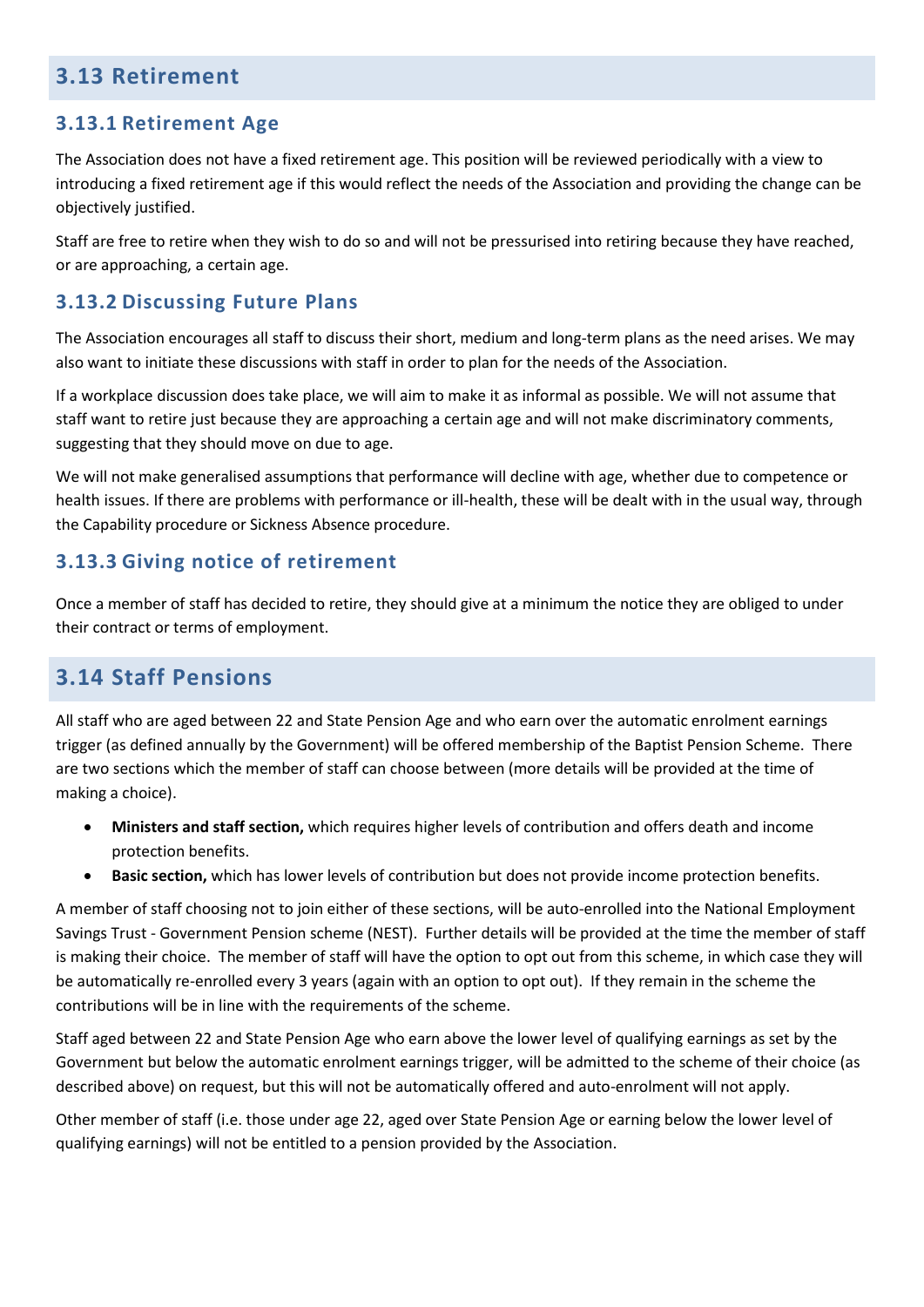# <span id="page-19-0"></span>**4 Finance**

## <span id="page-19-1"></span>**4.1 Finance and General Purposes Committee**

The SEBA Trustees have established a Finance and General Purposes Committee in order to address a number of finance related issues and report back to the Trustees.

### **4.1.1 Membership**

The committee will be chaired by the Association Treasurer and include

- The Operations Manager
- At least one Regional Minister
- Up to three people appointed by the Executive

A quorum shall be not less than half those eligible to attend.

### **4.1.2 Responsibilities**

- To prepare an annual budget for presentation to the Trustees in October.
- To monitor income and expenditure in relation to the budget.
- To agree an annual target for Home Mission giving with the Trustees and Leadership Team and to monitor the giving receipts.
- To set an annual budget for Home Mission grants.
- To review grant proposals from the Leadership to monitor compliance with agreed criteria
- To monitor income and expenditure on the properties for which the Association is responsible.
- To consider any other financial matters, as applicable.

## **4.2 Reserves**

### <span id="page-19-2"></span>**4.2.1 Background**

Reserves are required to meet future shortfalls in income or unexpected expenses.

The Association is reliant for our income on a Home Mission grant from the Baptist Union, supplemented by the rental income form the properties we own and donations. If income were to drop suddenly, then reserves would be needed to cover the income lost less whatever savings could quickly be made from expenditure. If the fall is a longerterm loss of income, more significant cuts in expenditure would need to be made. Reserves would be needed to tide us over the period in which these cuts could be put into place.

### **4.2.2 Level of Reserves Required**

We will hold in free reserves (unrestricted reserves that are readily accessible) the greater of the following two calculations:

- 1. One month's budgeted expenditure.
- 2. The difference between the budgeted levels of expenditure based on nine months of any costs associated with employees/ministers, three months' worth of all other budgeted items, and six months of our budgeted income.

A minimum of one month's budgeted income should enable us to meet any short-term volatility in income. We are committed to certain items of expenditure, even if our income were to fall dramatically. For example, if we were considering reducing staffing levels, some future cost would still be incurred (e.g. redundancy costs, pay during the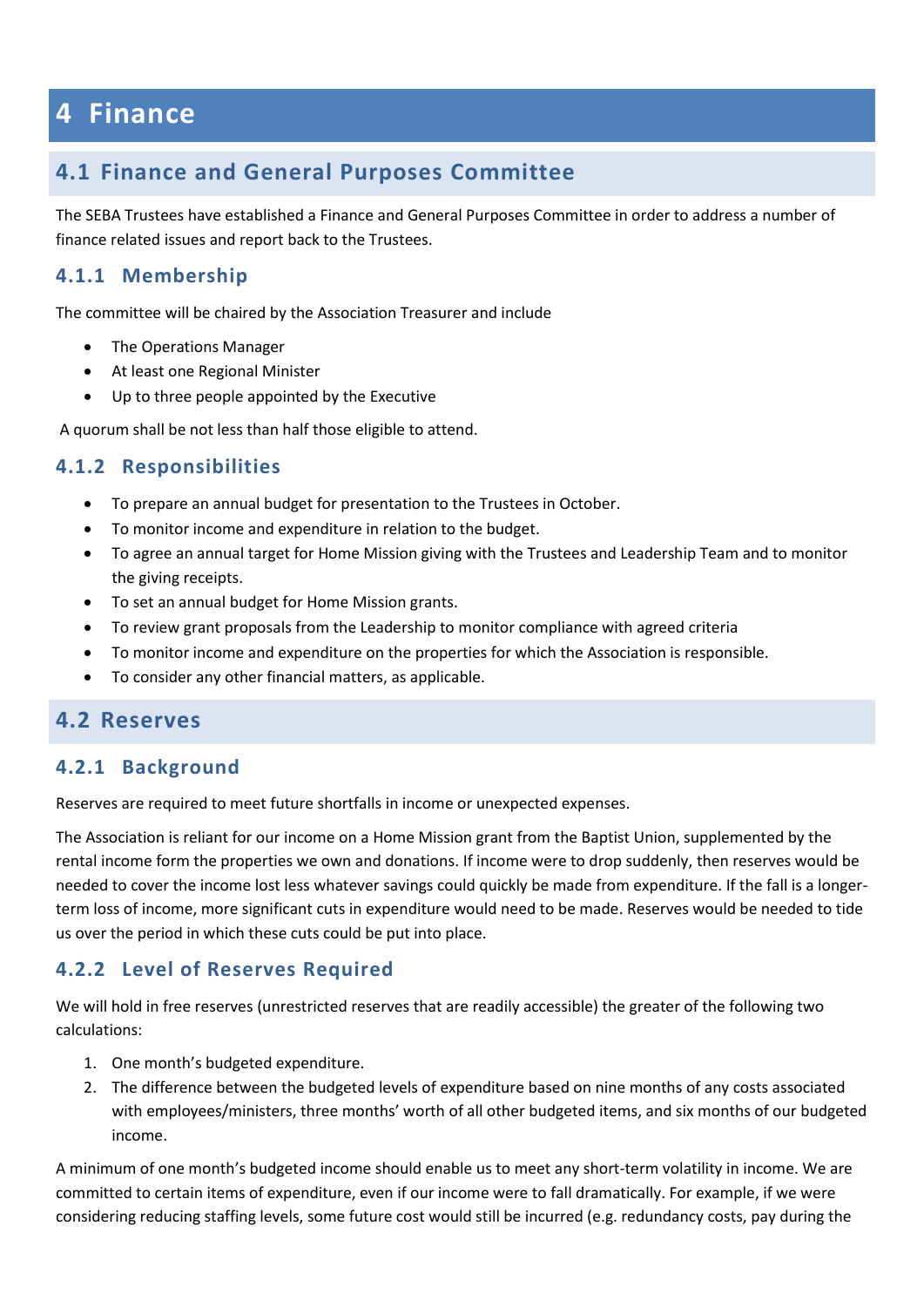notice period). Ensuring reserves are at least equal to the second calculation will enable us to meet expenses we are committed to in the event of a longer-term fall in income.

The amount will be calculated each year when the budget is set for the following year.

## **4.2.3 Corrective Action**

If our reserve levels fall below the required amount, we will consider deferring/ceasing certain items of expenditure.

## **4.2.4 Monitoring and reviewing the policy.**

The deacons receive monthly reports of income and expenditure, and these are monitored to ensure that our reserve level is adequate.

The policy will be reviewed each year together with the proposed budget.

# **4.3 Spending limits**

<span id="page-20-0"></span>The following levels of expenditure can be approved by the roles shown:

- Over £20 and up to £200 Team Leader or Operations Manager.
- Over £200 and up to £500 Treasurer.
- Over £500 and up to £1,000 Finance Committee
- Over £1,000 Trustee Board

The exception is an emergency repair to any Association property or equipment that cannot wait and can be approved by the Treasurer, but should be presented to the next Finance Committee or Trustee meeting.

Expenses approved in the church budget (e.g. insurance) will not require further church meeting approval.

Three quotations should be obtained for any new item of work or equipment to be purchased where the expenditure is over £500. The Finance Committee will agree which provider to use (this will not necessarily be the cheapest in all cases). In some instances, work may be agreed with only one quote:

- Where there is an existing relationship with a local provider and no concerns have been raised about previous work.
- An emergency repair.
- Work where only one or two providers are willing and able to provide a quotation.

# **4.4 Authorisation**

<span id="page-20-1"></span>The Treasurer, Operations Manager, Bookkeeper and Administrator will all have access to online banking, but the Administrator will not be able to authorise transactions. The Treasurer, Operations Manager, Bookkeeper and two further Trustees will be designated as authorised signatories on the Association bank accounts. Other accounts will be controlled by the Treasurer and Operations Manager.

All cheques, direct debits and standing orders will require two signatures.

All on-line payments, except for transfers between different Association accounts, will require to be set up be one signatory and authorised by another. Transfers between accounts can be done by a single user.

Any cheques or online payments to an authorised signatory or a family member of an authorised signatory should be signed/approved by two other authorised signatories.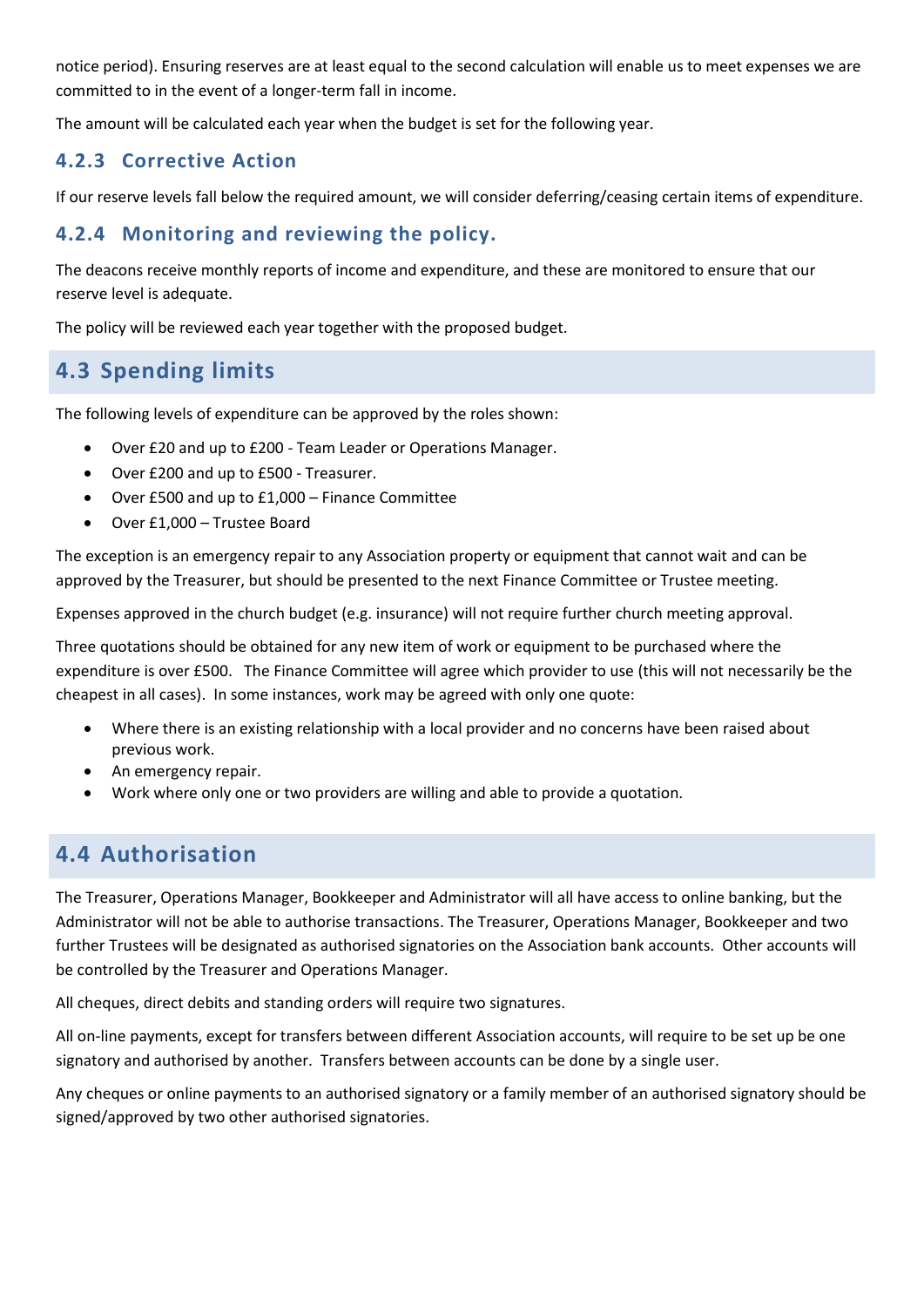## **4.5 Payment of expenses**

Where a member of staff needs to incur travel or other expenses in the performance of their duties, these can be claimed back using the form and at the rates shown in Appendix 3. To claim the mileage allowance for the use of a private vehicle on SEBA business, the member of staff must provide evidence that the vehicle insurance includes cover for business use.

## **4.5.1 Hotel or B&B accommodation**

Where a member of staff is required to stay away from home overnight in the performance of their duties, SEBA will meet the cost of overnight room and breakfast, provided prior approval has been obtained from the Operations Manager, Team Leader or Treasurer.

### **4.5.2 Travel arrangements**

When travelling with colleagues, we expect staff to discuss the most cost effective way for everyone to travel to a meeting. This may involve one or more people travelling to other locations first so that the whole group can travel in one car to reduce overall expenses. However, we recognise that time, distance and practical arrangements will need to be taken into account.

## **4.5.3 Travelling by air**

In exceptional circumstances staff may need to book flights to attend conferences or events. Before making any flight arrangements mileage prior approval must be obtained from the Operations Manager, Team Leader or Treasurer.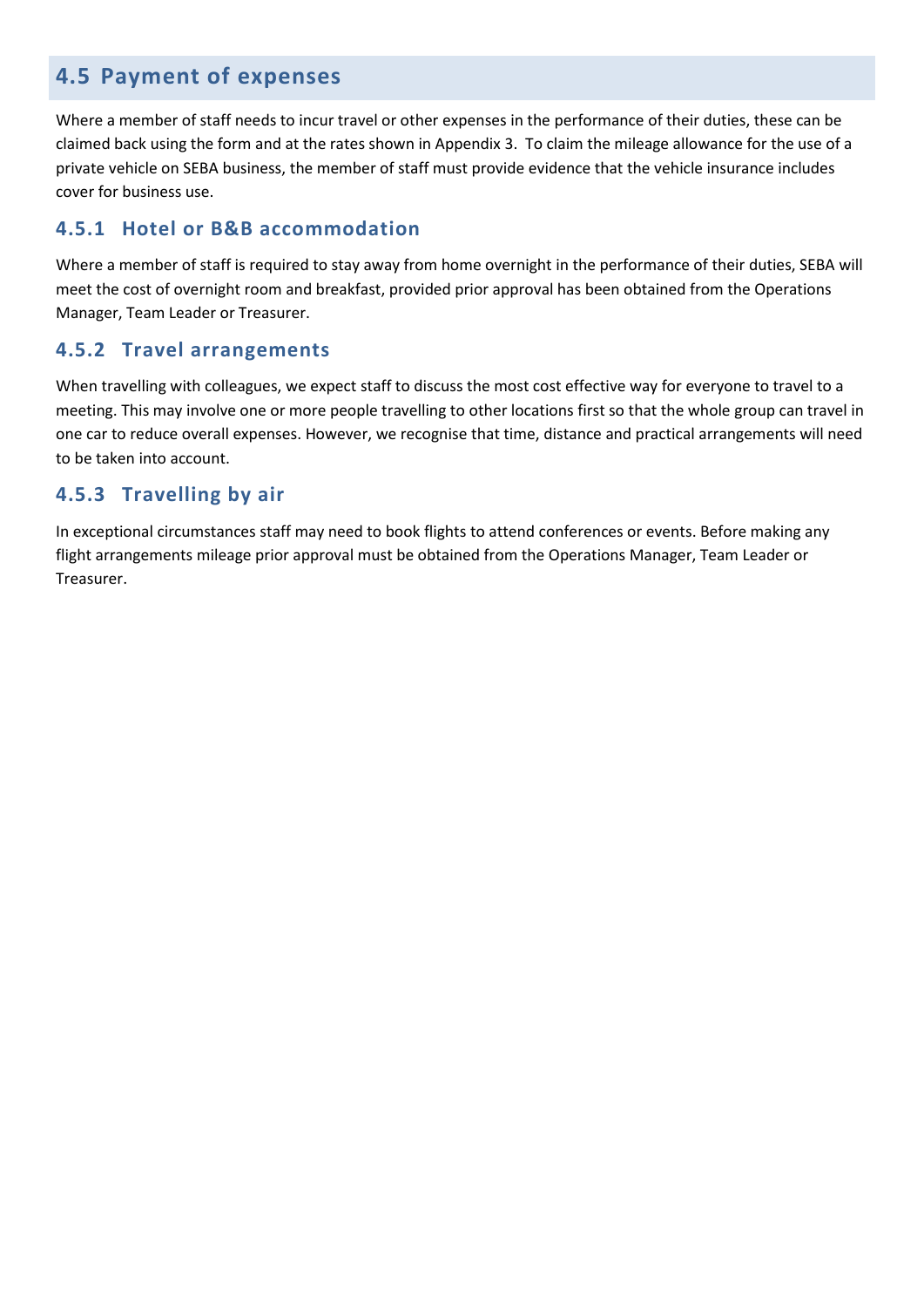# <span id="page-22-0"></span>**5 Health and Safety**

# <span id="page-22-1"></span>**5.1 General statement of policy**

The Association recognises and accepts its responsibilities as an employer for providing so far as is reasonably practicable, a safe and healthy environment on and within its own offices and storage facilities, and at outside association events, with a view to ensuring the health, safety and welfare of all its staff, visitors and contractors. It is our policy that all activities and work will be carried out in a safe manner, and our target is for zero accidents and zero work-related ill health to be achieved by applying good health and safety practices and complying with any relevant statutory provisions where they apply.

This policy is designed to meet our duty under Section 2(3) of the Health and Safety at Work etc. Act 1974.

The Trustees of the Association will ensure that adequate resources are made available to achieve this objective and any decisions made will have due regard for it. They will monitor the effectiveness of this policy and amend it where it is no longer valid.

The Operations Manager will have specific responsibility for this policy and its implementation and to keep health and safety matters under review at appropriate intervals.

It is the duty of each Worker to exercise personal responsibility for their own safety and that of others and this policy will be brought to their attention. We will try to ensure that everyone involved with the Association plays his or her part in its implementation.

## <span id="page-22-2"></span>**5.2 Responsibilities**

The Operations Manager will ensure that:

- the standards set out in this policy are implemented and maintained
- where necessary, specialist health and safety assistance is obtained
- any hazards reported to them are rectified immediately
- only competent persons carry out repairs, modifications, inspections and tests
- any accidents are investigated, recorded and reported if necessary
- relevant health and safety documents and records are retained
- they keep up to date on health and safety matters relevant to the Association
- set a personal example on matters of health and safety.

The Trustees will ensure that:

- all employees and volunteers are aware of their health and safety responsibilities
- adequate precautions are taken as set out in this policy and related risk assessments
- adequate information and training is provided for those that need it
- any hazards or complaints are investigated and dealt with as soon as possible
- where defects cannot be corrected immediately, interim steps are taken to prevent danger
- all accidents are reported in-line with the requirements of this policy
- advice is sought where clarification is necessary on the implementation of this policy
- set a personal example on matters of health and safety.

All workers have a responsibility to cooperate in the implementation of this policy and to take reasonable care of themselves and others while on Association business. They will ensure that they:

read this policy and understand what is required of them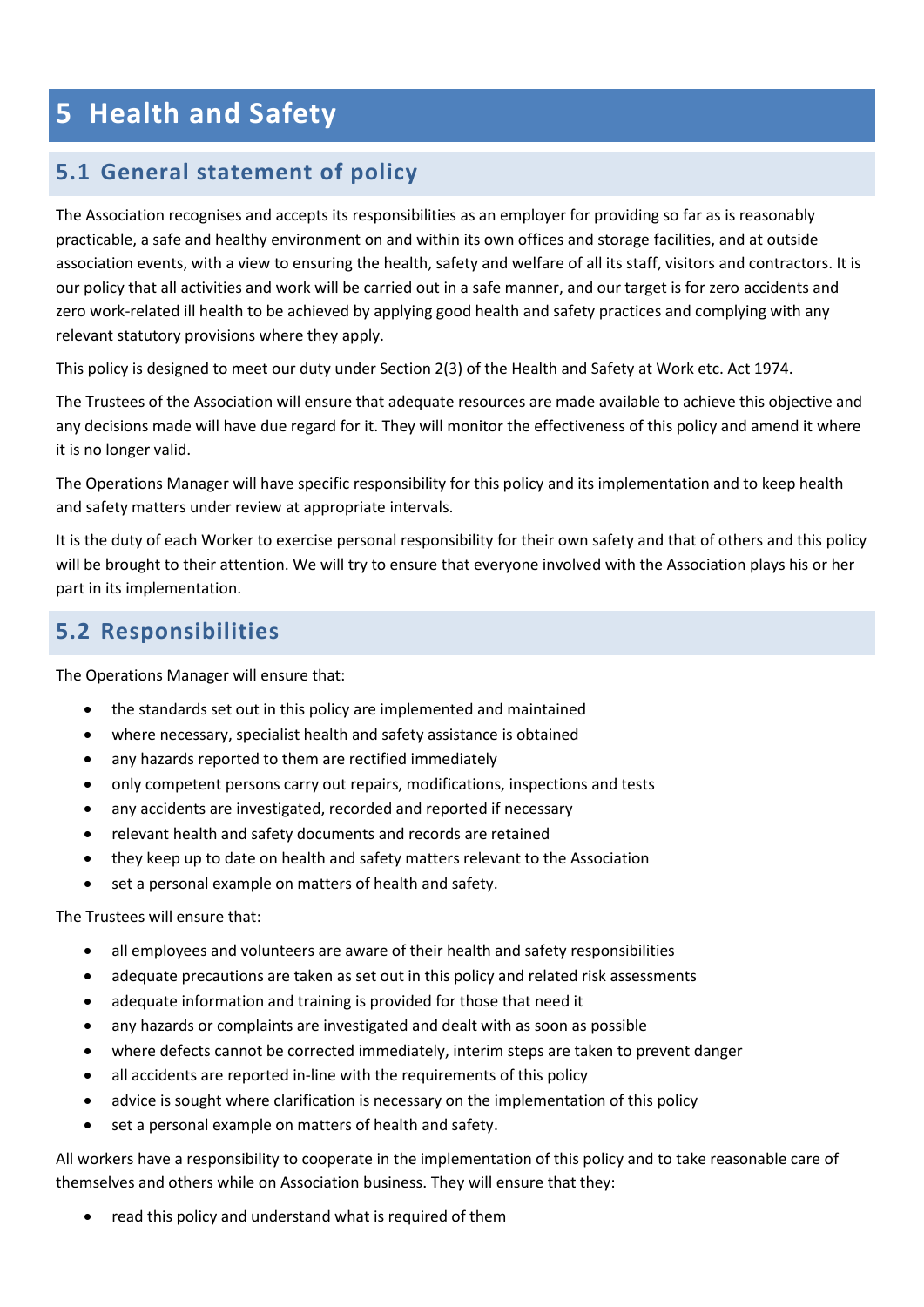- complete their work taking any necessary precautions to protect themselves and others
- comply with any safety rules, operating instructions and other working procedures
- report any hazard, defect or damage, so that this might be dealt with
- warn any new employees or volunteers of known hazards
- attend any training required to enable them to carry out their duties safely
- do not undertake any repair or modification unless they are competent to do so
- report any accident
- do not misuse anything provided in the interests of health and safety.

## <span id="page-23-0"></span>**5.3 Arrangements**

This section sets out our general arrangements for managing health and safety and dealing with

specific risks.

### **5.3.1 General Arrangements**

#### **5.3.1.1 Competent Assistance**

Where necessary, we will appoint someone who is competent to assist us in meeting our health and safety obligations.

#### **5.3.1.2 Risk Assessment**

We will complete risk assessments to identify what we need to do to comply with health and safety law. We will record our findings, implementing any necessary precautions. We will review and revise these where we suspect that they are no longer valid.

#### **5.3.1.3 Information and Training**

We will provide any necessary information and training for our employees and volunteers in a timely manner. We will keep a record of what is provided. We will also give relevant information to contractors and self-employed people who may need this to complete their work safely.

### **5.3.1.4 First Aid**

We will ensure that adequate first aid facilities are available at all events including – as a minimum – a suitably stocked first aid box and a person who will take charge of the first aid arrangements. We will also provide relevant information for employees and volunteers.

#### **5.3.1.5 Accident Reporting**

We will keep an accident book and record details therein. We will report to the enforcing authority and keep records of certain accidents to workers and members of the public in accordance with the Reporting of Injuries, Diseases and Dangerous Occurrences Regulations.

#### **5.3.1.6 Monitoring**

We will make periodic checks to ensure that our precautions remain effective and adequate. We will also ensure that any lifting, work or electrical equipment are inspected as necessary to ensure that they remain safe. We will keep records of the checks we make.

#### **5.3.1.7 Contractors**

If we employ contractors, we will make sure that they have their own health and safety policy and Public and Employers Liability Insurance by asking to see copies of the relevant documents.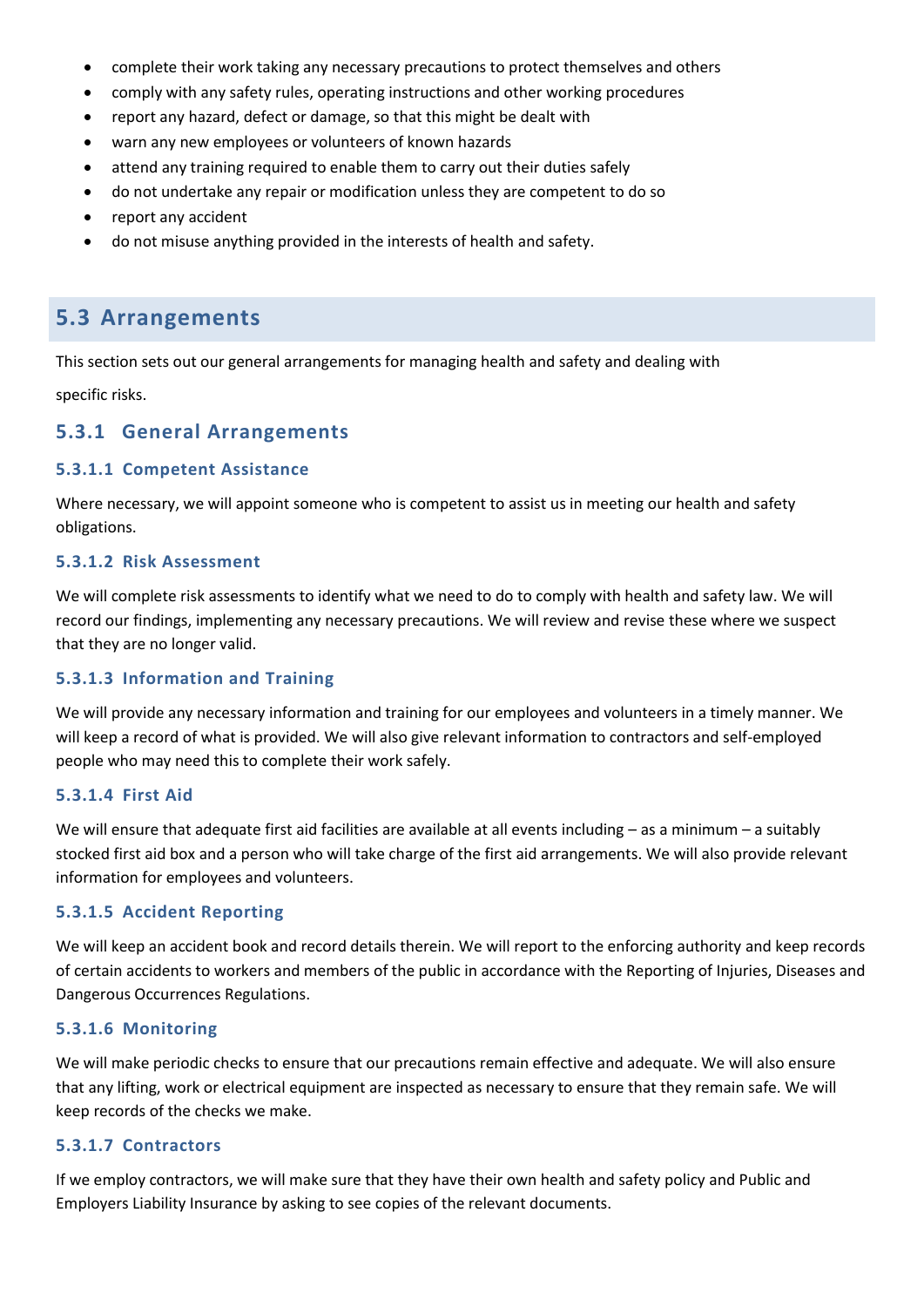## **5.3.2 Specific Arrangements**

### **5.3.2.1 Display Screen Equipment**

Where workers regularly use computers daily, for continuous periods of an hour or more, we will analyse workstations to identify precautions, implementing these as necessary. We will also provide information, training, eye/eyesight tests (on request) and special spectacles if needed.

### **5.3.2.2 Driving on Association business**

We recognise that driving is an integral part of the working day for some of our team, and we will make sure that all those driving on association business are safe to do so.

To this end, we will ask all staff to provide a copy of their driving licence when they join the association and to let us know if there are any endorsements to their driving licence or if they are disqualified from driving.

Staff will:

- be responsible for their own safety, for any passengers or loads carried in the vehicle and for ensuring that the vehicle is safe to use (including hired vehicles) including the use of seatbelts and the regular servicing of their vehicle;
- ensure that passengers are carried only in accordance with the vehicle manufacturer's design specification, with a seat for everyone and only one person per seat;
- on a long journey take regular breaks to help relax and reduce tiredness; and
- not stop on the hard shoulder of a motorway except in an emergency.

If any member of staff believes that they are driving excessive miles, or that they are unsafe to drive in particular circumstances (including changes in their health) they should speak to their manager immediately.

### **5.3.2.3 Electricity**

We will ensure that any electrical system, fixed machine and portable appliance is maintained so as to prevent danger. Any defective equipment will not be used until it is repaired or replaced. We will keep records of the checks made where appropriate.

### **5.3.2.4 Events**

Where we intend to hold large or unusual concerts, services and fundraising events, we will identify any additional precautions that are necessary and implement these.

### **5.3.2.5 Home Working**

We will carry out an annual review of any risks that may be present in the Association properties. We will also ask any member of staff who works from home on a regular basis to complete a self-assessment form (see Appendix 4). These assessments will be reviewed by their manager who will take any necessary actions.

### **5.3.2.6 Manual Handling**

We will avoid the need for lifting or carrying heavy objects as far as is possible. Where this is not practical, we will make use of lifting aids (such as trolleys) or other precautions including team lifting.

### **5.3.2.7 Preparation of Food**

We will ensure that on those occasions when we prepare food, we use a clean and disinfected work surface, utensils and equipment. We will store food in such a way as to avoid contamination, provide hand-washing facilities and suitable arrangements for the disposal of waste.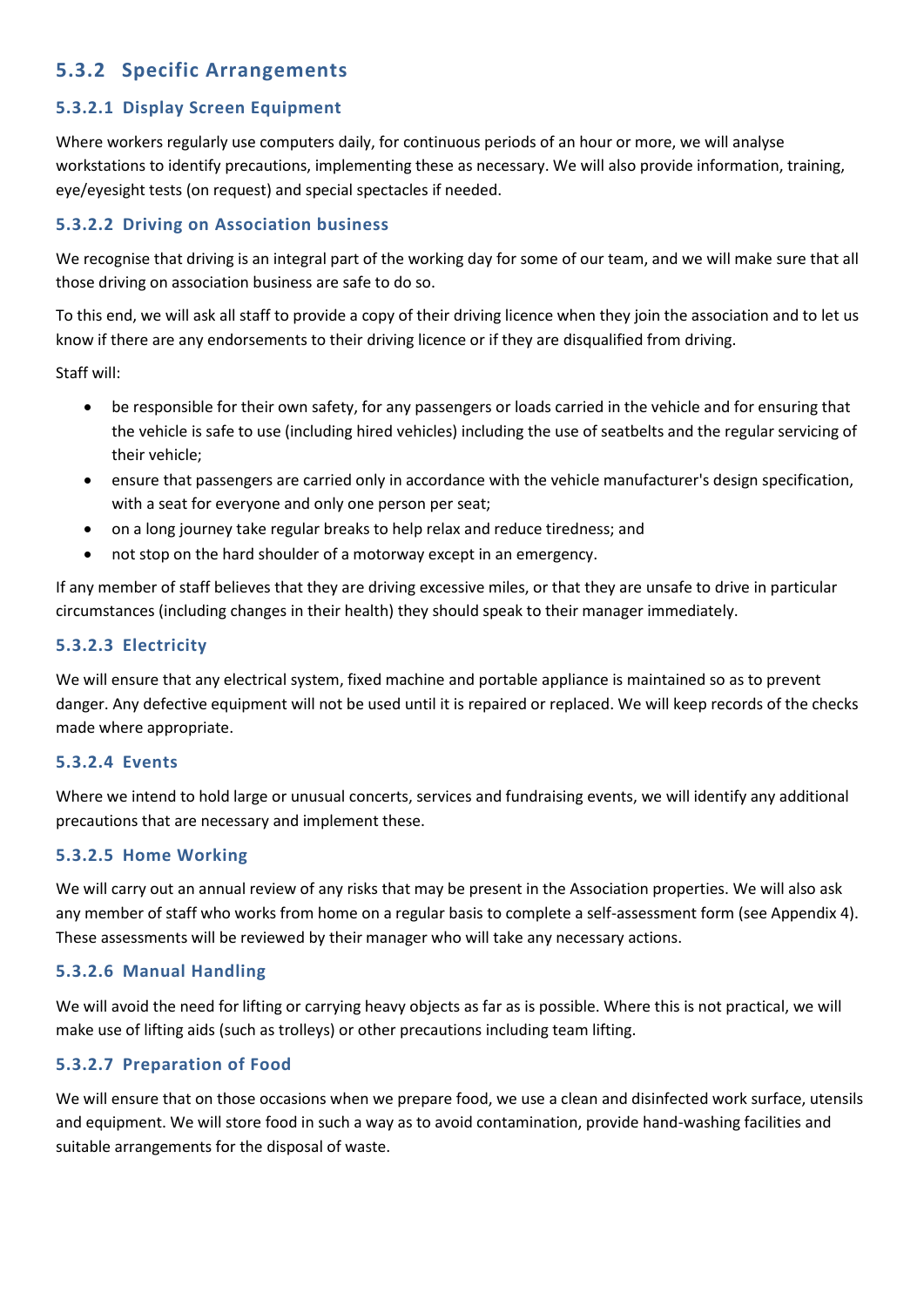### **5.3.2.8 Working at Height**

Where possible, we will try and avoid the need for work at height. Where this is not practicable, we will ensure that any work is properly planned to identify suitable precautions. We will make sure that these are implemented, including the provision of any training and checks to ensure the safety of any equipment used.

### **5.3.2.9 Working Alone**

We will identify circumstances where our employees and volunteers work alone and implement suitable precautions to ensure their safety.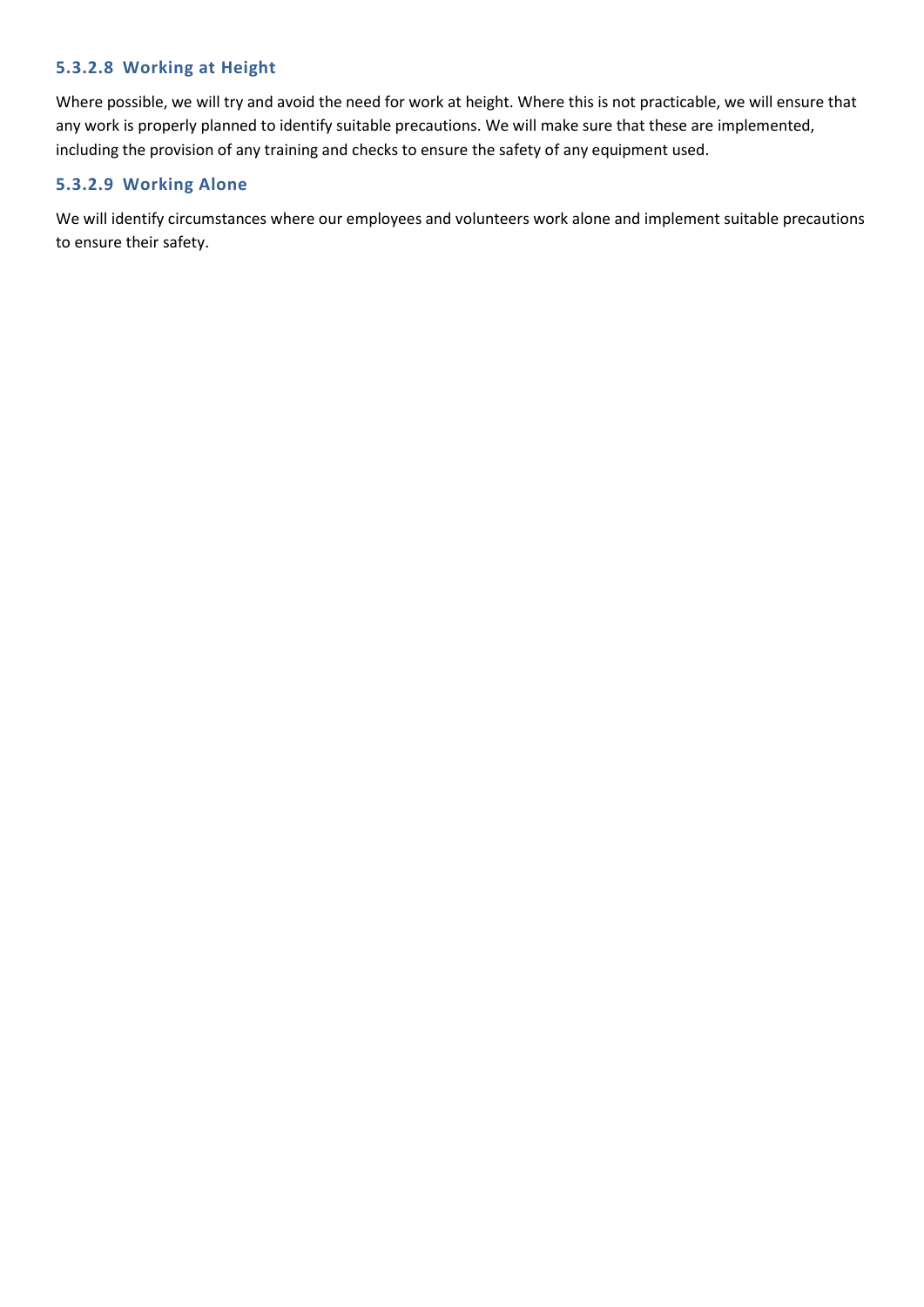# <span id="page-26-0"></span>**6 Data Protection**

# <span id="page-26-1"></span>**6.1 Policy Statement**

We are committed to protecting personal data and respecting the rights of individuals whose personal data we collect and use. We are registered as a data controller with the Information Commissioner's Office (ICO) with registration number Z2441527 and process the personal information of individuals in accordance with our constitution.

We process personal data to enable us to, among other purposes:

- Provide a voluntary service for the benefit of the public in Great Britain;
- Administer membership records;
- Fundraise and promote the interests of the charity;
- Manage our employees and volunteers;
- Maintain our own accounts and records;

Everyone has rights with regard to the way in which their personal data is handled. In line with our values and aims, we are committed to good practice in the handling of personal and confidential information and to ensuring that such information is stored securely and is processed in accordance with the law.

# <span id="page-26-2"></span>**6.2 Purpose of this Policy**

In the course of our work, we may collect and process personal data. This may include data we receive directly from a data subject (for example, by completing forms or by corresponding with us by mail, phone, email or otherwise) and data we receive from other sources (including, for example, contractors who provide us with technical services or payment services).

We process the personal information of individuals in both electronic and paper form and all this data is protected under data protection law. In some cases, it is sensitive information about individuals' religious or other beliefs, finances and personal circumstances. In addition, we hold lots of less sensitive information such as names and contact details, education and employment details, and visual images of individuals connected with member churches; current, past and prospective staff; volunteers; supporters; advisers; complainants and enquirers; representatives of other organisations; as well as business and other contacts such as suppliers. We may also receive other personal information from the above or other sources.

We do not hold information relating to criminal proceedings or offences or allegations of offences other than in the specific circumstances set out in this policy.

We are aware that individuals can be harmed if their personal information is misused, is inaccurate, if it gets into the wrong hands as a result of poor security or if it is disclosed carelessly. We are committed to protecting personal data and information from unauthorised disclosure and ensuring its accuracy.

The purpose of this policy is to set out what measures we are committed to taking, as an organisation and as individual members of staff, to ensure we comply with the relevant legislation including:

- The Retained General Data Protection Regulation (UK GDPR);
- The Data Protection Act 2018 (DPA);
- The Privacy and Electronic Communications Regulations (PECR);
- The Computer Misuse Act 1990 (CMA);
- The common law duty of confidentiality;
- Any other laws and regulations relating to the protection of personal data.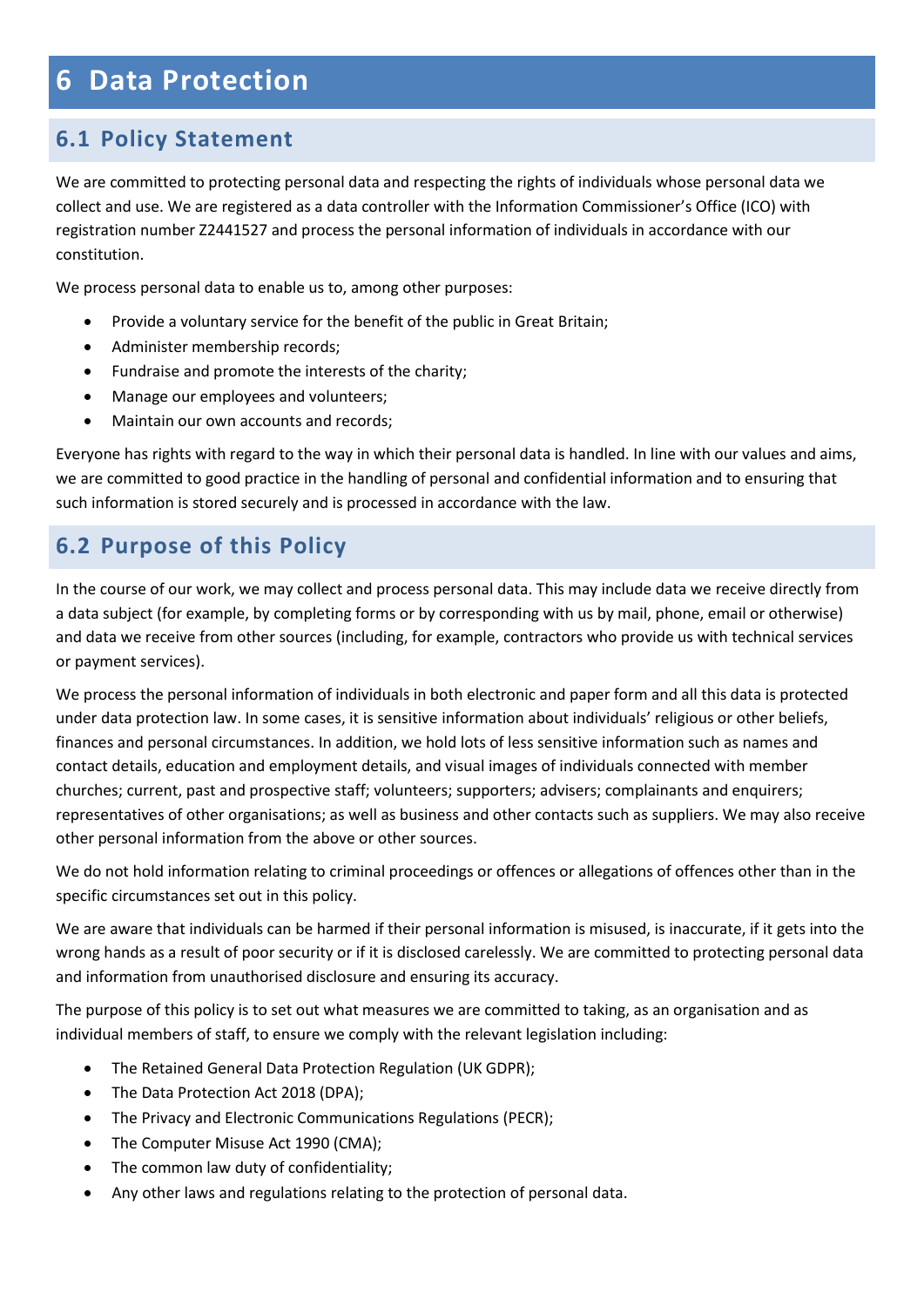Breaches of data security or confidentiality are serious incidents. If they occur they will be investigated fully and actively managed to ensure that any breach is as limited as possible. A breach of the UK GDPR, the DPA or other legislation may mean that we, and/or a member of our staff, are liable to prosecution or to regulatory action. We may also be required to report breaches to the Information Commissioner's Office (ICO) if a breach results in a risk to an individual, and to inform the data subject if the breach results in a high risk to any person.

# <span id="page-27-0"></span>**6.3 Development of this Policy**

This policy has been approved by the Board of Trustees which is responsible for ensuring that we comply with all our legal obligations. It sets out the legal rules which apply whenever we obtain, store or use personal data.

Our Data Protection Officer is responsible for ensuring compliance with data protection law, dealing with data security breaches and with the development of this policy. Any questions about the operation of this policy or any concerns that the policy has not been followed should be referred to the Data Protection Officer at [dataprotection@seba-baptist.org.uk.](mailto:dataprotection@seba-baptist.org.uk) The Data Protection Officer will:

- Keep the content and effectiveness of this policy under review;
- Oversee compliance with the policy;
- Keep a record of all data security incidents or breaches and investigate in appropriate detail;
- Provide or arrange training and guidance for staff;
- Act as our nominated contact with the ICO.

References in this policy to the Data Protection Officer shall be construed as references to the Data Protection Officer or such other person as the Data Protection Officer may appoint to act on his or her behalf.

From time to time we may need to make changes to this policy or guidance in line with current operational practices and/or legislation.

Any questions, ideas or concerns about the operation of this policy or recommendations for additions or amendments should be referred to the Data Protection Officer.

# <span id="page-27-1"></span>**6.4 Training and Guidance**

We will provide general training at least annually for all staff to raise awareness and outline the law. We may also issue guidance or instructions from time to time. Managers must set aside time for their team to look together at the implications for their work.

# <span id="page-27-2"></span>**6.5 Definitions of Data Protection terms**

The UK GDPR (and this policy) applies

- to the processing of personal data wholly or partly by automated means and
- to the processing other than by automated means of personal data which form part of a filing system or are intended to form part of a filing system.

The first part covers all data processing which involves the use of a computer ('processing' broadly covers all forms of handling of data, including storing and accessing it. The term is defined in more detail below).

The second part covers processing which does not involve a computer, of data which either forms part of a filing system, regardless of how well-structured it is, or which is collected in order to be added to a filing system at a later time (e.g. notes of a telephone conversation which are intended to be transferred to a file), even if the data is not actually added.

The following terms are used throughout this policy and bear their legal meaning as set out within the UK GDPR. The UK GDPR definitions are further explained below for the sake of clarity: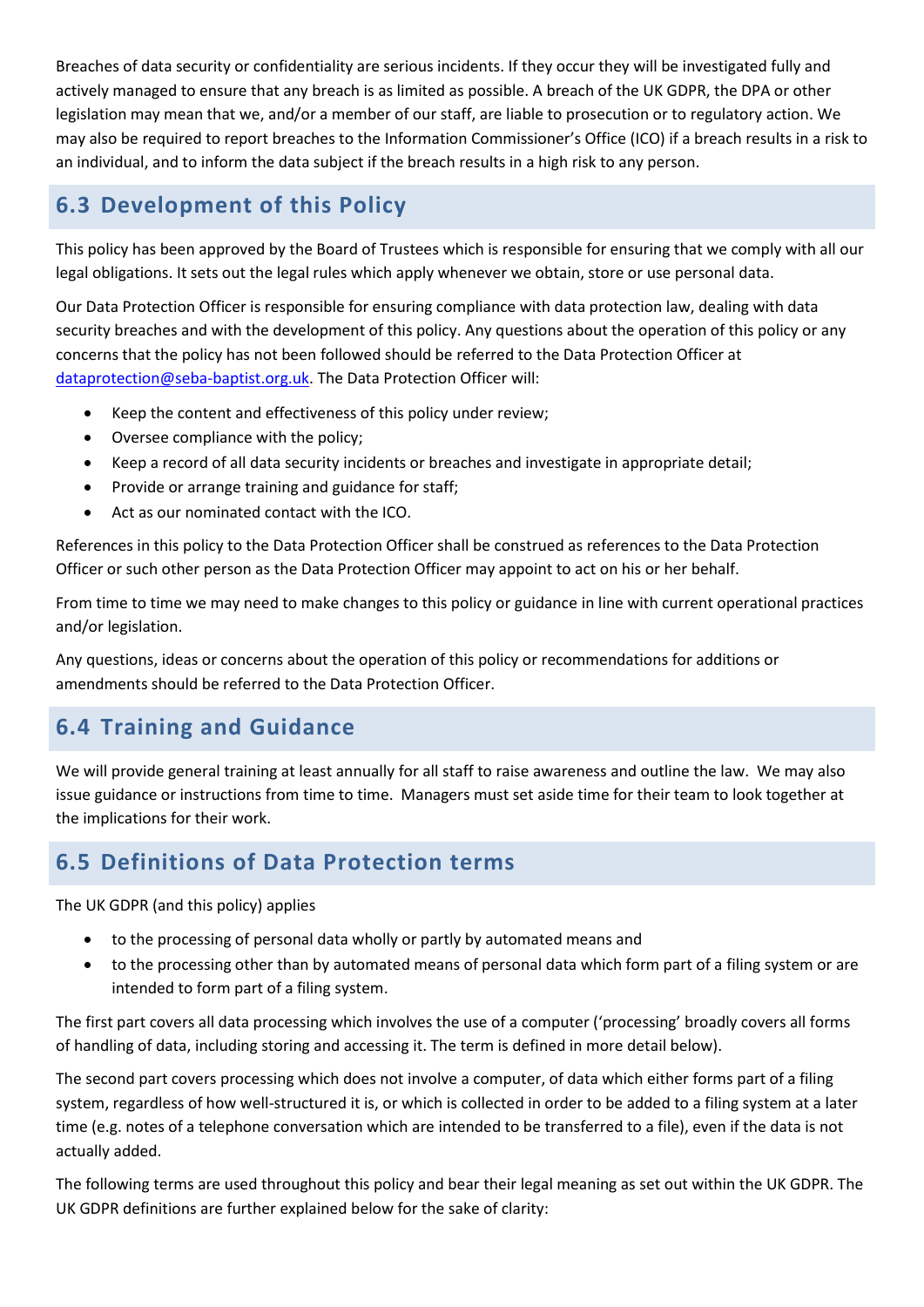**Data subjects** include all living individuals about whom we hold or otherwise process personal data. A data subject need not be a UK national or resident. All data subjects have legal rights in relation to their personal information. Data subjects for whom we are likely to hold personal data include:

- Our employees;
- Individuals who are accredited or recognised for national Baptist ministry or who are working towards this;
- Consultants/individuals who are our contractors or employees working for them;
- Volunteers;
- Individuals in key roles in churches in membership, or linked, with us;
- Trustees;
- Complainants;
- Supporters;
- Enquirers;
- Advisers and representatives of other organisations.

**Personal data** means any information relating to a natural person who is either identified or is identifiable. A natural person must be an individual and cannot be a company or a public body. Representatives of companies or public bodies would, however, be natural persons. In addition, personal data is limited to information about living individuals and does not cover deceased persons.

An 'identified' natural person is one who is identified from the data. An 'identifiable natural person' on the other hand is one who is not identified from the data itself but who can be identified, directly or indirectly, by reference to other data, such as an identification number, location data, an online identifier or to one or more factors specific to that person.

Personal data can be factual (for example, a name, address or date of birth) or it can be an opinion about that person, their actions and behaviour.

**Data controller** means any person, company, authority or other body who (or which) determines the means for processing personal data and the purposes for which it is processed. It does not matter if such decisions are taken alone or jointly with others.

The data controller is responsible for the personal data which is processed and the way in which it is processed. We are the data controller of data which we process and this policy is intended to explain how we will comply with the UK GDPR.

**Data processors** include any individuals or organisations, which process personal data on our behalf and on our instructions e.g. an external organisation which provides secure waste disposal for us. This definition will include the data processors' own staff (note that, as mentioned above, staff of data processors may also be data subjects).

**Processing** is very widely defined and includes any activity that involves the data. It includes obtaining, recording or holding the data, or carrying out any operation or set of operations on the data including organising, amending, retrieving, using, disclosing, erasing or destroying it. Processing can also include transferring personal data to third parties, listening to a recorded message (e.g. on voicemail) or viewing personal data on a screen or in a paper document which forms part of a structured filing system. Viewing of clear, moving or stills images of living individuals is also a processing activity.

**Special category personal data** includes information about a person's:

- Racial or ethnic origin;
- Political opinions;
- Religious or similar (e.g. philosophical) beliefs;
- Trade union membership;
- Health (including physical and mental health, and the provision of health care services);
- Genetic data;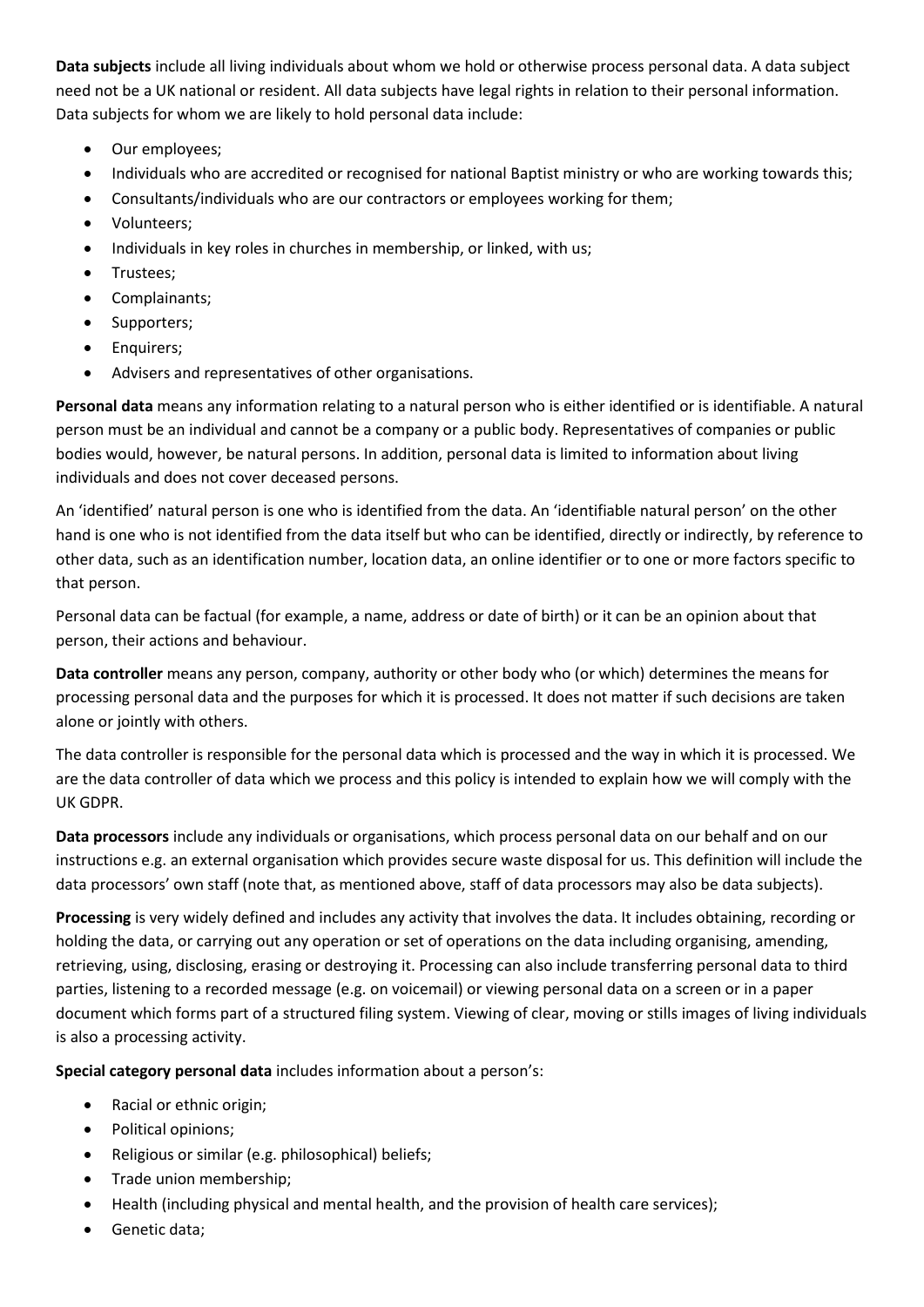- Biometric data;
- Sexual life and sexual orientation.

Other than in the circumstances described below, information relating to criminal convictions and offences should not be processed unless the processing is authorised by law or is carried out under the control of official authority. This includes information about (i) allegations of criminal offences; (ii) proceedings in relation to criminal offences or alleged offences; and (iii) the disposal of criminal proceedings including sentencing. Special category personal data can only be processed under strict conditions, including the data subject's explicit consent (although other alternative conditions can apply in limited, very specific circumstances as described below).

The processing of special category personal data or personal data relating to criminal convictions and offences by accredited, nationally recognised and non-accredited ministers who are in active ministry in a Baptist church or who may return to active ministry, or by an individual in membership or in regular contact with a Baptist church or other member of the Union may, where strictly necessary, be carried out to safeguard against any risks posed to others under Article 6(1)(f) UK GDPR where the processing is necessary for the purposes of the legitimate interests of the Union, except where such interests are overridden by the interests or fundamental rights and freedoms of the data subject which require protection of personal data, in particular where the data subject is a child.

Special category or criminal convictions etc data ("criminal offence data") may also be processed by the Union where it fulfils one of the substantial public interest conditions under Schedule 1, Part 2 of the Data Protection Act 2018, in particular, Conditions 10, 11, 12, 18 and 19.

The Association may also seek to obtain, use and retain criminal offence data in reliance upon Condition 31 relating to criminal convictions under Schedule 1, Part 3 of the Data Protection Act 2018.

For the purposes of Schedule 1, Part 4 of the Data Protection Act 2018, more information about the Association's processing of special category and criminal offence data under Conditions 10, 11, 12, 18, 19 and 31 found in the "Appropriate Policy Document" in Schedule 2 of this policy.

# <span id="page-29-0"></span>**6.6 Data protection principles**

Anyone processing personal data must comply with the UK GDPR's Principles. These provide that personal data must be:

- processed lawfully, fairly and in a transparent manner;
- processed for specified, explicit and legitimate purposes and not in a manner that is incompatible with those purposes;
- adequate, relevant and limited to what is necessary for the purpose;
- accurate and, where necessary, up to date;
- not kept longer than necessary for the purpose, unless it is retained for public interest, scientific, historical research or statistical purposes and appropriate measures are taken to safeguard the rights of data subjects;
- processed in a manner which ensures its security, including protection against unauthorised or unlawful processing and against accidental loss, destruction or damage, using appropriate technical and organisational means.

Personal data must also be processed in accordance with the rights of data subjects

Personal data cannot be transferred (or stored) outside the United Kingdom (UK) unless this is permitted by the UK GDPR (see section 19). This includes storage on a cloud the servers of which are located outside the UK.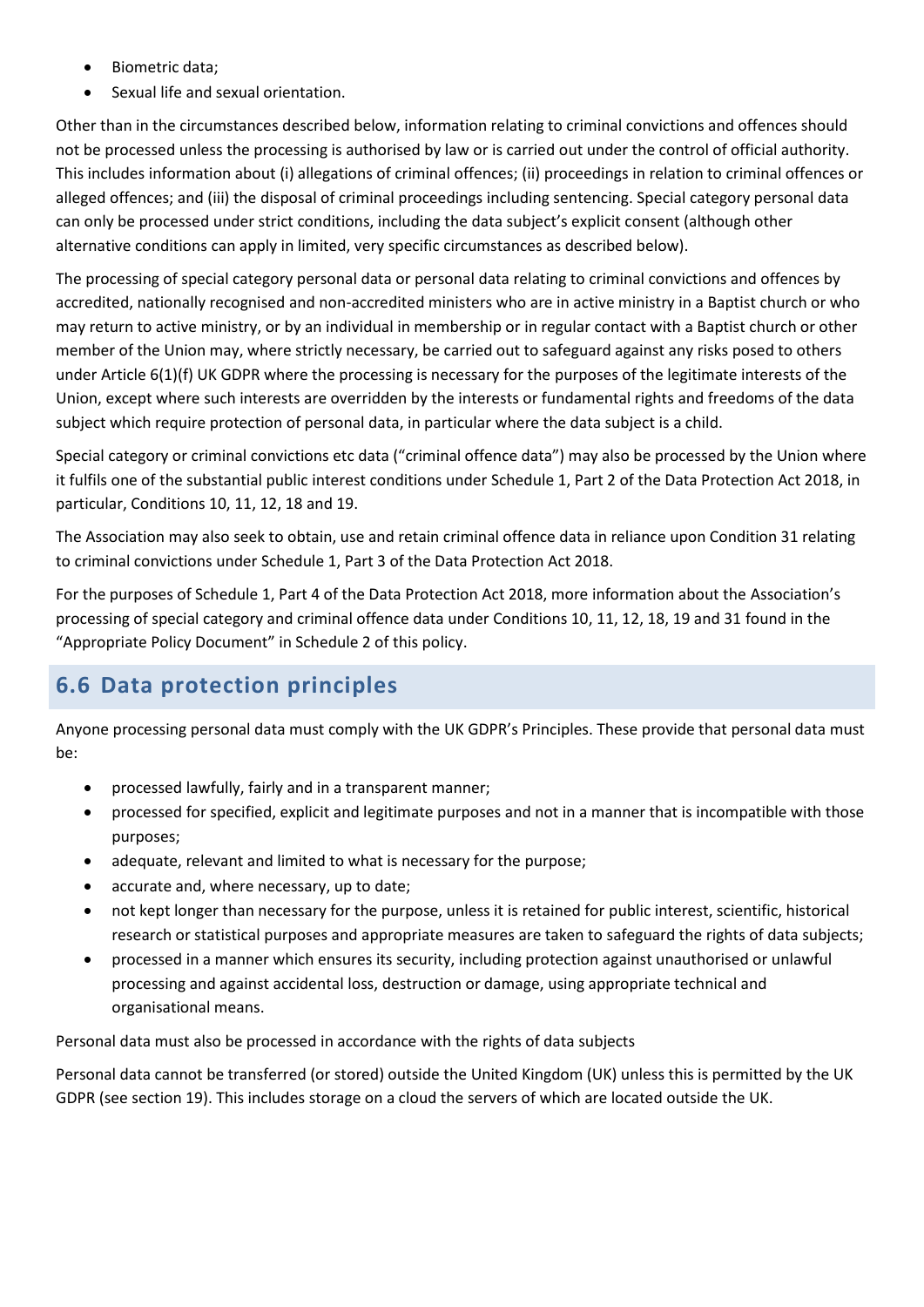# <span id="page-30-0"></span>**6.7 Policy Actions**

## **6.7.1 Fair and lawful processing**

Fairness of processing means that we only process data in the manner in which data subjects reasonably expect. In order to make data subjects aware of how we process personal data, the UK GDPR requires that we provide data subjects with certain information when we collect information from them as well as when we collect information about them from other sources.

If personal data is collected directly from data subjects, we will inform them (in writing) about:

- Our identity and contact details;
- The identity and contact details of the Data Protection Officer;
- The purposes for which we intend to process the data and the legal basis for the processing;
- If data processing is justified on the basis of legitimate interests pursued, those legitimate interests should be identified;
- The recipients, or categories of recipients of the data;
- If we intend to transfer personal data out of the UK or to an international organisation, the fact that we shall transfer data in this manner and information about the safety of or safeguards involved in such transfer;
- The period for which the data will be stored or the criteria for determining that period;
- The rights of data subject as set out in Schedule 1;
- Where processing is based on consent, the right to withdraw that consent at any time;
- The right to complain to the Information Commissioner's Office;
- Whether the provision of personal data is a contractual or statutory requirement, the possible consequences of failing to provide it;
- The existence of any automated data processing (i.e. decisions made solely by an automated process, without human judgment, which significantly affects a Data Subject) and meaningful information about how the process works;
- If we intend to process personal data further for a purpose other than that for which the data was collected we will also provide information on that purpose prior to the further processing.

This information must be given at the time when the personal data is obtained.

If data is collected from a third party rather than directly from the data subjects, we will provide to the data subjects (in writing), within a reasonable time and not later than one month after we collect the data, with the information described above as well as the following information:

- The categories of data concerned;
- The source of the personal data.

If we use personal data collected in this manner for communicating with data subjects we must provide this information not later than the time of our first communication with them, and if we intend on disclosing any of the personal data we must provide this information before the disclosure.

If we collect data from the data subject and we are aware that we will later be collecting additional data from third party sources it may be more effective to provide all the information to the data subject when we collect the data from them.

The provision of information described above will not apply where the data referred to is collected by a member organisation or member church and is shared with the Union for the purpose of updating contact details to ensure Union records are accurate and up to date.

The information must be given in clear and plain language, and must be concise, transparent, intelligible and easily accessible. Depending on the context, it may be appropriate to provide the more essential information and explain where the full information can be found.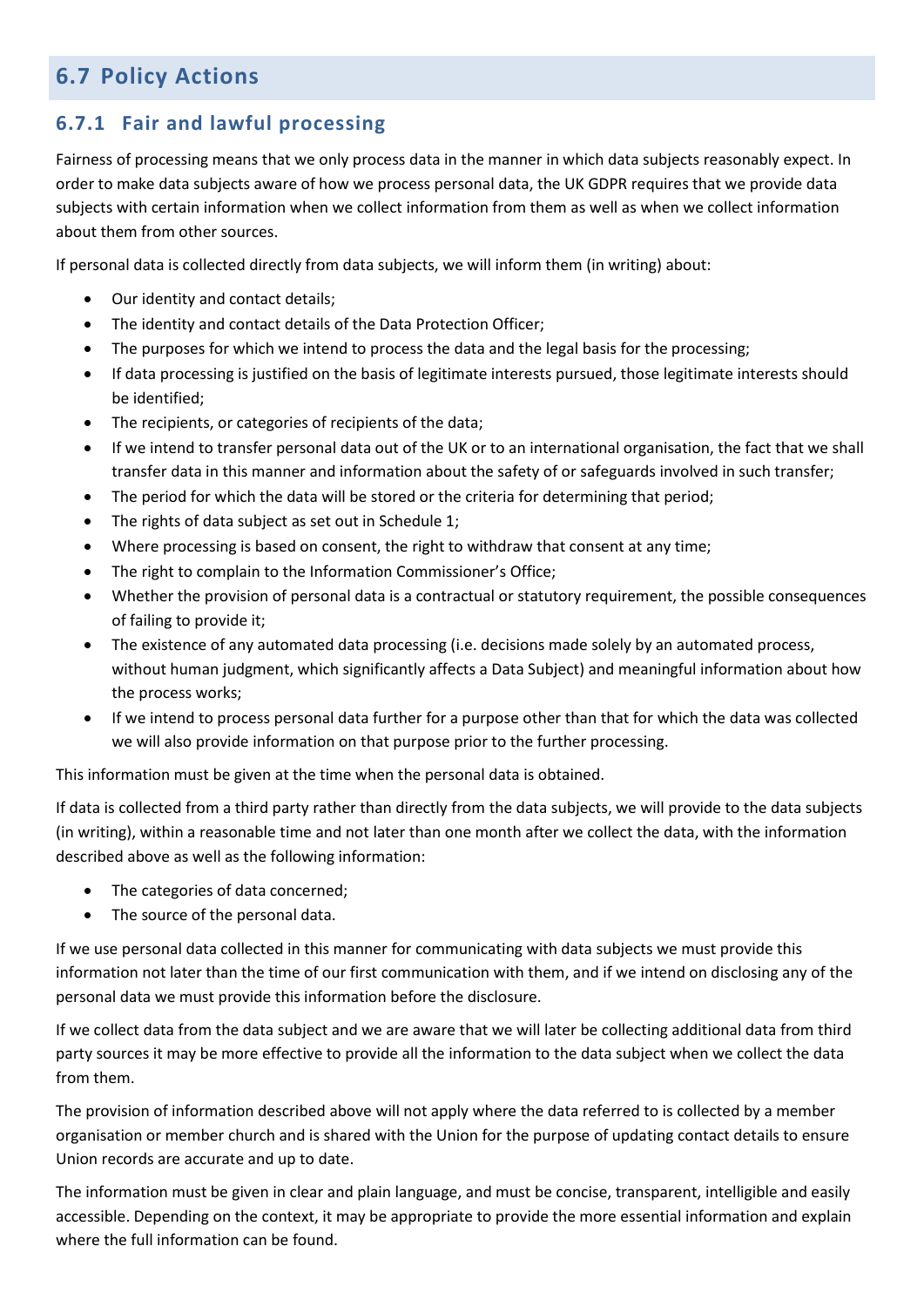If we receive personal data about a data subject from other sources, we will provide the data subject with this information as soon as possible thereafter, unless a legal exemption applies. Legal advice should be sought before an exemption is applied and a record must be kept of a decision to apply an exemption including the reasons for it.

Personal data received about a data subject from other sources may be a protected disclosure for whistleblowing purposes or may have been referred to us by an official authority to carry out our own investigation. The processing of complaints and allegations of criminal activity may be withheld from the data subject where one of the legal exemptions applies.

Processing of data is only lawful if at least one of the conditions listed in Article 6 of the UK GDPR is satisfied. These conditions include:

- The data subject has given consent to the processing of the data for specific purposes;
- The processing is necessary for a contract with the data subject;
- The processing is necessary for us to comply with a legal obligation;
- The processing is necessary for legitimate interests pursued unless these are overridden by the interests, rights and freedoms of the data subject.

The UK GDPR includes other conditions and before deciding on which condition should be relied upon, the original text of the UK GDPR should be consulted as well as any relevant guidance.

When we rely on the legitimate interests ground we must carry out a balancing exercise, weighing our legitimate interests with the rights of the individuals concerned. If our use of that information poses a risk to the rights of the individual it may be more appropriate to obtain the individual's consent for the particular processing so as to give the individual more control over how we use their information.

When special category personal data is processed, we must also satisfy one of the conditions set out in Article 9 of the UK GDPR. These include:

- The data subject has explicitly given consent;
- The processing is necessary for carrying out our obligations under employment and social security and social protection law;
- The processing is necessary for safeguarding the vital interests (in life or death situations) of an individual and the data subject is incapable of giving consent;
- The processing is carried out in the course of our legitimate activities and only relates to our members or persons we are in regular contact with in connection with our purposes;
- The processing is necessary for pursuing legal claims.

The UK GDPR provides other alternatives for processing special category personal data as well and before deciding on which condition should be relied upon, the original text of the UK GDPR should be consulted together with any relevant guidance

It is important that decisions we make concerning which grounds we will rely on are recorded.

## **6.7.2 Consent**

Where personal data is not necessary for contractual purposes or for our legitimate interests or in the absence of a legal obligation justifying processing, usually the consent of the data subject is required to justify processing. Consent can however be withdrawn at any time and if withdrawn, the processing should cease. Data subjects should be informed of their right to withdraw consent and withdrawing consent should be as easy as it is to provide consent.

The UK GDPR requires consent to be a freely given, specific, informed and unambiguous indication of the data subject's wishes. It must be a statement or clear affirmative action which signifies agreement to the processing of personal data relating to the member. As a result, presumed consent and pre-selected opt-in boxes will not constitute valid consent under the UK GDPR.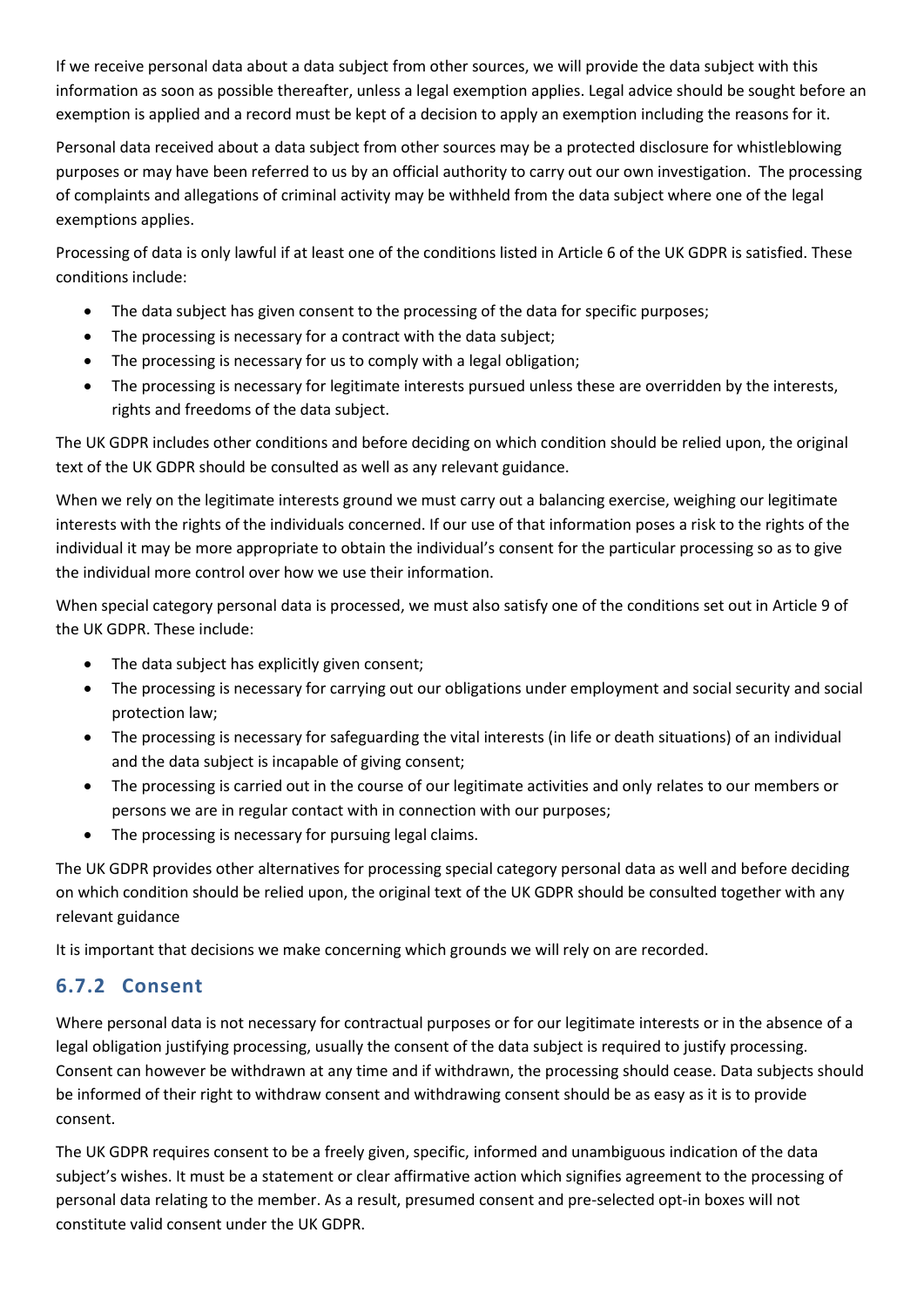Consent cannot be relied on if the individual concerned does not have a choice whether to provide us with their information or not. We cannot therefore require consent as a condition to providing a service as consent would not be considered to be freely given (other grounds for processing may be useful in such a case).

When obtaining consent we are also required to clearly set out the specific reason why we are obtaining the individual's information and how we intend to use it so that the individual's consent can be considered specific and informed.

Consent is not everlasting and before obtaining consent for processing personal data we should consider how we can ask the individual to refresh their consent at reasonable intervals in the future. Although the law does not specify how long consent is valid for, in determining this we will take into account how long the individuals concerned can expect their data to be used for. As an example, if we obtain consent from an individual to use their image that individual might reasonably not expect us to use their image more than a year later.

It is not enough that we obtain consent but we must be able to show that we obtained consent. It is therefore best to obtain consent in writing so that we can keep a clear and durable record of it.

## **6.7.3 Processing for specified purposes**

We will only process personal data for the specific purposes set out in our privacy notices or for other purposes specifically permitted by law. We will notify those purposes to the data subject in the manner described above unless there are lawful reasons for not doing so and this is permitted by a legal exemption.

We may process data for further purposes which we might not have envisaged when providing the data subject with the original privacy notice as long as the further purpose is compatible with the original purpose for which the data was collected. When assessing compatibility, we will consider, among all other relevant issues, the link between the purposes, the context in which the data was collected, the reasonable expectation of the data subject concerned, the nature of the personal data, the consequences of the further processing and the existence of appropriate safeguards. We are required to inform data subjects of the further purposes and provide them with appropriate additional information before we commence the further processing.

### **6.7.4 Adequate, relevant and non-excessive processing**

We will only collect and use personal data to the extent that it is required for the specific purpose described above (which would normally be notified to the data subject). We should collect and use just enough information, which is relevant, to achieve that purpose, but not more than is required.

We will check records regularly for missing information and to reduce the risk of irrelevant or excessive information being collected.

When implementing systems which involve processing personal data we will consider how such systems can provide for data minimisation by design and by default.

## **6.7.5 Accurate data**

We will ensure that personal data held is accurate and, where appropriate, kept up to date. The accuracy of personal data should be checked at the point of collection and at regular intervals afterwards. If a data subject informs us of a change of circumstances their record must be updated as soon as is practicable. All reasonable steps will be taken to destroy or amend inaccurate or out-of-date data.

Data subjects are to be given the means to easily contact us to amend any data which we hold about them if it is inaccurate or outdated and we should affect such changes unless we have a good reason not to.

Where a data subject challenges the accuracy of their personal data, we will mark this information as potentially inaccurate and we will try to resolve the issue informally. Where the issue is not resolved, disputes will be referred to the Data Protection Officer.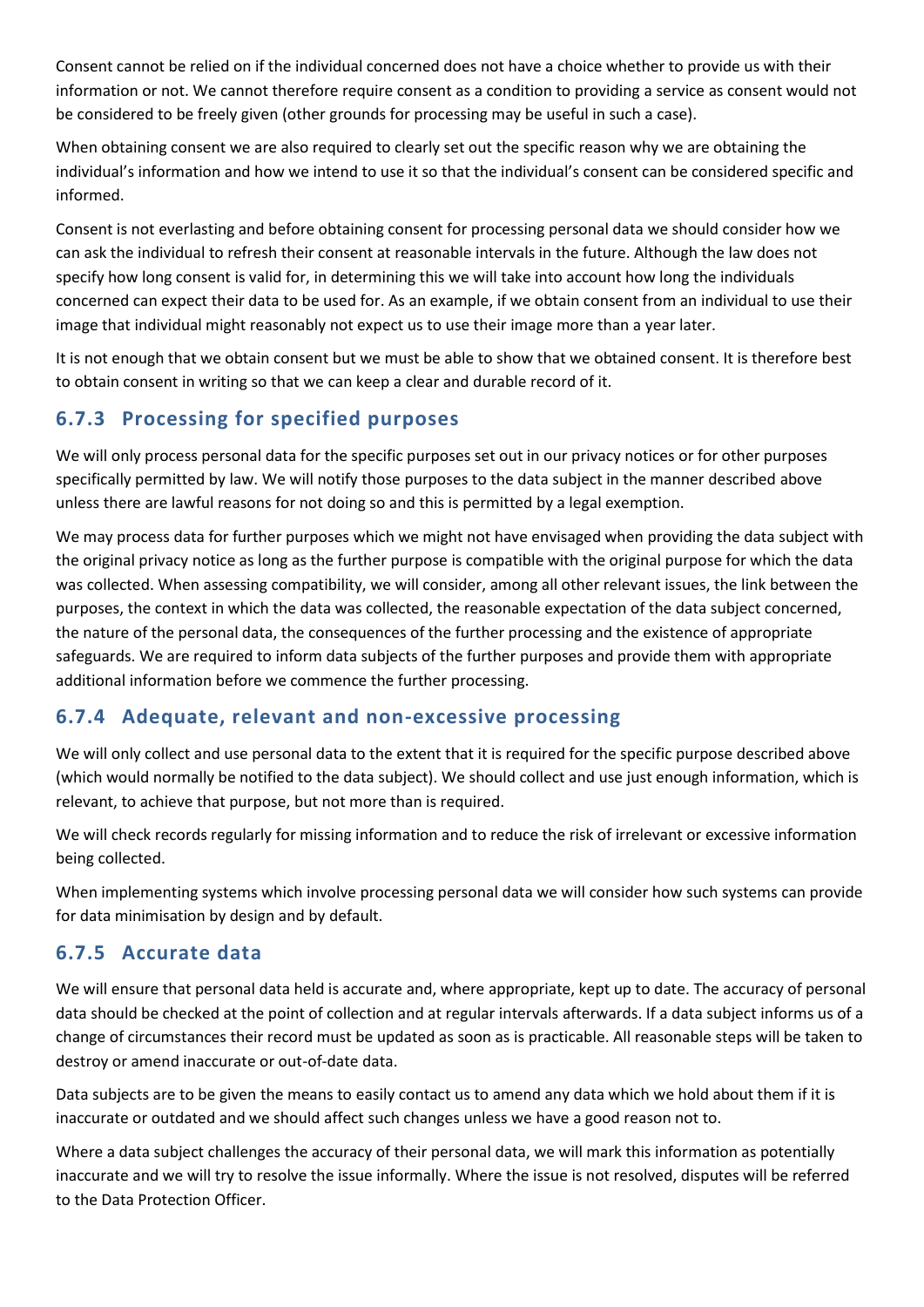Records should be kept in such a way that the individual concerned can inspect them. Such documents could also be required, in certain circumstances, to be disclosed to other bodies at a later date. Information should therefore be correct, unbiased (unless a professional opinion is required to be given), unambiguous and clearly readable. Information from an external source should be recorded clearly and dated, and the source identified.

## **6.7.6 Data retention and destruction**

We will not keep personal data longer than is necessary for the purpose or purposes for which they were collected and we will comply with official guidance issued to our sector with regard to retention periods for specific items of personal data. We will take all reasonable steps to destroy, or erase from our systems, all data which is no longer required.

Information about how long we will keep records for can be found in our Data Retention Schedule.

When they are no longer required, solid state devices, hard disks, CD-ROMs and other storage media which have at any time held or processed personal data must be dealt with so that the personal information cannot be recovered from them. They should be overwritten using a process approved by our IT team so that the data previously stored on them is beyond recovery by any available technological or other means, or should be physically destroyed by secure means.

## **6.7.7 Processing in accordance with data subjects' rights**

We will process all personal data in line with data subjects' rights, in particular their right to:

- Request access to any personal data held about them by us
- Prevent the processing of their personal data for direct-marketing purposes;
- Ask to have inaccurate personal data amended; and
- Object to processing, in certain circumstances.

If any communication is received by a member of staff from a data subject which relates or could relate to their data protection rights, this should be forwarded to our Data Protection Officer immediately.

A more detailed description of the rights of data subjects can be found in Schedule 1 although the precise conditions contained in the UK GDPR will be applied when giving effect to these rights.

## **6.7.8 Direct marketing**

'Direct marketing' means the communication (by whatever means) of any advertising or marketing material which is directed to particular individuals. This includes contact made by organisations to individuals solely for the purposes of promoting their aims and the advertising need not be of a commercial product, nor need anything be offered for sale. We will adhere to the rules set out in the UK GDPR, the Privacy and Electronic Communications Regulations and any laws which may amend or replace the rules governing direct marketing when we make contact with data subjects, whether that contact is made by (but not limited to) post, email, text message, social media messaging, telephone (both live and recorded calls) and fax. Stricter rules apply to marketing by email and other electronic means including text messaging, social media messaging, fax and automated telephone calls.

Any direct marketing material that we send should identify us as the sender and should describe how an individual can object to receiving similar communications in the future.

Data subjects have a very strong right to object to any form of processing of their personal data for a direct marketing purpose. If an individual exercises their right to object we are required to cease processing for this purpose within a reasonable time.

## **6.7.9 Dealing with subject access requests**

All data subjects have a right to obtain from us copies of personal data which we hold about them. Such copies shall be provided together with information about: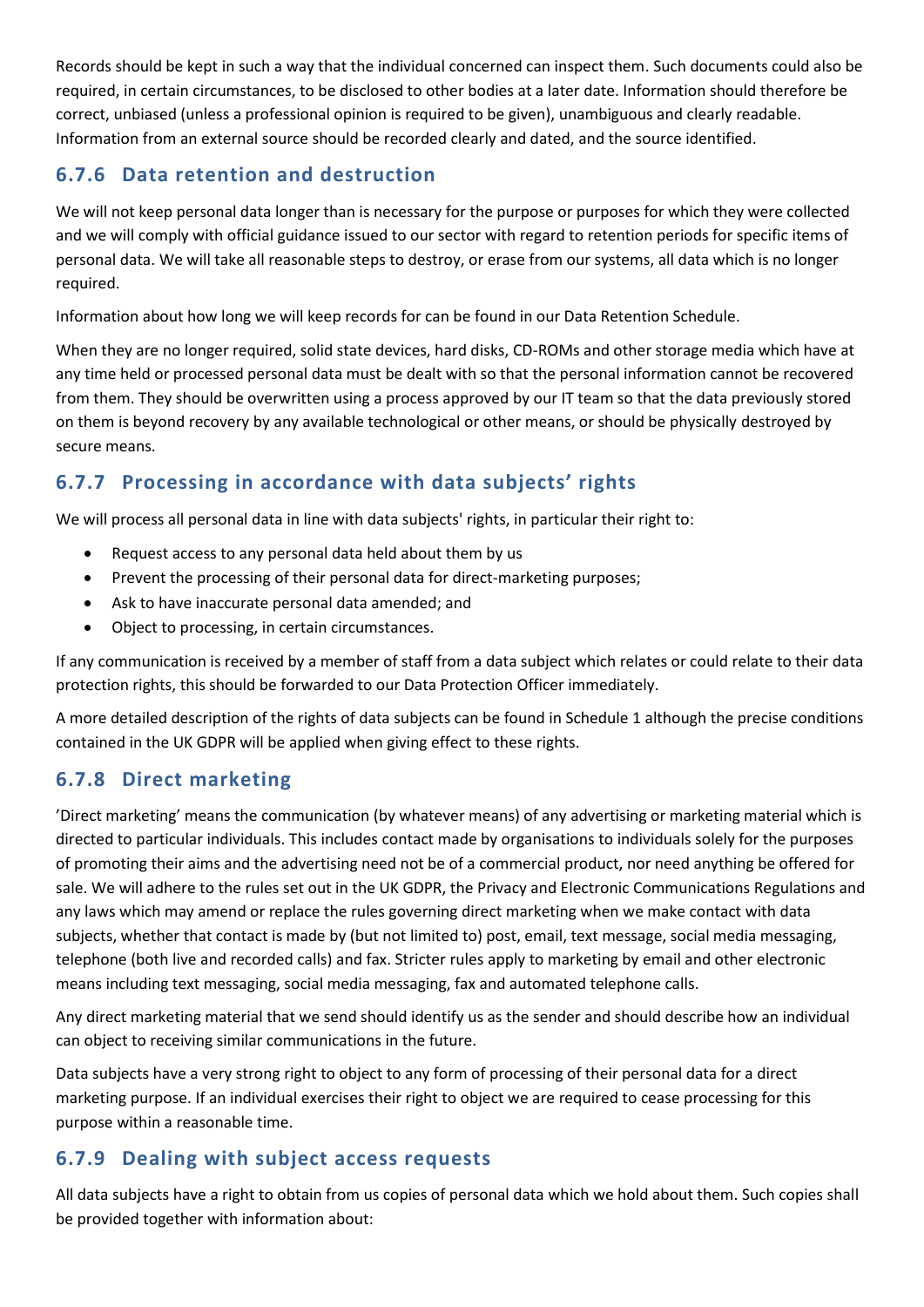- The purposes of processing;
- The categories of personal data concerned;
- The recipients to whom the data has been or will be disclosed, particularly if these are outside the United Kingdom;
- The envisaged period for which the data will be held;
- The existence of the right to request rectification, erasure or restriction of processing as well as the right to object to data processing;
- The right to lodge a complaint to the ICO;
- Where the data is collected from someone other than the data subject, the source from which we obtained the data;
- The existence of any automated decision-making and a description of the logic involved as well as information about the significance and envisaged consequences of such processing;
- The safeguards in place in relation to personal data transferred outside the United Kingdom.

Requests do not need to be made in any particular form and need not quote the law or the right of subject access. It is enough that a data subject asks for their personal information. Staff who receive such a request must forward it to the Data Protection Officer immediately as there is a limited timeframe in which we are required to comply and we may need to obtain additional information from the individual before we can do so, including clarification of the scope of the request and confirmation of the individual's identity.

More information about the right of subject access can be found in Schedule 1.

We do not and cannot charge a fee for complying with a subject access request save in exceptional circumstances described in Schedule 1.

Except in limited circumstances when complying with a subject access request we may not disclose the personal data of third parties. For this reason personal data of third parties should be redacted from documents which are provided to the requester.

The right of subject access (SAR) is a right of the individual and is therefore only exercisable by that particular individual. The information should also only be provided to that individual. The exception to this rule is when a request is made by a person other than the data subject on behalf of the data subject and:

- The data subject has authorised the requester to make the request on their behalf and to receive the information; or
- The data subject is incapable of understanding the nature and implications of a subject access request.

With regard to requests made by children or on behalf of children, as a rule of thumb, a child of 12 or over is usually regarded as capable of possessing the requisite mental capacity, although this is not an absolute indicator and decisions in this regard will depend on the mental and emotional development of the child in question.

Where we have reasonable doubts as to the identity of the requester we will seek to verify their identity before any personal data is disclosed. Evidence of legal authority to act on behalf of the data subject will be required where a request is made on behalf of someone else.

Evidence of identity of the data subject and any third party acting on their behalf can be established by production of a combination of the following (in original or certified copy):

- Passport;
- Photo driving licence;
- Utility bill showing current address;
- Birth/marriage certificate;
- P45/P60.

Evidence of legal authority to act on behalf of an adult can include: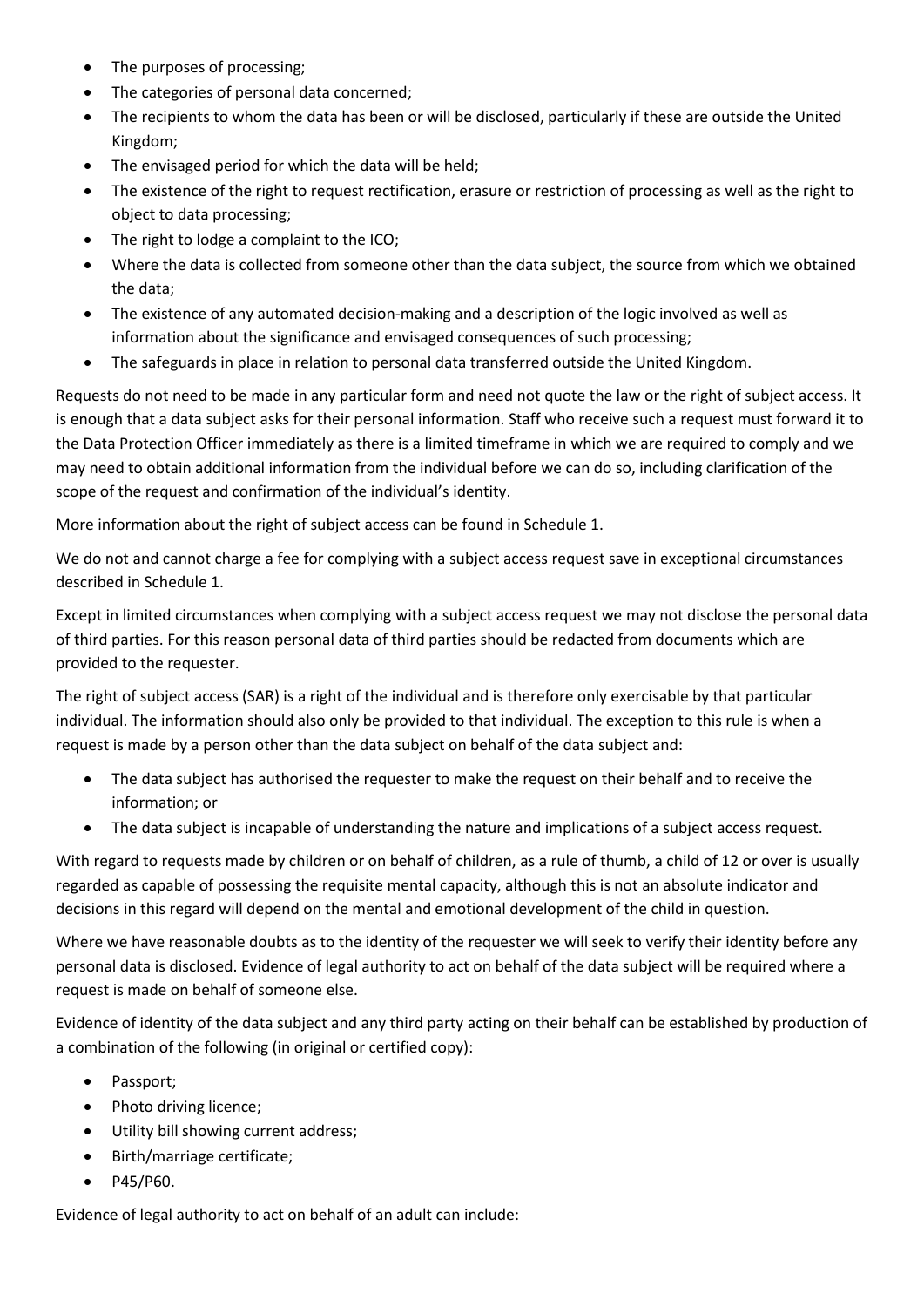- Original signed letter of authority from the data subject (where the data subject possesses full mental capacity);
- Original or certified copy of a relevant power of attorney or Court of Protection Deputyship Order (where the data subject lacks mental capacity).

In certain circumstances, exemptions may apply which may require or allow us to withhold information requested in response to a subject access request although it should be presumed that all personal data relating to an individual should be disclosed to them. Legal advice should be sought when it is thought that an exemption may be applicable.

We will keep records of all subject access requests and a record of why information was redacted or withheld (e.g. subject to an exemption).

Further information on dealing with subject access requests can be found on the website of the Information Commissioner's Office (ICO).

## **6.7.10 Disclosures of information to third parties (data sharing)**

- All personal data is held securely by us and will be treated in a confidential manner. We will only disclose personal data when we have legal grounds to do so and if we have previously informed the data subject about the possibility of similar disclosures (in a privacy notice), unless legal exemptions apply. Only authorised and properly instructed members of staff are permitted to make external disclosures of personal data. These disclosures may include:
- Disclosures made in accordance with a legal obligation, such as a court order or statutory duty;
- Disclosures made in order to enforce or apply any contract with the data subject; or
- Disclosures made to protect our rights, property, or safety of our employees, volunteers, contractors or others. This includes exchanging information for the purposes of the prevention or detection of crime.

We will keep records of all information supplied in response to a request for disclosure by a third party and will carefully document any exemptions which may have been applied (including the reasons for their application). Legal advice may need to be obtained in appropriate cases.

We will abide by the ICO's statutory Data Sharing Code of Practice (or any replacement code of practice) when sharing personal data with other data controllers.

## **6.7.11 Security of personal data**

We will process personal data in a manner that ensures that it is kept appropriately protected and secure, including from unauthorised or unlawful processing and accidental loss, destruction or damage, using appropriate technical and organisational measures which include as a minimum those described below.

We will implement appropriate technical and security measures which ensure a level of security of processing which is appropriate to the risk of processing.

In assessing the appropriateness of technical and organisational measures we shall take into account:

- the state of the art;
- the costs of implementation;
- the nature, scope, context and purpose of processing;
- the risk (of varying likelihood and severity) for the rights and freedoms of natural persons.

In assessing the appropriateness of the level of security we shall, among other relevant considerations, take into account the risks that are presented by the processing involved, in particular the risks which could result from a personal data breach.

We will put in place policies, measures, procedures and technologies to maintain the security of all personal data from the point of collection to the point of destruction. These may include: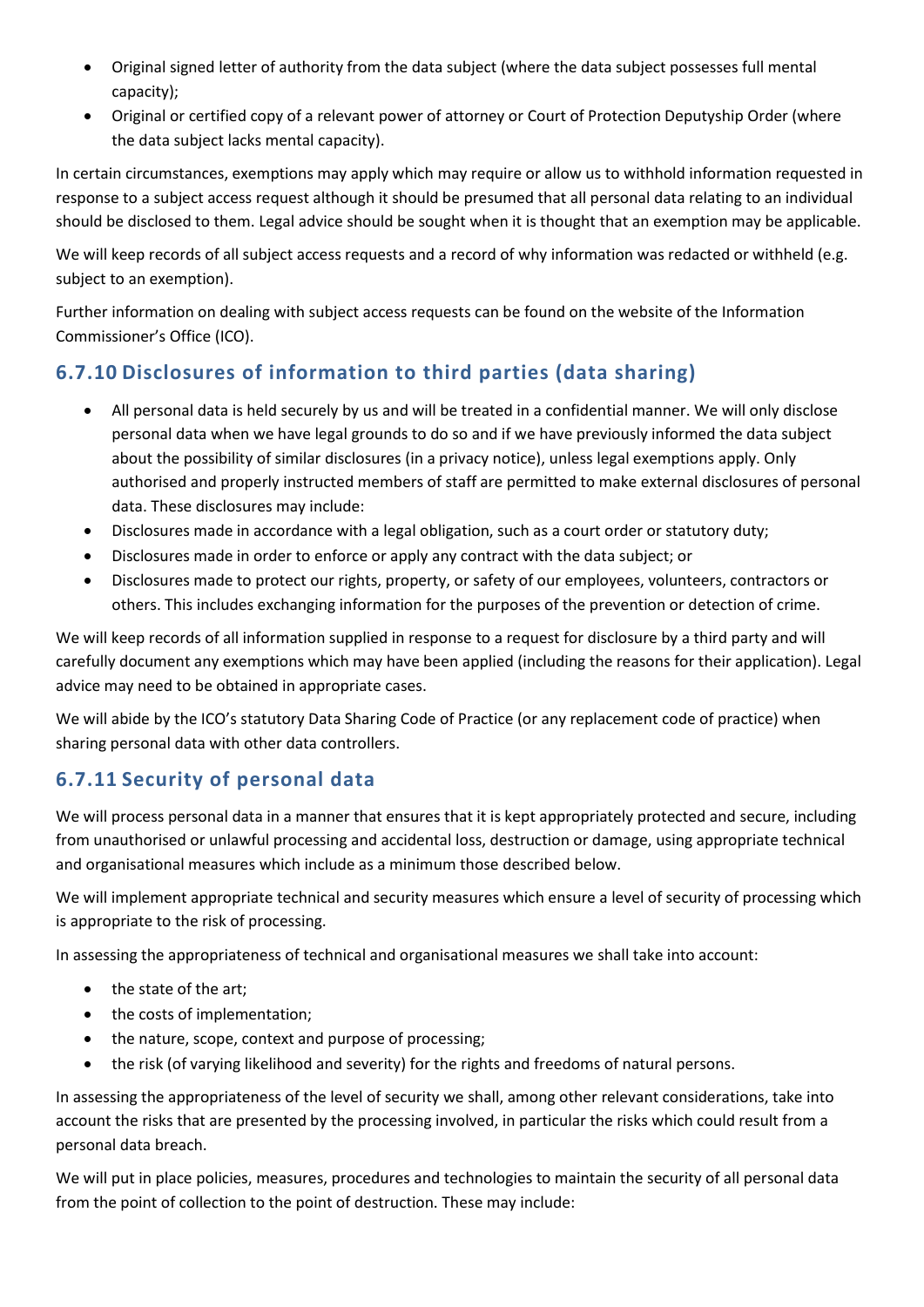- Pseudonymisation and encryption of personal data. Pseudonymisation is when personal data is processed in a manner that the personal data can no longer be attributed to a specific data subject without the use of additional information which is kept separately and subject to measures which ensure that personal data are not attributed to an identifiable individual;
- Measures to ensure the ongoing confidentiality, integrity, availability and resilience of processing systems and services;
- Measures to ensure that we are able to restore availability and access to personal data in a timely manner if there is a physical or technical incident;
- Processes for regularly testing, assessing and evaluating the effectiveness of technical and organisational measures for ensuring the security of data processing.

The security measure we put in place include:

- Systems Security
	- $\circ$  Security software is installed on all computers containing personal and/or confidential data;
	- $\circ$  Only authorised users are allowed to access computer files and passwords are required to be both strong and regularly changed. Staff and others to whom systems access is granted should never share their password with any other person;
	- o Only a limited portion of the personal information that we control will be available for all staff to use: most staff will have limited access to personal and confidential data – on a 'need to know', roleappropriate basis;
	- $\circ$  All non-portable user devices will be encrypted and so far as possible, portable devices such as laptops, memory sticks and portable hard drives will be encrypted;
	- o Computer files are regularly backed up and copies kept securely;
	- o Persons who process personal data on our behalf ('data processors') will be vetted before we appoint them and we will not appoint them unless we are satisfied that they are able to process data in a manner which meets the requirements of the UK GDPR and provides protection for the rights of data subjects. Data processors will only be engaged by means of written contracts which contain the provisions required by the UK GDPR;
- Organisational Security
	- $\circ$  Staff will undergo regular data protection training and must adhere to the terms of this policy and our Data Retention Policy
	- $\circ$  Staff and contractors shall be subject to a legally binding duty of confidentiality;
	- $\circ$  Staff and contractors must ensure that individual monitors do not show confidential information to passers-by and that they log off from their PC when it is left unattended;
	- $\circ$  All paper documents containing personal data should be locked away in desks and cabinets and not left out overnight;
	- $\circ$  Paper documents which are required to be destroyed shall be securely shredded. Digital storage devices should be physically destroyed when they are no longer required;

# **6.7.12 Transferring personal data outside the United Kingdom (UK)**

We may only transfer personal data we hold to a country outside the UK if this is permitted under the UK GDPR. This includes situations where we upload personal data to a cloud the servers of which are situated outside the UK.

Under the UK GDPR, we are permitted to transfer data outside the UK in certain circumstances. These include situations where we transfer data:

- To a country or international organisation which the UK government declares, by means of a decision, to be a country or international organisation which provides an adequate level of protection (provided that the relevant decision remains in force);
- Pursuant to a contract which incorporates standard data protection contractual clauses which are specified in regulations made by the Secretary of State in accordance with the UK GDPR;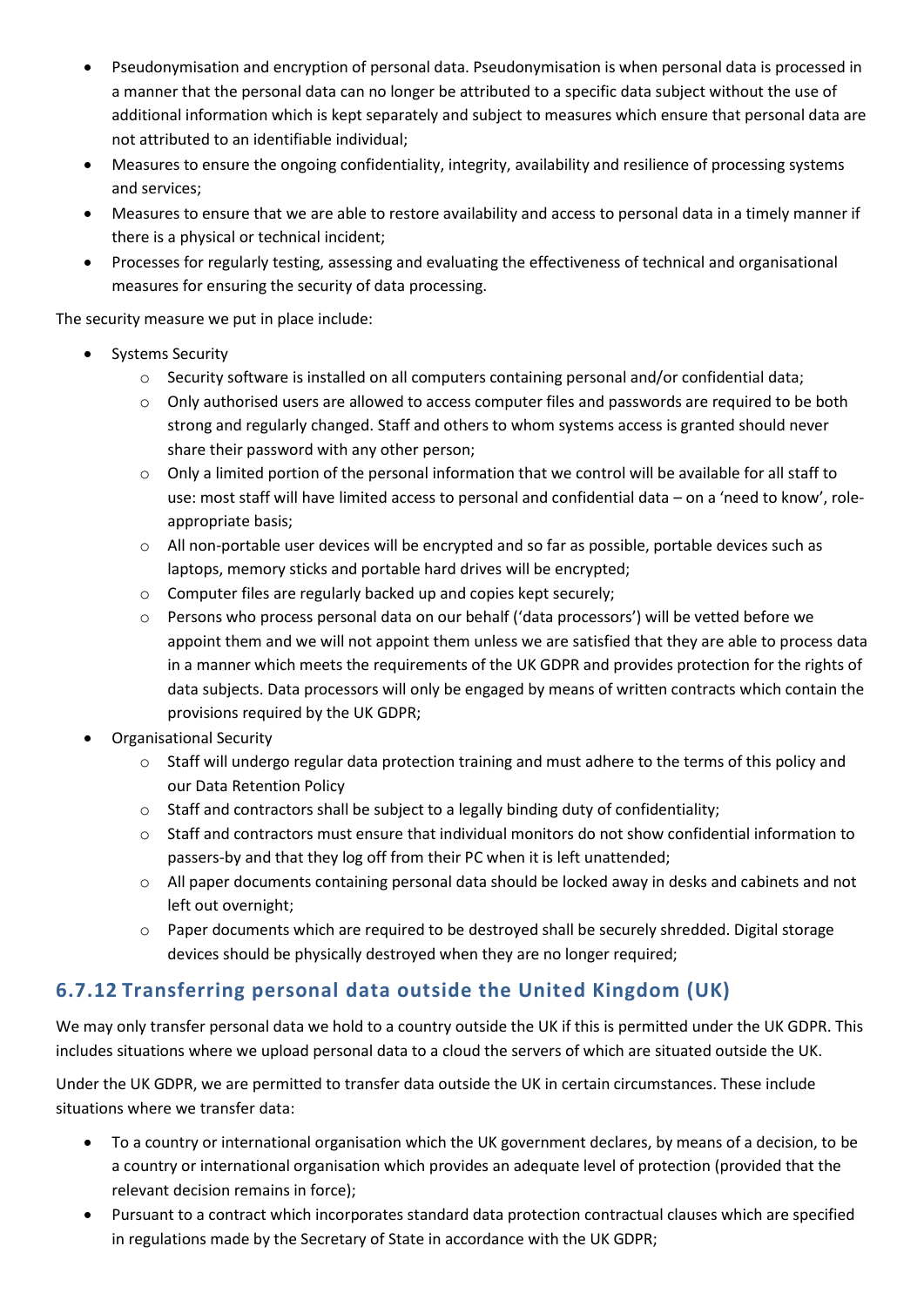- Pursuant to standard data protection contractual clauses (SCCs) which are issued by the ICO;
- The data subject explicitly consents to the transfer, which consent shall be of the level required in section 9 of this policy and the UK GDPR;
- The transfer is necessary for one of the reasons set out in the UK GDPR, including the performance of a contract between us and the data subject, or to protect the vital interests of the data subject.

Satisfying one of the conditions above does not eliminate the need to comply with all other requirements for processing personal data.

When we use the services of a cloud service provider (or any other data processor) which requires data to be processed outside the UK we must ensure that we satisfy one of the conditions contained in this section 19 of this policy (or alternatives provided under the UK GDPR) as well as comply with the requirements relating to the appointment of data processors.

# **6.7.13 Dealing with Data Protection breaches**

Where staff or contractors working for us consider that this policy has not been followed the matter should be reported immediately to the Data Protection Officer. These include, among others, situations where:

- an unauthorised person may have gained access to personal data;
- personal data (including copies and backups of it) has been lost, even if temporarily;
- data has been uploaded onto an unsecure server, including a server situated outside the UK if this is not done in accordance with the relevant UK GDPR requirements;
- a computer or other device on which personal data is accessible is affected by a virus or other malicious code;
- personal data becomes corrupted or is accidentally altered;
- any login details were discoverable for a period of time;
- a direct marketing email is sent in a manner which allows recipients to view the email addresses of others;
- a power outage or other similar incident results in personal data not being accessible for a period of time.

We must keep records of personal data breaches, even if we do not report them to the ICO, and such records must be such as to enable the ICO to verity our compliance with the UK GDPR. The records will be kept by the Data Protection Officer and will describe, as a minimum:

- The facts relating to the personal data breach;
- Its effects; and
- Remedial action taken.

We are required to report all data breaches which are likely to result in a risk to any person, to the ICO. Reports must be made within 72 hours from when we become aware of the breach and the time limit starts to run from when any member of staff or contractor becomes aware of the breach and not when the Data Protection Officer becomes aware. For this reason it is very important that incidents are reported to the Data Protection Officer immediately so that he or she can decide if a report should be made.

Reports to the ICO shall contain the following information:

- A description of the personal data breach including the categories of and number of data subjects and records concerned;
- The name and contact details of the Data Protection Officer and other persons from whom the ICO can obtain more information;
- The likely consequences of the data protection breach;
- The measures taken or proposed to be taken to address the personal data breach including measures to mitigate the possible adverse effects.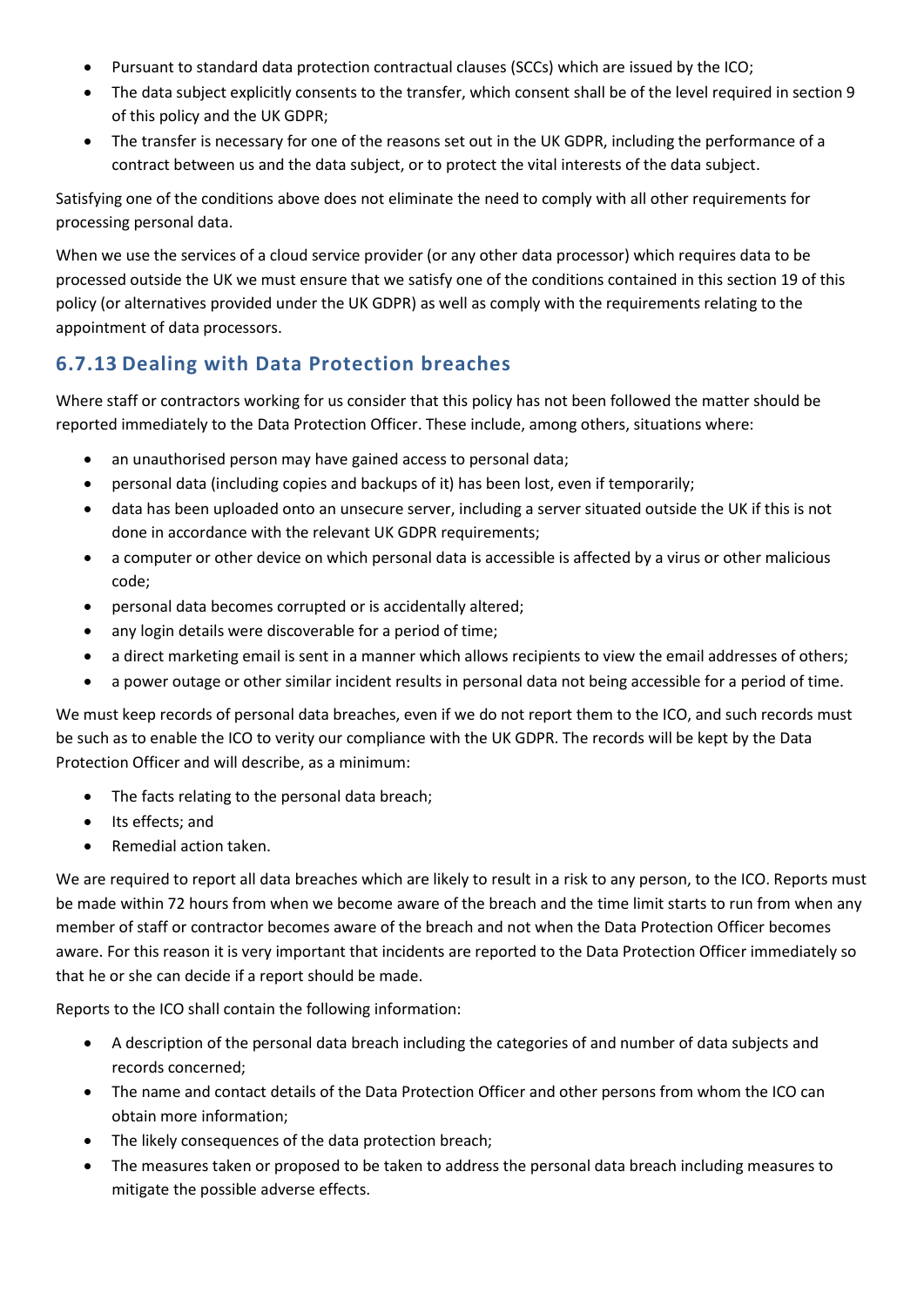In situations where a personal data breach causes a high risk to any person, we shall, in addition to reporting the breach to the ICO, inform the data subject whose information is affected, without undue delay. This can include situations where, for example, information containing bank account details is left unattended in a public place or an email containing sensitive information is sent to the wrong recipient. Informing data subjects can enable them to take steps to protect themselves and/or to exercise their rights. When informing data subjects, we will, as a minimum, provide them with the information described above.

Since the timeframe within which we must report personal data breaches could start to run from the moment a contractor becomes aware of a personal data breach, we must make sure that in all our contracts with contractors, we require them to provide us with the information listed above immediately upon discovering a potential breach, as well as to provide us with any additional information we may require to comply with our data protection obligations.

When a data protection breach occurs, the Data Protection Officer shall consider the following:

- Does this policy require amending?
- Should further guidance be issued about this policy?
- Do any members of staff require additional training or guidance?
- Is it appropriate to take disciplinary action?

### **6.7.14 Record Keeping**

The UK GDPR requires that organisations not only comply with the law but are able to show that they comply with the law. It is therefore very important that we keep clear records of all processing activities and decisions we make concerning personal data (setting out our reasons for those decisions). Although the UK GDPR lists specific records which should be kept this does not reduce our responsibility to ensure that we are able to prove compliance with the law at all times.

The UK GDPR specifically requires that we keep, as a minimum, the following records about our processing activities:

- The name and contact details of any joint controller, any representative and/or Data Protection Officer;
- The purpose of the processing;
- A description of the categories of data subjects;
- A description of the categories of personal data;
- The categories of recipients to whom the personal data have been or will be disclosed;
- Transfers to countries or organisations outside the UK (including their identification) and any relevant safeguards;
- The envisaged time limits for erasure of the different data;
- A description of security measures taken.

The UK GDPR also requires data processors to keep records and when appointing a data processor we shall require them, in the contract by which they are appointed, to keep such records and to give us access to such records when we require it.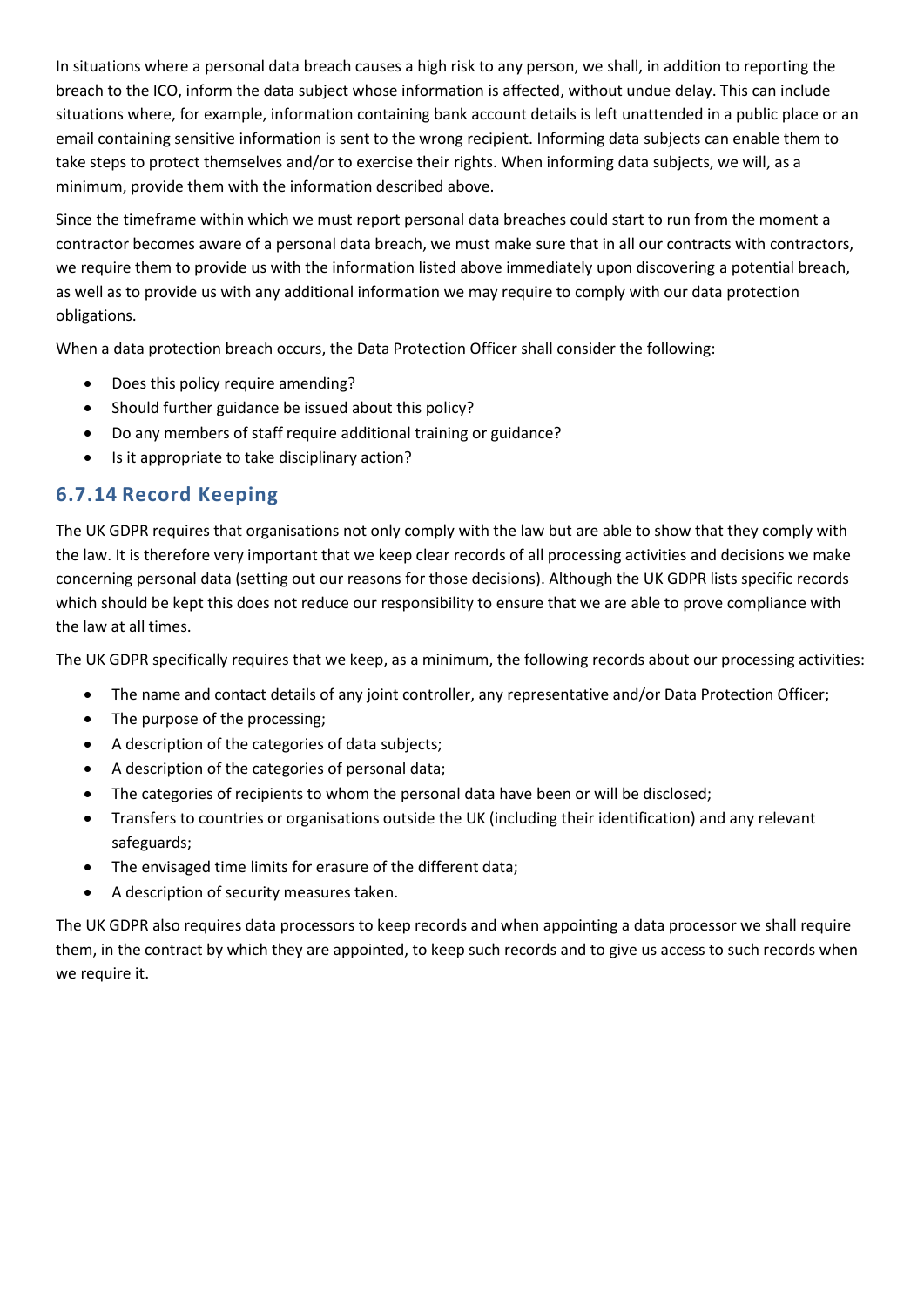# **6.7.15 Data Protection by design and by default**

We will implement appropriate technical and organisational measures to ensure that all personal data is processed in accordance with the UK GDPR, primarily the principles of data protection described in this policy. This includes having safeguards built into our systems which provide for compliance by default. As an example, forms which we use for recording personal data should provide for inputting all relevant data but no extra information. This is referred to as data minimisation. Other measures include pseudonymisation which is described above and which increases the security of personal data.

# **6.7.16 Data Protection Impact Assessments**

Before carrying out any data processing which is likely to result in a high risk we will carry out a Data Protection Impact Assessment (DPIA). These include situations when we process data relating to vulnerable people, trawling of data from public profiles and data transfers outside the UK. We may also conduct a DPIA in other cases when we consider it appropriate to do so. Any decision not to conduct a DPIA should be recorded.

DPIAs should be carried out early enough to allow recommendations to be acted upon and a DPIA should be continuously be carried out on existing processing activities. A DPIA should be reassessed at least every three years, depending on the nature of the processing and the rate of change in the situation.

All DPIAs should involve the Data Protection Officer and his or her advice and decisions shall be documented.

When carrying out a DPIA we will consult with the data subjects concerned and if we decide not to do so we shall keep a record of such a decision (including reasons).

If we are unable to mitigate the identified risks such that a high risk remains we are required to consult with the ICO.

DPIAs shall be conducted in accordance with the ICO's guidance on Data Protection Impact Assessments.

#### Appointing data processors

When appointing a contractor who will process personal data on our behalf (a data processor) we will, before appointing them, carry out a due diligence exercise to ensure that the relevant processor will implement appropriate technical and organisational measures to ensure that the data processing will meet the requirements of data protection law, including keeping the data secure, and will ensure protection of the rights of data subjects. We will only appoint data processors who can provide us with sufficient guarantees that they will do so.

We will only appoint data processors on the basis of a written contract which must contain provisions which require the processor to:

- Process the personal data only on our documented instructions;
- Ensure that persons authorised to process the personal data have committed themselves to confidentiality;
- Take all measures required in relation to security of processing;
- Not appoint sub-processors without our prior written authorisation and equivalent contractual obligations;
- Assist us to fulfil our obligations to give effect to the rights of data subjects;
- Assist us in complying with our legal obligations, in particular those relating to security, breach notification and communication with data subjects, and carrying out data protection impact assessments;
- At our choice, delete or return all personal data after the end of the provision of services relating to the processing, and delete existing copies unless longer storage is required by law;
- Make available to us all information necessary to demonstrate compliance with our obligations in relation to appointing data processors;
- Allow us to conduct, and assist us in conducting, audits, including inspections of the processors, which may be carried out by us or an auditor of our choosing;
- Inform us if an instruction we give to the processor breaches any data protection law.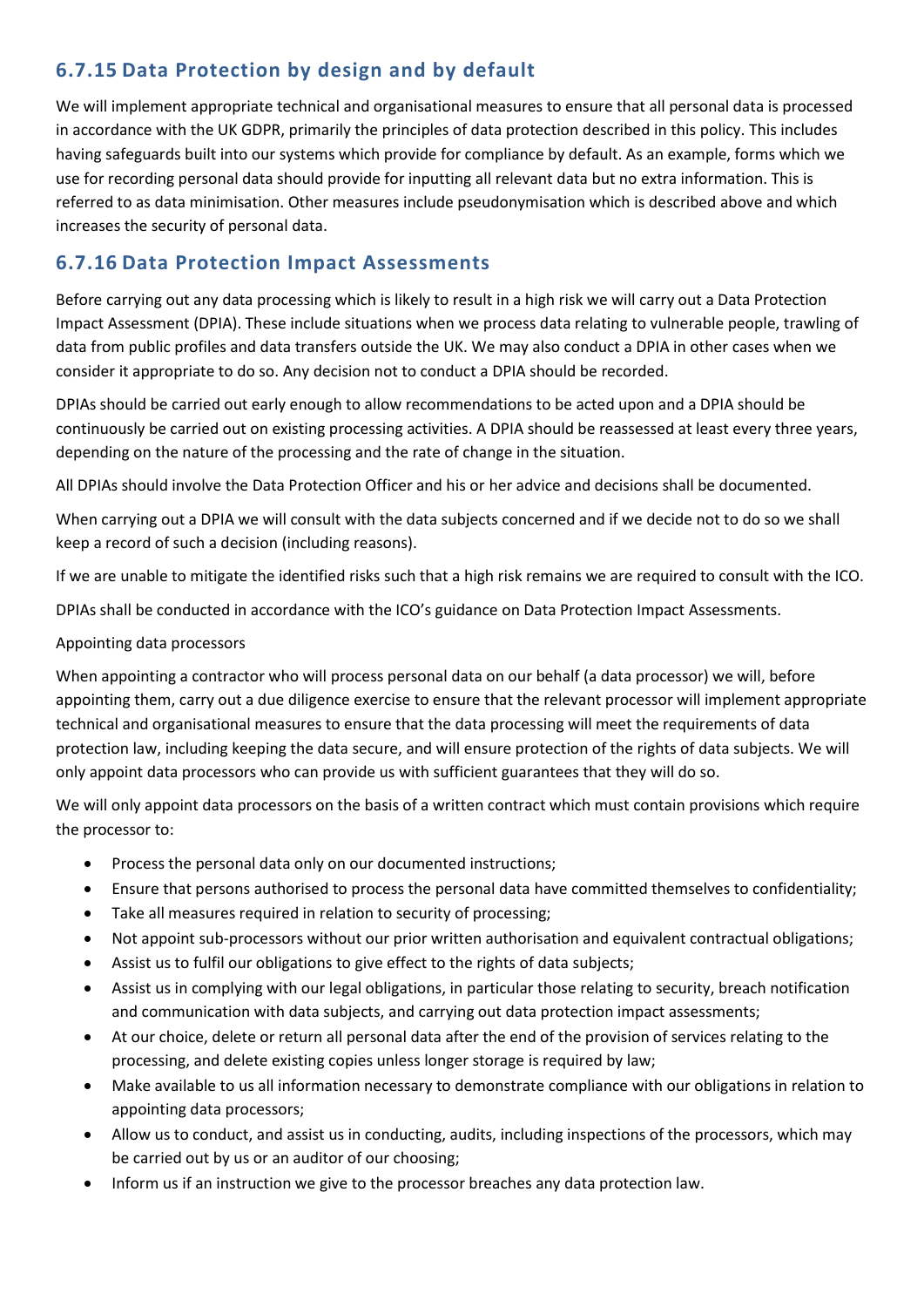In addition to the provisions listed above it may be appropriate for us to require a data processor to comply with our policies, maintain records, provide us with information and otherwise generally assist us to comply with our data protection obligations.

It should be noted that it is not enough to have the clauses listed above included in a contract with the processor and we will remain liable for breaches of data protection law committed by the data processor unless we can show that we were not in any way responsible for the event giving rise to the damage. We would not be able to show this unless we carry out the due diligence exercise mentioned above and unless we carefully monitor the data processing throughout the duration of the contract.

# **6.8 Changes to this policy**

We reserve the right to change this policy at any time. Any amended versions of this policy will take effect from the time they are uploaded to our website. Where appropriate, we will notify data subjects of those changes by mail or by email.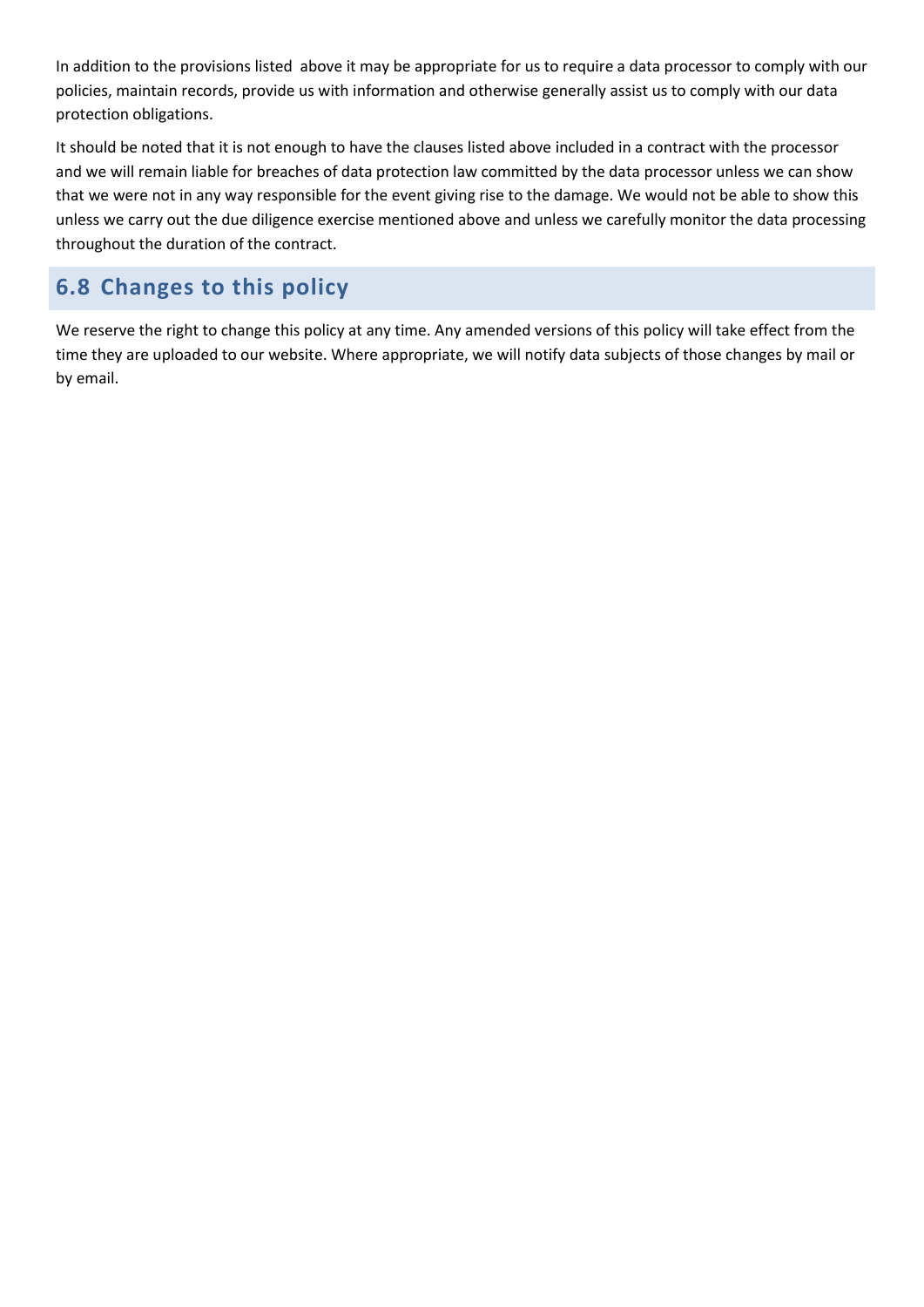# **7 Information Technology**

# **7.1 Overview**

The Association understands the good that comes from electronic communications and social networking. It is not our desire to create consternation or dampen creativity when it comes to the use of these media. At the same time, we recognise the tremendous potential for hurt and misunderstanding that go with these media. We trust that by following these guidelines and common sense, we are all able to both reap the rewards of electronic communications … and avoid their potential pitfalls.

The aims of this policy are:

To promote the professional, ethical, lawful and productive use of Association information technology (IT)

- To define and prohibit unacceptable use of Association IT
- To describe the responsibilities of staff using Association IT
- To outline disciplinary procedures that will apply to policy breaches

# **7.2 General Principles**

Association IT is provided for business use.

Use of any Association IT for personal reasons (including e-mail and the web) is only permitted in accordance with the guidance in this policy.

The Association reserves the right to monitor any aspect of its IT in order to protect its lawful business interests. Information gathered from such monitoring may be used to instigate or support disciplinary proceedings.

Users should have no expectation of privacy when using Association IT.

Breach of this policy may result in disciplinary action. Depending on the severity of the breach, this may include:

- An informal warning from a manager
- A formal verbal or written warning for misconduct
- Dismissal for gross misconduct
- Criminal proceedings
- Civil proceedings to recover damages

# **7.3 Association Responsibility**

The Association will keep a record of all owned equipment (laptops, projectors, audio / visual equipment etc). Such details will include make and model of the equipment, date of purchase, purchase price and serial number(s).

The Trustees will agree a spending limit for IT equipment, but it may be possible for a user to purchase a more expensive machine and pay the difference.

All Association owned equipment may be subject to audit (including all stored data) at any point in time by the Operations Manager or other person(s) appointed by the Trustees.

# **7.4 User Responsibility**

All Association owned IT equipment must have the following set up on it to protect the user and any sensitive personal information which is stored about church members.

- Automatic downloading and applying of security update patches.
- Functioning and up to date Antivirus software.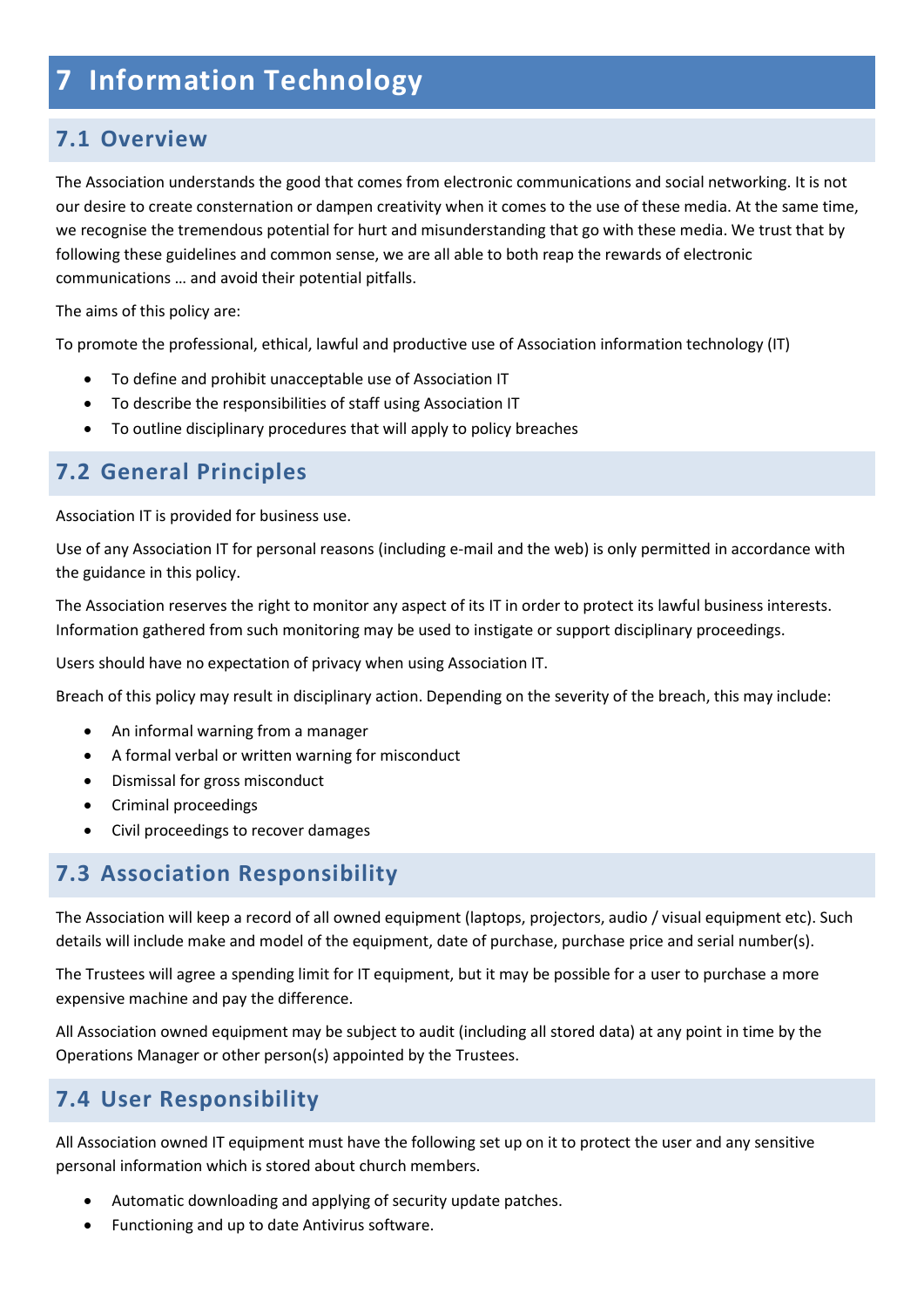- Ideally, Sensitive Personal Information should not be stored. If Sensitive Personal Information must be stored the data must be encrypted.
- Sensitive personal information must not be shared by email, or other electronic communication unless encrypted.
- All users of Association computer equipment information technology should store files on Microsoft OneDrive

All portable IT equipment must be protected with a password, which must not be shared. If compromised, a password should be changed immediately.

Passwords should be as secure as possible and should not be written down.

IT equipment should be kept secure and must not be left unattended when in a public environment. Ideally IT equipment should not be left unattended in a vehicle but when this is unavoidable it must be hidden from view.

All Association owned equipment must usually be returned on leaving a post, but it may be possible for users to purchase their equipment dependent on operational needs

### **7.4.1 Use of the Internet**

The Association values the potential good that comes from web pages, social networking pages, blogs, texting, instant messaging, e-mail and other forms of electronic social networking / communication. Simultaneously we recognise that misunderstanding, personal offense, hurt, legal exposure and damage to the Association can potentially accompany use of these media. All workers are to abide by the following communication guidelines.

Internet access should be limited to appropriate Association use only. For example, visiting pornographic adult sites and gambling sites is totally prohibited.

Use of the Internet in attempts to gain unauthorized access to remote systems is prohibited.

# **7.4.2 Ensure integrity**

Electronic communications should be consistent with the teaching of scripture and the values of the Association.

Nothing should be written online that would not be said in person as a representative of the Association.

Staff are expected to have the foresight to anticipate, within reason, how their words and/or actions may be perceived by their audience and to those under their care. It is highly recommended that any potentially difficult posting should be reviewed by an Association colleague.

# **7.4.3 Promote credibility**

Facts should be checked to ensure they are correct; in proper context and that positions are justifiable. Response to those who disagree should be in a spirit of love and grace.

Electronic communications should not be used to resolve interpersonal / church conflicts that are best handled faceto-face. It is highly recommended that any potentially difficult posting should be reviewed by an Association colleague before sending.

# **7.4.4 Keep confidences and avoid libel**

Communications should not inadvertently share confidential information (sometimes we deal with a lot of confidences in Association work so extra care must be taken with this). With any public postings the author is legally liable for what is written. Laws governing slander, libel, defamation and copyright apply. Outside parties can pursue legal action against individuals for postings.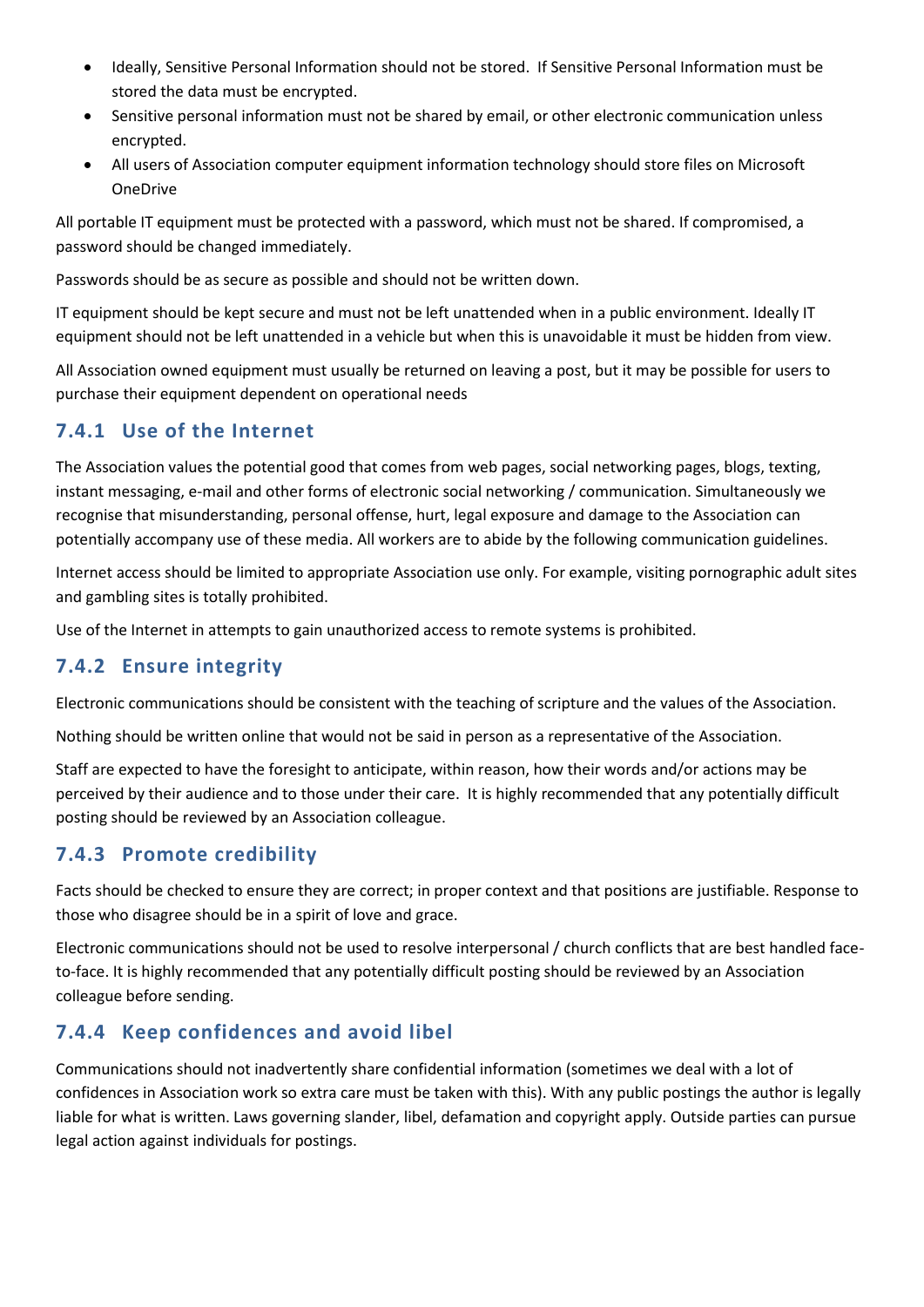# **7.4.5 Do not engage in polarising political speech**

As a charity we cannot be seen to endorse or support political candidates. Nothing in public communications should lead people to believe that the Association is endorsing a political candidate or party.

Any public posting on a political issue, which is made speaking on behalf of the Association must be agreed by the Team Leader or Company Secretary.

It is recognised that Association staff may wish to speak in their own right on political issues when posting blogs, Facebook postings, tweets etc., but they should make it clear that this is their own view and not necessarily the view of the Association and Association IT platforms should not be used in these cases.

### **7.4.6 Respect the Association and its staff**

Since electronic communications are public (or easily made public), we expect everyone associated with us to be respectful to Association workers. Any member of staff who uses electronic communications to disparage the name or reputation of the Association, its practices, or its ministers, officers, employees or volunteers will be subject to discipline, up to and including immediate termination of employment.

### **7.4.7 Limit expression in written words**

Written words can easily convey the wrong message as they do not have the "non-verbal" channels that accompany face-to-face communication - body language, facial expressions and tone of voice that can help ensure proper context are missing. Staff should re-read everything prior to sending to check if there is any possibility of misunderstanding and consult a colleague if in any doubt.

# **7.4.8 Specific guidance for communication with children and vulnerable adults**

All interaction via social media sites with children and vulnerable adults should be via the Association's platform accounts and not through the any Association staff's personal individual platform accounts.

It is the Association's default practice not to make one on one connections with young people through social media, though it is acknowledged that this is a useful communication tool. On rare occasions it might be necessary, but this should be for a specific purpose and then the conversation terminated. It is expected that each sub-group within the association will find its own way of using social media to communicate within the law and in a way that is a positive, safe, experience for all members of the group.

# **7.5 Personal Use**

The Association recognises that personal access the web at work helps employees to maintain a positive work life balance.

Limited and 'reasonable' personal use of the web is permitted. Reasonable use is defined below. Personal use of all other systems is prohibited.

Web access may be monitored to ensure compliance with policy. Employees that choose to make personal use of Union systems do so in acceptance of the monitoring measures outlined in this policy.

Personal use of these systems is a privilege. The Association reserves the right to withdraw it either individually or globally at any time without notice or explanation.

# **7.6 Sensitive Information**

The following is information that the Association believes is Sensitive Personal Information (and needs protecting as stated in the Association IT policy.

• The Association Church / Ministers Directory and all databases (including the Baptist Union "thankQ" and "MIX").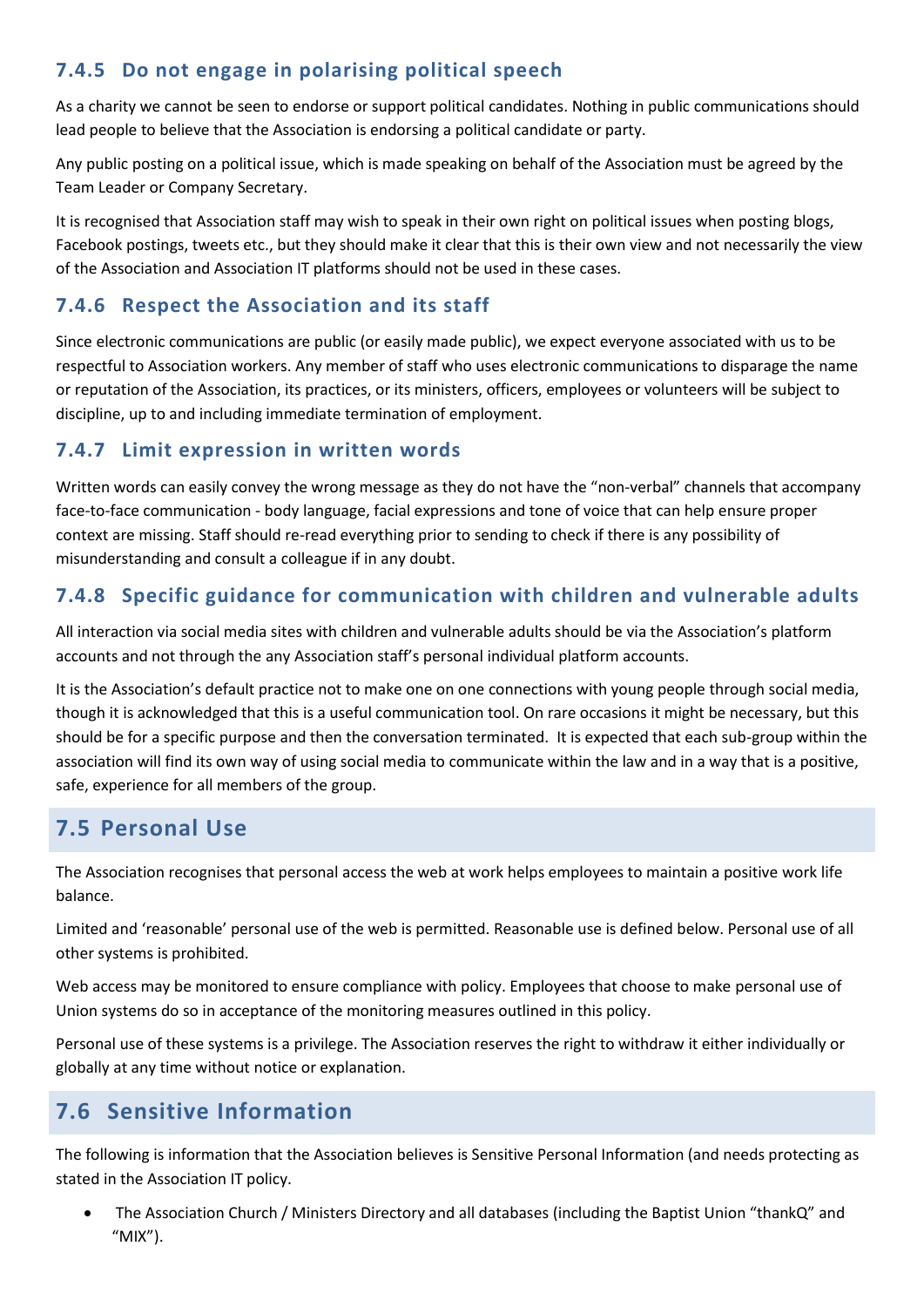- Church Elders / Deacons / Leadership/Member's Minutes from our churches.
- Correspondence from and to all The Association Ministers.
- Any personal file that a member of Association staff might keep on Ministers or churches.
- Association and local church financial information.
- All Association Safeguarding matters.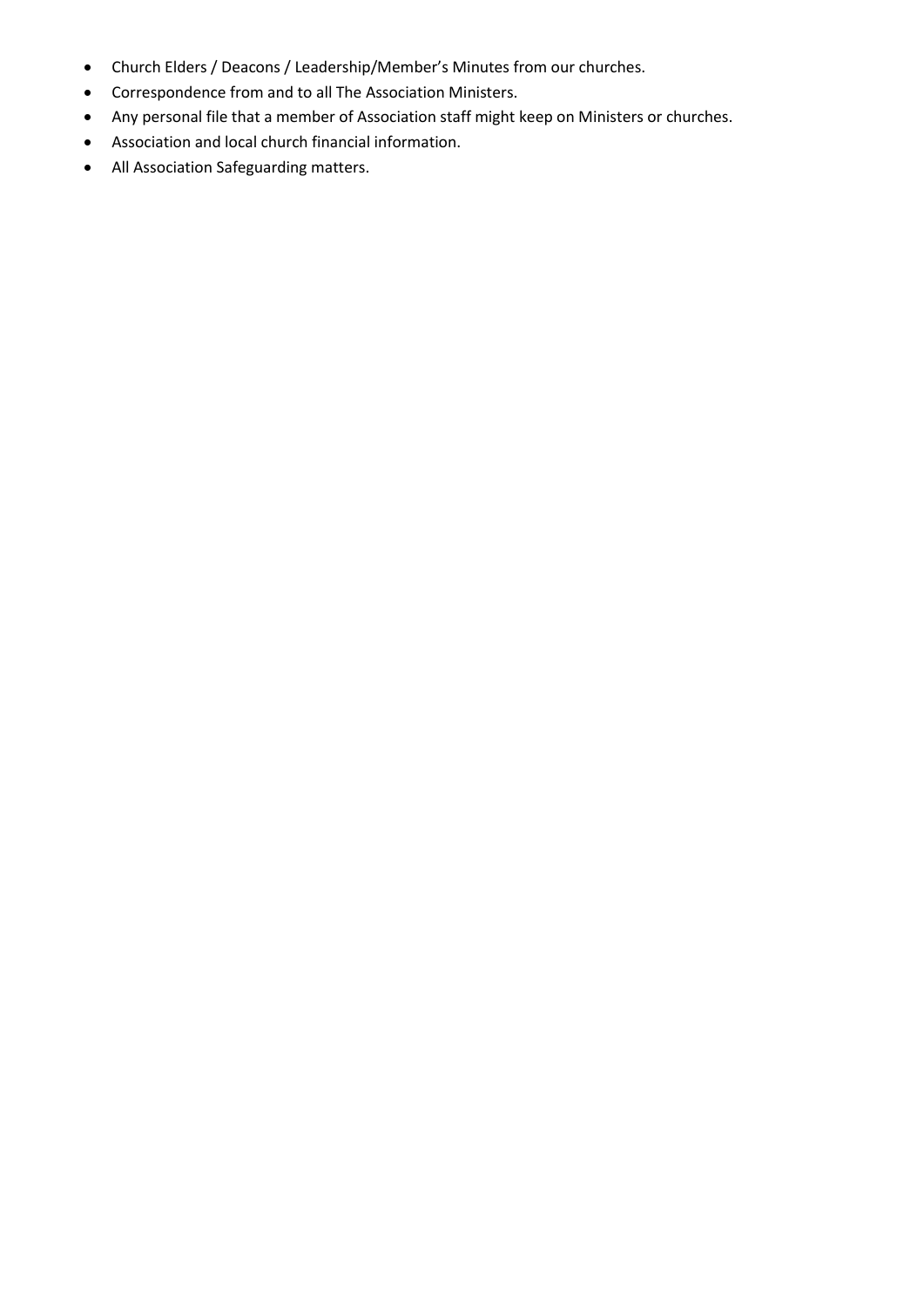# **8 Appendix 1 - Safeguarding**

# **8.1 Association Contacts**

#### **Association Safeguarding Officer: Wendy Mann**

They will support other regional team members and churches, providing advice and guidance on how to manage safeguarding concerns. This includes supporting churches to put Safeguarding Contracts in place, assisting with safeguarding risk assessments and promoting excellence in safeguarding in all Baptist churches in their regional area.

Contact Details: 07545 686143 safeguarding@seba-baptist.org.uk

#### **Deputy Association Safeguarding Contact: Revd Paul Kerley**

If the Association Safeguarding Officeris on leave or unavailable, then the Deputy Safeguarding Contact will be available to fulfil their role

Contact Details: 01580 766020 / 07821 550038 paul@seba-baptist.org.uk

#### **Association Safeguarding Trustee: Revd Jonathan Hardwick**

They will raise the profile of safeguarding amongst the trustees of the Association and oversee the implementation of the safeguarding policy and procedures on behalf of the trustees.

Contact Details: 01883 742825 / 07528 461112 earlswoodbc@btinternet.com

# **8.2 Police and Local Authority Contacts**

The Regional Association spans county boundaries. This means that we are likely to be liaising with police and social services from a number of authorities.

The Police Forces working within the Regional Association area are:

|                  | Force Name             | Areas covered               |
|------------------|------------------------|-----------------------------|
| $\mathbf 1$      | Kent Police            | Kent                        |
| $\overline{2}$ . | Sussex Police          | <b>East and West Sussex</b> |
| 3.               | <b>Surrey Police</b>   | Surrey                      |
| 4.               | Hampshire Constabulary | Hampshire                   |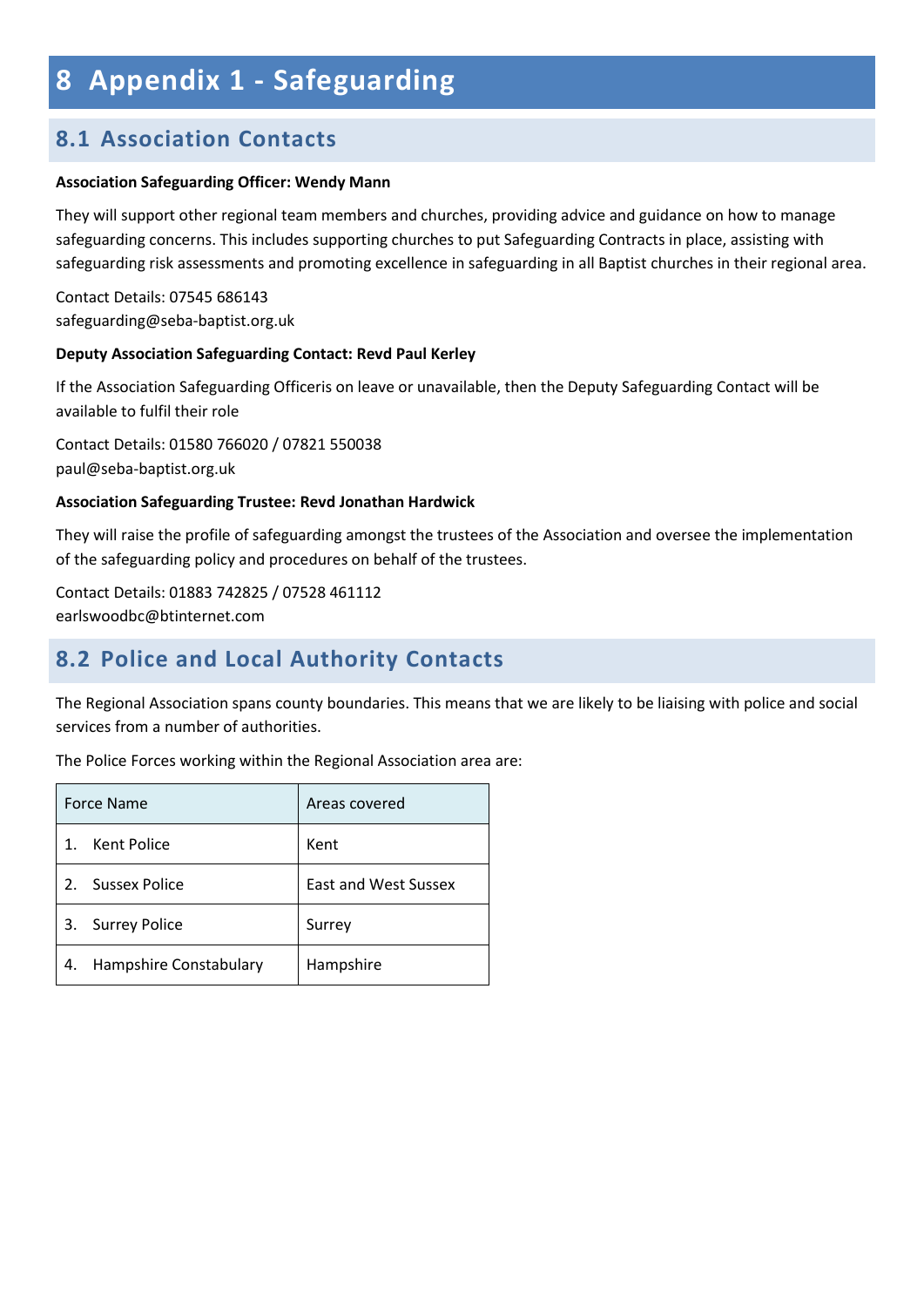The Local Authorities working within our Regional Association boundaries are:

| Local<br>Authority          | <b>LADO</b> contact details                                                  | Children's Services (MASH,<br>Assessment and Intake team)<br><b>Contact Details</b> | Adult Services (MASH,<br>Assessment and Intake Team)<br><b>Contact Details</b>                                                                                  |
|-----------------------------|------------------------------------------------------------------------------|-------------------------------------------------------------------------------------|-----------------------------------------------------------------------------------------------------------------------------------------------------------------|
| Kent                        | 03000 41 08 88<br>kentchildrenslado@kent.gov.uk                              | 03000 411111<br>www.kscmp.org.uk                                                    | 03000 416161<br>social.services@kent.gov.uk                                                                                                                     |
| West<br><b>Sussex</b>       | Claire Coles / Sally Arbuckle<br>01403 229900<br>LADO@westsussex.gov.uk      | 01403 229900 /<br>0330 222 7799<br>MASH@westsussex.gov.uk                           | 01243 642121<br>Emergencies 033 022 27007<br>www.westsussex.gov.uk/social-<br>care-and-health/social-care-<br>support/adults/raise-a-concern-<br>about-an-adult |
| East Sussex                 | 01323 464222<br>01273 335905/6<br>0-19.SPOA@eastsussex.gov.uk                | 01323 464222 /<br>01273 335905/6<br>0-19.SPOA@eastsussex.gov.uk                     | 0345 60 80 191 /<br>01323 636399                                                                                                                                |
| <b>Brighton</b><br>and Hove | 01273 295643 /<br>07795 335879<br>darrel.clews@brighton-<br>hove.gcsx.gov.uk | 01273 290400<br>FrontDoorForFamilies@brighton-<br>hove.gcsx.gov.ukk                 | 01273 295555<br>accesspoint@brighton-<br>hove.gov.uk                                                                                                            |
| Surrey                      | 0300 470 9100 /<br>0300 470 9100<br>LADO@surreycc.gov.uk                     | 0300 470 9100 out of hours<br>01483 517898<br>csmash@surreycc.gov.uk                | 0300 200 1005<br>contactcentre.adults@surreycc.<br>gov.uk                                                                                                       |
| Hampshire                   | 01962 876364<br>child.protection@hants.gov.uk                                | 0300 555 1384 /<br>0300 555 1373<br>childrens.services@hants.gov.uk                 | 0300 555 1386 /<br>0300 555 1373<br>adult.services@hants.gov.uk                                                                                                 |

# **8.3 Procedures for managing concerns and allegations**

The Regional Association Safeguarding Officeris responsible for ensuring that churches within the association have access to support and guidance when managing safeguarding issues within their congregation. In addition, the role of the Association Safeguarding Officeris to both support and challenge church leaders where there are concerns about their approach to safeguarding, working with them to attain best safeguarding practice.

There may be occasions when the Association will take the lead in investigating a situation and these will be set out within these procedures. The Association Safeguarding Officerwill seek additional support and advice from the BUGB Safeguarding Team and other professionals when necessary. They will maintain a record of all concerns brought to their attention using a Case Record Sheet (Appendix B) and a Case Spreadsheet (Appendix C). All information collected and processed in this way will be held for at least 75 years in line with the BUGB Guide to Safeguarding Recording Keeping.

# **8.3.1 Concerns raised about SEBA workers**

#### **8.3.1.1 Regional Ministers**

In the case of a Regional Minister the procedures below relating to BUGB Accredited Ministers will be followed.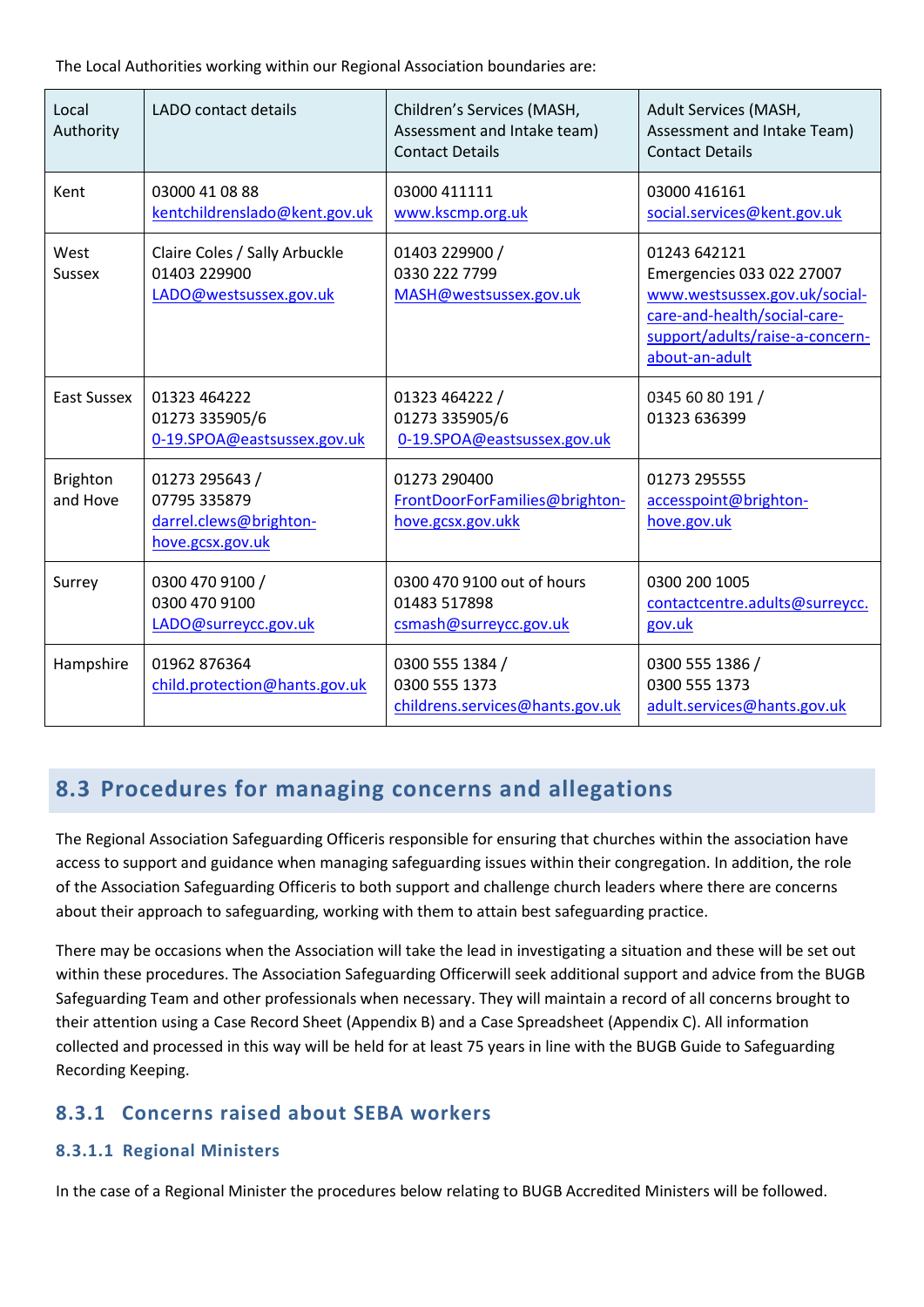#### **8.3.1.2 Other staff, trustees and volunteers**

If a safeguarding concern is raised about a member of staff, a volunteer or trustee working directly for the Regional Association then the Association Safeguarding Officerwill contact statutory services for advice on next steps, as well as seeking advice from the National Safeguarding Team. If the concern relates to a child or young person, the Local Area Designated Officer (LADO) will be contacted in the first instance. If the concern relates to an adult at risk then the Adult Safeguarding Team will be contacted. In both cases if there is a concern that criminal offences have or may have been committed the Police will be contacted in the first instance.

# **8.3.2 Concerns raised about BUGB Accredited Minister/Worker**

When a member of the Regional Team is advised of a safeguarding concern involving an Accredited Baptist Minister they will contact the BUGB Safeguarding Team or the BUGB Ministries Team Leader within 24 hours, passing over all information they have received about the case.

The BUGB Safeguarding Team and Ministries Team Leader will agree a strategy for investigation, this will include decisions about who will make the referral to statutory agencies, whether suspension is required and when the person of concern can be informed of the issues that have been raised.

The Regional Minister will work with the national specialist teams (Safeguarding and Ministries) to ensure that information is shared in a timely manner to enable the investigation to progress. They will be led by the national team and will not disclose information to the person of concern or a third party without their agreement.

#### Pastoral Support

The Regional Association will offer pastoral support to the person of concern. This will not be provided by the Association Safeguarding Officerbut by another member of the Regional Team or an experienced minister from another church within the Association.

### **8.3.3 Concerns raised about a Regionally Recognised Pastor/Worker**

When a member of the Regional team is advised of a safeguarding concern involving someone who is Regionally recognised, the responsibility for investigating lies with the Association Safeguarding Contact, with support from the National Safeguarding Team if needed. On occasions the Association may decide to subcontract the investigation to a third party such as 31:8 or an independent safeguarding consultant. However, the Association remains responsible for ensuring that the outcome of the investigation is acted upon and the advice given is followed.

The Regional Association Safeguarding Officerwill work closely with the statutory authorities. If the concern related to a child or young person the Local Area Designated Officer (LADO) will be contacted in the first instance. If the concern relates to an adult at risk then the Adult Safeguarding Team will be contacted. In both cases if there is a concern that criminal offences have or may have been committed the Police will be contacted in the first instance.

# **8.3.4 Concerns raised about an Unaccredited Minister or Pastor**

If safeguarding concerns are raised about an unaccredited minister or pastor these should be managed by the trustees of the church in the first instance. The Association's role in this situation will be to support the church with the investigation. They will involve the National Safeguarding Team if necessary.

Although the Association will offer support, the church will need to take the lead in contacting statutory services. If the concern related to a child or young person the Local Area Designated Officer (LADO) will be contacted in the first instance. If the concern relates to an adult at risk then the Adult Safeguarding Team will be contacted. In both cases if there is a concern that criminal offences have or may have been committed the Police need to be contacted by the church in the first instance.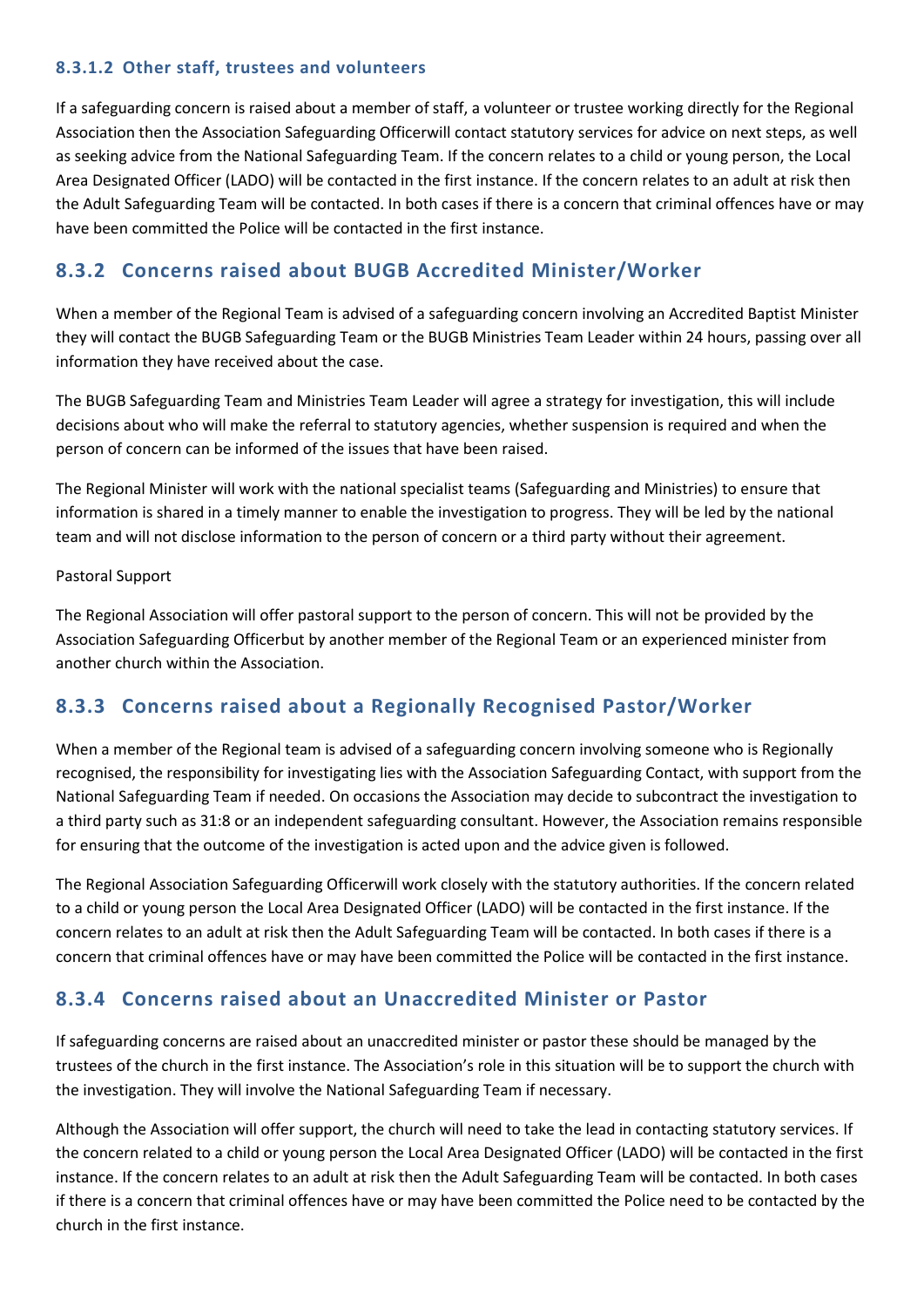The Association will not be directly able to offer pastoral support to the person under investigation, however they may be able to recommend someone else to the church who can perform this role during the investigation.

# **8.3.5 Concerns raised by a church about the behaviour or well-being of someone who attends the church**

The Association recognises that at times churches need additional support and advice when they have concerns about someone within their care. The Association Safeguarding Contact, or appointed Safeguarding Officers will offer this support and work with the church Designated Person for Safeguarding, consulting with the National Safeguarding Team when necessary. As with unaccredited ministers, the church will take the lead in contacting statutory agencies and undertaking the investigation.

To ensure that the correct advice is given to the church the Association Safeguarding Officerwill check whether the individual is in a position of leadership or trust within the church. If they are, the church will be asked to contact the LADO or Adult Safeguarding Team to seek their advice before the Association issues further advice.

# **8.3.6 Safeguarding Contracts**

A Safeguarding Contract should be put in place by a church when they are aware that someone is either under investigations for, or has convictions for, offences against children or adults at risk. The Association will hold the template Safeguarding Contract and work with the church to ensure that the final agreement is robust and in line with the recommendations made by the National Safeguarding Team. The Association will hold a copy of the contract and work with the church to ensure that it is regularly reviewed. The Association Safeguarding Officerwill take an active role in facilitating contract meetings between the church and the subject of the contract. This is in line with the guidelines published by the National Safeguarding Team in the guide Safeguarding Contracts: Frequently Asked Questions, which is downloadable from the BUGB website.

If a church is reluctant to follow the safeguarding advice given by the Regional Association, then the Regional Safeguarding Contact will consult with the National Safeguarding Team and a decision made together about the best way to ensure effective safeguards are in place within the church.

# **8.3.7 Pastoral Care in safeguarding situations**

When safeguarding situations occur within a church all those involved will inevitably need additional support and care. This includes the person making an allegation and the person subject to it. The Association will support the church in identifying people who can take on this pastoral role and on occasions may be able to seek support from a different church if they consider that this would be the most appropriate way forward.

# **8.4 The role of Association Safeguarding Officer**

- To provide a first point of contact for advice when a safeguarding issue arises in a church
- To offer advice and guidance on the application of safeguarding policy and procedures at church level, including the involvement of statutory authorities as appropriate
- To offer on-going support to churches managing a safeguarding issue
- To challenge church leaders and trustees when good safeguarding practice is not in place
- To work collaboratively with the National Safeguarding Team to support our churches with complex safeguarding matters
- To promote excellence in safeguarding amongst Association colleagues and member churches
- To work collaboratively with other ASCs as part of the National Safeguarding Contacts Group and contribute to the development, implementation and review of safeguarding policies, procedures and projects at a national level.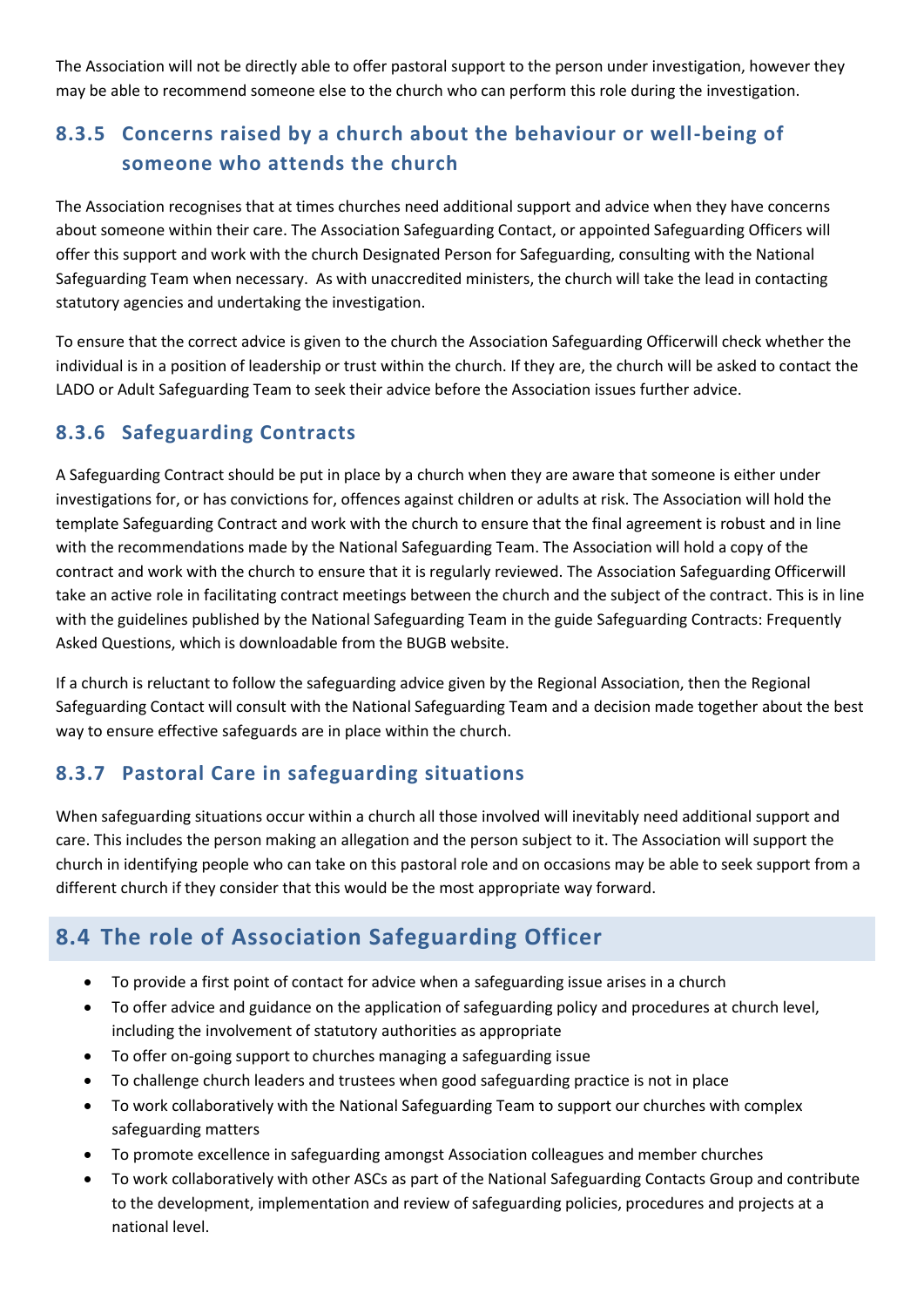# **8.5 Safeguarding Case Contact Sheet**

# **STRICTLY CONFIDENTIAL**

| <b>Referrer Name</b>                      |         |           |           |       |
|-------------------------------------------|---------|-----------|-----------|-------|
| <b>Referrer Position</b>                  |         |           |           |       |
| Referrer Phone No.                        |         |           | Email:    |       |
| Church Name                               |         |           |           |       |
| Association                               |         |           |           |       |
| Person of Concern<br>Details              | Name    |           |           | DOB   |
|                                           | Address |           | Phone No. | Email |
| Alleged Victim /<br><b>Victim Details</b> | Name    |           |           | DOB   |
|                                           | Address | Phone No. |           | Email |
| Situation                                 |         |           |           |       |
| Action taken                              |         |           |           |       |
| Next steps needed                         |         |           |           |       |
| People to inform                          |         |           |           |       |
| Name                                      |         |           |           |       |
| Date                                      |         |           |           |       |
| Date for File<br>Destruction              |         |           |           |       |

#### **Additional Contact Notes**

| <b>Date</b> | Details of Additional Contact / Action taken |  |
|-------------|----------------------------------------------|--|
|             |                                              |  |
|             |                                              |  |
|             |                                              |  |
|             |                                              |  |
|             | Continue as necessary                        |  |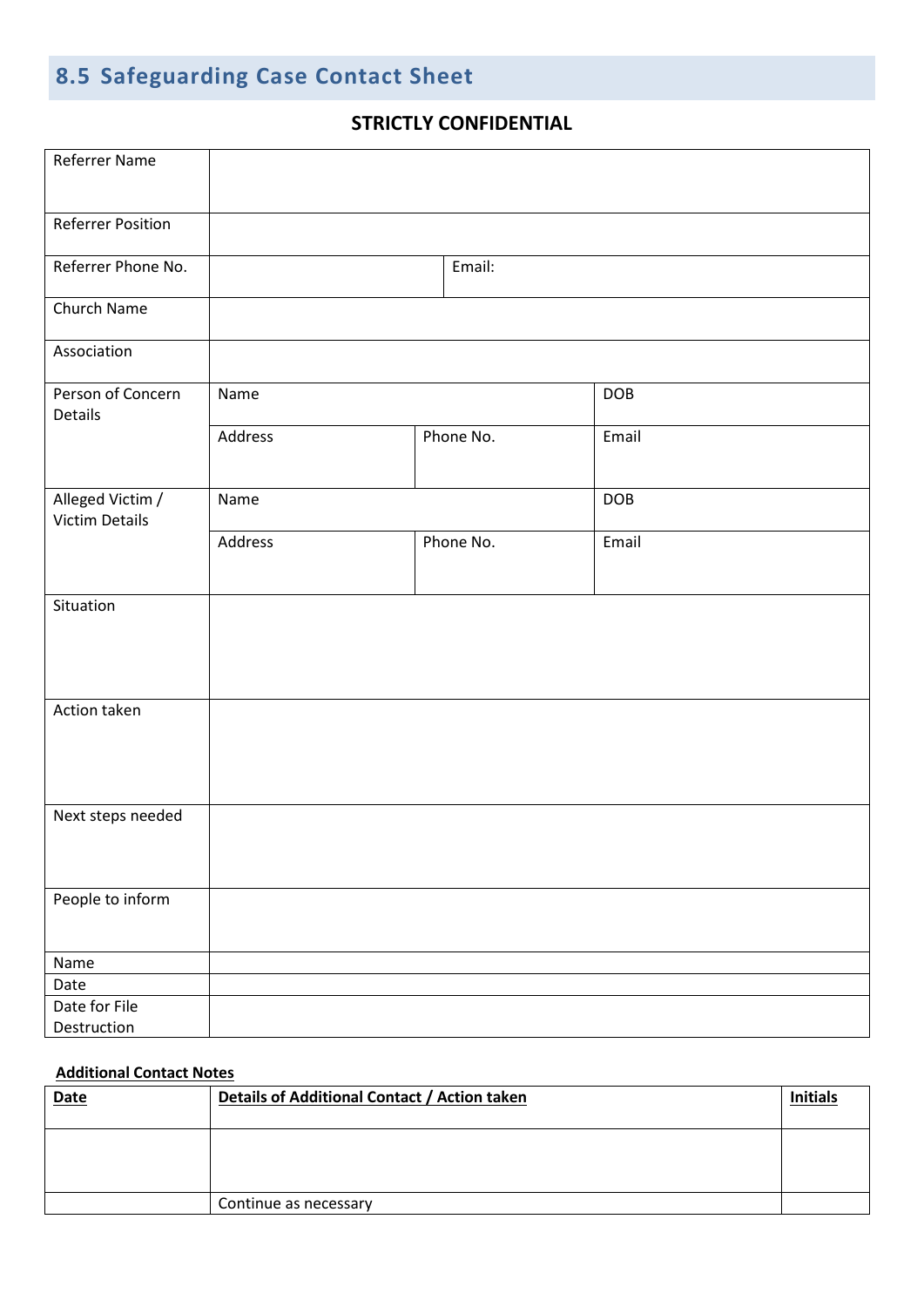# **9 Appendix 2 - Employment**

# **9.1 Code of Conduct**

# **9.1.1 Background**

This Code of Conduct sets out standards of behaviour expected by the Association of all staff who are required to agree to the BUGB Declaration of Principle and Five Core Values. Conduct both in and out of work should be consistent with our objectives and the principles set out in those documents.

Staff are encouraged to make every effort to meet the standards of personal conduct and working practice set out in this code of conduct.

It is understood that while every member of staff is vulnerable to behaviour which contravenes that laid out in Scripture, our desire as an organisation is to inspire, encourage and build one another up in the faith in order to honour, obey and glorify God in our work.

This code of conduct seeks to facilitate this aim.

# **9.1.2 Behavioural Standards**

Further to the acceptance of our Declaration of Principle and BUGB Five Core Values, we expect certain behavioural standards, examples of all staff which are:

- a willingness to give an account of their faith within an appropriate context in light of their particular responsibilities;
- regular commitment and participation in the life of a local Church; and
- treatment of those they deal with, with grace, respect, courtesy, politeness, forgiveness and Christian love.

# **9.1.3 Code of Conduct**

A non-exhaustive list of matters which are considered to be gross misconduct is set out in the disciplinary procedure. There may be instances where inappropriate conduct inside or outside of formal working hours may also necessitate disciplinary action. Such issues may be as the result of an incapacity or an error of judgement rather than lifestyle choice or pre-determined behavioural choice.

The following is a non-exhaustive list of conduct which, although it may occur outside of formal working

hours we consider to be inappropriate for our employees and may lead to disciplinary action or dismissal:

- where it relates to a serious criminal offence;
- where it renders the employee unsuitable for the type of work they do e.g. someone who works with children found guilty of child abuse;
- where it leads to a breach of mutual trust between employer and employee e.g. accountant found guilty of fraud;
- where it is damaging to the reputation of the organisation for example:
	- o Drunkenness or the use of illegal drugs
	- o Use of obscenities, coarse jokes, gossip and slander
	- o Any form of dishonesty including stealing and lying
	- o Sexual immorality including adultery, deliberate viewing of pornography
	- o Involvement in the occult or witchcraft
- where it affects the performance of the employee in their particular role e.g. a driver who loses his/her licence where driving is an essential occupational requirement; or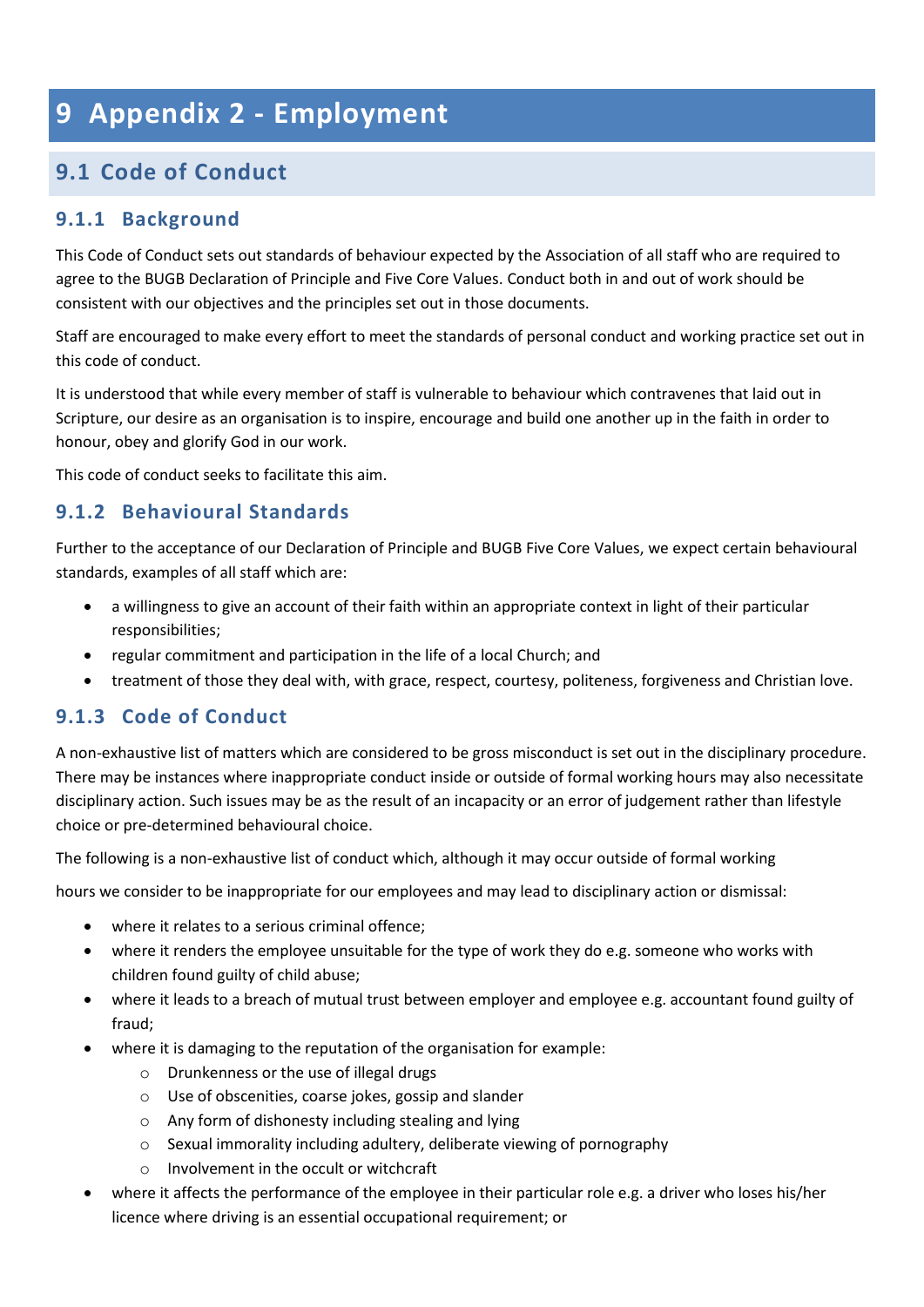- where it relates to an employee's acceptance of the Declaration of Principle and Five Core Values
	- o e.g membership of a group who could oppose the principles set out in those documents or expressing views which are contrary to them.

### **9.1.4 Our Approach to Misconduct**

Employees will be treated within a context of grace and compassion while time is taken to consider the circumstances of the situation e.g.

- The severity of the perceived misconduct.
- Whether the incident is a 'one-off ' or part of repeated behaviour or lifestyle.
- Whether the behaviour breaches our safeguarding policies and procedures
- Any mitigating circumstances e.g. personal issues.
- The position of trust of the employee.
- The particular duties of the employee.
- Christian maturity and understanding.
- The treatment of similar instances of misconduct by other employees.
- The employee's length of service.
- The extent of any 'live' disciplinary warnings.
- Evidence of repentance.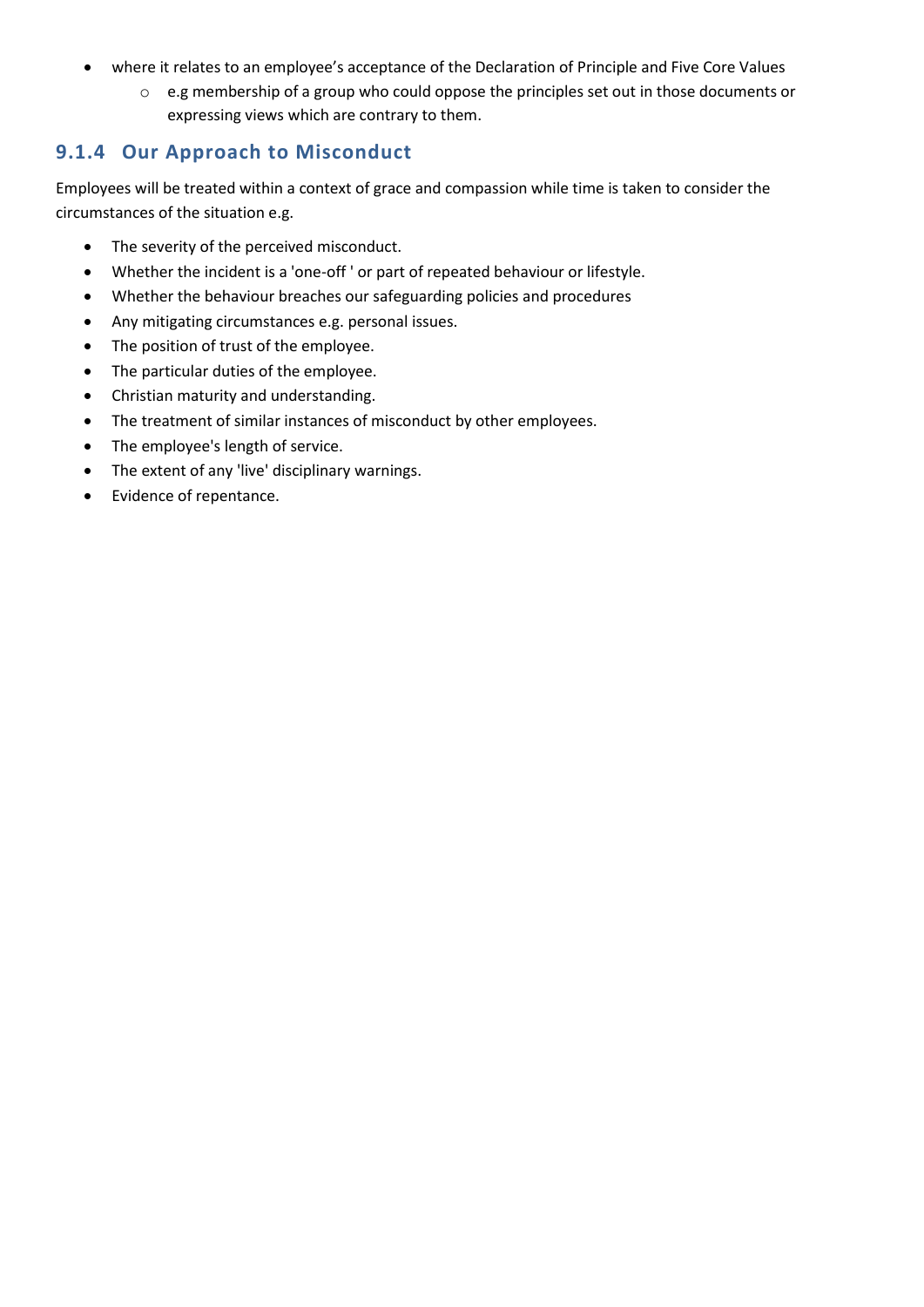# **9.2 Supervisory Meetings**

All supervisory or support meetings should be recorded by completing this form. This is to provide a record and stimulus for regular discussion of the employee's progress and development.

The line manager should complete this form after each supervisory meeting and send it to the employee for their agreement as a fair record of any decision made. A copy of the form should be kept in eth employees HR record.

*Complete boxes as relevant:*

| Name of<br><b>Employee</b>          |                                                         |  | <b>Name of Line</b><br><b>Manager</b> |                              |  |  |  |  |  |
|-------------------------------------|---------------------------------------------------------|--|---------------------------------------|------------------------------|--|--|--|--|--|
| <b>Date and Time</b>                |                                                         |  | <b>Meeting Format</b>                 | Face-to-Face / Phone / Email |  |  |  |  |  |
|                                     |                                                         |  | (delete as appropriate)               |                              |  |  |  |  |  |
|                                     | Review of any actions from the last supervisory meeting |  |                                       |                              |  |  |  |  |  |
|                                     |                                                         |  |                                       |                              |  |  |  |  |  |
| <b>Topics for Discussion</b>        |                                                         |  |                                       |                              |  |  |  |  |  |
|                                     |                                                         |  |                                       |                              |  |  |  |  |  |
| <b>Development Needs Identified</b> |                                                         |  |                                       |                              |  |  |  |  |  |
|                                     |                                                         |  |                                       |                              |  |  |  |  |  |
| Actions set for the next meeting    |                                                         |  |                                       |                              |  |  |  |  |  |
|                                     |                                                         |  |                                       |                              |  |  |  |  |  |
|                                     |                                                         |  |                                       |                              |  |  |  |  |  |
| <b>Date of Next Meeting</b>         |                                                         |  |                                       |                              |  |  |  |  |  |
|                                     | <b>Signature of Line Manager</b>                        |  |                                       |                              |  |  |  |  |  |
| <b>Signature of Employee</b>        |                                                         |  |                                       |                              |  |  |  |  |  |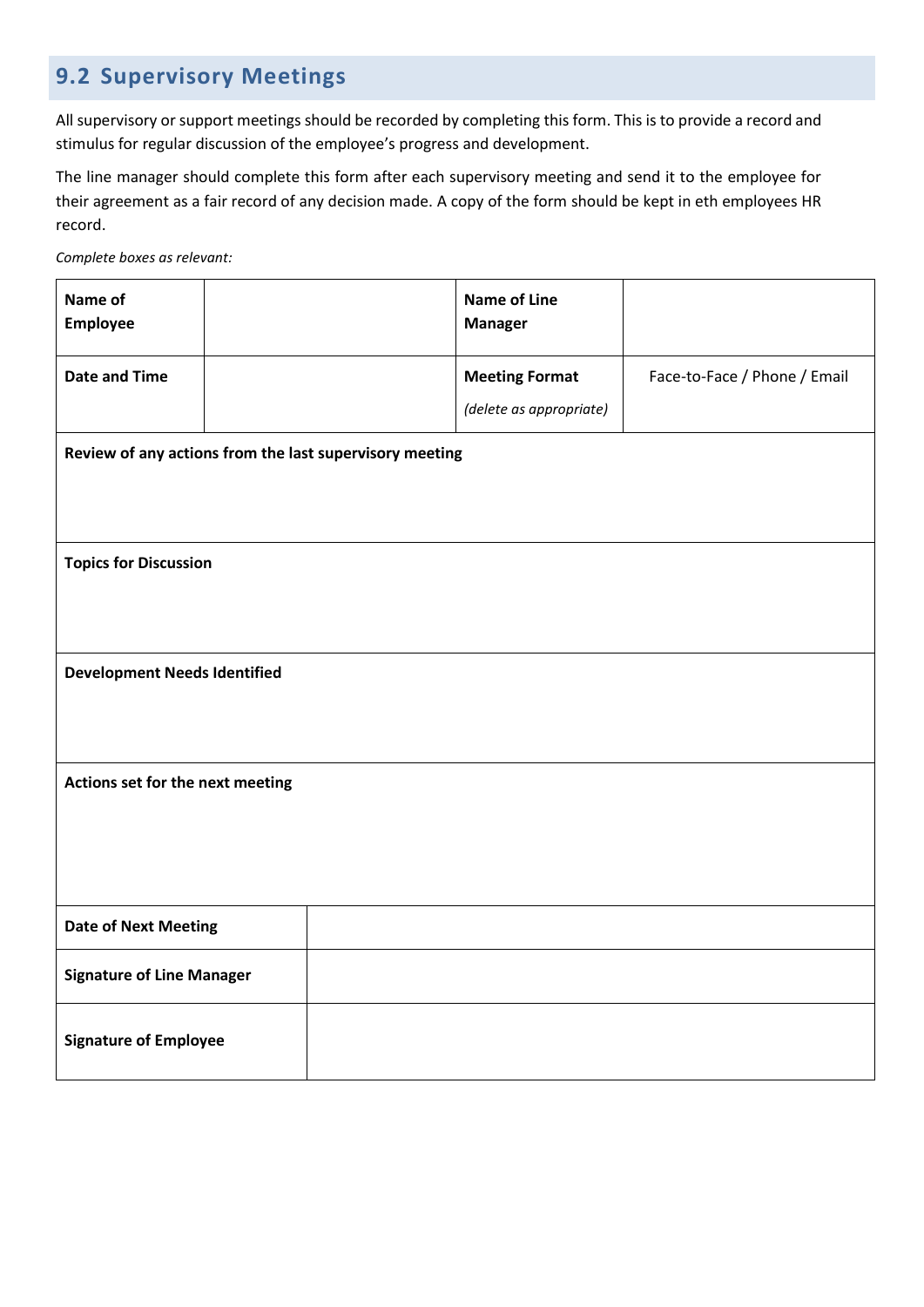# **9.3 Procedures**

# **9.3.1 Capability Hearings**

The aims of a capability hearing will usually include:

- setting out the required performance standards that we believe the employee may have failed to meet, and going through any relevant evidence that the Association has gathered;
- allowing the employee to ask questions, present evidence, call witnesses, respond to evidence and make representations;
- establishing the likely causes of poor performance including any reasons why any measures taken so far have not led to the required improvement;
- identifying whether there are further measures, such as additional training or supervision, which may improve performance;
- where appropriate, discussing targets for improvement and a time-scale for review;
- if dismissal is a possibility, establishing whether there is any likelihood of a significant improvement being made within a reasonable time and whether there is any practical alternative to dismissal, such as redeployment.

A hearing may be adjourned if we need to gather any further information or give consideration to matters discussed at the hearing. You will be given a reasonable opportunity to consider any new information obtained before the hearing is reconvened.

The Association will inform the employee in writing of its decision and its reasons for it, usually within one week of the capability hearing. Where possible the Association will also explain this information to the employee, in person.

# **9.3.2 Stage 1: Capability Hearing [improvement note]**

Following a Stage 1 capability hearing, if the Association decides that the employee's performance is unsatisfactory, the employee will be given an improvement note, setting out:

- the areas in which they have not met the required performance standards;
- specific targets for improvement;
- any measures, such as additional training or supervision, which will be taken with a view to improving performance;
- a period for review;
- the consequences of failing to improve within the review period, or of further unsatisfactory performance.

An improvement note may be authorised by the Company Secretary.

The improvement note will normally remain active for six months from the end of the review period, after which time it will be disregarded for the purposes of the capability procedure. However, a permanent record of it will be placed on the employee's personnel file.

The employee's performance will be monitored during the review period and the Association will write to the employee to inform them of the outcome:

- if the employee's manager is satisfied with the employee's performance, no further action will be taken;
- if the manager is not satisfied, the matter may be progressed to a Stage 2 capability hearing; or
- if the manager feels that there has been a substantial but insufficient improvement, the review period may be extended.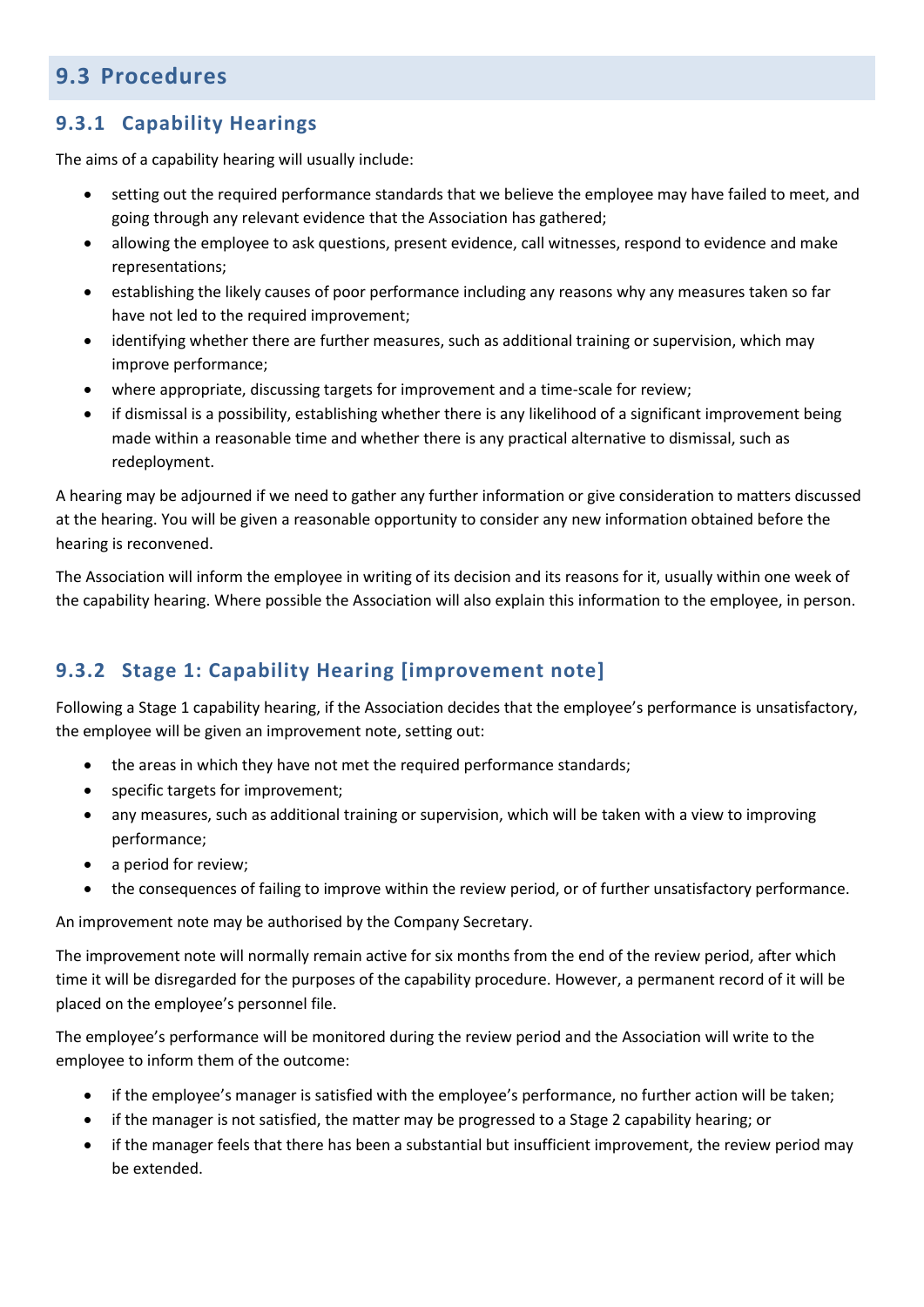# **9.3.3 Stage 2: Capability Hearing final written warning**

If the employee's performance does not improve within the review period set out in a first improvement note, or if there is further evidence of poor performance while the employee's improvement note is still active, the Association may decide to hold a stage 2 capability hearing. The Association will send the employee written notification as set out above.

Following a Stage 2 capability hearing, if the Association decides that the employee's performance is unsatisfactory, it will give the employee a final written warning, setting out:

- the areas in which the employee has not met the required performance standards;
- specific targets for improvement;
- any measures, such as additional training or supervision, which will be taken with a view to improving performance;
- a period for review:
- the consequences of failing to improve within the review period, or of further unsatisfactory performance.

A final written warning may be authorised by the Company Secretary.

A final written warning will normally remain active for six months from the end of the review period, after which time it will be disregarded for the purposes of the capability procedure. A record of the warning will form a permanent part of the employee's personnel record.

The employee's performance will be monitored during the review period and the Association will write the employee to inform them of the outcome:

- if the employee's manager is satisfied with his/her performance, no further action will be taken;
- if the employee's manager is not satisfied, the matter may be progressed to a Stage 3 capability hearing; or
- if the manager feels that there has been a substantial but insufficient improvement, the review period may be extended.

# **9.3.4 Stage 3: Capability Hearing dismissal or redeployment**

The Association may decide to hold a stage 3 capability hearing if we have reason to believe:

- the employee's performance has not improved sufficiently within the review period set out in a final written warning; or
- the employee's performance is unsatisfactory while a final written warning is still active; or
- the employee's performance has been grossly negligent such as to warrant dismissal without the need for a final written warning.

The Association will send the employee written notification of the hearing as set out above.

Following the hearing, if the Association finds that the employee's performance is unsatisfactory, the Association may consider a range of options including:

- dismissing the employee;
- redeploying the employee into another suitable job at the same or a lower grade; or
- extending an active final written warning and setting a further review period (in exceptional cases where the Association believes a substantial improvement is likely within the review period)
- giving a final written warning (where no final written warning is currently active). The decision may be authorised by the Company Secretary.

Dismissal will normally be with full notice or payment in lieu of notice, unless the employee's performance has been so negligent as to amount to gross misconduct, in which case the Association may dismiss the employee without notice or any pay in lieu.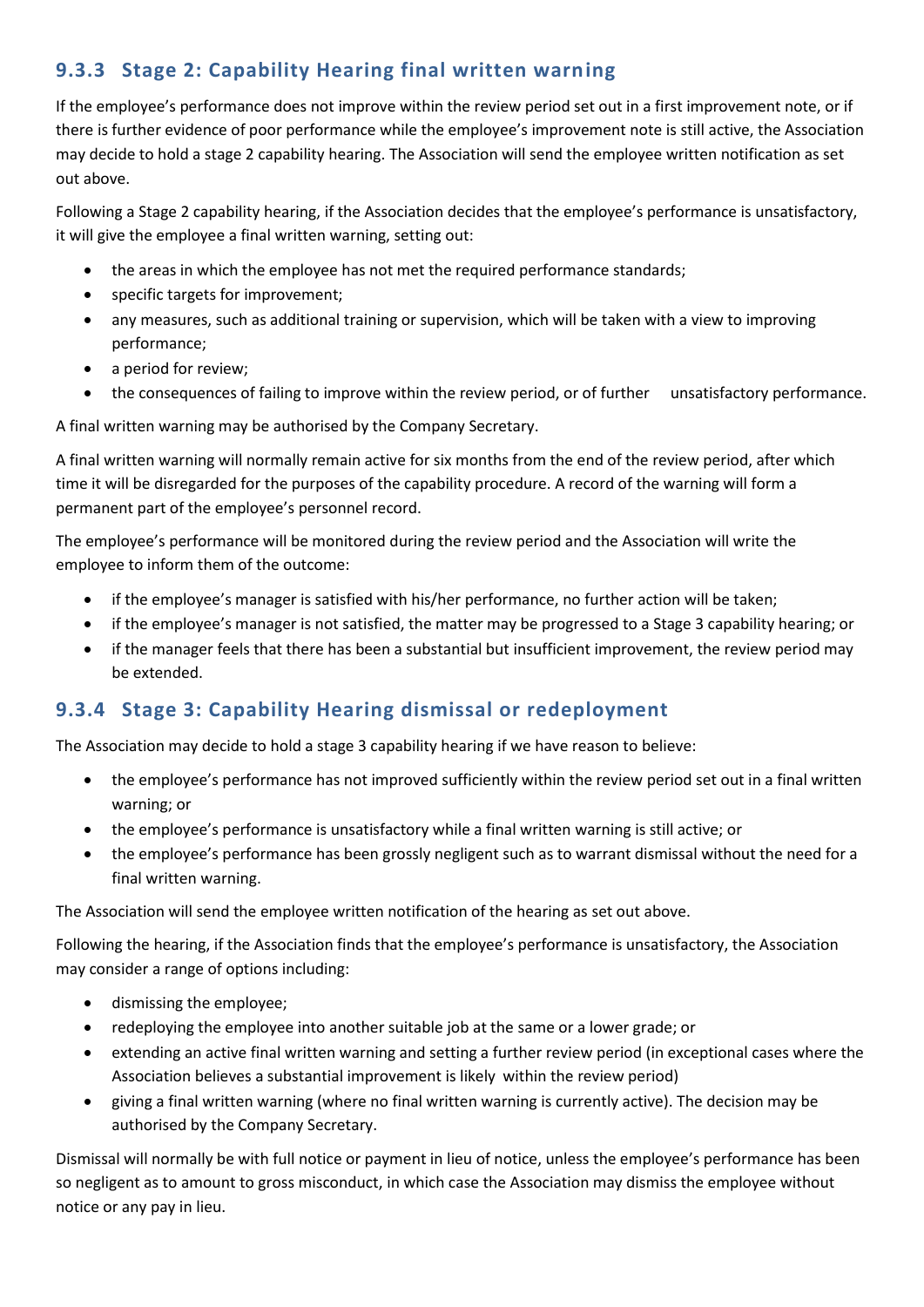# **9.3.5 Appeals against action for capability.**

If the employee feels that a decision about capability under this procedure is wrong or unjust they should appeal in writing, stating his/her full grounds of appeal, to the Company Secretary within one week of the date on which they were informed in writing of the decision.

If the employee is appealing against dismissal, the date on which dismissal takes effect will not be delayed pending the outcome of the appeal. However, if the employee's appeal is successful they will be reinstated with no loss of continuity or pay.

If the employee raises any new matters in their appeal, the Association may need to carry out further investigation. If any new information comes to light, the Association will provide the employee with a summary including, where appropriate, copies of additional relevant documents and witness statements. The employee will have a reasonable opportunity to consider this information before the hearing.

The employee will be given a written notice of the date, time and place of the appeal hearing. This will normally be two to seven days after they receive the written notice.

The appeal hearing may be a complete re-hearing of the matter or it may be a review of the fairness of the original decision in the light of the procedure that was followed and any new information that may have come to light. This will be at the Association's discretion depending on the circumstances of the employee's case. In any event the appeal will be dealt with as impartially as possible.

Where possible, the appeal hearing will be conducted by a manager who was not previously involved in the case and the manager who conducted the capability hearing will also usually be present. The employee may take a companion with them to the appeal hearing.

A hearing may be adjourned if the Association needs to gather any further information or give consideration to matters discussed at the hearing. The employee will be given a reasonable opportunity to consider any new information obtained before the hearing is reconvened.

Following the appeal hearing the Association may:

- confirm the original decision; or
- revoke the original decision; or
- substitute a different penalty.

The Association will inform the employee in writing of its final decision as soon as possible, usually within one week of the appeal hearing. Where possible this will also be explained to the employee in person. There will be no further right of appeal.

# **9.4 Procedure at disciplinary hearings**

At the meeting the following procedure will be employed.

• Statement of complaint

The Association will set out what the complaint against the employee is and go through the evidence gathered during the course of the investigation.

• **The employee's reply**

The employee will be given the opportunity to state their case and respond to any allegations made. The employee will be allowed to ask questions and confer with their companion. If the employee accepts that they have done something wrong, steps may be agreed to remedy the situation.

#### • **General questioning and discussion**

The person responsible for conducting the meeting may ask the employee for an explanation and will consider whether there are any specific, mitigating circumstances which should be taken into account. If the employee provides sufficient explanation, the proceedings will be brought to a close. If new facts occur at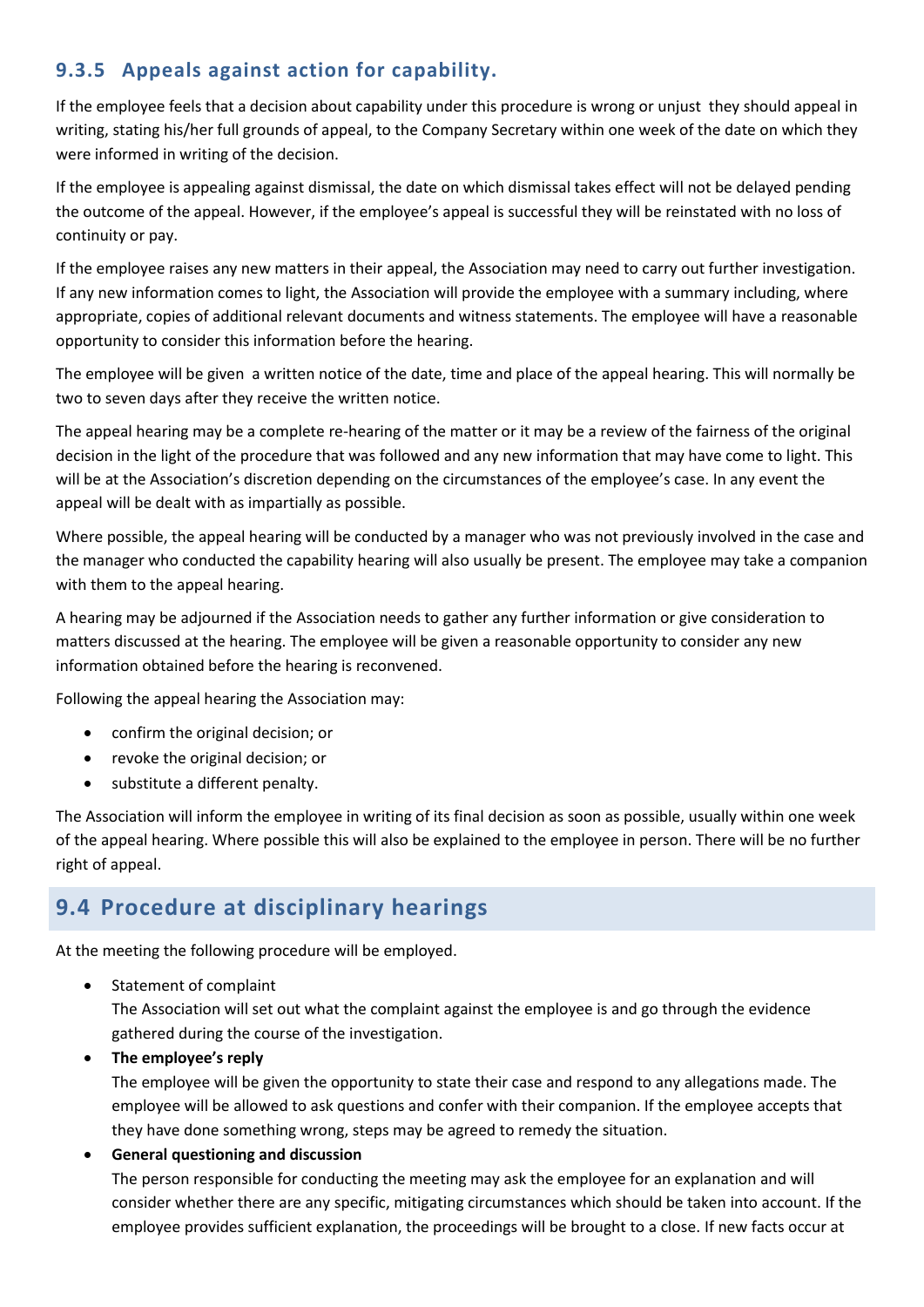this stage, it may be appropriate for the Association to adjourn the meeting and investigate the matter further before calling the employee back to the adjourned meeting.

#### • **Summing up**

At this stage the person responsible for holding the disciplinary meeting should summarise the main points of discussion. The employee will be given the opportunity to add anything further.

#### • **Adjournment before decision**

The meeting will be adjourned before a decision is made about the appropriate action. Following the meeting, a decision will be made as to whether or not disciplinary action is justified. Once a decision is made, the employee will be informed in writing within seven days.

Before deciding what, if any, disciplinary action is appropriate, consideration will be given to:

- whether the organisation's rules indicate clearly the likely penalty, as a result of the particular misconduct; (see Capability Hearing document – stage 3);
- whether the standards of performance demonstrated by other employees are considered to be acceptable, and whether the employee in question is not being singled out;
- the employee's disciplinary record (including current warnings), general work record, work experience, position and length of service;
- the reasonableness of the proposed penalty in the circumstances; and
- whether training, additional support or adjustments to the work are necessary to accompany any disciplinary action.

The employee will be given details of any disciplinary action as soon as a decision is made.

### **9.4.1 First formal action – unsatisfactory performance**

In such cases, the employee will be given an "IMPROVEMENT NOTE" setting out:

- the performance problem;
- the improvement that is required;
- the timescale for achieving that improvement;
- a review date; and
- any support, including any training that the Association will provide to assist the employee.

The employee will be informed that the note represents the first stage of a formal procedure and is equivalent to a first "written warning". The employee will also be informed that failure to improve could lead to a final written warning and dismissal.

A copy of the note will be kept and used as the basis for monitoring and reviewing performance over a specified period.

If the employee's unsatisfactory performance, or continued unsatisfactory performance, is sufficiently serious (e.g. where it is having / likely to have a serious harmful effect of the organisation) the employee may be issued directly with a final written warning.

### **9.4.2 First formal action – misconduct**

In cases of misconduct, depending on the seriousness of the misconduct, the employee may be given an improvement note setting out the nature of the misconduct and the change in behaviour required.

The warning will also inform the employee that a final written warning may be considered if there is further misconduct. A record of the warning will be kept by the Association but it will be disregarded for disciplinary purposes after 12 months.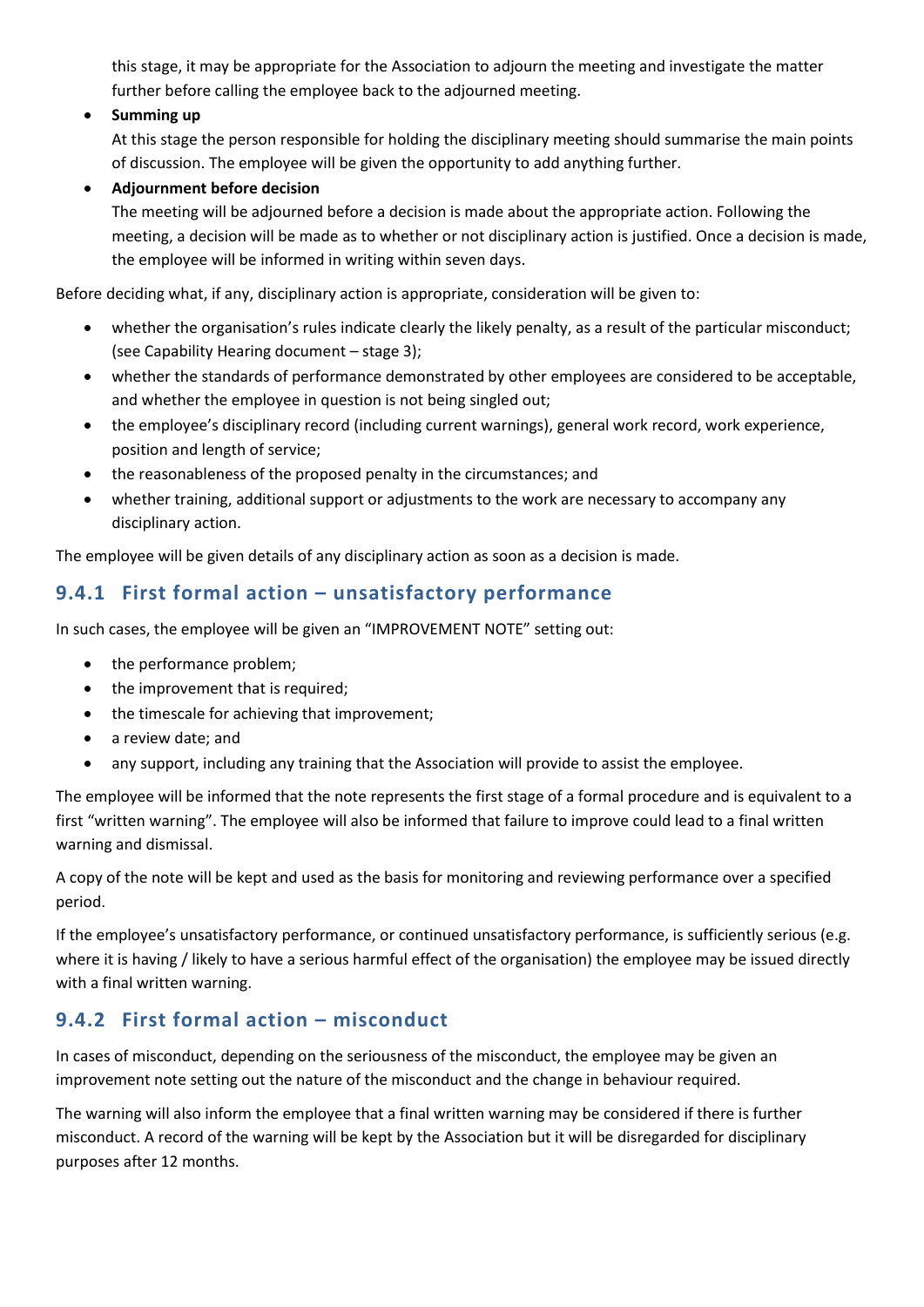# **9.4.3 Final written warning**

Following the issue of a written warning, if there is still a failure to improve and conduct or performance remains unsatisfactory, or if the misconduct is sufficiently serious to warrant only one written warning, a FINAL WRITTEN WARNING will be given to the employee. This will give details of the complaint and will warn that dismissal will result if there is no satisfactory improvement, or if further misconduct occurs. The final written warning will advise the individual of the right of appeal. A copy of this final written warning will be kept by the Association but it will be disregarded for disciplinary purposes after 12 months (in exceptional cases the period may be longer) subject to satisfactory conduct and performance.

# **9.4.4 Dismissal**

If conduct or performance is still unsatisfactory and the employee still fails to reach the prescribed standards, DISMISSAL will normally result. The employee will be provided as soon as reasonably practicable with written reasons for dismissal, the date on which employment will terminate and advised of their right of appeal within a specified time.

# **9.4.5 Gross misconduct**

The following list is not exhaustive but provides examples of offences which are normally regarded as gross misconduct:

- verbal, physical, sexual or financial abuse of members of the Association;
- theft, fraud, deliberate falsification of records;
- serious breach of confidentiality;
- fighting, assault on another person or bullying;
- deliberate damage to the Association's property;
- serious incapability at work through alcohol or being under the influence of illegal drugs;
- serious negligence which causes unacceptable loss, damage or injury;
- serious act of insubordination;
- serious misuse of the Association's property;
- bringing the Association into serious disrepute;
- a serious breach of health and safety rules;
- a serious breach of confidence:
- failure to adhere to the Statement of Faith required of all members of the Association;
- deliberately accessing internet sites containing offensive or obscene material;
- unlawful discrimination or harassment;
- failure to maintain one's personal life in conformity with a good Christian testimony.

If the employee is accused of an act of gross misconduct, they may be suspended from work on full pay, while the Association investigates the alleged offence and pending the outcome of any disciplinary hearing. If, on completion of the investigation and a subsequent disciplinary hearing, the Association is satisfied that gross misconduct has occurred, the result will normally be summary dismissal without notice or payment in lieu of notice.

# **9.4.6 Appeals**

An employee who wishes to appeal against a disciplinary decision should put their decision to appeal and the grounds of their appeal in writing to the Company Secretary within five working days of the date they were first notified of the decision. The employee has the statutory right to be accompanied by a colleague or a trade union representative to an appeal meeting.

The appeal shall, where possible, be heard by the deacons whose decision shall be final, subject to any overriding decision of the Association Meeting.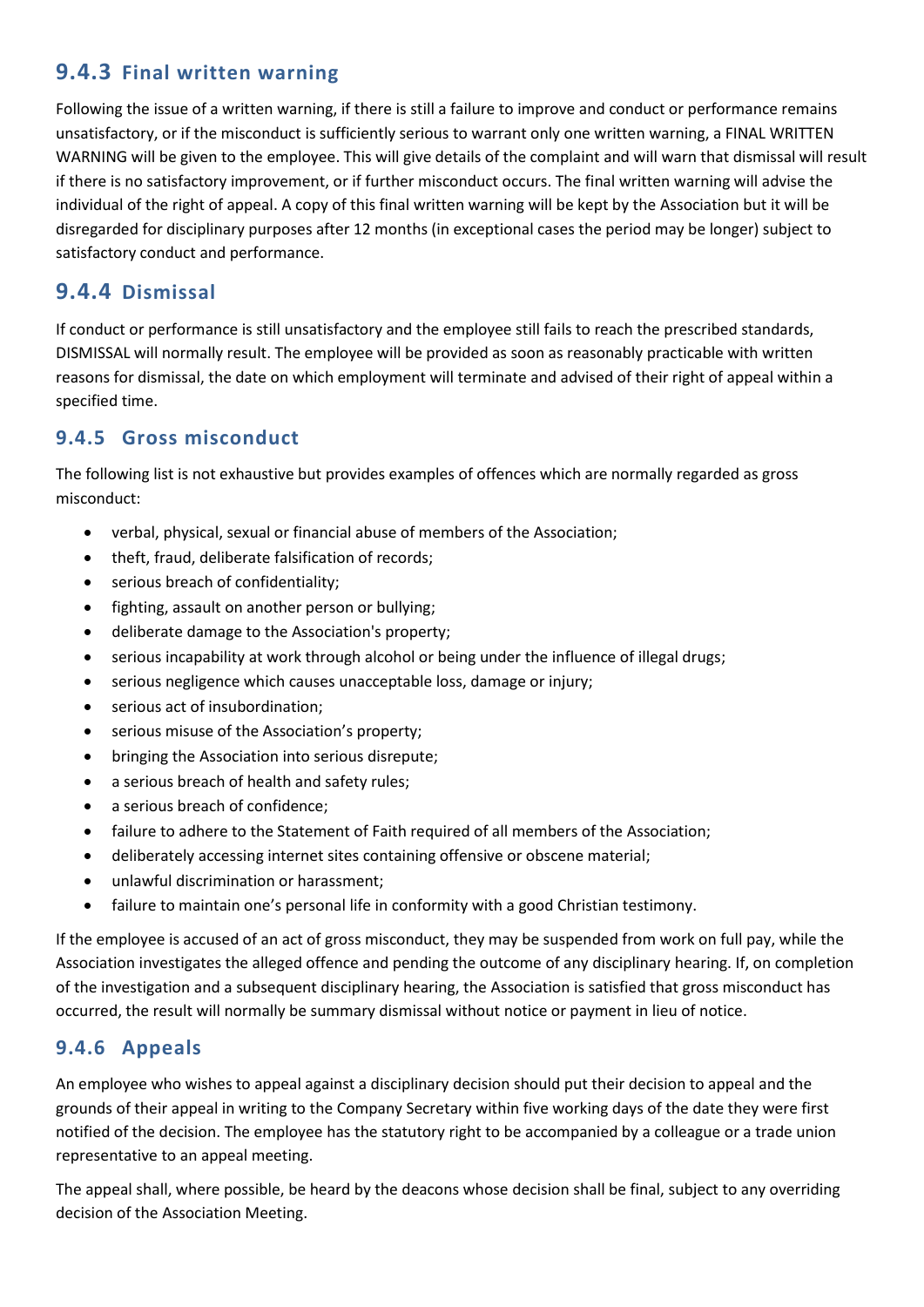The employee will be informed in writing of the outcome of the appeal hearing as soon as possible. This will usually be within 10 working days.

# **9.5 Grievance Procedure**

The employee should firstly raise any grievance informally with their supervisor, who in most cases, will be best placed to respond to their complaint. If the employee's grievance concerns their supervisor, they should instead raise their grievance with the Company Secretary.

### **9.5.1 Step 1**

If, however, the matter cannot be satisfactorily resolved informally, the employee should raise the matter formally, in writing, giving full details of the nature of the employee's grievance, with their supervisor or the Association treasurer if their grievance is against their supervisor. Where an employee has difficulty expressing themselves because of language or other difficulties, they may seek help from their manager or the Company Secretary.

When stating their grievance, an employee should focus on preparing a factual account of their grievance.

# **9.5.2 Step 2 Meeting**

The supervisor will invite the employee to a hearing in order to discuss the grievance as soon as reasonably practicable. The supervisor will ensure that the meeting will be held in private and the employee should make every effort to attend. The employee has the right to be accompanied by a companion.

# **9.5.3 Right to be accompanied at hearings**

You may bring a companion to any capability hearing or appeal hearing under this procedure. The companion may be a fellow employee. You must tell the manager conducting the hearing who your chosen companion is, at least 24 hours before the hearing.

Employees are allowed reasonable time off from duties without loss of pay to act as a companion. There is no duty on employees to act as a companion if they do not wish to do so.

If the chosen companion will not be available at the time proposed for the hearing the employee may request that the hearing be postponed to a day not more than five working days after the day proposed by the Association. If the time proposed is reasonable, and the employee representative is able to attend, the hearing will be postponed until that time.

Whilst the companion may address the hearing and confer with the individual during the hearing, they do not have the right to answer questions on the part of the individual.

If your choice of companion is unreasonable, we may require you to choose someone else, for example:

- if in our opinion your companion may have a conflict of interest of may prejudice the hearing; or
- if your companion works at another site and someone reasonably suitable is available at the site at which you work; or
- if your companion is unavailable at the time a hearing is scheduled and will not be available for more than five working days.

We may, at our discretion, allow you to bring a companion who is not an employee (for example, a member of your family) where this will help overcome a particular difficulty caused by a disability, or where you have difficulty understanding English. At the meeting the supervisor will invite the employee to detail their grounds of grievance and consult with them on how it may be resolved.

We may adjourn the meeting if we need to carry out further investigations, after which the meeting will usually be reconvened.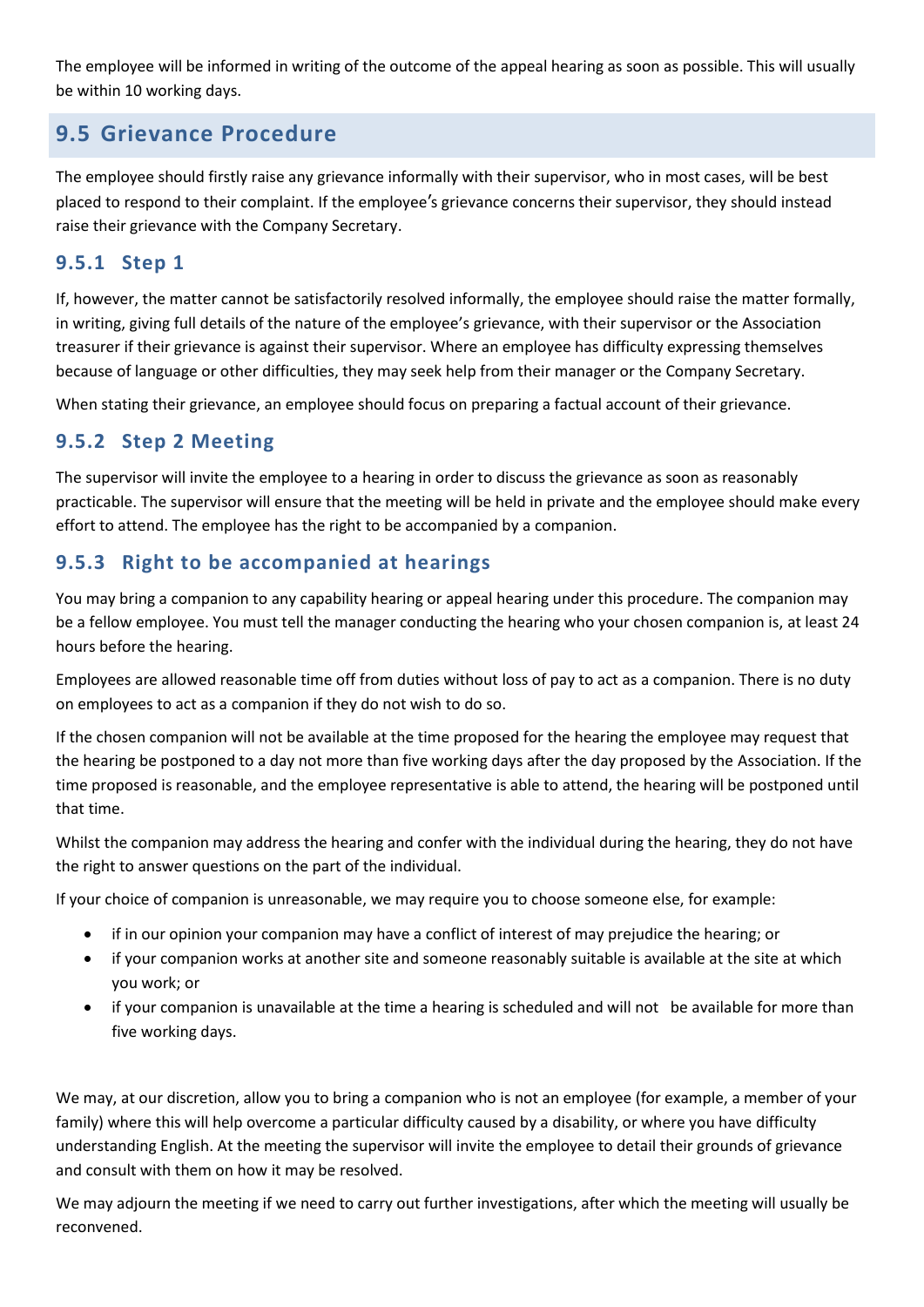The supervisor will adjourn the meeting before any decision is taken about how to deal with an employee's grievance. The supervisor will tell the employee when they can reasonably expect a response, if one cannot be made at the time. Usually, the supervisor will confirm any decision or proposed action to the employee in writing within 10 working days of the hearing. If it is not possible to respond within the specified time period the employee will be given an explanation for the delay and told when a response can be expected. The supervisor will set out clearly in writing any action that is to be taken and the employee's right of appeal. Where an employee's grievance is not upheld, the supervisor will explain the reasons.

### **9.5.4 Appeals**

If the employee is dissatisfied with the outcome of the first meeting, they should appeal in writing to the Company Secretary stating their full grounds of appeal, within one week of the date on which the decision was sent or given to them. The Company Secretary will arrange a further meeting with deacons who have not previously been involved in the case. The employee has the right to be accompanied by either a colleague or a trade union representative.

Following the hearing, the employee will be informed of the decision or proposed action. This decision will be final subject to any overriding decision by the Association Meeting. If it is not possible to respond within the specified time period the employee should be given an explanation and told when a response can be expected. There is no further right of appeal.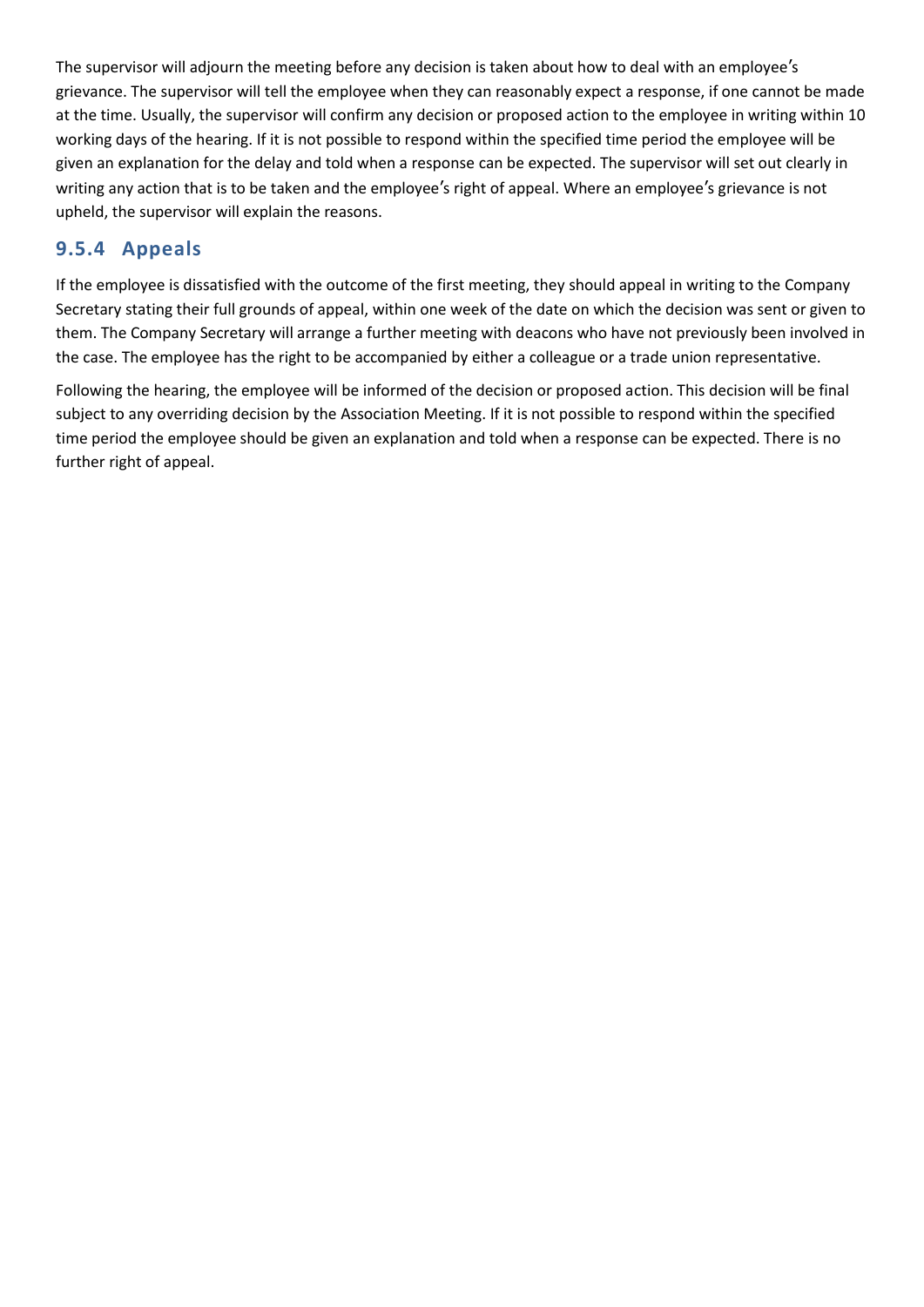# **10 Appendix 3 – Finance**

# **10.1 Mileage and subsistence payments**

Our standard rates for mileage and subsistence payments are shown below:

| MILEAGE AND SUBSISTENCE                                                                                                                                                                                                                             | <b>RATES</b>  |
|-----------------------------------------------------------------------------------------------------------------------------------------------------------------------------------------------------------------------------------------------------|---------------|
| Mileage rate for the first 10,000 miles of business travel                                                                                                                                                                                          | 45p per mile  |
| Mileage rate for any business travel above 10,000 miles<br>in one calendar year                                                                                                                                                                     | 25p per mile  |
| Lunch allowance (when staff are working away from<br>their normal place of work and need to purchase lunch)                                                                                                                                         | Up to $£8.00$ |
| Evening meal allowance (when staff are working away<br>from their normal place of work and need to purchase<br>an evening meal). This applies when staying away<br>overnight or when the member of staff will not reach<br>home until after 8.00pm. | Up to £12.00  |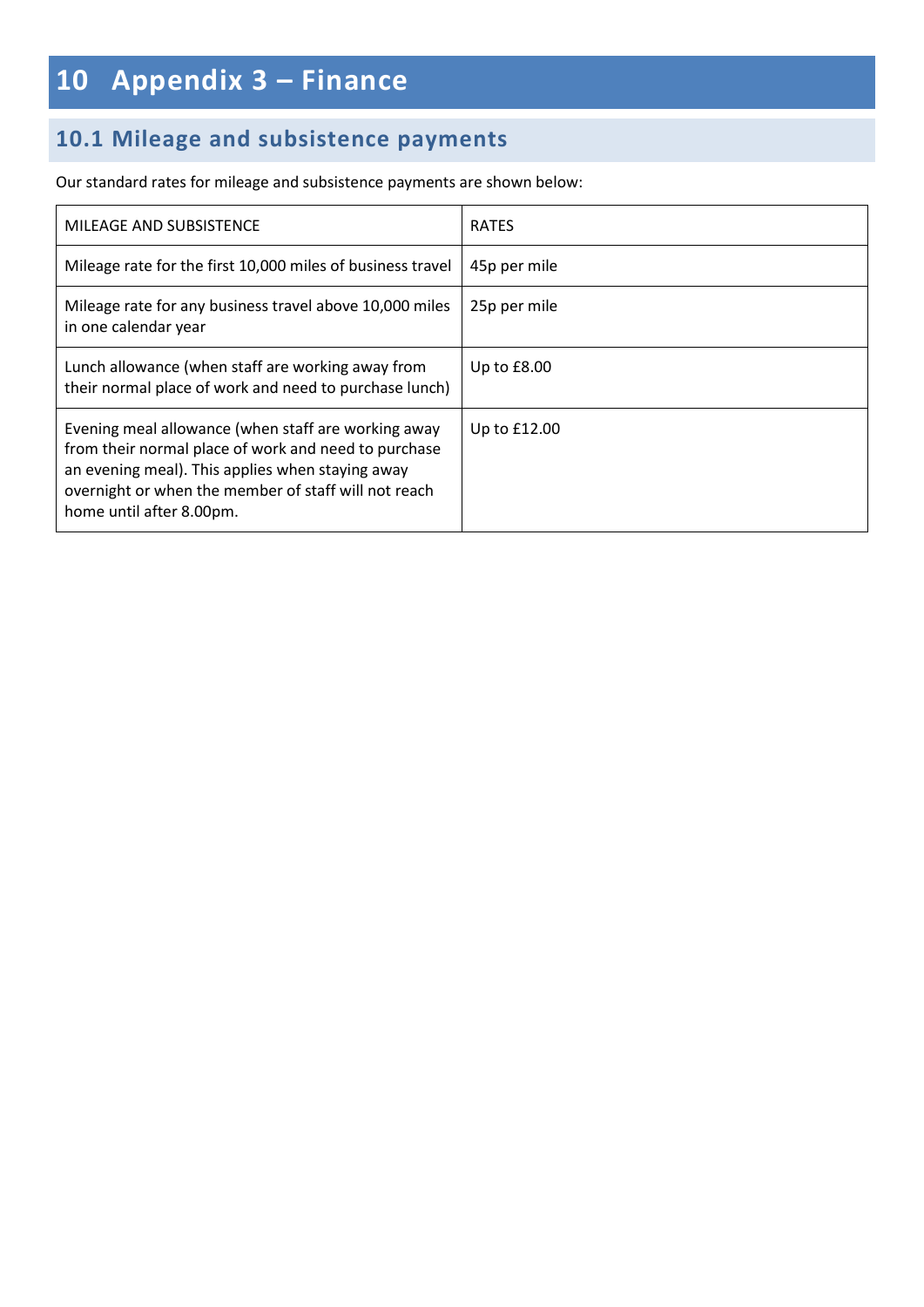# **10.2 Expenses Form**

NAME:

DATE:

| Date | Details                        | Dept /Project /Fund | Distance<br>(miles) | Travel<br>(mileage &<br>parking) | Subsistence | Postage,<br>printing &<br>stationery | Sundry exps<br>(eg petty<br>cash) | Phone       | Equipment<br>eg tools or<br>training aids | Other          |
|------|--------------------------------|---------------------|---------------------|----------------------------------|-------------|--------------------------------------|-----------------------------------|-------------|-------------------------------------------|----------------|
|      | Quickbooks code (for ref only) |                     |                     |                                  |             |                                      |                                   |             |                                           |                |
|      |                                |                     |                     | £<br>$\sim$                      |             |                                      |                                   |             |                                           |                |
|      |                                |                     |                     | £<br>$\sim$                      |             |                                      |                                   |             |                                           |                |
|      |                                |                     |                     | £<br>$\sim$                      |             |                                      |                                   |             |                                           |                |
|      |                                |                     |                     | £<br>$\sim$                      |             |                                      |                                   |             |                                           |                |
|      |                                |                     |                     | £<br>$\sim$                      |             |                                      |                                   |             |                                           |                |
|      |                                |                     |                     | $\pounds$<br>$\sim$              |             |                                      |                                   |             |                                           |                |
|      |                                |                     |                     | £<br>$\sim$                      |             |                                      |                                   |             |                                           |                |
|      |                                |                     |                     | £<br>$\sim$                      |             |                                      |                                   |             |                                           |                |
|      |                                |                     |                     | £<br>$\sim$                      |             |                                      |                                   |             |                                           |                |
|      |                                |                     |                     | $\pounds$<br>$\sim$              |             |                                      |                                   |             |                                           |                |
|      |                                |                     |                     | £<br>$\sim$                      |             |                                      |                                   |             |                                           |                |
|      |                                |                     |                     | $\pounds$<br>$\sim$              |             |                                      |                                   |             |                                           |                |
|      |                                |                     |                     | £<br>$\sim$                      |             |                                      |                                   |             |                                           |                |
|      |                                |                     |                     |                                  |             |                                      |                                   |             |                                           |                |
|      |                                |                     |                     |                                  |             |                                      |                                   |             |                                           |                |
|      | <b>TOTALS</b>                  |                     |                     | £<br>$\sim$                      | £<br>$\sim$ | £<br>$\sim$                          | £<br>$\sim 100$                   | £<br>$\sim$ | £<br>$\sim$                               | $\overline{0}$ |

*Notes*

*1 Expenses can be handwritten or typed* 

2 *Complete name, date and expense details in grids* Signed: Signed: Signed: Signed: Signed: Signed: Signed: Signed: Signed: Signed: Signed: Signed: Signed: Signed: Signed: Signed: Signed: Signed: Signed: Signed: Signed: S

*3 Print and attach receipts* 

A Sign amd obtain approval from line manager **Authorised:** Authorised: Authorised: Authorised: Authorised: Authorised: Authorised: Authorised: Authorised: Authorised: Authorised: Authorised: Authorised: Authorised: Authori

*4 Pass to Chief Exec or Chairman for authorisation and payment*

*5 Business mileage can be claimed at 45p per mile* Payment

**TOTAL BEING CLAIMED £ -** 

details: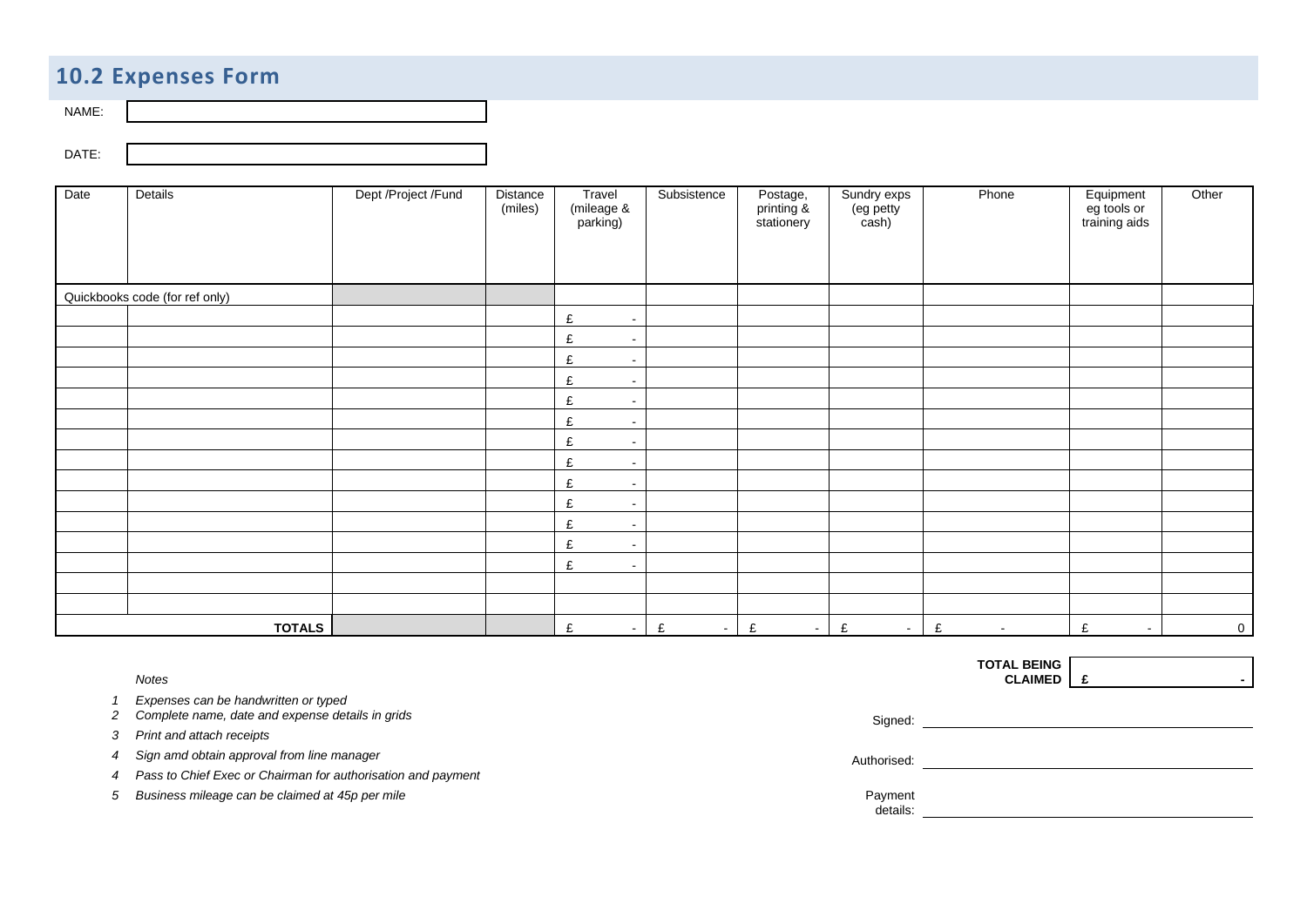# **11 Appendix 4 – Health and Safety**

# **11.1 Home Working Risk Assessment Template**

Use the following simple risk form to assess how safe your home working space is. Take a look at the risks in the first column, answer 'yes' or 'no' as applicable and then make a note of what needs to be done to reduce or remove the risk if necessary.

#### Desk Area

| <b>Risk</b>                                                                               | Yes/No | <b>Action Required</b> |
|-------------------------------------------------------------------------------------------|--------|------------------------|
| Do you have adequate space to work<br>comfortably?                                        |        |                        |
| Is there enough space underneath your desk to<br>stretch your legs?                       |        |                        |
| Are there trailing electrical cables around your<br>working area that need to be tied up? |        |                        |
| Is your working area warm, well-lit and well-<br>ventilated?                              |        |                        |
| Do you need a desk lamp to improve lighting?                                              |        |                        |
| Is your working area clutter free so that you can<br>focus easily on the task?            |        |                        |

#### Display Screens Set-Up

| <b>Risk</b>                                                                                                                      | Yes/No | <b>Action Required</b> |
|----------------------------------------------------------------------------------------------------------------------------------|--------|------------------------|
| Is your desk chair set up correctly? Is your lower<br>back supported, are there armrests and are<br>your feet flat on the floor? |        |                        |
| Do you have enough surface space on your desk<br>to work comfortably?                                                            |        |                        |
| Are your keyboard and mouse clean and within<br>easy reach, without having to stretch?                                           |        |                        |
| Is your display screen clean and positioned so<br>there is no glare from a window or light?                                      |        |                        |
| Is your display screen level with your eyes so it<br>doesn't cause discomfort to your neck or head?                              |        |                        |
| Can you easily reach everything that you need<br>without twisting and straining your upper body?                                 |        |                        |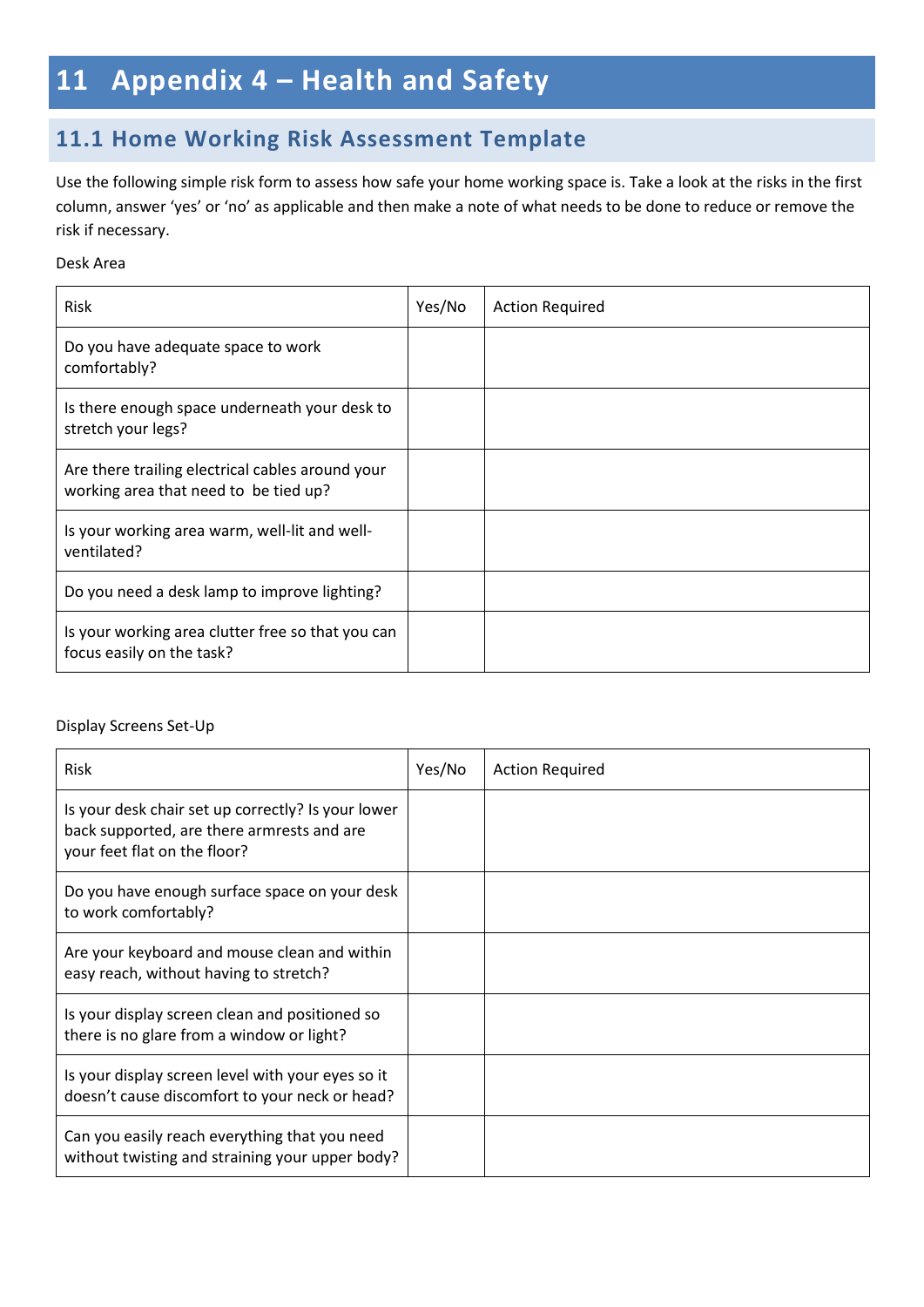#### Slips, Trip and Falls

| Risk                                                                                  | Yes/No | <b>Action Required</b> |
|---------------------------------------------------------------------------------------|--------|------------------------|
| Are floor coverings, such as carpets and rugs,<br>secure?                             |        |                        |
| Do you frequently carry hot drinks and food<br>upstairs/downstairs and risk tripping? |        |                        |
| Are stairways and corridors clear of trip<br>hazards?                                 |        |                        |
| Is the floor area around your desk clear of<br>boxes, papers and wires                |        |                        |

#### Lone Working

| Risk                                                                                                              | Yes/No | <b>Action Required</b> |
|-------------------------------------------------------------------------------------------------------------------|--------|------------------------|
| Do you know the name and number of a<br>manager or supervisor who you can get in touch<br>with easily?            |        |                        |
| Do you have a system for regularly 'checking in'<br>with your employer if you are not visibly online<br>each day? |        |                        |
| Is your home kept secure whilst you're working<br>there?                                                          |        |                        |
| Are important files and laptops kept locked<br>away securely when not in use?                                     |        |                        |

#### Fire and Electrical Safety

| <b>Risk</b>                                                                                   | Yes/No | <b>Action Required</b> |
|-----------------------------------------------------------------------------------------------|--------|------------------------|
| Are smoke detectors working and checked<br>regularly, e.g. every month?                       |        |                        |
| Do you regularly dispose of waste, including<br>papers, to prevent a build up of fire 'fuel'? |        |                        |
| Does any electrical equipment spark or show<br>signs of burns?                                |        |                        |
| Do any wires look damaged or frayed?                                                          |        |                        |
| Do you regularly inspect your electrical<br>equipment to check for signs of wear and tear?    |        |                        |
| Do you switch off equipment when not in use?                                                  |        |                        |
| Do you have emergency arrangements in place<br>in case of fire?                               |        |                        |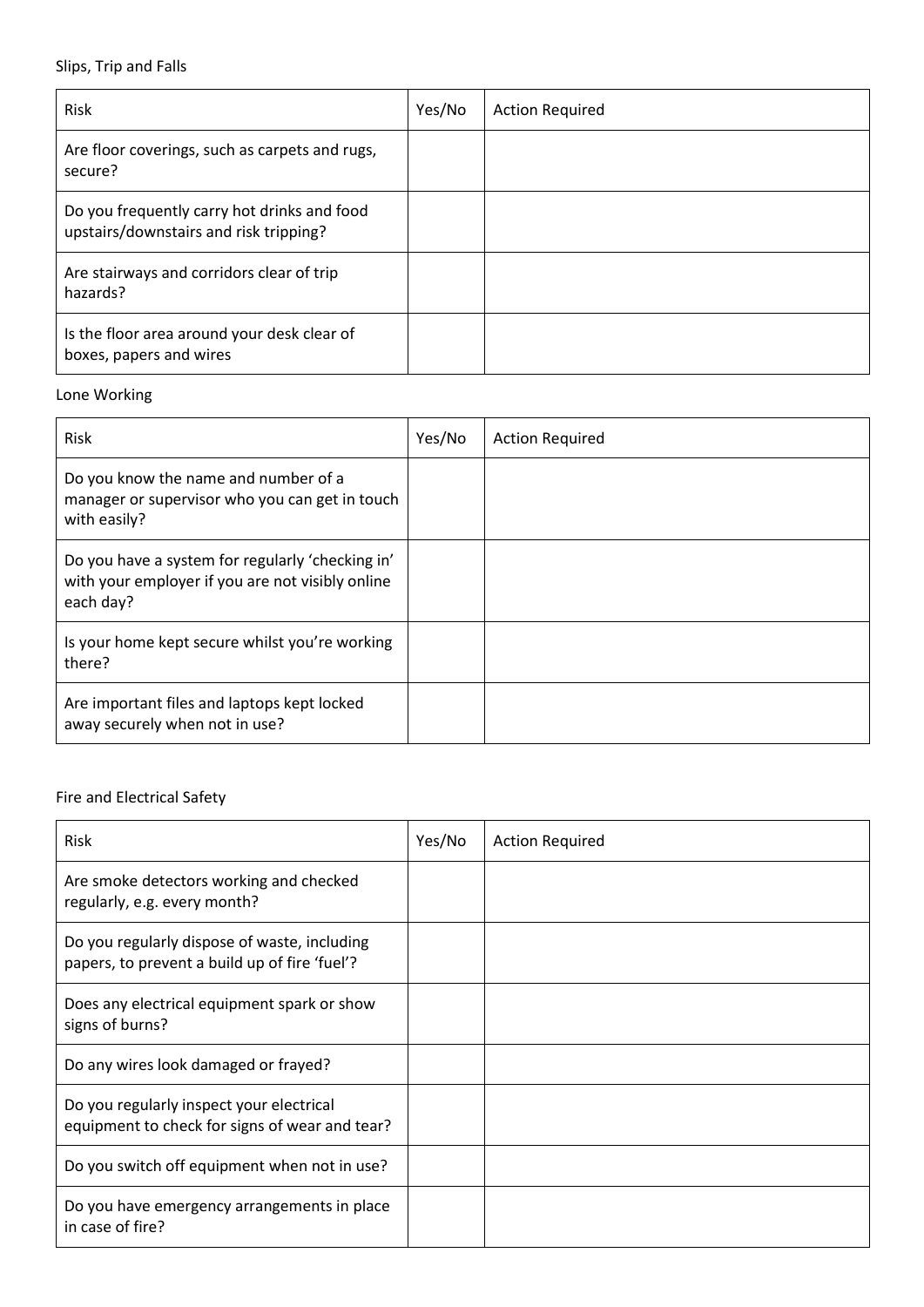#### Stress and Welfare

| Risk                                                                                 | Yes/No | <b>Action Required</b> |
|--------------------------------------------------------------------------------------|--------|------------------------|
| Do you take regular breaks away from your<br>workstation?                            |        |                        |
| Do you carry out regularly stretches at your<br>desk to avoid stiff or sore muscles? |        |                        |
| Do you sit with a good posture or are you<br>hunched over the desk?                  |        |                        |
| Do you have easy access to first aid equipment<br>if required?                       |        |                        |
| If you regularly use a computer, do you have<br>your eyes tested every year?         |        |                        |
| Are heavy items stored on lower shelves to<br>avoid the need for lowering them?      |        |                        |
| Do you know how to correctly pick up, carry and<br>lower heavy items?                |        |                        |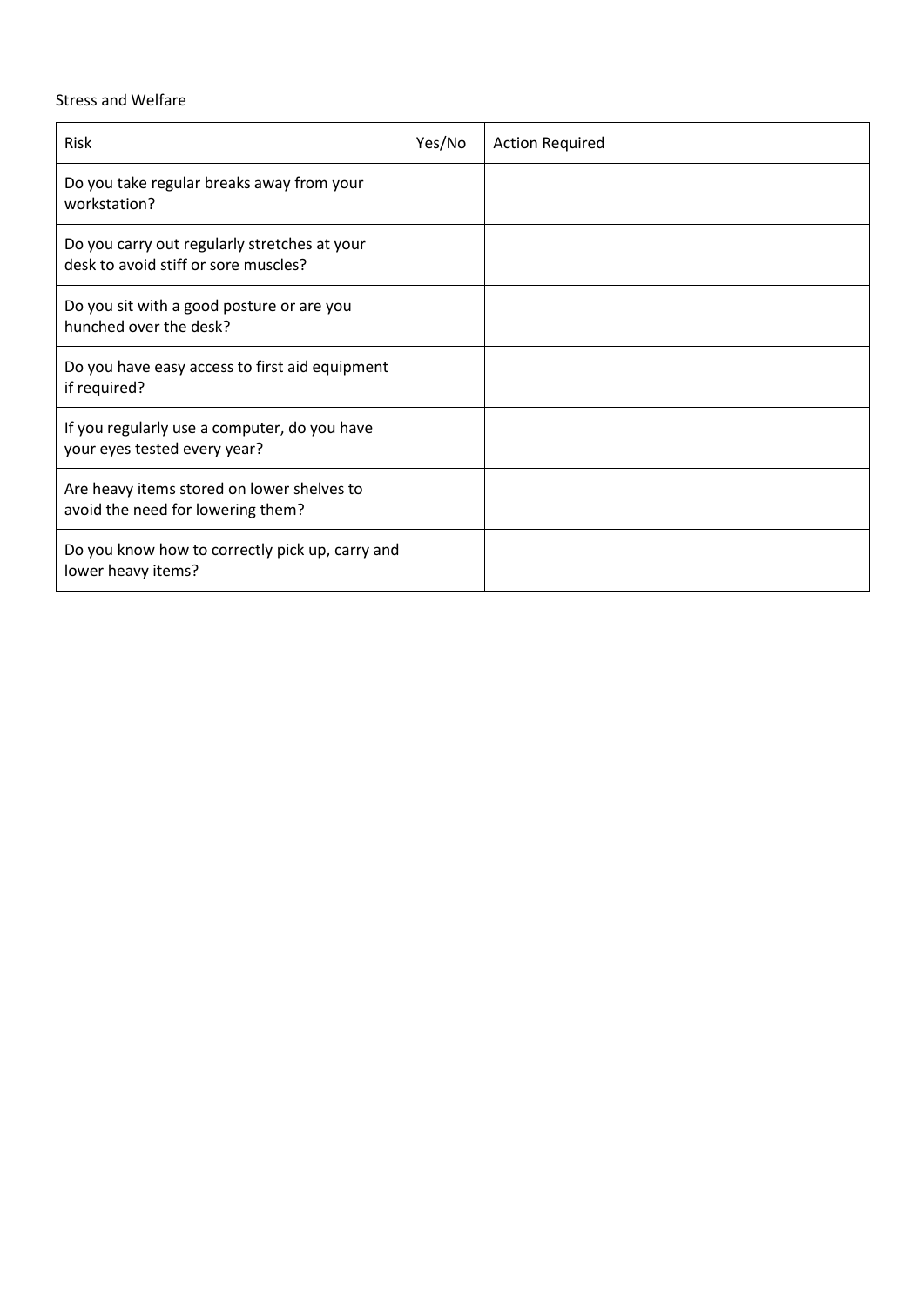# **12 Appendix 5 - Data Protection**

# **12.1 Statement for staff**

As a member of staff, you are required to comply with this policy under your employment or worker contract. If you find that you have accidentally breached the policy it is important that you contact our Data Protection Officer immediately so that the impact of the breaches can be assessed. Anyone who breaches the data protection policy may be subject to disciplinary action, particularly in the following circumstances:

- There is a big gap between the person's practice and what this policy requires;
- Data subjects have been placed in significant risk of suffering damage and/or distress;
- There is a data security breach; or
- The person has breached the policy intentionally, recklessly, for personal benefit or in concert with others.

If you are appointed by us as a data processor you are required to comply with this policy under your contract with us. Any breach of the policy will be taken seriously and could lead to contract enforcement action or termination of the contract. Data processors have direct obligations under the UK GDPR, primarily to only process data on instructions from the controller (us) and to implement appropriate technical and organisational measures to ensure a level of security appropriate to the risk involved.

As a data subject, we will use your personal information in accordance with this policy.

If you are unsure about whether anything you propose to do might breach this policy you must speak first with the Data Protection Officer.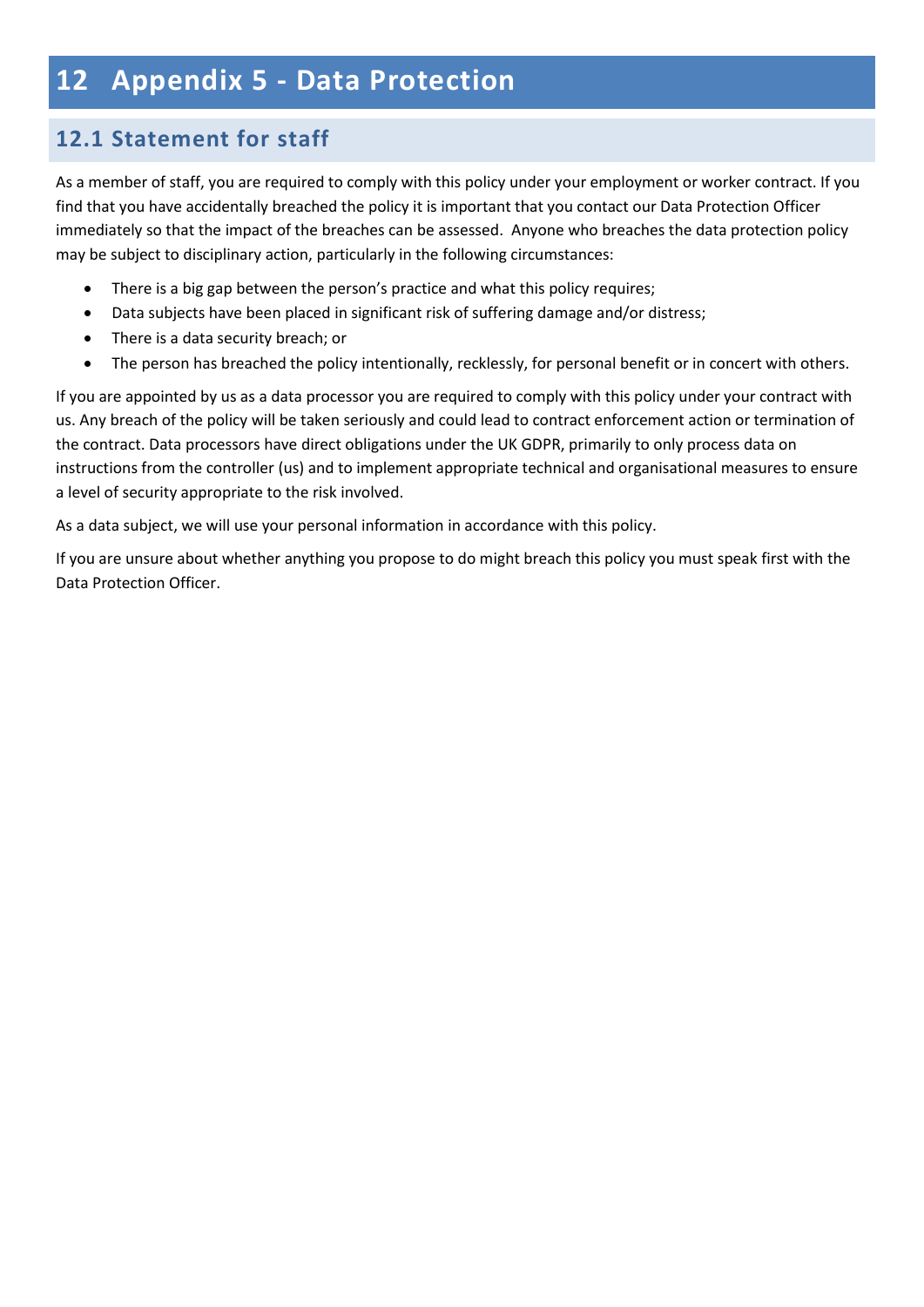# **12.2 Schedule 1 – Rights of data subjects**

Under the UK GDPR data subjects have various rights. These are described below.

Please note that the descriptions below are only intended to be used as guidance and do not, in any way, affect how they apply under the UK GDPR. We will apply the rights in accordance with the UK GDPR which overrides the text of this schedule.

Those who wish to obtain more information about this procedure or their data protection rights generally may contact our Data Protection Officer:

Mr David Sheldon

South Eastern Baptist Association, 17 Cherry Close, Burgess Hill, RH15 9PR

Tel: 01444 233431

Email: [dataprotection@seba-baptist.org.uk](mailto:dataprotection@seba-baptist.org.uk)

#### **12.2.1 Right of Access**

Data subjects have a right to access personal data about them which we hold. It is not a right to documents, but only to personal data contained in documents. This does not cover personal data which relates to other persons.

Under the UK GDPR, requests must be complied with without undue delay and, in any event, within one calendar month from the date of receipt of the request. This time limit can be extended by two months where necessary, taking into account the complexity and number of requests. For an extension to apply the data subject must be informed of the extension and why it is needed within one month of the request.

If the request is made electronically, the information should be provided in a commonly used electronic form.

If more than one copy of the data is requested, we may charge a reasonable fee based on our administrative costs for providing the extra copies. If a request is manifestly unfounded or excessive, we are entitled to refuse to comply with the request or to charge a reasonable fee (based on administrative costs) to deal with the request. We must inform the data subject about this and explain to the data subject that they have a right to complain to the ICO. We will not apply this exception unless we have a strong justification to do so.

### **12.2.2 Right to Rectification**

Data subjects may request that we rectify any inaccurate information concerning them and we will comply with such requests as soon as practicable. Data subjects also have a right to have incomplete personal data concerning them completed.

# **12.2.3 Right to Erasure (to be forgotten)**

Data subjects are entitled to have their personal data deleted if:

- it is no longer needed;
- the only legal ground for processing is consent and the data subject withdraws consent;
- the data subject objects to processing (see the Right to Object below) and there are no overriding legitimate grounds to continue with the processing;
- the data has been processed unlawfully;
- the data has to be erased for compliance with a legal obligation which applies to us.

There are exceptions to this right. These include when processing is required for compliance with the law, reasons of public interest, research or statistics, and legal claims.

# **12.2.4 Right to Restrict Processing**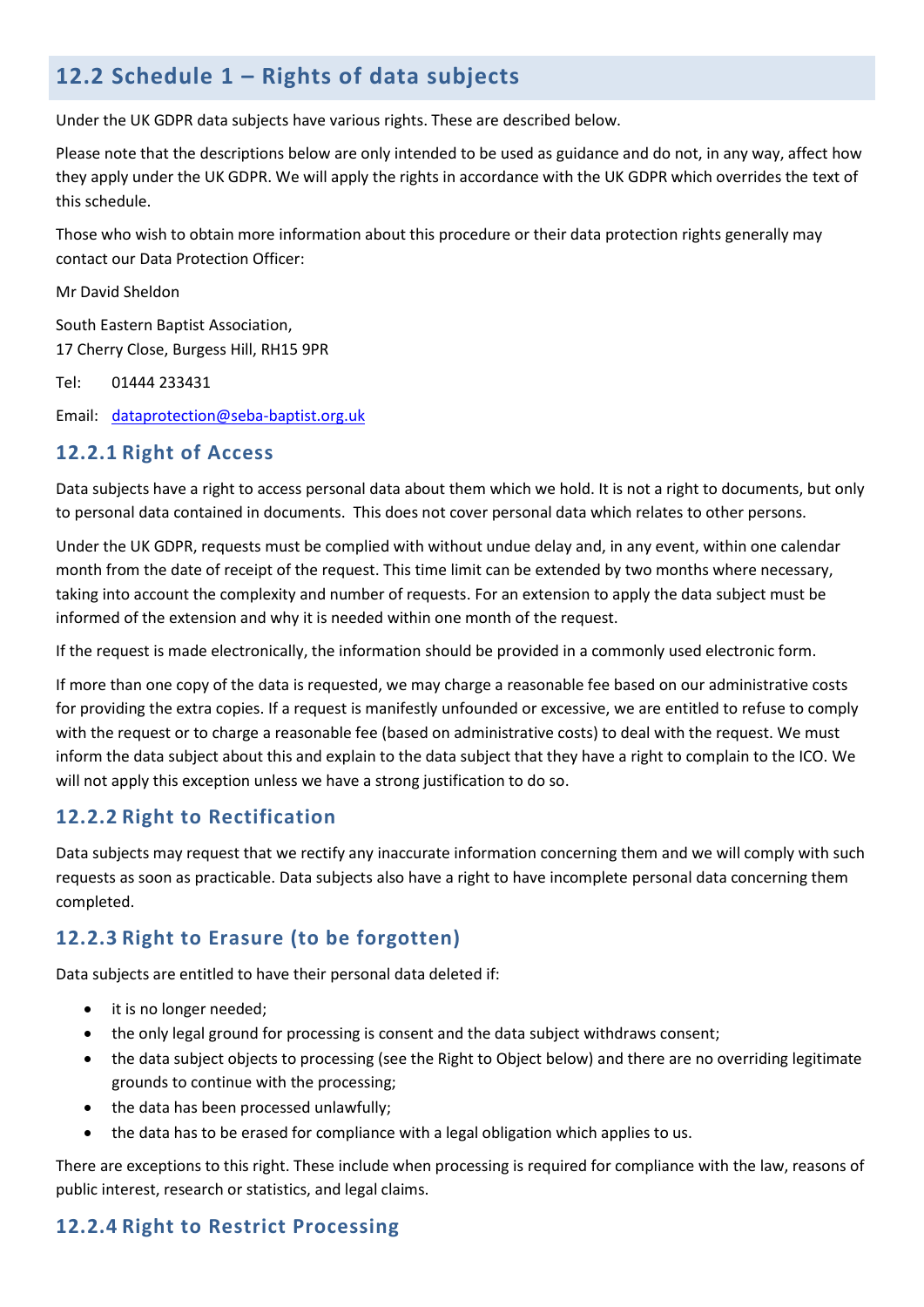Data subjects can in some circumstances demand that processing of their personal data is restricted for a limited time period. The personal data would continue to be held on record, but it cannot otherwise be processed without the data subject's consent. The limited circumstances and time periods are:

- if the accuracy of the data is contested, for a period which enables us to verify the accuracy of the data;
- if the processing is unlawful and the data subject opposes the erasure of the data but requests restriction of its use instead;
- if we no longer require the data but the data subject needs the data for the establishment, exercise or defence of legal claims;
- the data subject has objected to data processing (see the Right to Object below), until an assessment is made of whether there are overriding legitimate grounds which can justify the continuation of the processing.

Even if the data subject exercises this right we are entitled to process the data in question for purposes relating to legal claims, for the protection of the rights of other persons or for reasons of public interest.

We must inform the data subject when the restriction will be lifted.

# **12.2.5 Right to Object**

Where data is processed for the performance of a task carried out in the public interest or legitimate interests pursued by us or a third party, data subjects may object to the processing on grounds relating to their particular situation. In such a case, we will stop processing that data unless there are compelling legitimate grounds for the processing to continue or if the processing is required in connection with legal claims.

Data subjects can object to the processing of their data for purposes of direct marketing. This is an absolute right and the processing should cease on request.

When data is processed for research or statistical purposes, data subjects can object on grounds relating to their particular circumstances, unless the processing is required for reasons of public interest.

# **12.2.6 Right of Data Portability**

Data subjects have a right to receive personal data which they provide to us in a structured, commonly-used, and machine-readable (digital) format and are entitled to transmit that data to any other person if the processing of that data is carried out by automated means and is based on 1. the data subject's consent or 2. is processed out of necessity for the purpose of performing a contract with the data subject. Data subjects may also request that we transfer their data directly to a third party.

This right only applies to personal data which data subjects provided to us in a structured digital format.

# **12.2.7 Other Rights**

Other rights of data subjects in relation to their personal data which arise under the UK GDPR consist of the right:

- To be provided with privacy notices;
- To request information about persons to whom their personal data has been disclosed;
- To withdraw consent to processing which is based on consent. Withdrawing consent should be as easy as it is to give consent. Withdrawal of consent does not affect the lawfulness of processing already carried out;
- To make a complaint to the Information Commissioner's Office [\(https://ico.org.uk/\)](https://ico.org.uk/);
- Not to be subject to decisions based solely on automated data processing which significantly affect them or which produce legal effects concerning them.

### **12.2.8 Exercising rights**

Data subjects who wish to exercise any of the above rights or who have any questions about them should contact our Data Protection Officer whose contact details are at the top of this Schedule.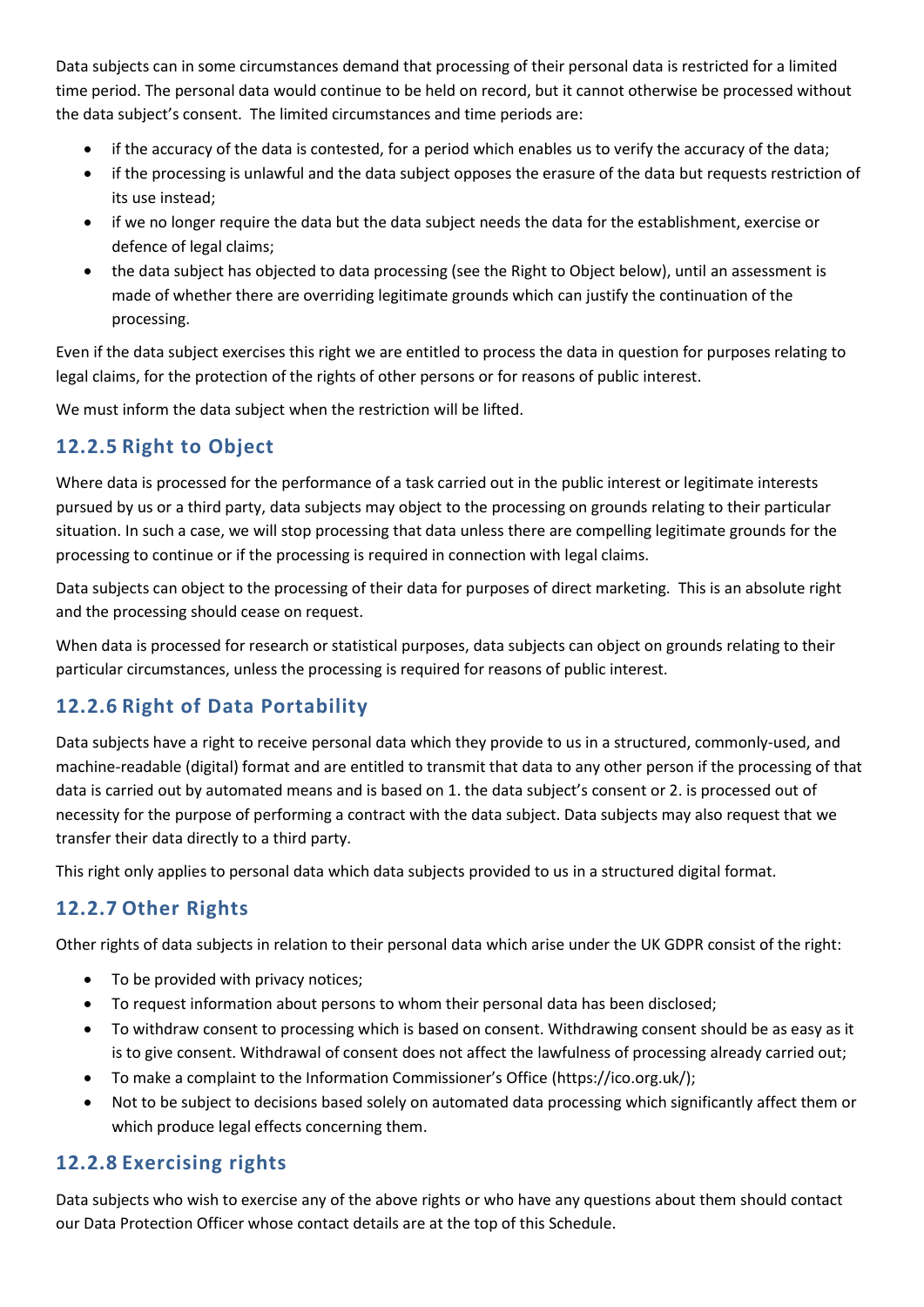Any information provided to data subjects should be provided in a concise, transparent, intelligible and clearly accessible form, using clear and plain language.

We are required to provide information on action taken subsequent to a request by a data subject based on the above rights, without undue delay and within one month from when we receive the request. This can be extended by two further months where necessary, depending on the complexity and number of requests. If an extension is required we must inform the data subject within one month of receiving the request and give reasons for the delay.

We may refuse to comply with requests that are manifestly unfounded or excessive or, alternatively, we may charge a reasonable charge based on our administrative costs. If no action is to be taken, the data subject must be informed of that fact and the reasons within one month from the date of the request. The data subject must also be informed of their right to make a complaint to the ICO.

If a request is made by electronic means, all information shall be provided by electronic means where possible, unless otherwise requested by the data subject.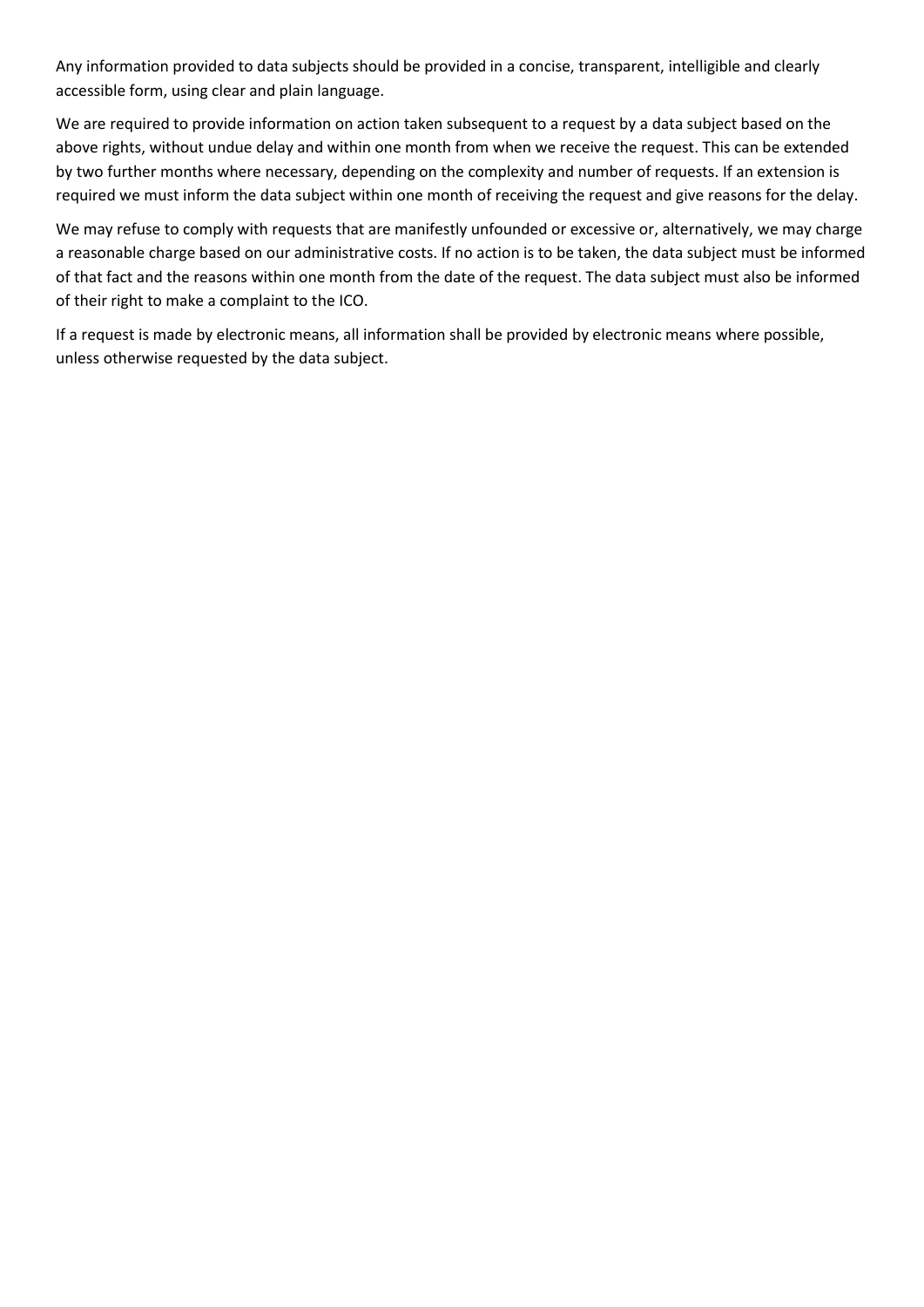# **12.3 Schedule 2 – Appropriate Policy Document**

#### **Schedule 1, Part 4, Data Protection Act 2018: processing of special category and criminal offence data for the purposes of Parts 1, 2 or 3 of Schedule 1 of the Data Protection Act 2018.**

#### **Who we are**

The South Eastern Baptist Association ("SEBA", "the Association") is an Asscoiation of approximately 150 churches across the South East of England

For further information on what we do, please visit our website: [www.seba-baptist.org.uk.](http://www.seba-baptist.org.uk/)

#### **What this policy does**

This policy explains how and why the Association collects, processes and shares special category personal data about you and data relating to criminal convictions etc in order to carry out our functions, in accordance with the data protection principles set out in the Retained General Data Protection Regulation (UK GDPR.) Pursuant to Part 4 of Schedule 1 of the Data Protection Act 2018 (DPA 2018), special category data (Parts 1 and 2 of Schedule 1), and data relating to criminal convictions etc (Part 3 of Schedule 1), can only be processed lawfully if it is carried out in accordance with this policy. SEBA staff must therefore have regard to this policy when carrying out sensitive processing on behalf of the Association.

#### **Our approach to data protection**

- SEBA is committed to an information assurance and data governance framework that is clear and accessible and which ensures that the collection and processing of personal data is carried out in accordance with the UK GDPR and the DPA 2018.
- This is underpinned and implemented throughout the Association through the provision of training for all staff on data protection to ensure compliance with our policies and procedures and through the provision of legal advice and template documentation for member churches and associations in the wider Baptist family.
- The Association values openness and transparency, and we have committed to and published a number of policies and processes to assist data subjects and to explain how we handle personal data. These include the SEBA data protection policy, SEBA data retention schedule and the privacy statements on our website (www.baptist.org.uk/privacy) which describe what information we hold, why we hold it, the legal basis for holding it, who we share it with, and the period we will hold it for.
- SEBA has appointed a Data Protection Officer (DPO), who is the Operations Manager for the Association. The DPO has the day to day responsibility for ensuring that the information the Association collects is necessary for the purposes required and is not kept in a manner that can identify the individual any longer than necessary. The DPO reports to the Support Services Team Leader and provides a legal update report to the charity trustees of the Association three times a year. Data protection training is provided by the DPO for all new staff and an annual update on data protection is provided in an all-staff meeting, to ensure that all colleagues are familiar with SEBA's data protection policies and procedures. Particular attention is given to the processing by the Ministries and Safeguarding Teams, who may be required to process special category and criminal offence data. The DPO reviews the Data Protection Impact Assessments for these teams with their Team Leaders annually. Each of the Regional Associations and Colleges have an appointed DPO and specialist training is made available to them.
- Due to the nature of the work performed by SEBA, the Association often needs to share information with other organisations and third parties. SEBA has Data Sharing Agreements that govern the transfer of information between us and our partner organisations, details of which can be found at www.baptist.org.uk/privacy.

#### **The data protection principles**

In summary, Article 5 of the UK GDPR states that personal data shall be:

• processed lawfully, fairly and transparently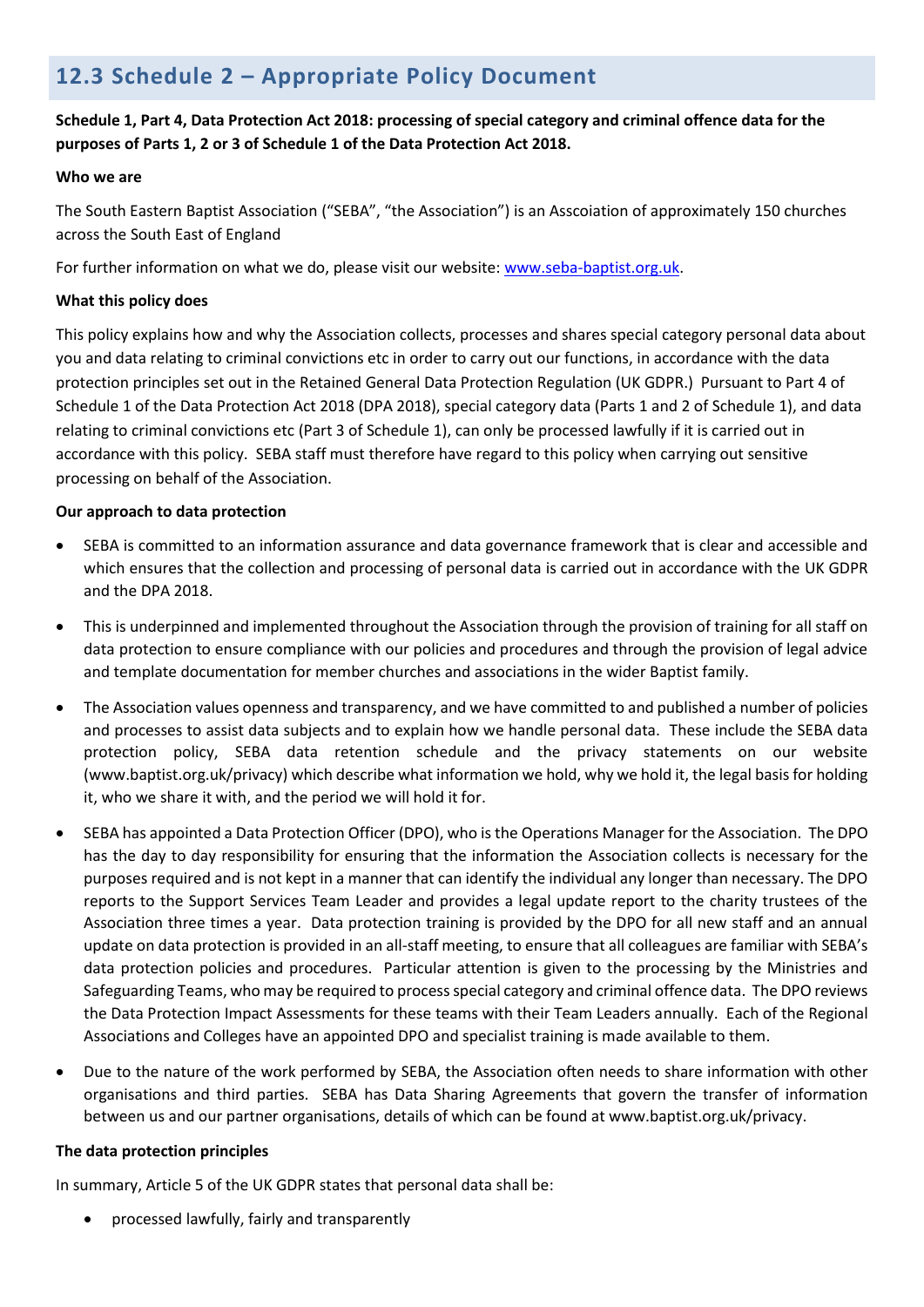- collected for specific and legitimate purposes and processed in accordance with those purposes
- adequate, relevant and limited to what is necessary for the stated purposes
- accurate and, where necessary, kept up-to-date
- retained for no longer than necessary, and
- kept secure

#### **Special category data and criminal convictions etc data**

#### Special category data

Personal data refers to any information by which a living individual can be identified. Individual identification can be by information alone or in conjunction with other information. Certain categories of personal data have additional legal protections when being processed. These categories are referred to in the legislation as "special category data" and are data concerning:

- health
- racial or ethnic origin
- political opinions
- religious or philosophical beliefs
- trade union membership
- genetic data
- biometric data
- sex life or sexual orientation

#### Criminal convictions etc data

The processing of criminal convictions etc data also has additional legal safeguards. Criminal convictions etc data ("criminal offence data") includes information about criminal allegations, criminal offences, criminal proceedings and criminal convictions.

#### **Special category and criminal offence data we process about you**

SEBA collects, processes and shares special category and criminal convictions data where it is necessary in order to carry out our functions. This processing is usually carried out by the Ministries and Safeguarding Teams and is processed for the purpose of safeguarding against any risks posed to others by those who work in Baptist ministry or are involved in Baptist churches, to mitigate the risk of individuals committing criminal offences (including of a sexual nature) and to assess individuals' suitability for ministry or other work within the Baptist Union, including by reference to risks they may pose to others. These functions and the requisite processing of personal data are matters of substantial public interest.

If we process personal information about you, you are a "data subject." Below is a non-exhaustive list of categories of data subjects who we might process information about:

- Employees, volunteers, workers or charity trustees of the Association;
- A child or individual in membership with or associated with a Baptist church or organisation in membership with the Association;
- Individuals in Baptist ministry including BUGB accredited ministers, church workers, recognised preachers, pastors or pioneers, applicants for ministry and those previously accredited or recognised for ministry by BUGB.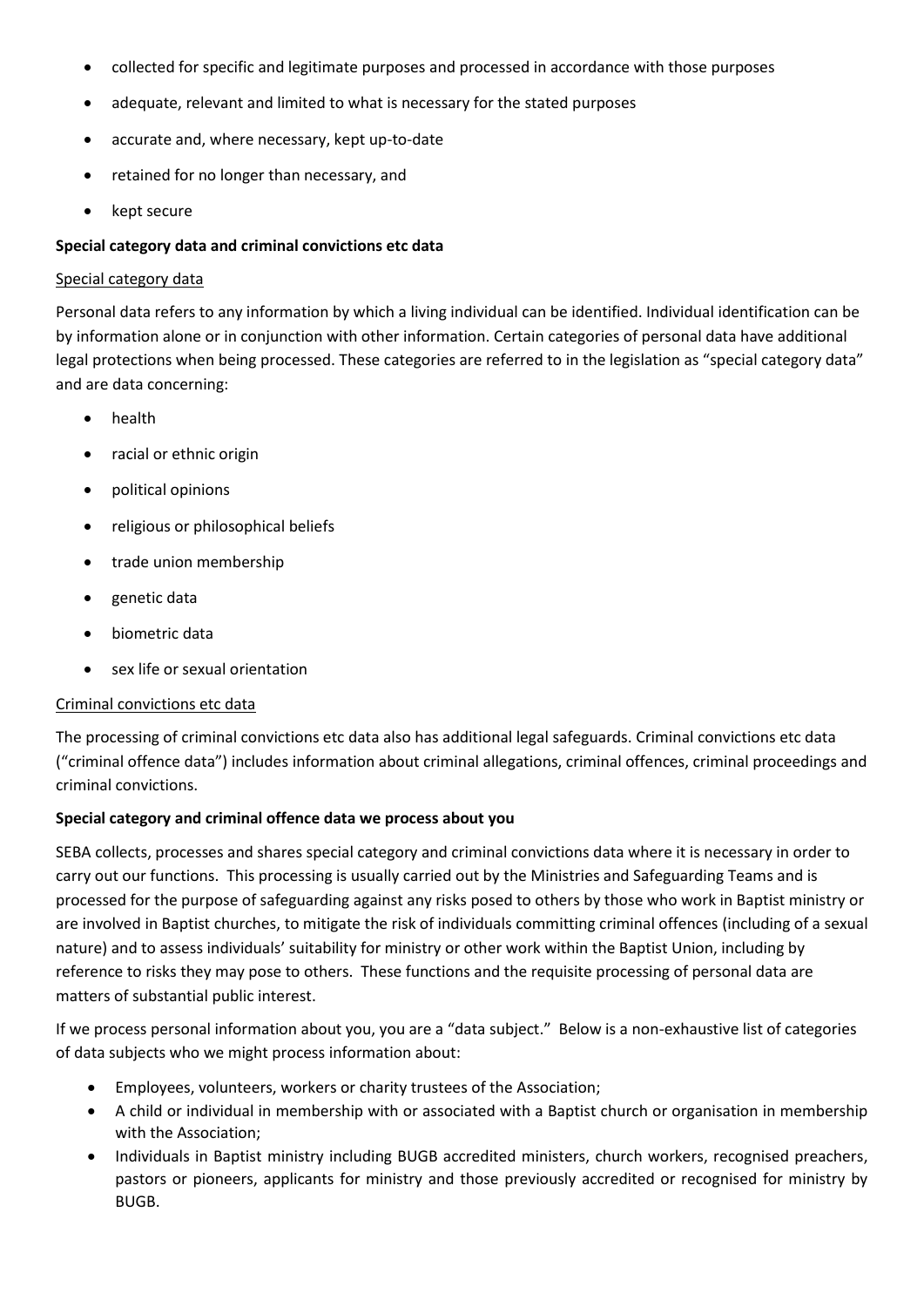SEBA will share this data with third parties only where strictly necessary (please see the section "Who we share your personal data with" below).

Special category data and criminal offence data may be collected from the following non-exhaustive list of sources:

- Data subjects
- Churches usually ministers, church officers, workers or volunteers, most commonly the minister or church's Designated Person for Safeguarding
- Regional Associations including specialist advisers providing safeguarding advice on a voluntary basis
- Baptist Colleges
- Other BUGB Specialist Teams
- Police, Social Services or the Local Authority Designated Officer for safeguarding
- Other employing bodies e.g. hospitals or the armed forces
- Other denominational safeguarding teams at both local and national level, including the Baptist Union of Scotland and the Baptist Union of Wales

SEBA may also obtain and process this data for other statutory and legal obligations for example, including, but not limited to:

- $\triangleright$  responding to data subject access requests under data protection legislation
- $\triangleright$  in connection with our duties under the Equality Act 2010.

#### **The legal basis for processing your special category or criminal convictions data**

The Privacy Notices for the Ministries and Safeguarding Teams are available on the BUGB website at [www.baptist.org.uk/privacy.](http://www.baptist.org.uk/privacy) Both Privacy Notices set out the legal bases for our processing of special category and criminal offence data by reference to Article 6(1)(f) UK GDPR and Conditions 10, 11, 12, 18, 19 and 31 of Schedule 1 Data Protection Act 2018, which are described below:

Article 6(1)(f) UK GDPR, where the processing is necessary for the purposes of the legitimate interests of the Association, except where such interests are overridden by the interests or fundamental rights and freedoms of the data subject which require protection of personal data, in particular where the data subject is a child.

Special category or criminal offence data may also be processed by the Association where it fulfils one of the substantial public interest conditions under Schedule 1, Part 2 of the Data Protection Act 2018:

Condition 10:

where the processing is necessary for the purposes of the prevention or detection of an unlawful act, it must be carried out without the consent of the data subject so as not to prejudice those purposes, and is necessary for reasons of substantial public interest.

In order to mitigate the risk of individuals committing criminal offences, including of a sexual nature, the Association may undertake a risk assessment on an individual who has been reported to us by another individual or a statutory authority, where there is a significant concern about their conduct and the risk they may pose to others.

#### Condition 11:

where the processing is necessary for the exercise of a protective function, it must be carried out without the consent of the data subject so as not to prejudice the exercise of that function, and is necessary for reasons of substantial public interest. In this paragraph, "protective function" means a function which is intended to protect members of the public against – dishonesty, malpractice or other seriously improper conduct, unfitness or incompetence, mismanagement in the administration of a body or association, or failures in services provided by a body or association.

The Association exercises protective functions through the work of its Safeguarding and Ministries Teams, which include assessing individuals' suitability for ministry or other work within the Baptist family, including by reference to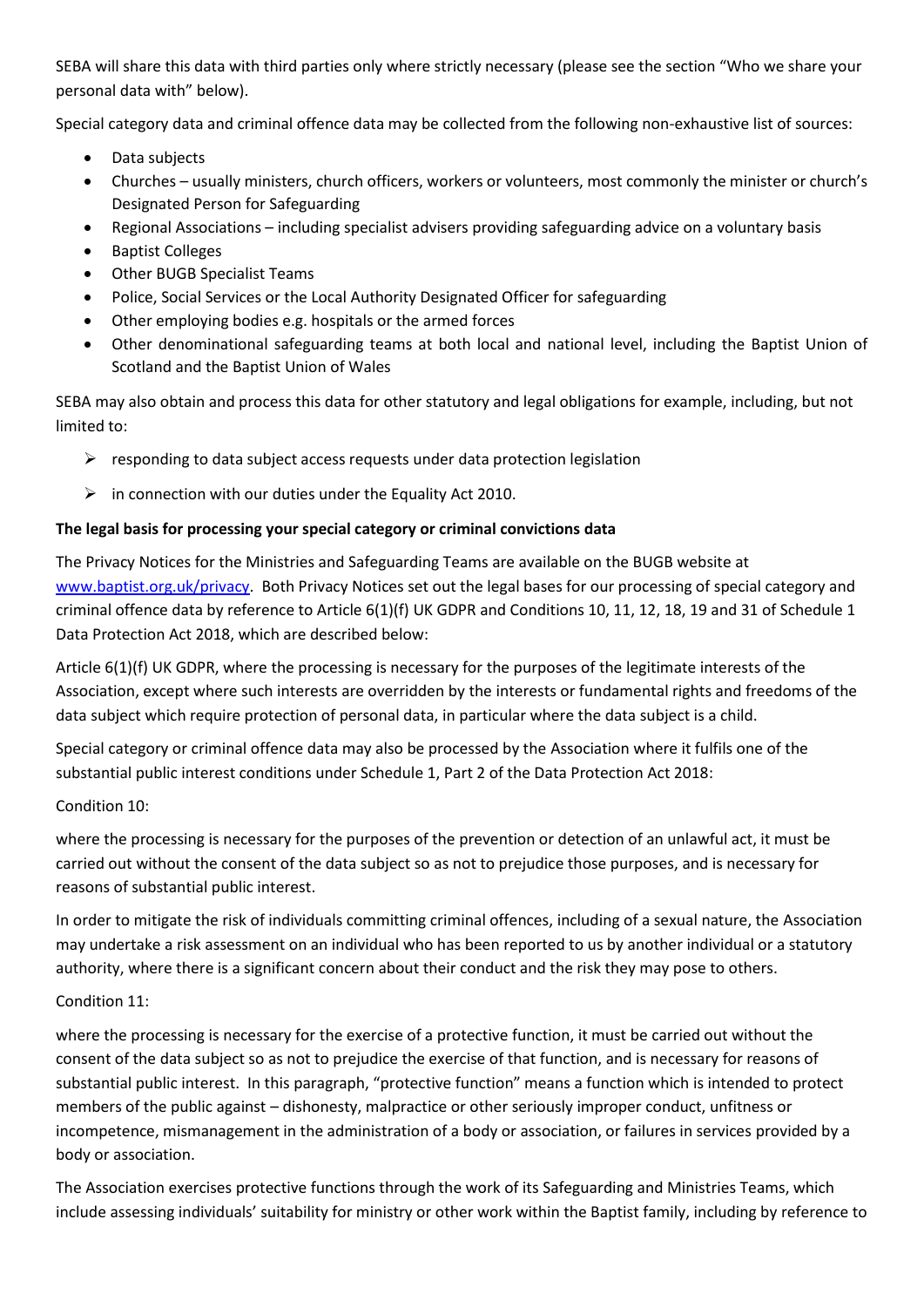risks they may pose to others. The Association discharges these functions by custom, practice and with the consensus of Baptist churches and the requisite processing of personal data is a matter of substantial public interest.

# Condition 12:

where the processing is necessary for the purposes of complying with, or assisting other persons to comply with, a regulatory requirement which involves a person taking steps to establish whether another person has committed an unlawful act, or been involved in dishonesty, malpractice or other seriously improper conduct, and in the circumstances the controller cannot reasonably be expected to obtain the consent of the data subject to the processing, and the processing is necessary for reasons of substantial public interest.

The Association may investigate and risk assess an individual's suitability for ministry or other work within the Baptist family and refer to the Ministerial Recognition Committee or a MRC sub-committee, for the purposes of safeguarding, ministerial accreditation and its disciplinary process in relation to ministerial recognition, which is in the substantial public interest and forms an integral part of "generally accepted principles of good practice" as per the definition of "regulatory requirement" in Condition 12.

# Condition 18:

where the processing is necessary for the purposes of protecting an individual from neglect or physical, mental or emotional harm, or protecting the physical, mental or emotional well-being of an individual, the individual is - aged under 18, or aged 18 and over and at risk, the processing is carried out without the consent of the data subject for one of the reasons listed in sub-paragraph (2), and (d) the processing is necessary for reasons of substantial public interest. (2) The reasons mentioned in sub-paragraph  $(1)(c)$  are  $-$  (a) in the circumstances, consent to the processing cannot be given by the data subject; (b) in the circumstances, the controller cannot reasonably be expected to obtain the consent of the data subject to the processing; (c) the processing must be carried out without the consent of the data subject because obtaining the consent of the data subject would prejudice the provision of the protection mentioned in sub-paragraph (1)(a).

The Association processes criminal and special category data for the purposes of safeguarding minors and vulnerable persons or adults at risk.

# Condition 19:

where the processing is necessary for the purposes of protecting the economic well-being of an individual at economic risk who is aged 18 and over and the processing is of data concerning health, is carried out without the consent of the data subject for one of the reasons listed in sub-paragraph (2), and is necessary for reasons of substantial public interest. An "individual at economic risk" means an individual who is less able to protect his or her economic well-being by reason of physical or mental injury, illness or disability.

The Association may seek to rely on this condition if it is required to investigate allegations of financial abuse by an individual in ministry or other work within the Baptist family for the purpose of safeguarding vulnerable persons or adults at risk.

The Association may also seek to obtain, use and retain criminal offence data in reliance upon the following additional condition relating to criminal convictions under Schedule 1, Part 3 of the Data Protection Act 2018:

# Condition 31:

where the processing is carried out by a not-for-profit body with a religious aim in the course of its legitimate activities with appropriate safeguards where it relates solely to the members or former members of the body or to persons in regular contact with it in connection with its purposes, and the personal data is not disclosed outside that body without the consent of the data subjects.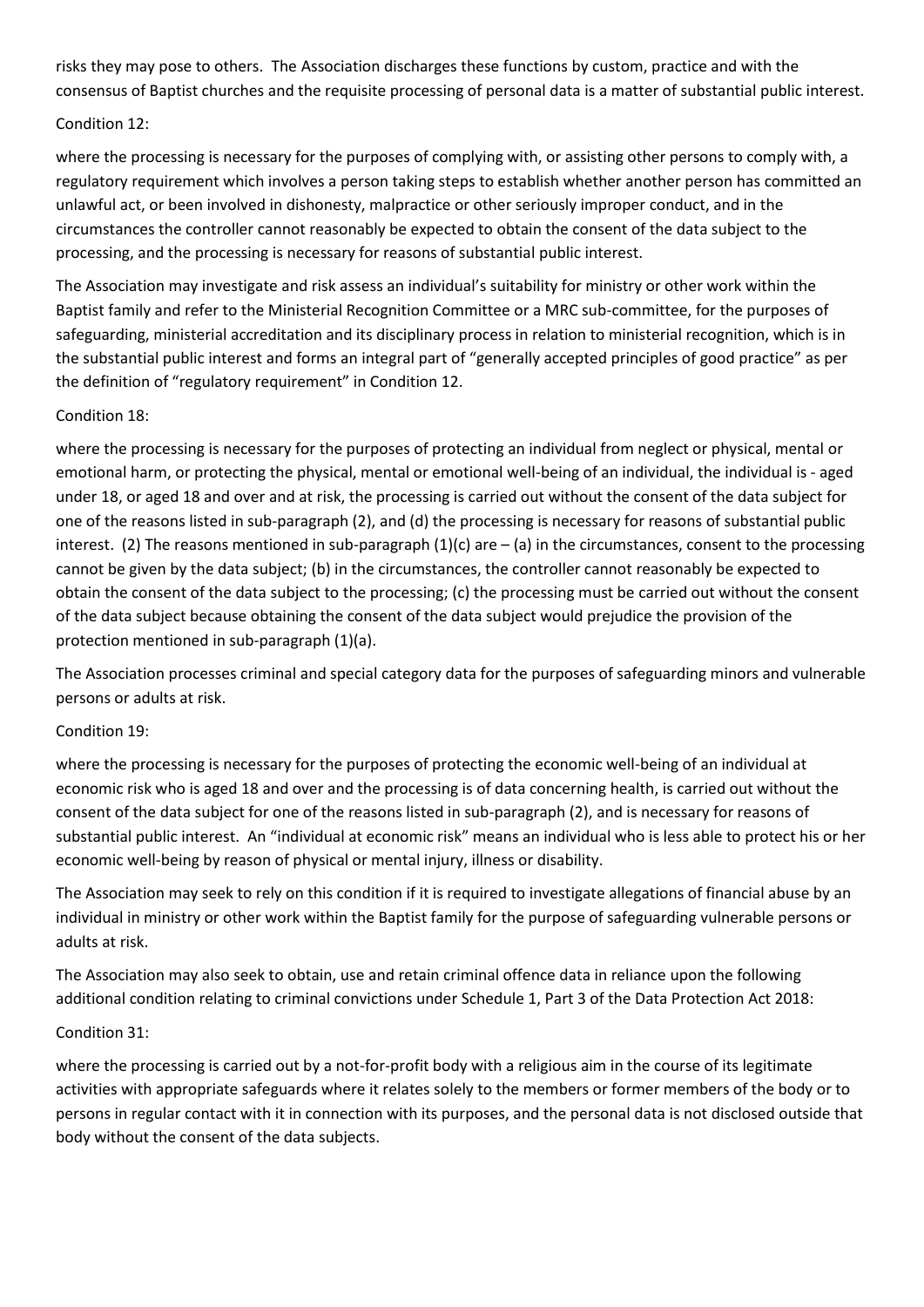#### **Who we share your personal data with**

We are required to share your data with third parties where we have a legal obligation to do so. We may also share information with our partner organisations with whom we have a Data Sharing Agreement, as set out in our Privacy Notices available here: [www.baptist.org.uk/privacy.](http://www.baptist.org.uk/privacy)

The persons/organisations we may share your special category and criminal offence data with are:

- Our employees, contractors and volunteers, including the Ministerial Recognition Committee, on a needto-know basis;
- Employees and volunteers working for one of our partner organisations with whom we have a Data-Sharing Agreement. Please see the current list of partner organisations at [www.baptist.org.uk/privacy](http://www.baptist.org.uk/privacy)
- Churches and other appointing or employing bodies as appropriate
- The Free Churches Group
- The Baptist Ministers Fellowship
- Psalms & Hymns Trust
- The United Board
- Counsellors, professional supervisors and risk assessment consultants
- The Police and Social Services, Local Authority Designated Officers and other statutory agencies
- The Disclosure and Barring Service and our DBS Checking Company
- Other denominations, including their Safeguarding Officers.

Before sharing information with any of the above persons or organisations, careful consideration is given to the rights and freedoms of the data subject against what is needed to be shared to achieve our overarching goal of safeguarding children, young people and adults at risk from harm within our member churches and to support and promote exemplary ministry associated with the BUGB. Special category and criminal offence data is only disclosed where it is reasonably necessary to do so and a record of any disclosure to third parties is kept on a spreadsheet on the Ministries drive to enable us to identify when and why disclosures were made with details of the full disclosure on the Ministries Information Exchange "MIX" for the Ministries Team, and on the Case Information Spreadsheet for the Safeguarding Team.

#### **Automated decision making**

Currently, SEBA undertakes no automated decision making in relation to your personal data.

# **How we keep your data secure and how long we keep it for**

The Association deploys a wide range of technical and organisational measures to protect the personal data it holds and processes. Controls include but are not limited to:

- Mandatory annual data protection training for all staff and part of the induction for new staff
- Mandatory 'Computer Security in the Workplace' training for all staff and part of the induction for new staff
- Acceptable use of IT equipment and systems defined in the IT General Policy provided to all users of SEBA systems
- Strong defences of the SEBA core IT system (e.g. Firewalls, Malware Detection & Defence)
- Encryption of data both at rest and in transit across dedicated SEBA networks where appropriate and the use of password protected documents when sharing data.
- Where needed, appropriate redaction takes place before witness statements, case notes or investigation reports are shared. Where this is not practical, those serving on decision-making panels are required to sign confidentiality agreements and to return all documents after the panel has reached its conclusion. A tracking system is in place to make sure that this takes place on each occasion.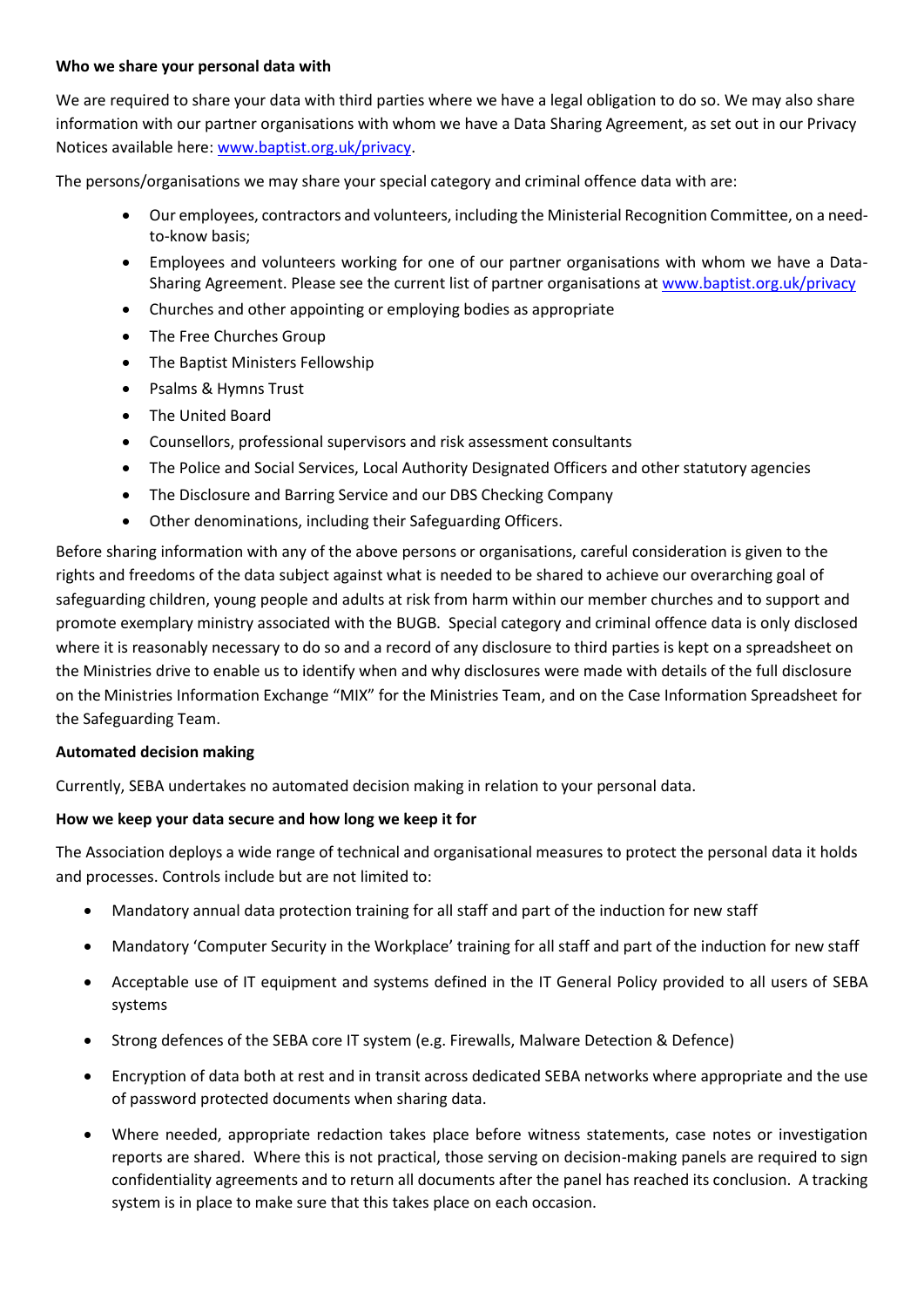- Deployment of Information Security Tools (e.g. Data Loss Prevention, Mobile Device Management, Secure External Email)
- Robust procedures for the reporting of any data or potential data breaches

These measures are under constant review by SEBA.

SEBA has a Data Retention Schedule which lists the data we hold and how long we hold it for. To find out how long we keep your data for please see our Data Retention Schedule.

#### **Your rights in relation to the data we hold**

Data protection legislation provides you with a number of rights relating to your personal data, including your special category and criminal conviction etc data. These rights are subject to some specific exemptions. Your rights may include:

- the right to access your data
- the right to have your data corrected if it is wrong or incomplete
- the right to request restrictions to the processing of your data
- the right to object to your data being processed
- the right to have your data erased
- the right to be informed about how your data is processed
- rights relating to automated decision making and data portability

You should keep us informed of any changes to your information so that we can be confident that the data we hold about you is accurate. To understand more about these rights and how to exercise them please see our Privacy Notice www.baptist.org.uk/privacy and the Information Commissioner's Office website: [https://ico.org.uk/.](https://ico.org.uk/)

#### **Data Protection Officer**

Our Legal Services Manager (Caroline Sanderson) is our **Data Protection Officer** and she is the person responsible for matters relating to the protection of personal data. She can be contacted at the address below or by email [\(dataprotection@baptist.org.uk\)](mailto:dataprotection@baptist.org.uk) or phone 01235 517700.

# **Your right to complain to the Information Commissioner**

If you are unhappy with any aspect of the way in which we have processed your personal data, you have the right to make a complaint to the Information Commissioner's Office:

Wycliffe House, Water Lane, Wilmslow, Cheshire, SK9 5AF www.ico.org.uk Tel: 0303 123 1113 [casework@ico.org.uk](mailto:casework@ico.org.uk)

# **Feedback or complaints about the Association or staff**

If you want to give us feedback or make a complaint about the Association or its staff in relation to the handling of your personal data, please contact

Mr David Sheldon South Eastern Baptist Association 17 Cherry Close, Burgess Hill, RH15 9PR

Tel: 01444 233431 Email: [dataprotection@seba-baptist.org.uk](mailto:dataprotection@seba-baptist.org.uk)

# **Review of this policy**

This policy will be regularly reviewed and may be subject to revision. Please visit our website to check for any updates.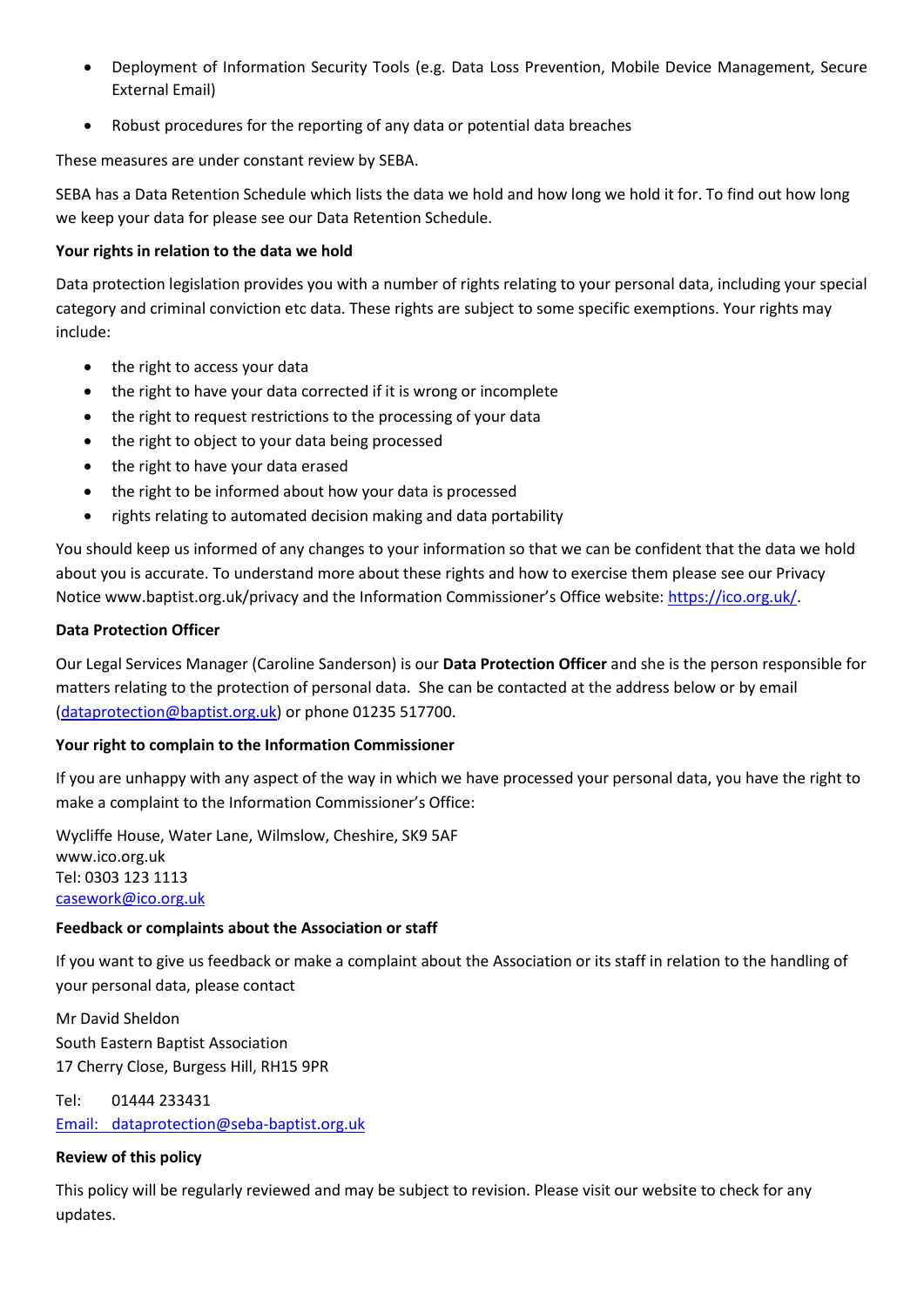# **12.4 Data Retention Schedule**

| Employment/HR | All information relating to<br>recruitment, selection and<br>development whilst in post                                                                                                | 6 years after post-holder has<br>left your employment                                                            | Limitation Act 1980                                                           | Destroy        |
|---------------|----------------------------------------------------------------------------------------------------------------------------------------------------------------------------------------|------------------------------------------------------------------------------------------------------------------|-------------------------------------------------------------------------------|----------------|
|               | Information on any disciplinary or<br>grievance matter that is still 'live' on<br>the individual's personnel file,<br>including information on any penalty<br>or warning imposed       | 6 years after post-holder has<br>left your employment                                                            | Limitation Act 1980                                                           | Destroy        |
|               | Information on an individual's health<br>and sickness record, including<br>information on any adjustment made<br>to their working pattern, either on a<br>temporary or permanent basis | 6 years after post-holder has<br>left your employment                                                            | Limitation Act 1980                                                           | Destroy        |
|               | Redundancy records                                                                                                                                                                     | 6 years from date of<br>redundancy                                                                               | Limitation Act 1980                                                           | Destroy        |
|               | Information on any safeguarding<br>concern or matter in which the<br>employee was involved in any way                                                                                  | 75 years after<br>employment/role ceases<br>(see Safeguarding Retention<br>Schedule under Safeguarding<br>below) | Requirements of the<br>Independent Inquiry into<br>Child Sexual Abuse (IICSA) | Not applicable |
|               | Parental leave records                                                                                                                                                                 | 18 years from the date of the<br>birth of a child                                                                | To enable future<br>employers to check<br>entitlement                         | Destroy        |
|               | Payroll records including<br>correspondence with HMRC                                                                                                                                  | 6 years from the end of the<br>financial year the records<br>relate to.                                          | <b>Charities Act and HMRC</b><br>Rules                                        | Destroy        |
|               | <b>Pensions Records</b>                                                                                                                                                                | According to the schedules set by the Pension provider                                                           |                                                                               | Destroy        |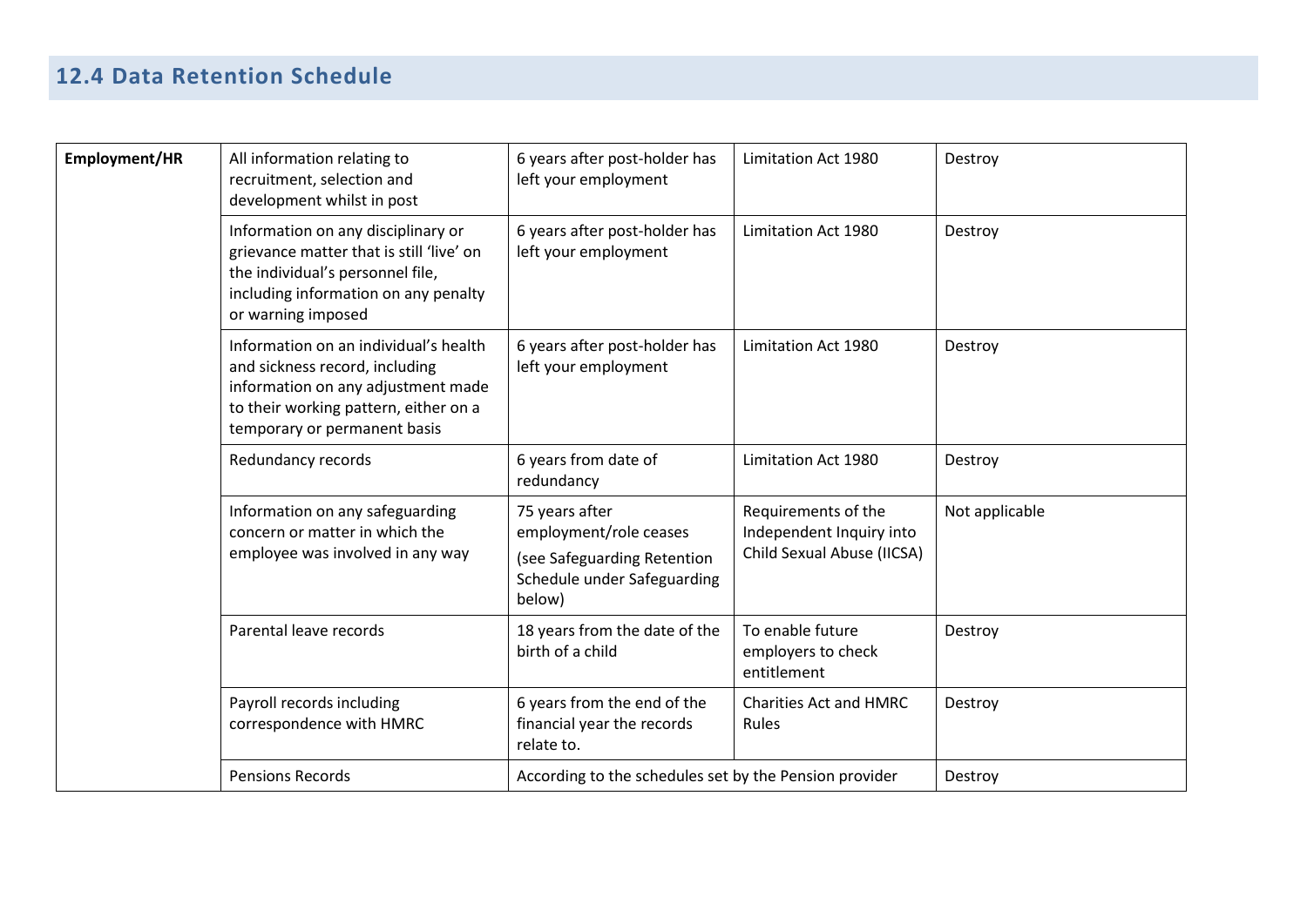|  | Application forms and interview notes<br>for unsuccessful candidate | 6 months to a year                                                                 | 2010 Equality Act<br>recommends six months.<br>One year limitation for<br>defamation actions under<br>Limitation Act. | Destroy |
|--|---------------------------------------------------------------------|------------------------------------------------------------------------------------|-----------------------------------------------------------------------------------------------------------------------|---------|
|  | Complaints records                                                  | 1 year where complaint<br>referred elsewhere otherwise<br>6 years from last action | Limitation Act 1980                                                                                                   | Destroy |

| <b>Finance</b> | All financial records - invoices, bills,<br>bank statements, paying in books etc          | 6 years from the end of the<br>financial year the record<br>relates to | <b>Charities Act and HMRC</b><br><b>Rules</b>                   | Destroy                 |
|----------------|-------------------------------------------------------------------------------------------|------------------------------------------------------------------------|-----------------------------------------------------------------|-------------------------|
|                | <b>Gift Aid declarations</b>                                                              | 6 years after the last payment<br>was made                             | <b>HMRC Rules</b>                                               | Destroy                 |
|                | Legacy information (i.e. documents<br>which relate to a legacy received by<br>the church) | 6 years after the deceased's<br>estate has been wound up               | In line with requirements<br>for other financial<br>information | Destroy                 |
|                | <b>Annual Accounts and Reports</b>                                                        | 10 years                                                               | Good practice                                                   | Archive on line         |
|                | Payroll records including<br>correspondence with HMRC                                     | See Employment/HR above                                                | See Employment/HR<br>above                                      | See Employment/HR above |

| General | Correspondence (including emails) | Unless this relates to any other category of data listed here (e.g. finance, employment,     |
|---------|-----------------------------------|----------------------------------------------------------------------------------------------|
|         |                                   | I safeguarding etc) correspondence should be kept for as long as is relevant. Workers should |
|         |                                   | review all retained correspondence annually and destroy any which is no longer relevant.     |

| Governance | <b>Trustee Meeting Minutes</b> | 10 years from the date of the<br>meeting $(3)$ | Good practice                         | Archive online |
|------------|--------------------------------|------------------------------------------------|---------------------------------------|----------------|
|            | Other formal minutes           | 5 years from the date of the<br>meeting        | Good practice                         | Destroy        |
|            | Certificate of incorporation   | Permanently                                    | Companies Act 2006, s 15<br>(CA 2006) | Not applicable |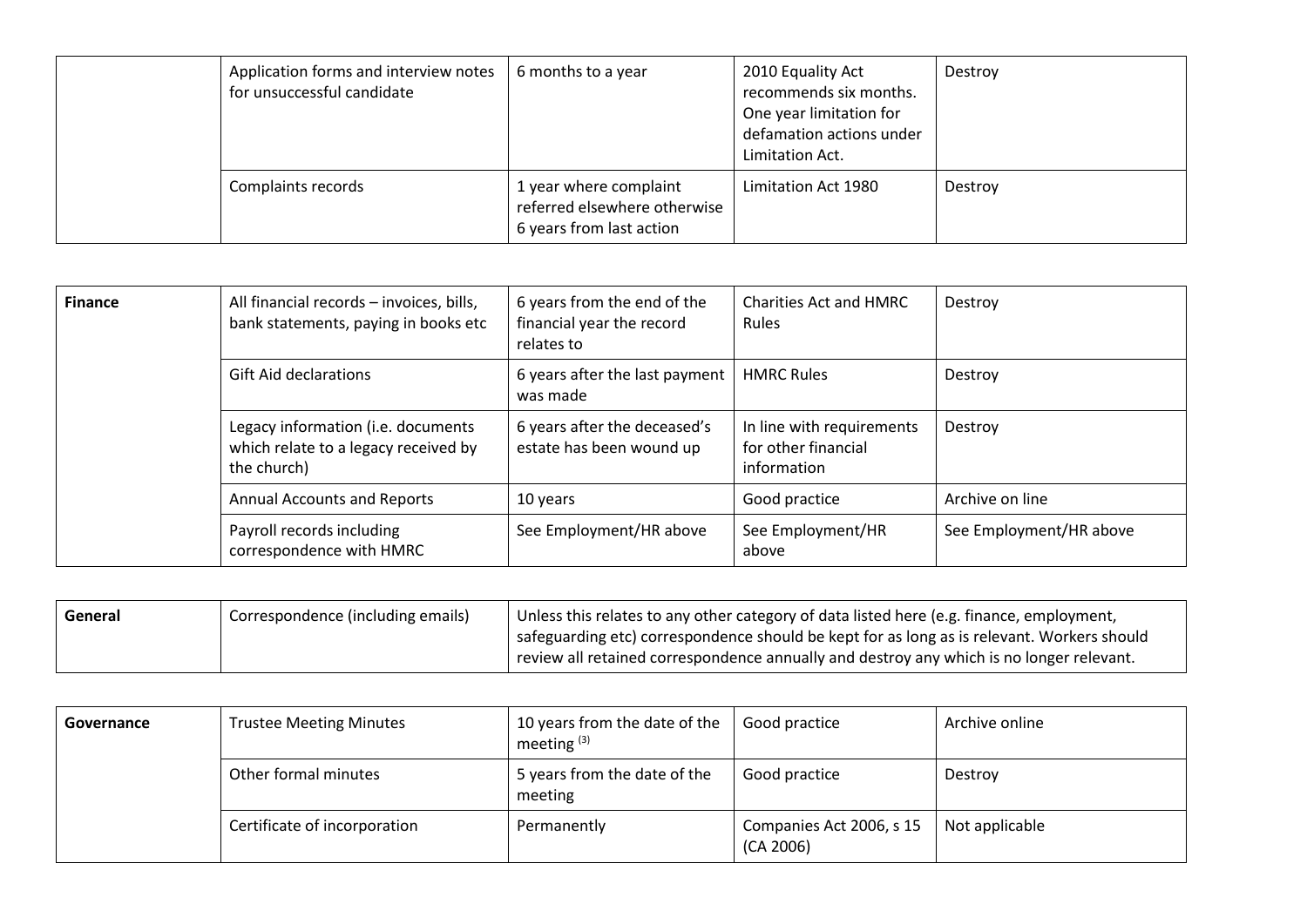| New certificate of incorporation to<br>reflect change of company name | Permanently                                                                                                         | CA 2006, s 80                                       | Not applicable         |
|-----------------------------------------------------------------------|---------------------------------------------------------------------------------------------------------------------|-----------------------------------------------------|------------------------|
| Memorandum & articles of association<br>(signed original)             | Permanently                                                                                                         | CA 2006, ss 8 anD 18                                | Not applicable         |
| Accounting records                                                    | 6 years from the date on<br>which the record was made<br>(private companies)                                        | CA 2006, ss 386 AND 388                             | Destroy                |
| Records of all proceedings at<br>Directors' meetings, including:      | 10 years from the date of the<br>meeting                                                                            | CA 2006, S 248 and<br>historical interest           | Archive online         |
| -Board minutes                                                        |                                                                                                                     |                                                     |                        |
| -written resolutions of the Board                                     |                                                                                                                     |                                                     |                        |
| -register of sealed documents                                         |                                                                                                                     |                                                     |                        |
| Minutes of all proceedings of general<br>meetings                     | 10 years from the date of the<br>meeting then archive                                                               | CA 2006, S 355                                      | Archive online         |
| Copies of all members' resolutions<br>passed outside general meetings | 10 years from the date of the<br>resolution                                                                         | CA 2006, S 355                                      | Archive online         |
| Reports and accounts required by<br>HMRC (if applicable)              | 6 years                                                                                                             | Value Added Tax Act 1994<br>(VATA 1994), SCH 11 S 6 | Destroy                |
| Register of Directors and their<br>residential addresses              | Indefinitely for the register<br>itself                                                                             | CA 2006, s 162                                      | <b>NOT APPLICABLE</b>  |
| <b>Register of Secretaries</b>                                        | Indefinitely for the register<br>itself                                                                             | CA 2006, s 275                                      | Not applicable         |
| Register of disclosed interests                                       | Indefinitely for the register<br>itself                                                                             | CA 2006, ss 793, 808, 816<br>and 817                | Not applicable         |
| Register of members                                                   | An old entry may be removed<br>from the register if more than<br>six years have elapsed since<br>the entry was made | CA 2006, ss 113 and 121                             | Usually not applicable |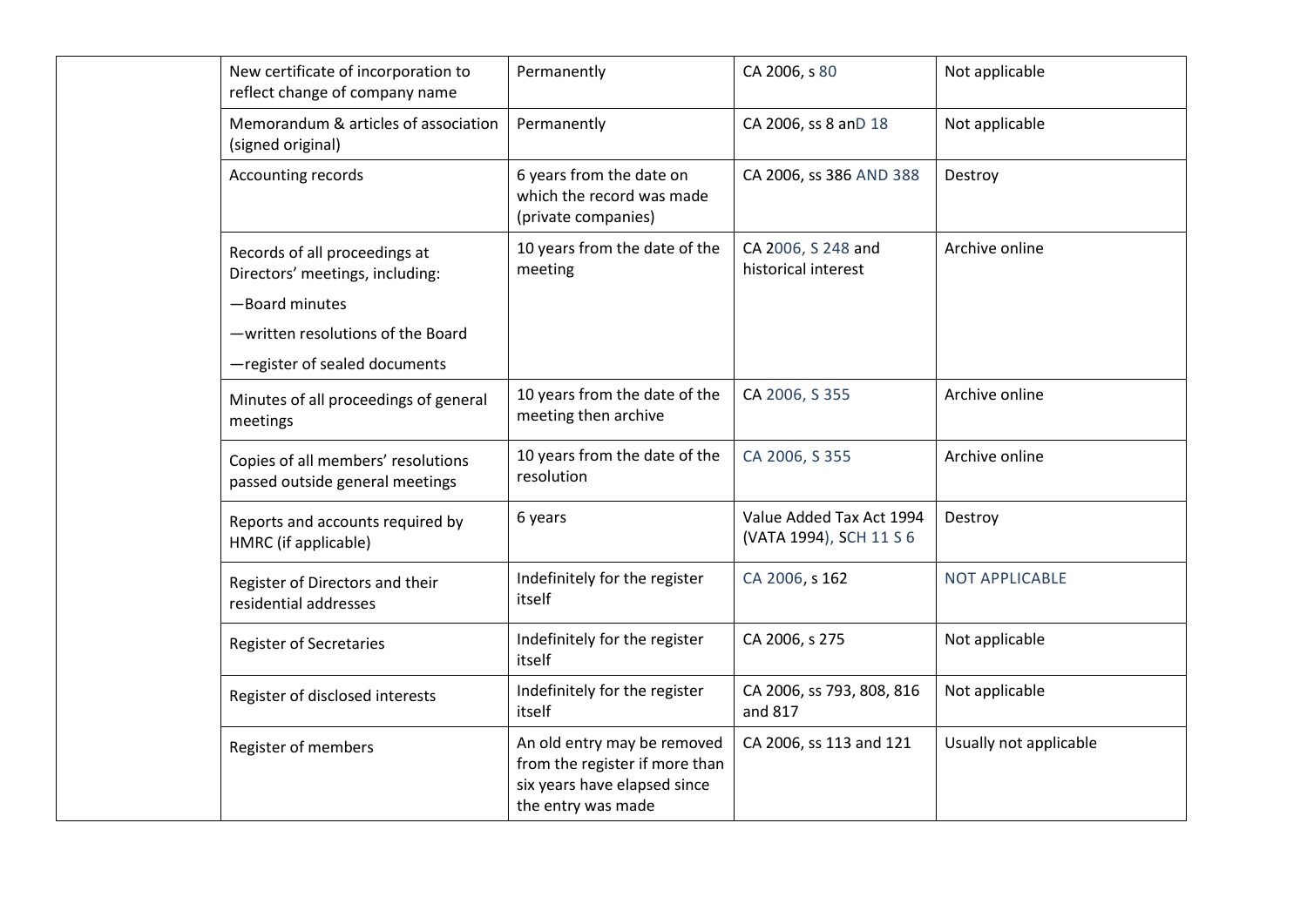| <b>Health and Safety</b> | Reportable accidents / accident book        | 3 years after date of entry or<br>end of any investigation if<br>later | The Reporting of Injuries,<br>Diseases and Dangerous<br><b>Occurrences Regulations</b><br>2013 | Destroy |
|--------------------------|---------------------------------------------|------------------------------------------------------------------------|------------------------------------------------------------------------------------------------|---------|
|                          | Records documenting external<br>inspections | 3 years after date of<br>inspection                                    | Good practice                                                                                  | Destroy |

| <b>Insurance</b> | Public liability policies and certificates           | Permanently                                                                                    | Historical<br>claims/commercial<br>practice                                             | Store securely with electronic<br>copy as backup |
|------------------|------------------------------------------------------|------------------------------------------------------------------------------------------------|-----------------------------------------------------------------------------------------|--------------------------------------------------|
|                  | Product liability policies                           | Permanently                                                                                    | Commercial practice                                                                     | Store securely with electronic<br>copy as backup |
|                  | Employer's liability policies                        | Permanently                                                                                    | Employers' Liability<br>(Compulsory Insurance)<br>Regulations 1998 suggests<br>40 years | Store securely with electronic<br>copy as backup |
|                  | Professional Indemnity Insurance<br>policies         | Permanently                                                                                    | Commercial practice                                                                     | Store securely with electronic<br>copy as backup |
|                  | Sundry insurance policies and<br>insurance schedules | Until claims under policy are<br>barred or 6 years after policy<br>lapses, whichever is longer | Commercial practice                                                                     | Destroy                                          |
|                  | Claims correspondence                                | 6 years after last action                                                                      | Commercial practice                                                                     | Destroy                                          |

| <b>Ministerial</b> | Special category and criminal<br>convictions etc ("criminal offence<br>data") relating to accredited ministers,<br>non-accredited ministers and those<br>who are nationally recognised for<br>ministry | 75 years from the date of<br>retirement.<br>For a minister who ends his or<br>her accreditation or<br>recognised status with the<br>Union prior to retirement, 75<br>years from the date<br>accreditation/recognition<br>ceases. | To safeguard against any<br>risks posed to others<br>under GDPR where the<br>processing is necessary<br>for the purposes of the<br>legitimate interests of the<br>Association, except<br>where such interests are<br>overridden by the<br>interests or fundamental | Destroy after 75 years. |
|--------------------|--------------------------------------------------------------------------------------------------------------------------------------------------------------------------------------------------------|----------------------------------------------------------------------------------------------------------------------------------------------------------------------------------------------------------------------------------|--------------------------------------------------------------------------------------------------------------------------------------------------------------------------------------------------------------------------------------------------------------------|-------------------------|
|--------------------|--------------------------------------------------------------------------------------------------------------------------------------------------------------------------------------------------------|----------------------------------------------------------------------------------------------------------------------------------------------------------------------------------------------------------------------------------|--------------------------------------------------------------------------------------------------------------------------------------------------------------------------------------------------------------------------------------------------------------------|-------------------------|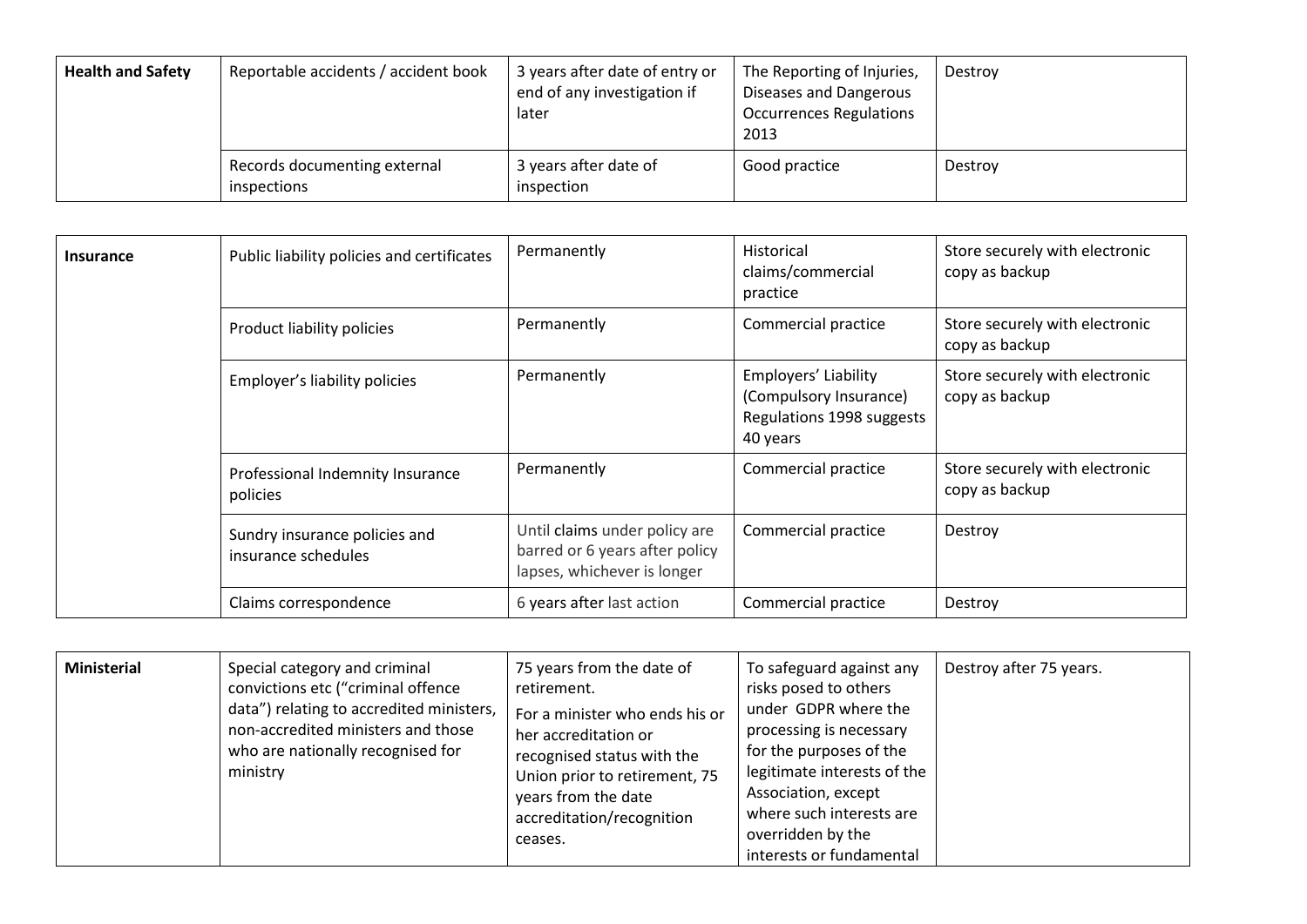|                                                                                                                                                                                                                                                                                                                                                                                                                                                                                                                                                                                                  |                                                                                                                                                         | rights and freedoms of<br>the data subject which<br>require protection of<br>personal data, in<br>particular where the data<br>subject is a child.<br>Where it fulfils one of the<br>substantial public interest<br>conditions from Schedule<br>1, Part 2 of the Data<br>Protection Act 2018, in<br>particular, Conditions 10,<br>11, 12, 18 and 19 and<br>Condition 31 from<br>Schedule 1, Part 3 of the<br>Data Protection Act 2018.<br>See the Association Data<br>Protection policy and<br>Appropriate Policy<br>Document. |         |
|--------------------------------------------------------------------------------------------------------------------------------------------------------------------------------------------------------------------------------------------------------------------------------------------------------------------------------------------------------------------------------------------------------------------------------------------------------------------------------------------------------------------------------------------------------------------------------------------------|---------------------------------------------------------------------------------------------------------------------------------------------------------|--------------------------------------------------------------------------------------------------------------------------------------------------------------------------------------------------------------------------------------------------------------------------------------------------------------------------------------------------------------------------------------------------------------------------------------------------------------------------------------------------------------------------------|---------|
| Special category or criminal offence<br>data relating to "low-level concerns"<br>i.e. where there are concerns in<br>relation to a data subject that are not<br>(or not yet) sufficiently serious to raise<br>with the police or are not subject to a<br>disciplinary process.<br>The retention of low-level concern<br>data enables patterns of repeated<br>behaviour which may indicate that<br>there is an underlying serious<br>safeguarding concern to be identified<br>and assessed, to mitigate the risk of<br>individuals committing criminal<br>offences (including of a sexual nature) | To be reviewed after 10 years<br>to determine whether data<br>should be retained in line with<br>other ministerial records for<br>75 years or destroyed | Conditions 10, 11, 12, 18,<br>19 and 31 of Schedule 1<br>Data Protection Act 2018<br>as set out above.                                                                                                                                                                                                                                                                                                                                                                                                                         | Destroy |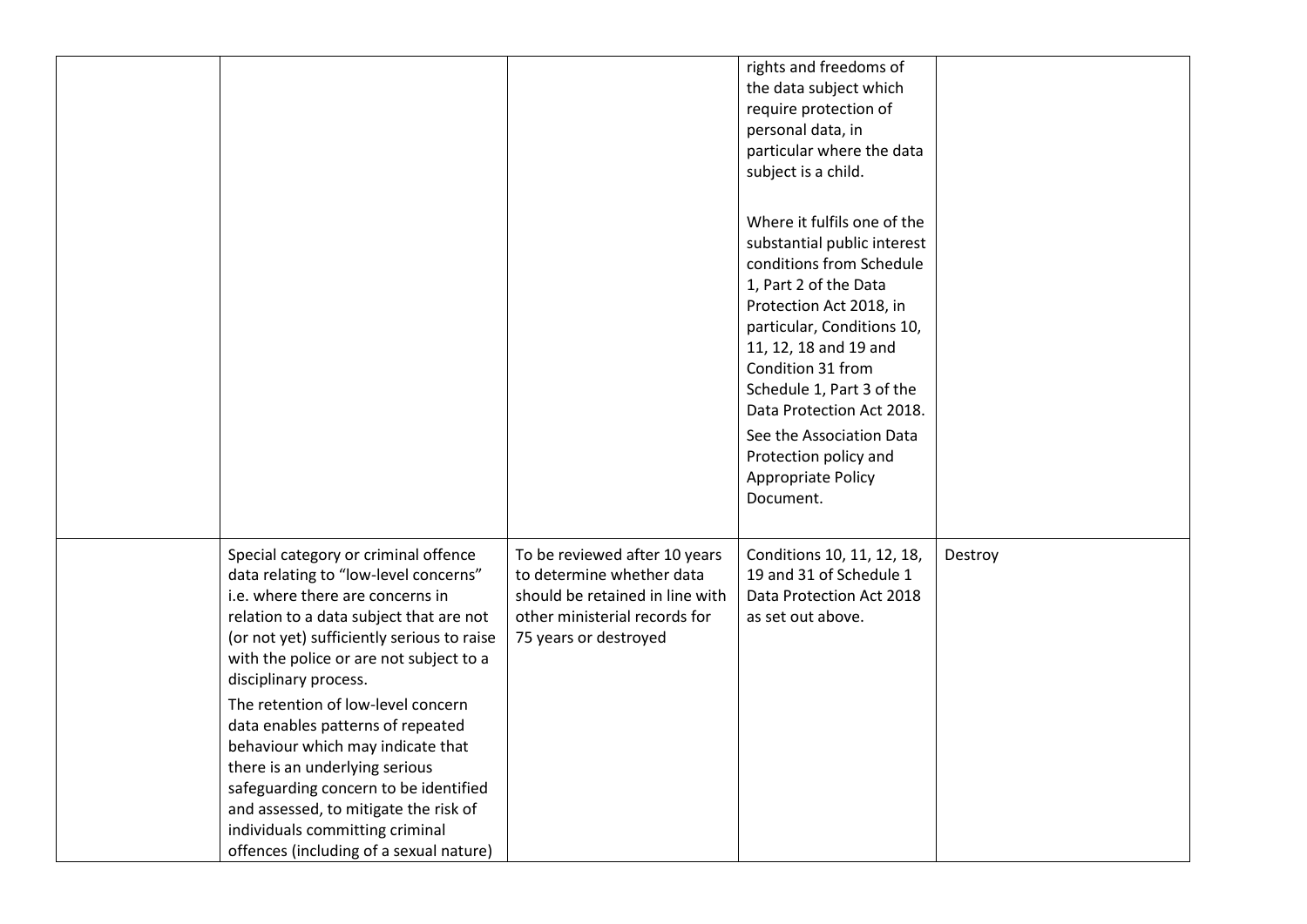| and to assess individuals' ongoing     |  |  |
|----------------------------------------|--|--|
| suitability for ministry, including by |  |  |
| reference to risks they may pose to    |  |  |
| others.                                |  |  |

| <b>Property</b> | Title Deeds for property owned by<br><b>SEBA</b>                                                                                                                                      | Permanently or until property<br>is disposed of                            | Limitation Act 1980 | Keep copy for 6 years after<br>property has been disposed of |
|-----------------|---------------------------------------------------------------------------------------------------------------------------------------------------------------------------------------|----------------------------------------------------------------------------|---------------------|--------------------------------------------------------------|
|                 | Files relating to property sales and<br>purchases                                                                                                                                     | 6 years from date of<br>completion                                         | Limitation Act 1980 | Destroy                                                      |
|                 | Leases                                                                                                                                                                                | 12 years after lease and<br>liabilities under the lease<br>have terminated | Limitation Act 1980 | Destroy                                                      |
|                 | Final plans, designs and drawings of<br>the building, planning consents,<br>building certifications, collateral<br>warranties, records of major<br>refurbishments and redevelopments. | Permanently or until six years<br>after property is disposed of            | Limitation Act 1980 | Destroy 6 years after property is<br>disposed of             |

| <b>Safeguarding</b> | Records of safeguarding incidents,<br>allegations or concerns                                           | 75 years after last contact<br>with the individual concerned | Good practice | Destroy |
|---------------------|---------------------------------------------------------------------------------------------------------|--------------------------------------------------------------|---------------|---------|
|                     | Records that relate to safeguarding<br>concerns/allegations about church<br>workers (paid or voluntary) | 75 years after<br>employment/role ceases                     | Good practice | Destroy |
|                     | Risk assessments / safeguarding<br>contracts concerning known or alleged<br>offenders                   | 75 years after last contact<br>with the individual concerned | Good practice | Destroy |
|                     | Registers / records of events or<br>activities                                                          | 3 years after the event                                      | Good practice | Destroy |
|                     | Parent / carer consent forms                                                                            | 3 years after the form has<br>been completed                 | Good practice | Destroy |
|                     | First Aid / accident forms                                                                              | 3 years after the form has<br>been completed                 | Good practice | Destroy |